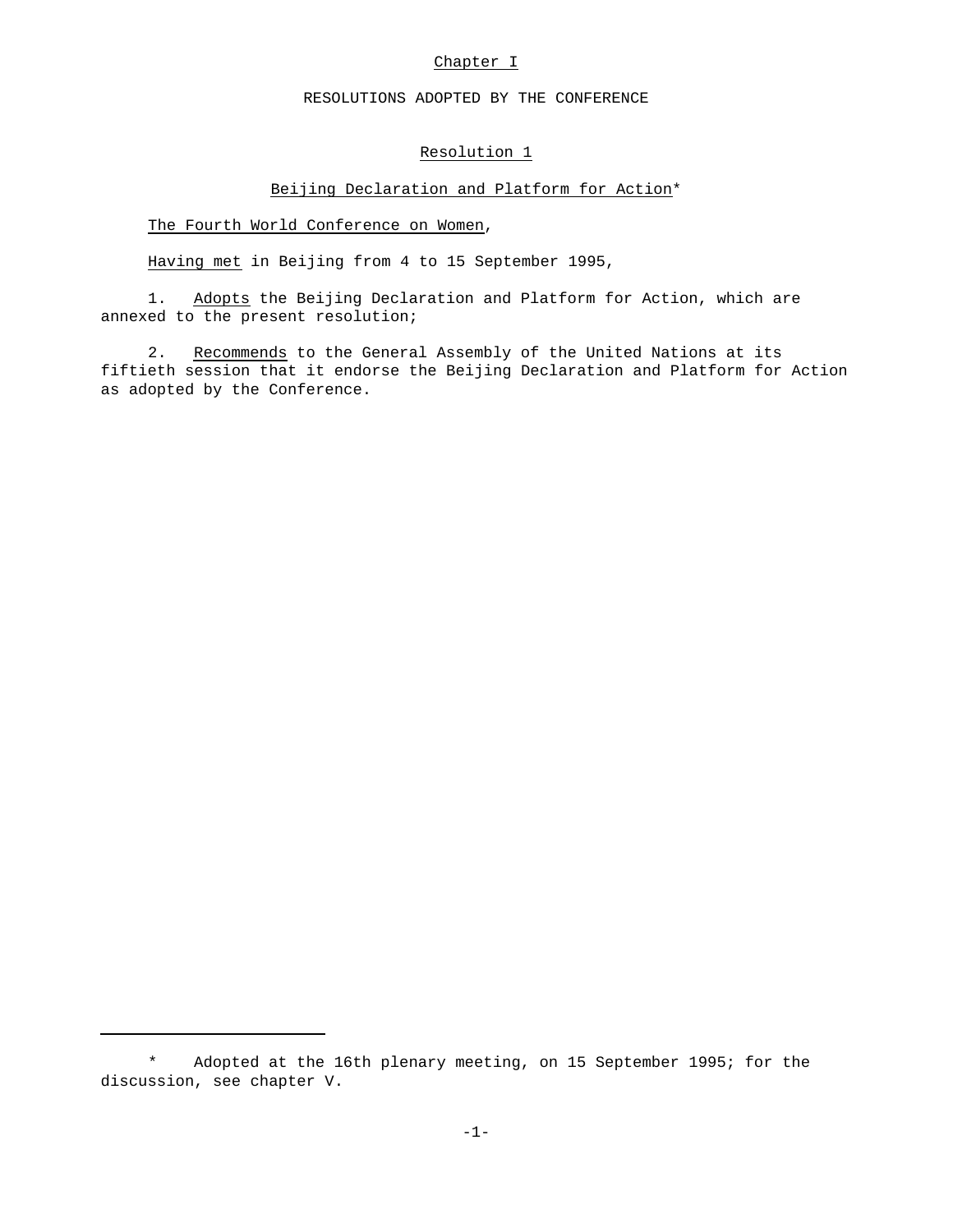#### Annex I

#### BEIJING DECLARATION

- 1. We, the Governments participating in the Fourth World Conference on Women,
- 2. Gathered here in Beijing in September 1995, the year of the fiftieth anniversary of the founding of the United Nations,
- 3. Determined to advance the goals of equality, development and peace for all women everywhere in the interest of all humanity,
- 4. Acknowledging the voices of all women everywhere and taking note of the diversity of women and their roles and circumstances, honouring the women who paved the way and inspired by the hope present in the world's youth,
- 5. Recognize that the status of women has advanced in some important respects in the past decade but that progress has been uneven, inequalities between women and men have persisted and major obstacles remain, with serious consequences for the well-being of all people,
- 6. Also recognize that this situation is exacerbated by the increasing poverty that is affecting the lives of the majority of the world's people, in particular women and children, with origins in both the national and international domains,
- 7. Dedicate ourselves unreservedly to addressing these constraints and obstacles and thus enhancing further the advancement and empowerment of women all over the world, and agree that this requires urgent action in the spirit of determination, hope, cooperation and solidarity, now and to carry us forward into the next century.

We reaffirm our commitment to:

- 8. The equal rights and inherent human dignity of women and men and other purposes and principles enshrined in the Charter of the United Nations, to the Universal Declaration of Human Rights and other international human rights instruments, in particular the Convention on the Elimination of All Forms of Discrimination against Women and the Convention on the Rights of the Child, as well as the Declaration on the Elimination of Violence against Women and the Declaration on the Right to Development;
- 9. Ensure the full implementation of the human rights of women and of the girl child as an inalienable, integral and indivisible part of all human rights and fundamental freedoms;
- 10. Build on consensus and progress made at previous United Nations conferences and summits - on women in Nairobi in 1985, on children in New York in 1990, on environment and development in Rio de Janeiro in 1992, on human rights in Vienna in 1993, on population and development in Cairo in 1994 and on social development in Copenhagen in 1995 with the objective of achieving equality, development and peace;
- 11. Achieve the full and effective implementation of the Nairobi Forwardlooking Strategies for the Advancement of Women;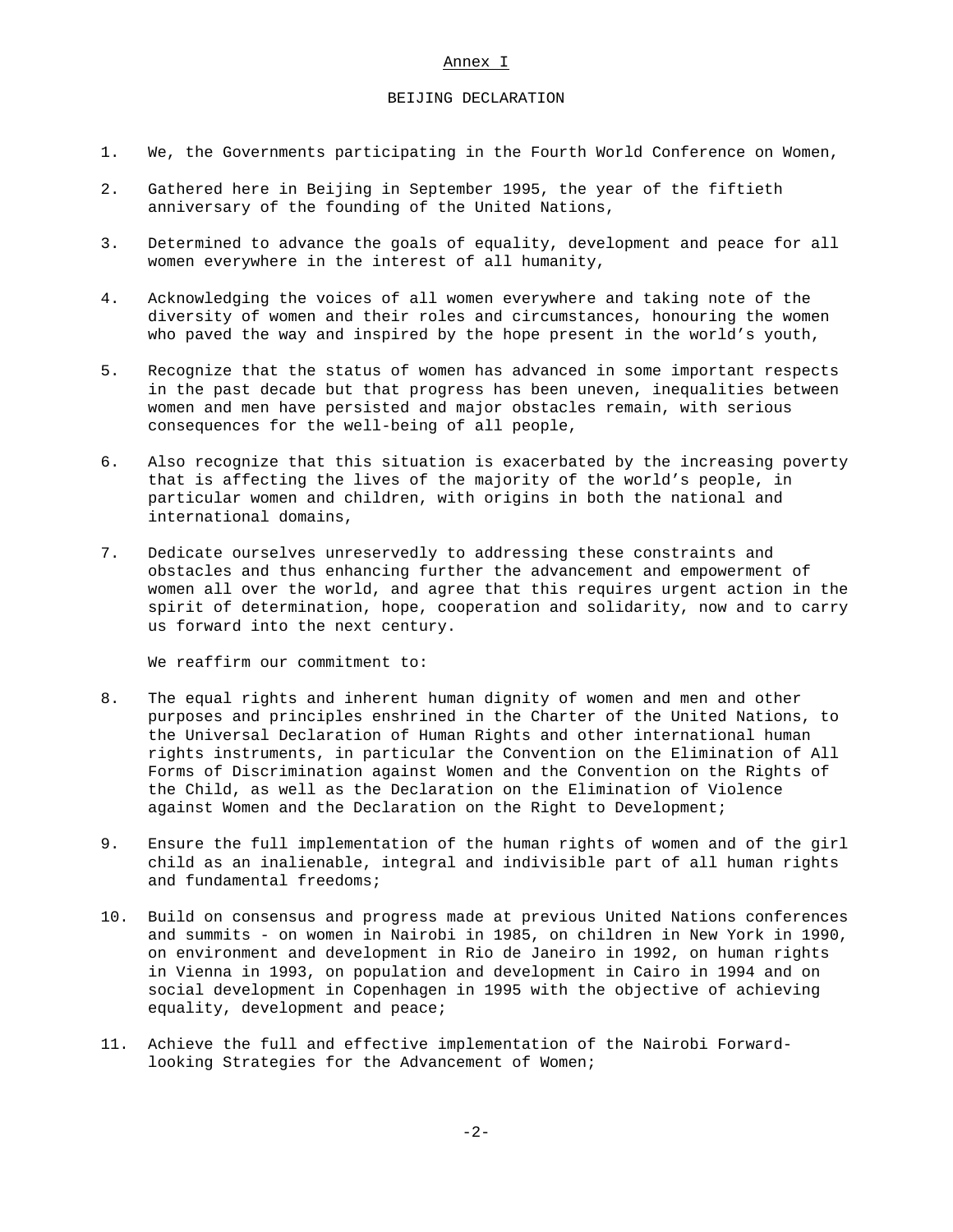12. The empowerment and advancement of women, including the right to freedom of thought, conscience, religion and belief, thus contributing to the moral, ethical, spiritual and intellectual needs of women and men, individually or in community with others and thereby guaranteeing them the possibility of realizing their full potential in society and shaping their lives in accordance with their own aspirations.

We are convinced that:

- 13. Women's empowerment and their full participation on the basis of equality in all spheres of society, including participation in the decision-making process and access to power, are fundamental for the achievement of equality, development and peace;
- 14. Women's rights are human rights;
- 15. Equal rights, opportunities and access to resources, equal sharing of responsibilities for the family by men and women, and a harmonious partnership between them are critical to their well-being and that of their families as well as to the consolidation of democracy;
- 16. Eradication of poverty based on sustained economic growth, social development, environmental protection and social justice requires the involvement of women in economic and social development, equal opportunities and the full and equal participation of women and men as agents and beneficiaries of people-centred sustainable development;
- 17. The explicit recognition and reaffirmation of the right of all women to control all aspects of their health, in particular their own fertility, is basic to their empowerment;
- 18. Local, national, regional and global peace is attainable and is inextricably linked with the advancement of women, who are a fundamental force for leadership, conflict resolution and the promotion of lasting peace at all levels;
- 19. It is essential to design, implement and monitor, with the full participation of women, effective, efficient and mutually reinforcing gender-sensitive policies and programmes, including development policies and programmes, at all levels that will foster the empowerment and advancement of women;
- 20. The participation and contribution of all actors of civil society, particularly women's groups and networks and other non-governmental organizations and community-based organizations, with full respect for their autonomy, in cooperation with Governments, are important to the effective implementation and follow-up of the Platform for Action;
- 21. The implementation of the Platform for Action requires commitment from Governments and the international community. By making national and international commitments for action, including those made at the Conference, Governments and the international community recognize the need to take priority action for the empowerment and advancement of women.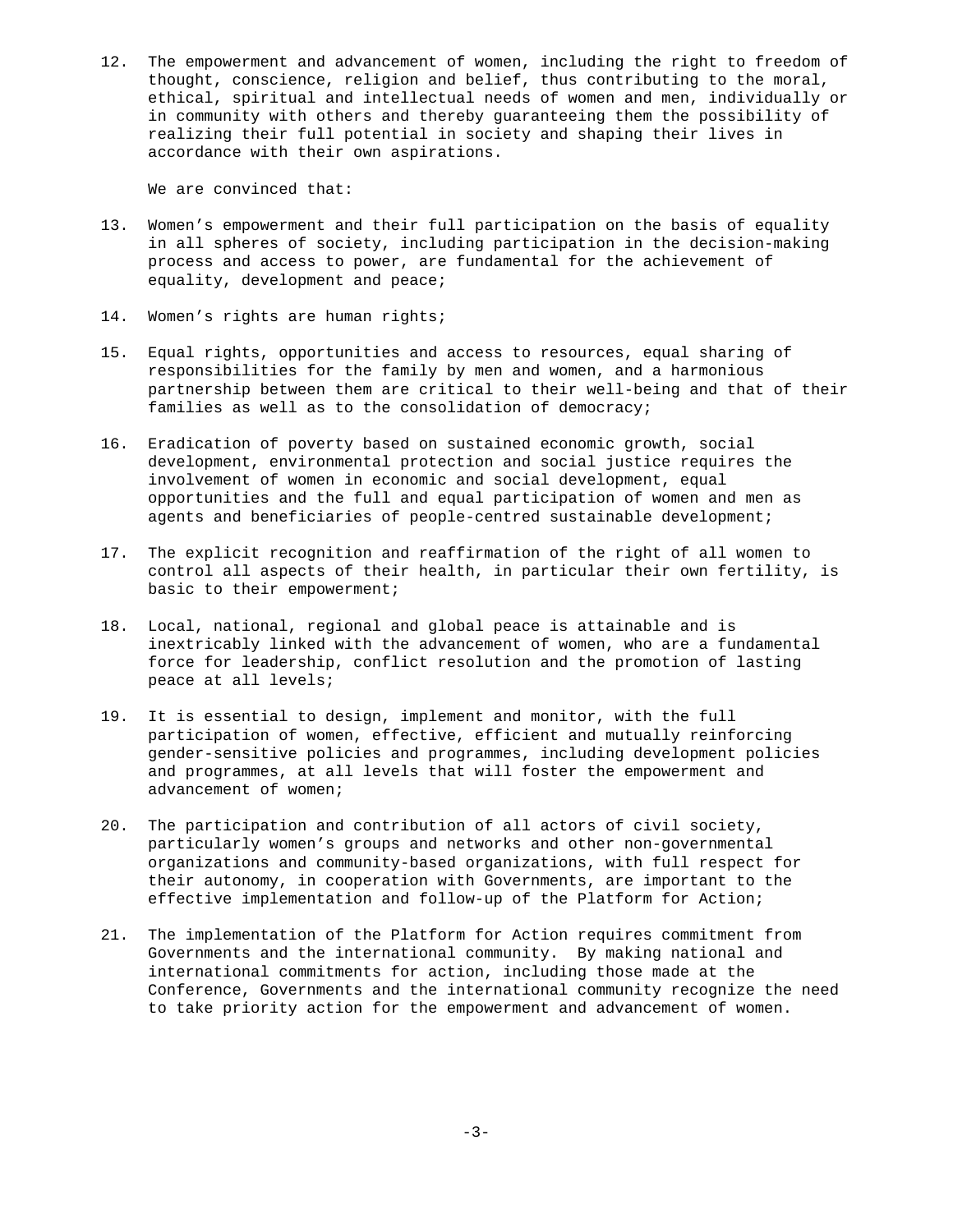We are determined to:

- 22. Intensify efforts and actions to achieve the goals of the Nairobi Forwardlooking Strategies for the Advancement of Women by the end of this century;
- 23. Ensure the full enjoyment by women and the girl child of all human rights and fundamental freedoms and take effective action against violations of these rights and freedoms;
- 24. Take all necessary measures to eliminate all forms of discrimination against women and the girl child and remove all obstacles to gender equality and the advancement and empowerment of women;
- 25. Encourage men to participate fully in all actions towards equality;
- 26. Promote women's economic independence, including employment, and eradicate the persistent and increasing burden of poverty on women by addressing the structural causes of poverty through changes in economic structures, ensuring equal access for all women, including those in rural areas, as vital development agents, to productive resources, opportunities and public services;
- 27. Promote people-centred sustainable development, including sustained economic growth, through the provision of basic education, life-long education, literacy and training, and primary health care for girls and women;
- 28. Take positive steps to ensure peace for the advancement of women and, recognizing the leading role that women have played in the peace movement, work actively towards general and complete disarmament under strict and effective international control, and support negotiations on the conclusion, without delay, of a universal and multilaterally and effectively verifiable comprehensive nuclear-test-ban treaty which contributes to nuclear disarmament and the prevention of the proliferation of nuclear weapons in all its aspects;
- 29. Prevent and eliminate all forms of violence against women and girls;
- 30. Ensure equal access to and equal treatment of women and men in education and health care and enhance women's sexual and reproductive health as well as education;
- 31. Promote and protect all human rights of women and girls;
- 32. Intensify efforts to ensure equal enjoyment of all human rights and fundamental freedoms for all women and girls who face multiple barriers to their empowerment and advancement because of such factors as their race, age, language, ethnicity, culture, religion, or disability, or because they are indigenous people;
- 33. Ensure respect for international law, including humanitarian law, in order to protect women and girls in particular;
- 34. Develop the fullest potential of girls and women of all ages, ensure their full and equal participation in building a better world for all and enhance their role in the development process.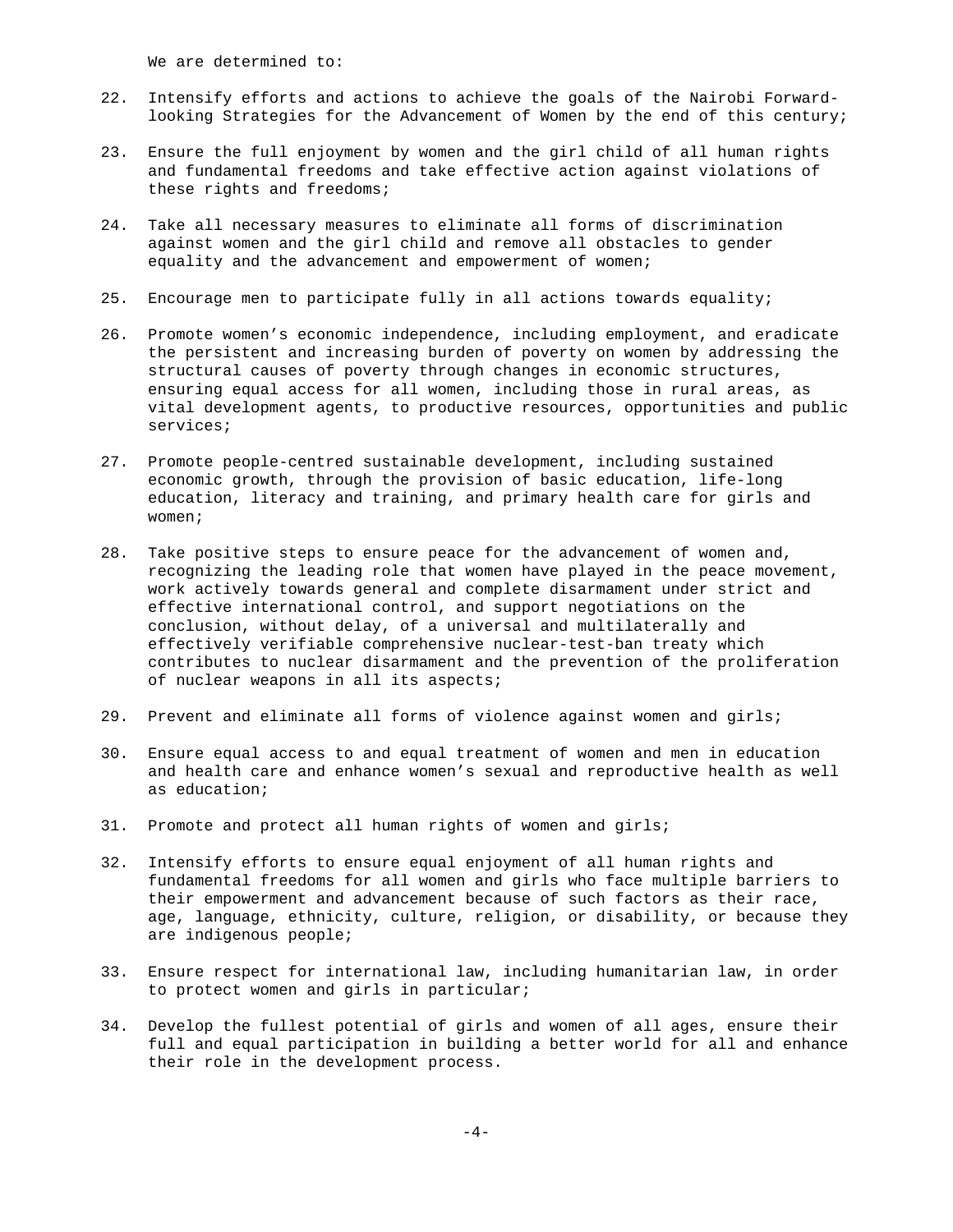We are determined to:

- 35. Ensure women's equal access to economic resources, including land, credit, science and technology, vocational training, information, communication and markets, as a means to further the advancement and empowerment of women and girls, including through the enhancement of their capacities to enjoy the benefits of equal access to these resources, inter alia, by means of international cooperation;
- 36. Ensure the success of the Platform for Action, which will require a strong commitment on the part of Governments, international organizations and institutions at all levels. We are deeply convinced that economic development, social development and environmental protection are interdependent and mutually reinforcing components of sustainable development, which is the framework for our efforts to achieve a higher quality of life for all people. Equitable social development that recognizes empowering the poor, particularly women living in poverty, to utilize environmental resources sustainably is a necessary foundation for sustainable development. We also recognize that broad-based and sustained economic growth in the context of sustainable development is necessary to sustain social development and social justice. The success of the Platform for Action will also require adequate mobilization of resources at the national and international levels as well as new and additional resources to the developing countries from all available funding mechanisms, including multilateral, bilateral and private sources for the advancement of women; financial resources to strengthen the capacity of national, subregional, regional and international institutions; a commitment to equal rights, equal responsibilities and equal opportunities and to the equal participation of women and men in all national, regional and international bodies and policy-making processes; and the establishment or strengthening of mechanisms at all levels for accountability to the world's women;
- 37. Ensure also the success of the Platform for Action in countries with economies in transition, which will require continued international cooperation and assistance;
- 38. We hereby adopt and commit ourselves as Governments to implement the following Platform for Action, ensuring that a gender perspective is reflected in all our policies and programmes. We urge the United Nations system, regional and international financial institutions, other relevant regional and international institutions and all women and men, as well as non-governmental organizations, with full respect for their autonomy, and all sectors of civil society, in cooperation with Governments, to fully commit themselves and contribute to the implementation of this Platform for Action.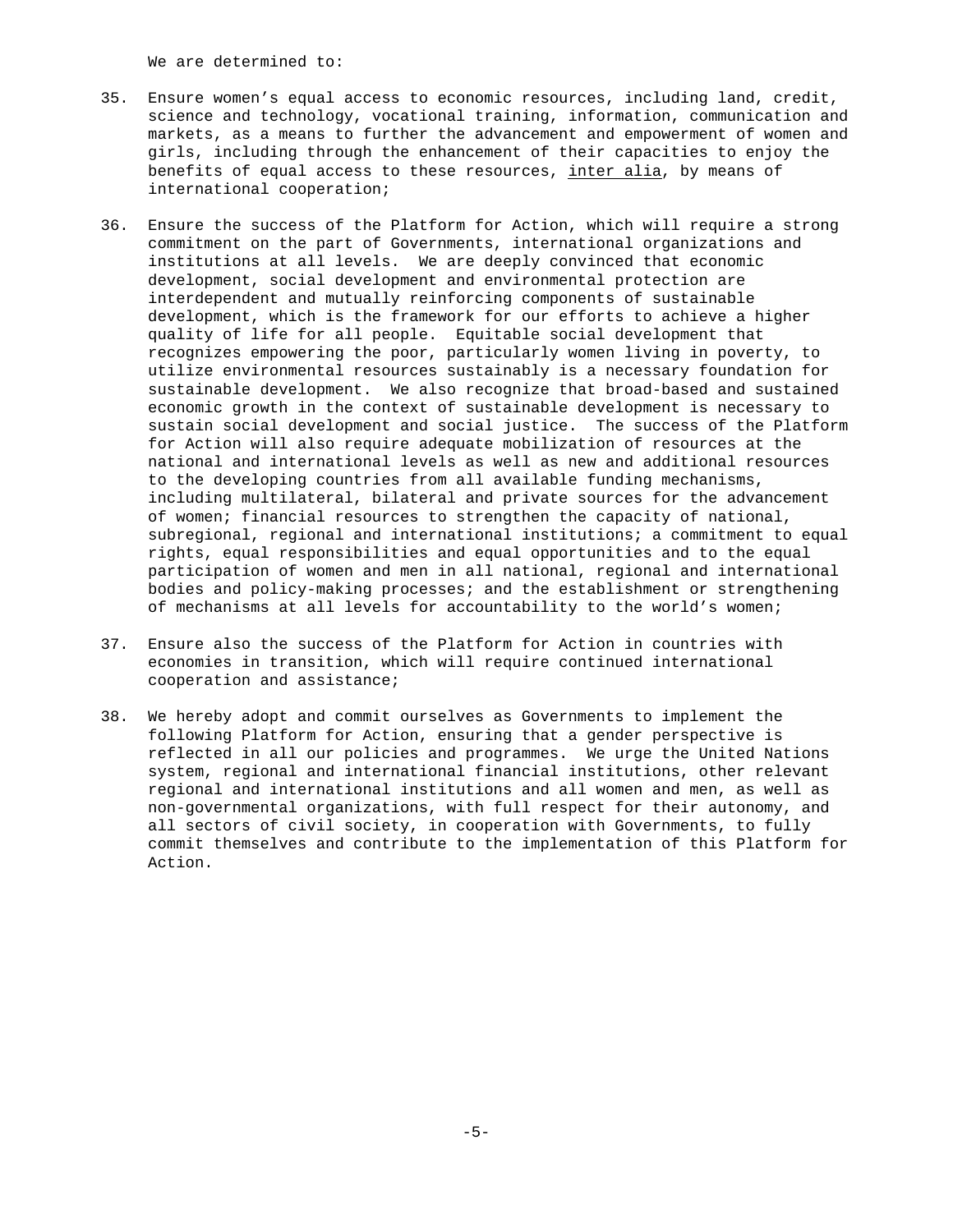# Annex II

# PLATFORM FOR ACTION

### CONTENTS

| Chapter |                                                                                                                                                   | Paragraphs  | Page |
|---------|---------------------------------------------------------------------------------------------------------------------------------------------------|-------------|------|
| Ι.      |                                                                                                                                                   | $1 - 5$     | 7    |
| II.     |                                                                                                                                                   | $6 - 40$    | 8    |
| III.    | CRITICAL AREAS OF CONCERN                                                                                                                         | $41 - 44$   | 16   |
| IV.     | STRATEGIC OBJECTIVES AND ACTIONS                                                                                                                  | $45 - 285$  | 18   |
|         | Women and poverty<br>Α.                                                                                                                           | $47 - 68$   | 18   |
|         | Education and training of women<br>Β.                                                                                                             | $69 - 88$   | 26   |
|         | $\mathsf{C}$ .<br>Women and health                                                                                                                | $89 - 111$  | 34   |
|         | Violence against women<br>D.                                                                                                                      | $112 - 130$ | 48   |
|         | Ε.                                                                                                                                                | $131 - 149$ | 56   |
|         | F.<br>Women and the economy $\ldots \ldots \ldots \ldots \ldots \ldots \ldots \ldots$                                                             | $150 - 180$ | 65   |
|         | Women in power and decision-making<br>G.                                                                                                          | $181 - 195$ | 79   |
|         | Institutional mechanisms for the advancement of<br>Η.<br>women $\dots\dots\dots\dots\dots\dots\dots\dots\dots\dots\dots\dots\dots\dots\dots\dots$ | $196 - 209$ | 84   |
|         | Ι.<br>Human rights of women                                                                                                                       | $210 - 233$ | 89   |
|         | Women and the media $\ldots \ldots \ldots \ldots \ldots \ldots \ldots \ldots$<br>J.                                                               | $234 - 245$ | 99   |
|         | Women and the environment<br>К.                                                                                                                   | $246 - 258$ | 103  |
|         | L.                                                                                                                                                | $259 - 285$ | 109  |
| V.      | INSTITUTIONAL ARRANGEMENTS                                                                                                                        | $286 - 344$ | 119  |
|         | Α.                                                                                                                                                | $293 - 300$ | 120  |
|         | Subregional/regional level<br><b>B</b> .                                                                                                          | $301 - 305$ | 121  |
|         | International level<br>$\mathsf{C}$ .                                                                                                             | $306 - 344$ | 122  |
| VI.     | FINANCIAL ARRANGEMENTS                                                                                                                            | $345 - 361$ | 128  |
|         | Α.                                                                                                                                                | $346 - 350$ | 128  |
|         | Β.                                                                                                                                                | $351 - 352$ | 129  |
|         | International level<br>$\mathsf{C}$ .                                                                                                             | $353 - 361$ | 129  |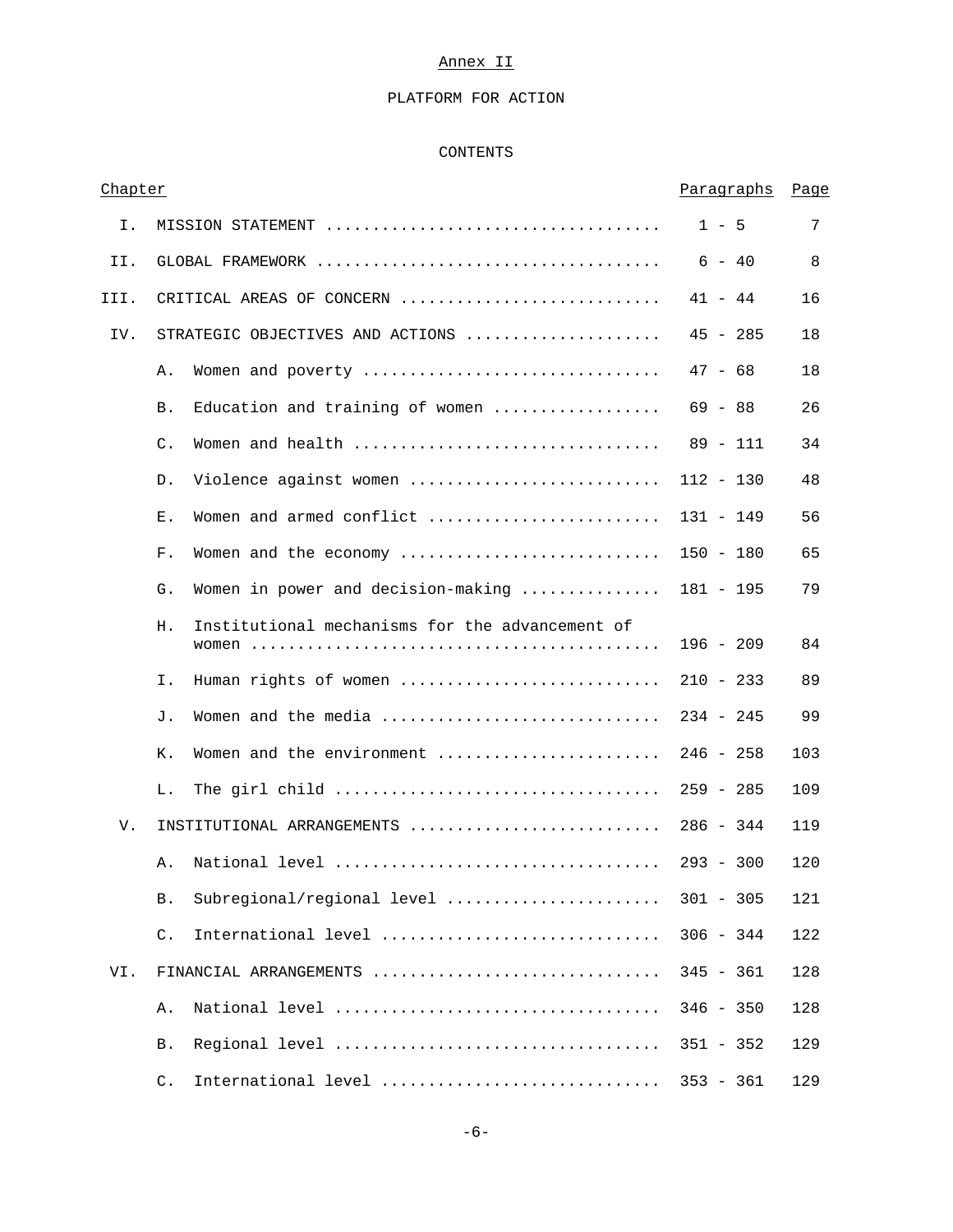#### Chapter I

#### MISSION STATEMENT

1. The Platform for Action is an agenda for women's empowerment. It aims at accelerating the implementation of the Nairobi Forward-looking Strategies for the Advancement of Women 1/ and at removing all the obstacles to women's active participation in all spheres of public and private life through a full and equal share in economic, social, cultural and political decision-making. This means that the principle of shared power and responsibility should be established between women and men at home, in the workplace and in the wider national and international communities. Equality between women and men is a matter of human rights and a condition for social justice and is also a necessary and fundamental prerequisite for equality, development and peace. A transformed partnership based on equality between women and men is a condition for peoplecentred sustainable development. A sustained and long-term commitment is essential, so that women and men can work together for themselves, for their children and for society to meet the challenges of the twenty-first century.

2. The Platform for Action reaffirms the fundamental principle set forth in the Vienna Declaration and Programme of Action, 2/ adopted by the World Conference on Human Rights, that the human rights of women and of the girl child are an inalienable, integral and indivisible part of universal human rights. As an agenda for action, the Platform seeks to promote and protect the full enjoyment of all human rights and the fundamental freedoms of all women throughout their life cycle.

3. The Platform for Action emphasizes that women share common concerns that can be addressed only by working together and in partnership with men towards the common goal of gender\* equality around the world. It respects and values the full diversity of women's situations and conditions and recognizes that some women face particular barriers to their empowerment.

4. The Platform for Action requires immediate and concerted action by all to create a peaceful, just and humane world based on human rights and fundamental freedoms, including the principle of equality for all people of all ages and from all walks of life, and to this end, recognizes that broad-based and sustained economic growth in the context of sustainable development is necessary to sustain social development and social justice.

5. The success of the Platform for Action will require a strong commitment on the part of Governments, international organizations and institutions at all levels. It will also require adequate mobilization of resources at the national and international levels as well as new and additional resources to the developing countries from all available funding mechanisms, including multilateral, bilateral and private sources for the advancement of women; financial resources to strengthen the capacity of national, subregional, regional and international institutions; a commitment to equal rights, equal responsibilities and equal opportunities and to the equal participation of women and men in all national, regional and international bodies and policy-making processes; and the establishment or strengthening of mechanisms at all levels for accountability to the world's women.

<sup>\*</sup> For the commonly understood meaning of the term "gender", see annex IV to the present report.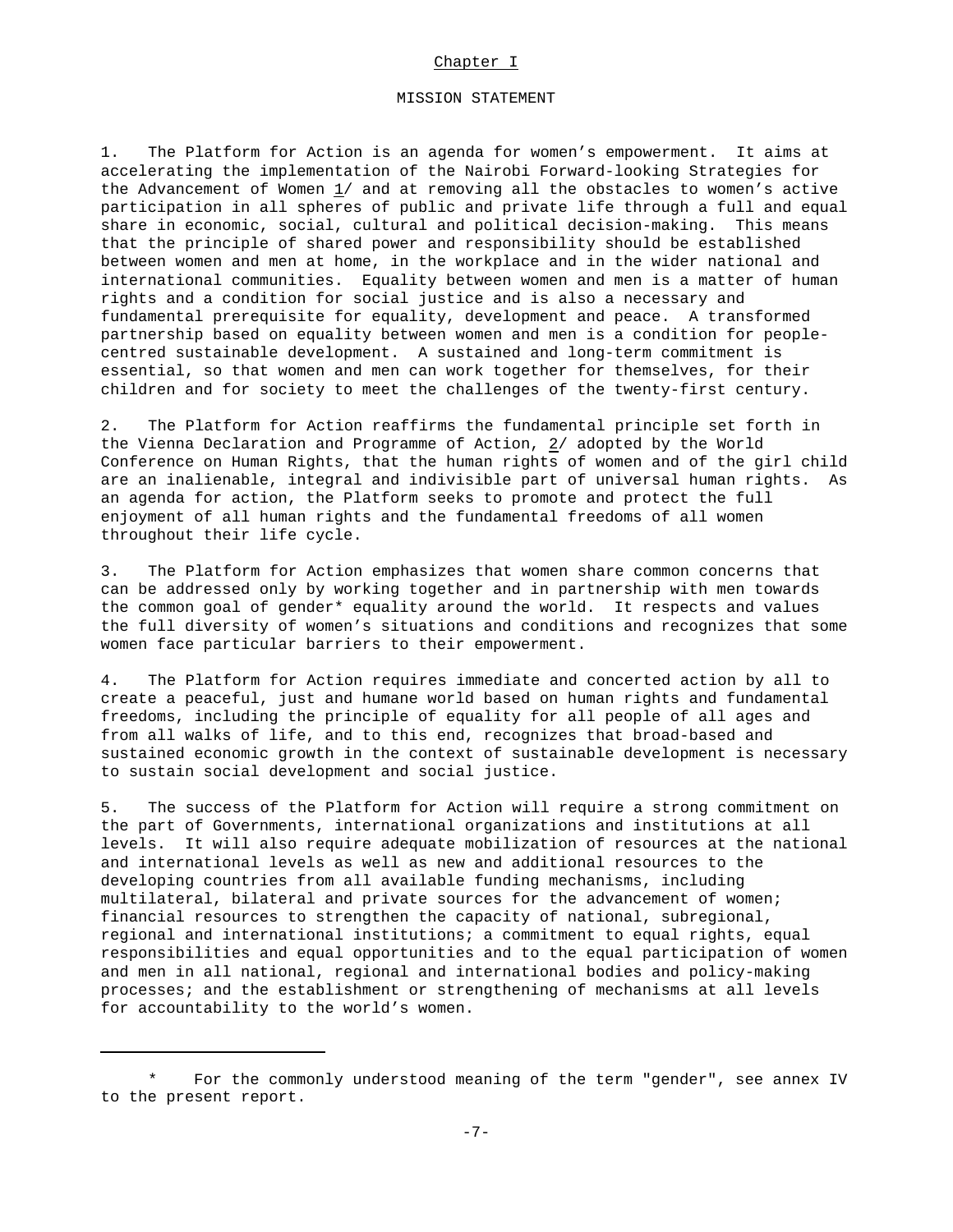#### GLOBAL FRAMEWORK

6. The Fourth World Conference on Women is taking place as the world stands poised on the threshold of a new millennium.

7. The Platform for Action upholds the Convention on the Elimination of All Forms of Discrimination against Women 3/ and builds upon the Nairobi Forwardlooking Strategies for the Advancement of Women, as well as relevant resolutions adopted by the Economic and Social Council and the General Assembly. The formulation of the Platform for Action is aimed at establishing a basic group of priority actions that should be carried out during the next five years.

8. The Platform for Action recognizes the importance of the agreements reached at the World Summit for Children, the United Nations Conference on Environment and Development, the World Conference on Human Rights, the International Conference on Population and Development and the World Summit for Social Development, which set out specific approaches and commitments to fostering sustainable development and international cooperation and to strengthening the role of the United Nations to that end. Similarly, the Global Conference on the Sustainable Development of Small Island Developing States, the International Conference on Nutrition, the International Conference on Primary Health Care and the World Conference on Education for All have addressed the various facets of development and human rights, within their specific perspectives, paying significant attention to the role of women and girls. In addition, the International Year for the World's Indigenous People, 4/ the International Year of the Family,  $5/$  the United Nations Year for Tolerance,  $6/$  the Geneva Declaration for Rural Women,  $\frac{7}{1}$  and the Declaration on the Elimination of Violence against Women  $8/$  have also emphasized the issues of women's empowerment and equality.

9. The objective of the Platform for Action, which is in full conformity with the purposes and principles of the Charter of the United Nations and international law, is the empowerment of all women. The full realization of all human rights and fundamental freedoms of all women is essential for the empowerment of women. While the significance of national and regional particularities and various historical, cultural and religious backgrounds must be borne in mind, it is the duty of States, regardless of their political, economic and cultural systems, to promote and protect all human rights and fundamental freedoms. 9/ The implementation of this Platform, including through national laws and the formulation of strategies, policies, programmes and development priorities, is the sovereign responsibility of each State, in conformity with all human rights and fundamental freedoms, and the significance of and full respect for various religious and ethical values, cultural backgrounds and philosophical convictions of individuals and their communities should contribute to the full enjoyment by women of their human rights in order to achieve equality, development and peace.

10. Since the World Conference to Review and Appraise the Achievements of the United Nations Decade for Women: Equality, Development and Peace, held at Nairobi in 1985, and the adoption of the Nairobi Forward-looking Strategies for the Advancement of Women, the world has experienced profound political, economic, social and cultural changes, which have had both positive and negative effects on women. The World Conference on Human Rights recognized that the human rights of women and the girl child are an inalienable, integral and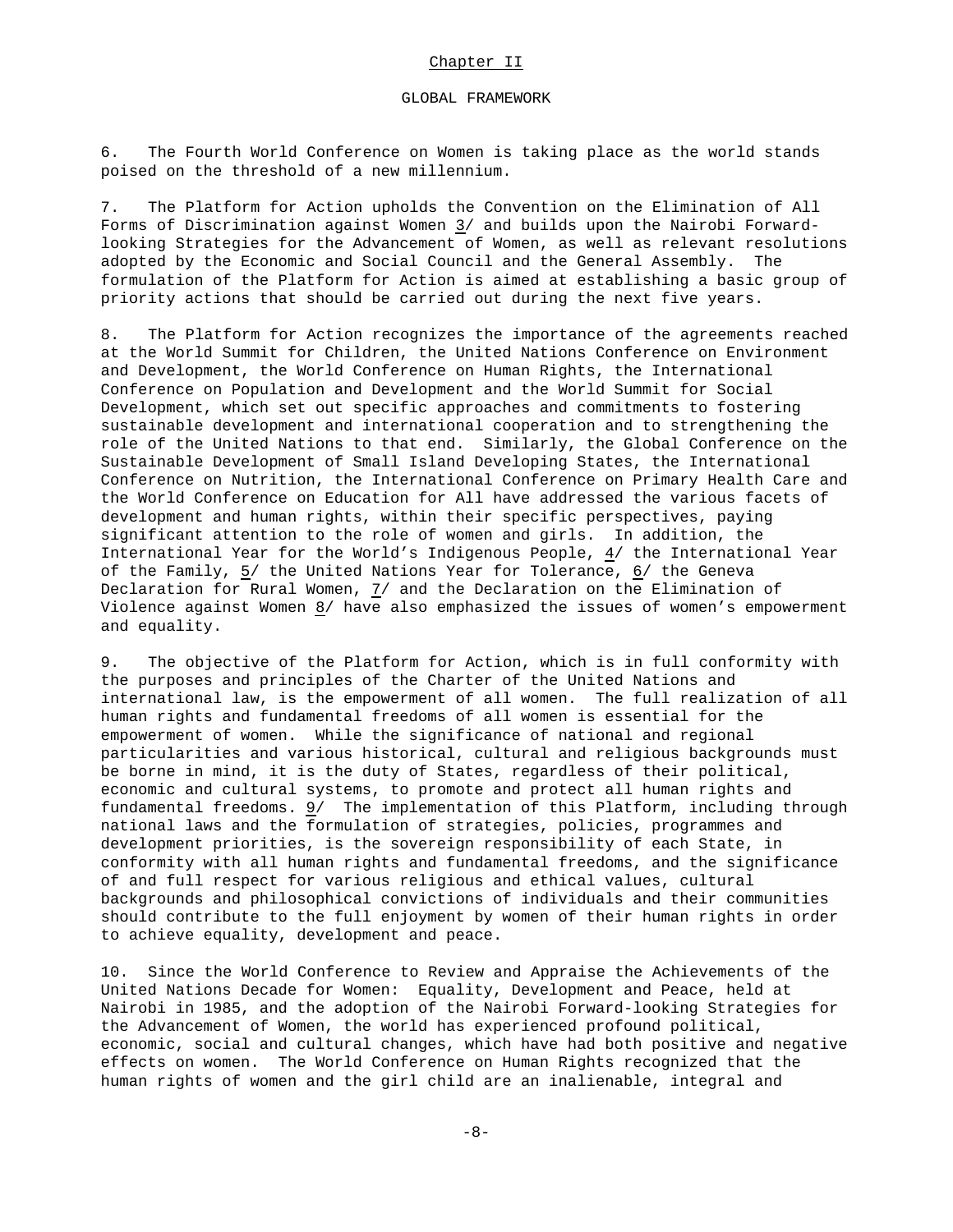indivisible part of universal human rights. The full and equal participation of women in political, civil, economic, social and cultural life at the national, regional and international levels, and the eradication of all forms of discrimination on the grounds of sex are priority objectives of the international community. The World Conference on Human Rights reaffirmed the solemn commitment of all States to fulfil their obligations to promote universal respect for, and observance and protection of, all human rights and fundamental freedoms for all in accordance with the Charter of the United Nations, other instruments related to human rights and international law. The universal nature of these rights and freedoms is beyond question.

11. The end of the cold war has resulted in international changes and diminished competition between the super-Powers. The threat of a global armed conflict has diminished, while international relations have improved and prospects for peace among nations have increased. Although the threat of global conflict has been reduced, wars of aggression, armed conflicts, colonial or other forms of alien domination and foreign occupation, civil wars, and terrorism continue to plague many parts of the world. Grave violations of the human rights of women occur, particularly in times of armed conflict, and include murder, torture, systematic rape, forced pregnancy and forced abortion, in particular under policies of ethnic cleansing.

12. The maintenance of peace and security at the global, regional and local levels, together with the prevention of policies of aggression and ethnic cleansing and the resolution of armed conflict, is crucial for the protection of the human rights of women and girl children, as well as for the elimination of all forms of violence against them and of their use as a weapon of war.

13. Excessive military expenditures, including global military expenditures and arms trade or trafficking, and investments for arms production and acquisition have reduced the resources available for social development. As a result of the debt burden and other economic difficulties, many developing countries have undertaken structural adjustment policies. Moreover, there are structural adjustment programmes that have been poorly designed and implemented, with resulting detrimental effects on social development. The number of people living in poverty has increased disproportionately in most developing countries, particularly the heavily indebted countries, during the past decade.

14. In this context, the social dimension of development should be emphasized. Accelerated economic growth, although necessary for social development, does not by itself improve the quality of life of the population. In some cases, conditions can arise which can aggravate social inequality and marginalization. Hence, it is indispensable to search for new alternatives that ensure that all members of society benefit from economic growth based on a holistic approach to all aspects of development: growth, equality between women and men, social justice, conservation and protection of the environment, sustainability, solidarity, participation, peace and respect for human rights.

15. A worldwide movement towards democratization has opened up the political process in many nations, but the popular participation of women in key decisionmaking as full and equal partners with men, particularly in politics, has not yet been achieved. South Africa's policy of institutionalized racism apartheid - has been dismantled and a peaceful and democratic transfer of power has occurred. In Central and Eastern Europe the transition to parliamentary democracy has been rapid and has given rise to a variety of experiences, depending on the specific circumstances of each country. While the transition has been mostly peaceful, in some countries this process has been hindered by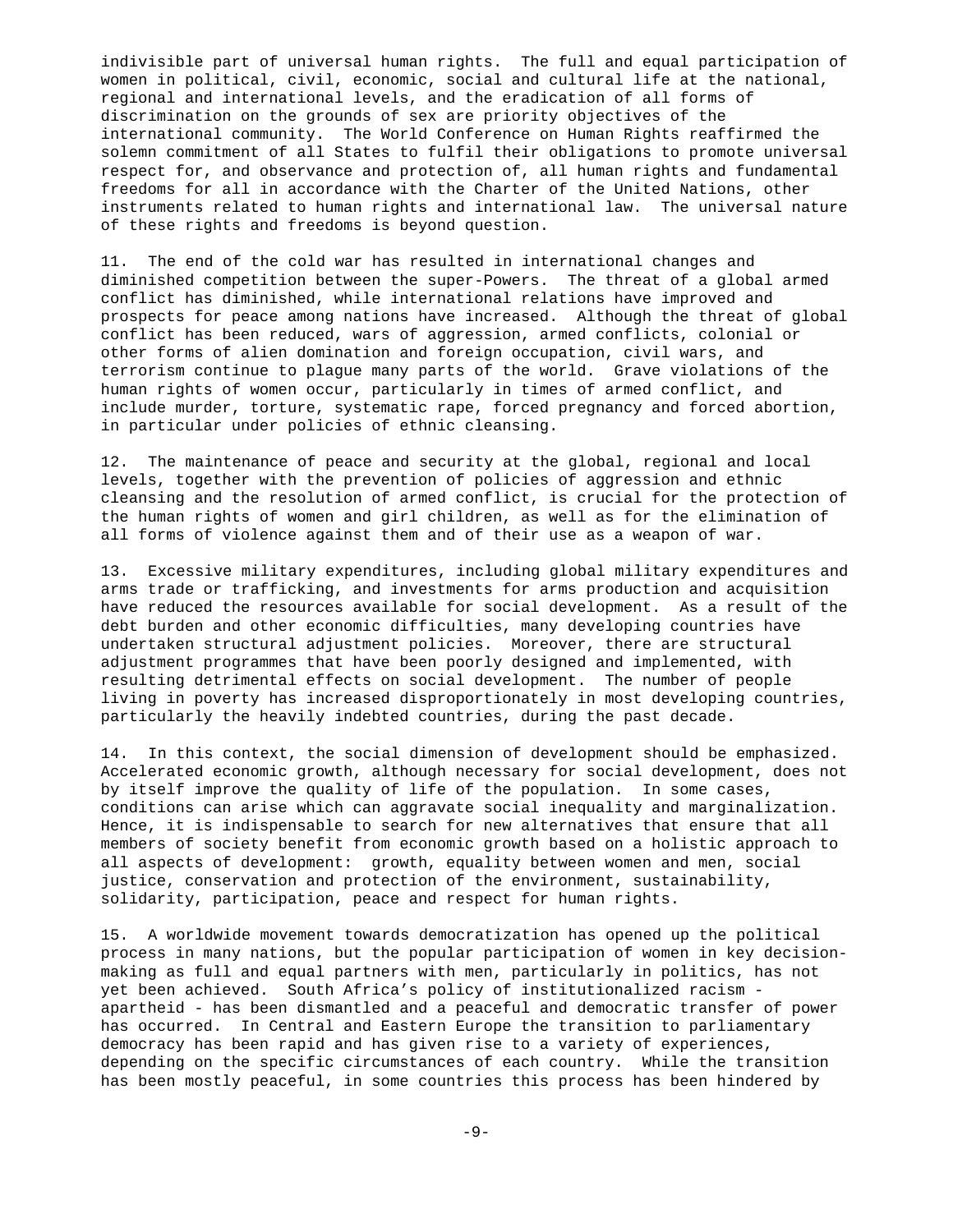armed conflict that has resulted in grave violations of human rights.

16. Widespread economic recession, as well as political instability in some regions, has been responsible for setting back development goals in many countries. This has led to the expansion of unspeakable poverty. Of the more than 1 billion people living in abject poverty, women are an overwhelming majority. The rapid process of change and adjustment in all sectors has also led to increased unemployment and underemployment, with particular impact on women. In many cases, structural adjustment programmes have not been designed to minimize their negative effects on vulnerable and disadvantaged groups or on women, nor have they been designed to assure positive effects on those groups by preventing their marginalization in economic and social activities. The Final Act of the Uruguay Round of multilateral trade negotiations  $10/$  underscored the increasing interdependence of national economies, as well as the importance of trade liberalization and access to open, dynamic markets. There has also been heavy military spending in some regions. Despite increases in official development assistance (ODA) by some countries, ODA has recently declined overall.

17. Absolute poverty and the feminization of poverty, unemployment, the increasing fragility of the environment, continued violence against women and the widespread exclusion of half of humanity from institutions of power and governance underscore the need to continue the search for development, peace and security and for ways of assuring people-centred sustainable development. The participation and leadership of the half of humanity that is female is essential to the success of that search. Therefore, only a new era of international cooperation among Governments and peoples based on a spirit of partnership, an equitable, international social and economic environment, and a radical transformation of the relationship between women and men to one of full and equal partnership will enable the world to meet the challenges of the twentyfirst century.

18. Recent international economic developments have had in many cases a disproportionate impact on women and children, the majority of whom live in developing countries. For those States that have carried a large burden of foreign debt, structural adjustment programmes and measures, though beneficial in the long term, have led to a reduction in social expenditures, thereby adversely affecting women, particularly in Africa and the least developed countries. This is exacerbated when responsibilities for basic social services have shifted from Governments to women.

19. Economic recession in many developed and developing countries, as well as ongoing restructuring in countries with economies in transition, have had a disproportionately negative impact on women's employment. Women often have no choice but to take employment that lacks long-term job security or involves dangerous working conditions, to work in unprotected home-based production or to be unemployed. Many women enter the labour market in under-remunerated and undervalued jobs, seeking to improve their household income; others decide to migrate for the same purpose. Without any reduction in their other responsibilities, this has increased the total burden of work for women.

20. Macro and micro-economic policies and programmes, including structural adjustment, have not always been designed to take account of their impact on women and girl children, especially those living in poverty. Poverty has increased in both absolute and relative terms, and the number of women living in poverty has increased in most regions. There are many urban women living in poverty; however, the plight of women living in rural and remote areas deserves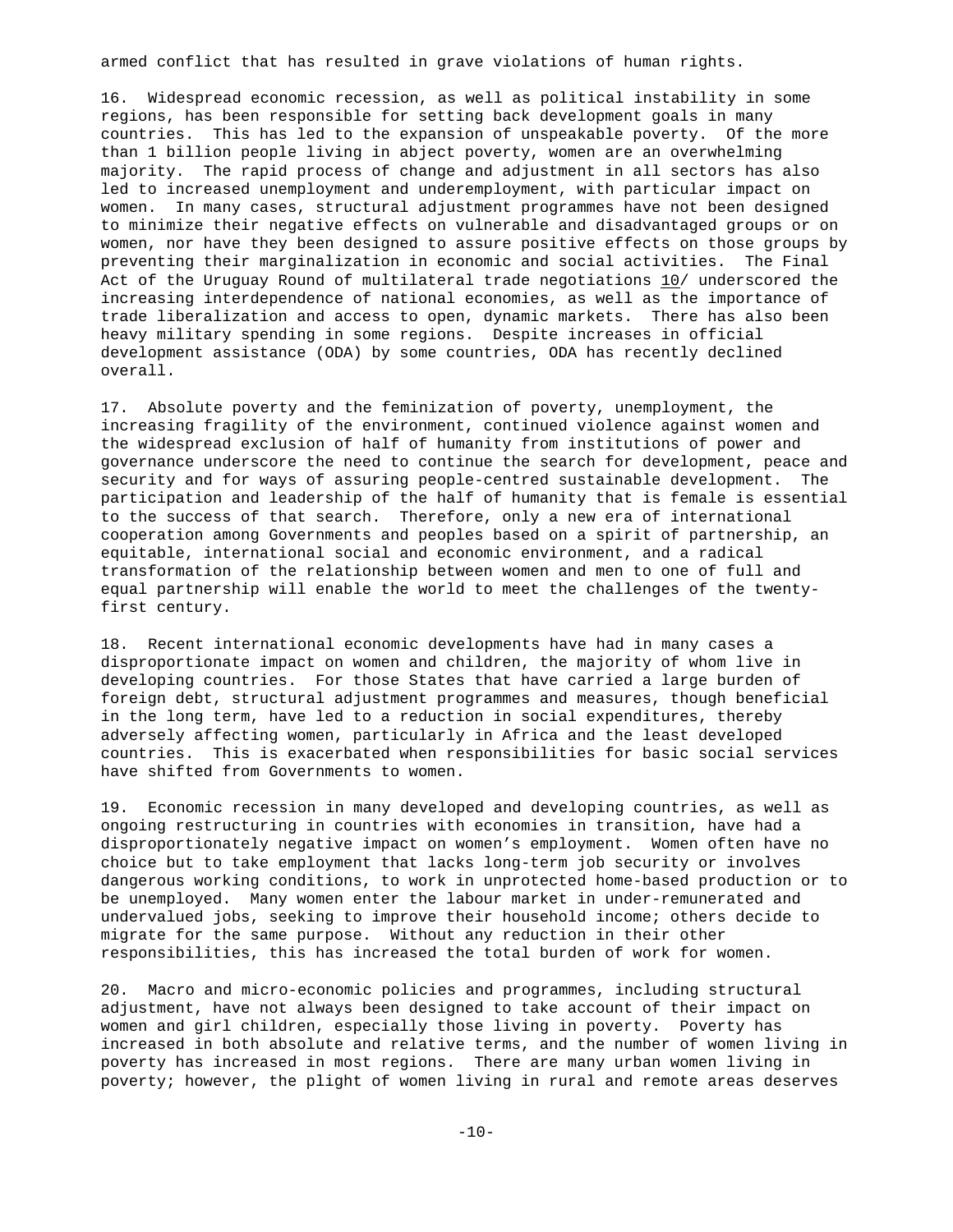special attention given the stagnation of development in such areas. In developing countries, even those in which national indicators have shown improvement, the majority of rural women continue to live in conditions of economic underdevelopment and social marginalization.

21. Women are key contributors to the economy and to combating poverty through both remunerated and unremunerated work at home, in the community and in the workplace. Growing numbers of women have achieved economic independence through gainful employment.

22. One fourth of all households world wide are headed by women and many other households are dependent on female income even where men are present. Femalemaintained households are very often among the poorest because of wage discrimination, occupational segregation patterns in the labour market and other gender-based barriers. Family disintegration, population movements between urban and rural areas within countries, international migration, war and internal displacements are factors contributing to the rise of female-headed households.

23. Recognizing that the achievement and maintenance of peace and security are a precondition for economic and social progress, women are increasingly establishing themselves as central actors in a variety of capacities in the movement of humanity for peace. Their full participation in decision-making, conflict prevention and resolution and all other peace initiatives is essential to the realization of lasting peace.

24. Religion, spirituality and belief play a central role in the lives of millions of women and men, in the way they live and in the aspirations they have for the future. The right to freedom of thought, conscience and religion is inalienable and must be universally enjoyed. This right includes the freedom to have or to adopt the religion or belief of their choice either individually or in community with others, in public or in private, and to manifest their religion or belief in worship, observance, practice and teaching. In order to realize equality, development and peace, there is a need to respect these rights and freedoms fully. Religion, thought, conscience and belief may, and can, contribute to fulfilling women's and men's moral, ethical and spiritual needs and to realizing their full potential in society. However, it is acknowledged that any form of extremism may have a negative impact on women and can lead to violence and discrimination.

25. The Fourth World Conference on Women should accelerate the process that formally began in 1975, which was proclaimed International Women's Year by the United Nations General Assembly. The Year was a turning-point in that it put women's issues on the agenda. The United Nations Decade for Women (1976-1985) was a worldwide effort to examine the status and rights of women and to bring women into decision-making at all levels. In 1979, the General Assembly adopted the Convention on the Elimination of All Forms of Discrimination against Women, which entered into force in 1981 and set an international standard for what was meant by equality between women and men. In 1985, the World Conference to Review and Appraise the Achievements of the United Nations Decade for Women: Equality, Development and Peace adopted the Nairobi Forward-looking Strategies for the Advancement of Women, to be implemented by the year 2000. There has been important progress in achieving equality between women and men. Many Governments have enacted legislation to promote equality between women and men and have established national machineries to ensure the mainstreaming of gender perspectives in all spheres of society. International agencies have focused greater attention on women's status and roles.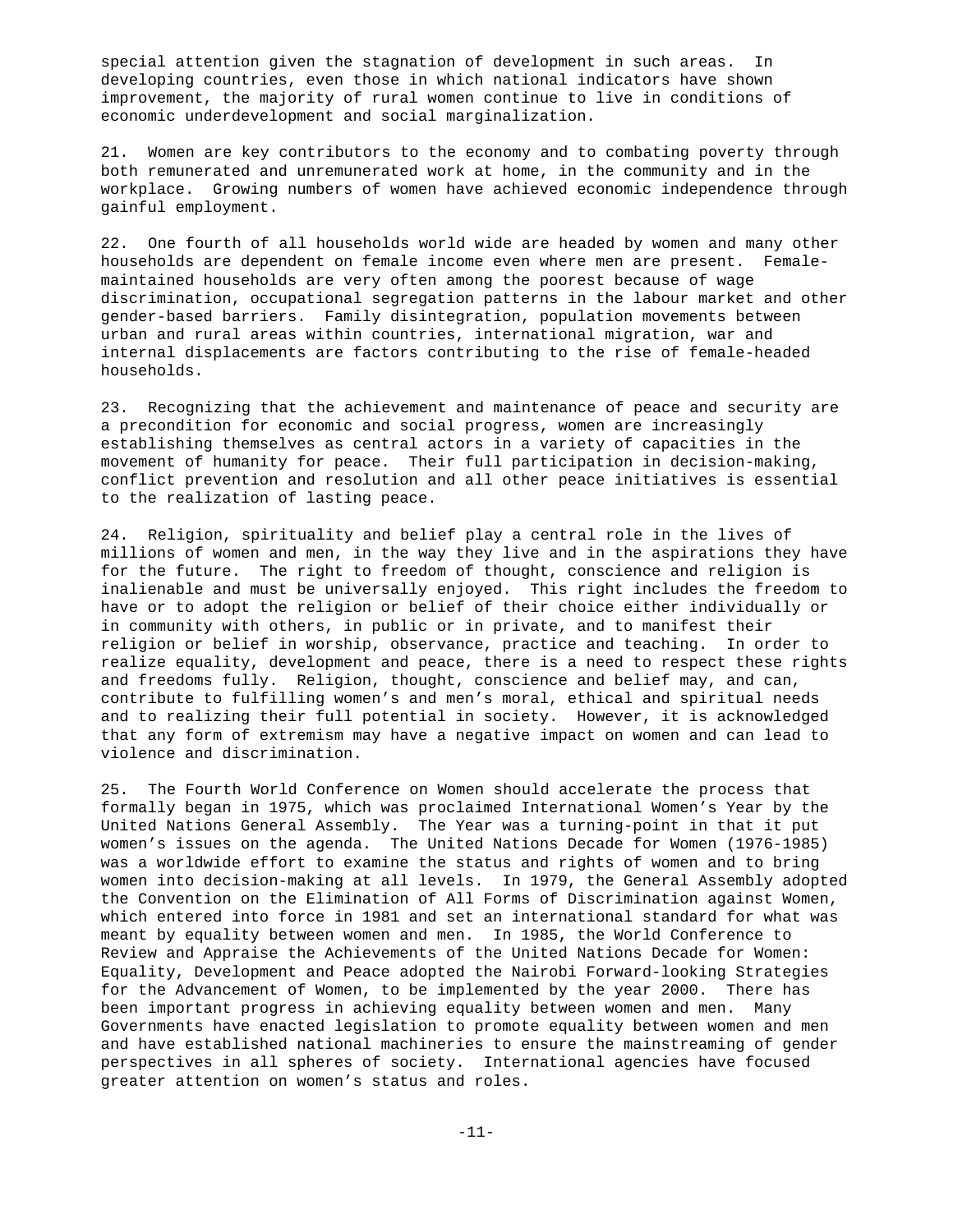26. The growing strength of the non-governmental sector, particularly women's organizations and feminist groups, has become a driving force for change. Non-governmental organizations have played an important advocacy role in advancing legislation or mechanisms to ensure the promotion of women. They have also become catalysts for new approaches to development. Many Governments have increasingly recognized the important role that non-governmental organizations play and the importance of working with them for progress. Yet, in some countries, Governments continue to restrict the ability of non-governmental organizations to operate freely. Women, through non-governmental organizations, have participated in and strongly influenced community, national, regional and global forums and international debates.

27. Since 1975, knowledge of the status of women and men, respectively, has increased and is contributing to further actions aimed at promoting equality between women and men. In several countries, there have been important changes in the relationships between women and men, especially where there have been major advances in education for women and significant increases in their participation in the paid labour force. The boundaries of the gender division of labour between productive and reproductive roles are gradually being crossed as women have started to enter formerly male-dominated areas of work and men have started to accept greater responsibility for domestic tasks, including child care. However, changes in women's roles have been greater and much more rapid than changes in men's roles. In many countries, the differences between women's and men's achievements and activities are still not recognized as the consequences of socially constructed gender roles rather than immutable biological differences.

28. Moreover, 10 years after the Nairobi Conference, equality between women and men has still not been achieved. On average, women represent a mere 10 per cent of all elected legislators world wide and in most national and international administrative structures, both public and private, they remain underrepresented. The United Nations is no exception. Fifty years after its creation, the United Nations is continuing to deny itself the benefits of women's leadership by their underrepresentation at decision-making levels within the Secretariat and the specialized agencies.

29. Women play a critical role in the family. The family is the basic unit of society and as such should be strengthened. It is entitled to receive comprehensive protection and support. In different cultural, political and social systems, various forms of the family exist. The rights, capabilities and responsibilities of family members must be respected. Women make a great contribution to the welfare of the family and to the development of society, which is still not recognized or considered in its full importance. The social significance of maternity, motherhood and the role of parents in the family and in the upbringing of children should be acknowledged. The upbringing of children requires shared responsibility of parents, women and men and society as a whole. Maternity, motherhood, parenting and the role of women in procreation must not be a basis for discrimination nor restrict the full participation of women in society. Recognition should also be given to the important role often played by women in many countries in caring for other members of their family.

30. While the rate of growth of world population is on the decline, world population is at an all-time high in absolute numbers, with current increments approaching 86 million persons annually. Two other major demographic trends have had profound repercussions on the dependency ratio within families. In many developing countries, 45 to 50 per cent of the population is less than 15 years old, while in industrialized nations both the number and proportion of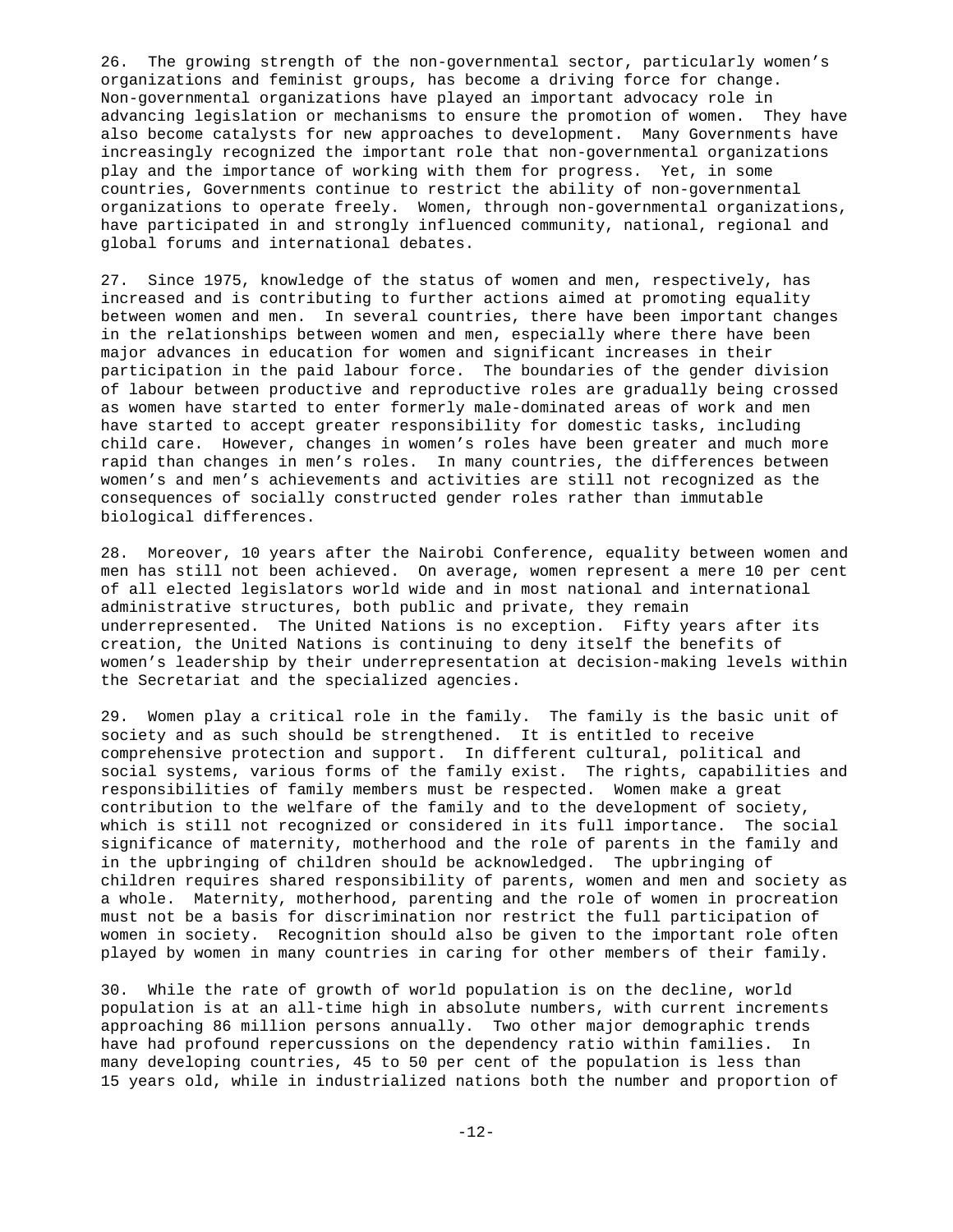elderly people are increasing. According to United Nations projections, 72 per cent of the population over 60 years of age will be living in developing countries by the year 2025, and more than half of that population will be women. Care of children, the sick and the elderly is a responsibility that falls disproportionately on women, owing to lack of equality and the unbalanced distribution of remunerated and unremunerated work between women and men.

31. Many women face particular barriers because of various diverse factors in addition to their gender. Often these diverse factors isolate or marginalize such women. They are, inter alia, denied their human rights, they lack access or are denied access to education and vocational training, employment, housing and economic self-sufficiency and they are excluded from decision-making processes. Such women are often denied the opportunity to contribute to their communities as part of the mainstream.

32. The past decade has also witnessed a growing recognition of the distinct interests and concerns of indigenous women, whose identity, cultural traditions and forms of social organization enhance and strengthen the communities in which they live. Indigenous women often face barriers both as women and as members of indigenous communities.

33. In the past 20 years, the world has seen an explosion in the field of communications. With advances in computer technology and satellite and cable television, global access to information continues to increase and expand, creating new opportunities for the participation of women in communications and the mass media and for the dissemination of information about women. However, global communication networks have been used to spread stereotyped and demeaning images of women for narrow commercial and consumerist purposes. Until women participate equally in both the technical and decision-making areas of communications and the mass media, including the arts, they will continue to be misrepresented and awareness of the reality of women's lives will continue to be lacking. The media have a great potential to promote the advancement of women and the equality of women and men by portraying women and men in a non-stereotypical, diverse and balanced manner, and by respecting the dignity and worth of the human person.

34. The continuing environmental degradation that affects all human lives has often a more direct impact on women. Women's health and their livelihood are threatened by pollution and toxic wastes, large-scale deforestation, desertification, drought and depletion of the soil and of coastal and marine resources, with a rising incidence of environmentally related health problems and even death reported among women and girls. Those most affected are rural and indigenous women, whose livelihood and daily subsistence depends directly on sustainable ecosystems.

35. Poverty and environmental degradation are closely interrelated. While poverty results in certain kinds of environmental stress, the major cause of the continued deterioration of the global environment is the unsustainable patterns of consumption and production, particularly in industrialized countries, which are a matter of grave concern and aggravate poverty and imbalances.

36. Global trends have brought profound changes in family survival strategies and structures. Rural to urban migration has increased substantially in all regions. The global urban population is projected to reach 47 per cent of the total population by the year 2000. An estimated 125 million people are migrants, refugees and displaced persons, half of whom live in developing countries. These massive movements of people have profound consequences for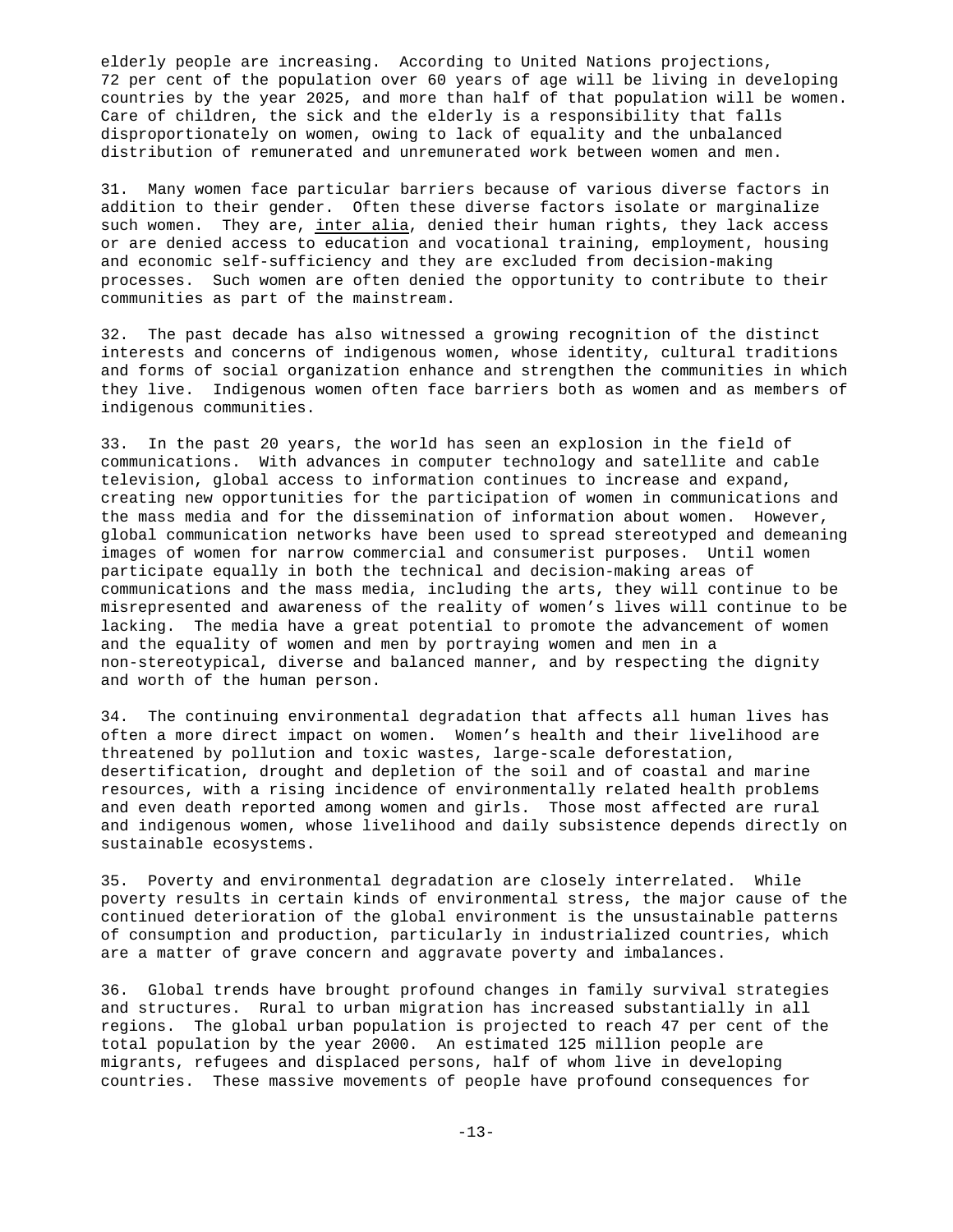family structures and well-being and have unequal consequences for women and men, including in many cases the sexual exploitation of women.

37. According to World Health Organization (WHO) estimates, by the beginning of 1995 the number of cumulative cases of acquired immunodeficiency syndrome (AIDS) was 4.5 million. An estimated 19.5 million men, women and children have been infected with the human immunodeficiency virus (HIV) since it was first diagnosed and it is projected that another 20 million will be infected by the end of the decade. Among new cases, women are twice as likely to be infected as men. In the early stage of the AIDS pandemic, women were not infected in large numbers; however, about 8 million women are now infected. Young women and adolescents are particularly vulnerable. It is estimated that by the year 2000 more than 13 million women will be infected and 4 million women will have died from AIDS-related conditions. In addition, about 250 million new cases of sexually transmitted diseases are estimated to occur every year. The rate of transmission of sexually transmitted diseases, including HIV/AIDS, is increasing at an alarming rate among women and girls, especially in developing countries.

38. Since 1975, significant knowledge and information have been generated about the status of women and the conditions in which they live. Throughout their entire life cycle, women's daily existence and long-term aspirations are restricted by discriminatory attitudes, unjust social and economic structures, and a lack of resources in most countries that prevent their full and equal participation. In a number of countries, the practice of prenatal sex selection, higher rates of mortality among very young girls and lower rates of school enrolment for girls as compared with boys suggest that son preference is curtailing the access of girl children to food, education and health care and even life itself. Discrimination against women begins at the earliest stages of life and must therefore be addressed from then onwards.

39. The girl child of today is the woman of tomorrow. The skills, ideas and energy of the girl child are vital for full attainment of the goals of equality, development and peace. For the girl child to develop her full potential she needs to be nurtured in an enabling environment, where her spiritual, intellectual and material needs for survival, protection and development are met and her equal rights safeguarded. If women are to be equal partners with men, in every aspect of life and development, now is the time to recognize the human dignity and worth of the girl child and to ensure the full enjoyment of her human rights and fundamental freedoms, including the rights assured by the Convention on the Rights of the Child,  $11/$  universal ratification of which is strongly urged. Yet there exists worldwide evidence that discrimination and violence against girls begin at the earliest stages of life and continue unabated throughout their lives. They often have less access to nutrition, physical and mental health care and education and enjoy fewer rights, opportunities and benefits of childhood and adolescence than do boys. They are often subjected to various forms of sexual and economic exploitation, paedophilia, forced prostitution and possibly the sale of their organs and tissues, violence and harmful practices such as female infanticide and prenatal sex selection, incest, female genital mutilation and early marriage, including child marriage.

40. Half the world's population is under the age of 25 and most of the world's youth - more than 85 per cent - live in developing countries. Policy makers must recognize the implications of these demographic factors. Special measures must be taken to ensure that young women have the life skills necessary for active and effective participation in all levels of social, cultural, political and economic leadership. It will be critical for the international community to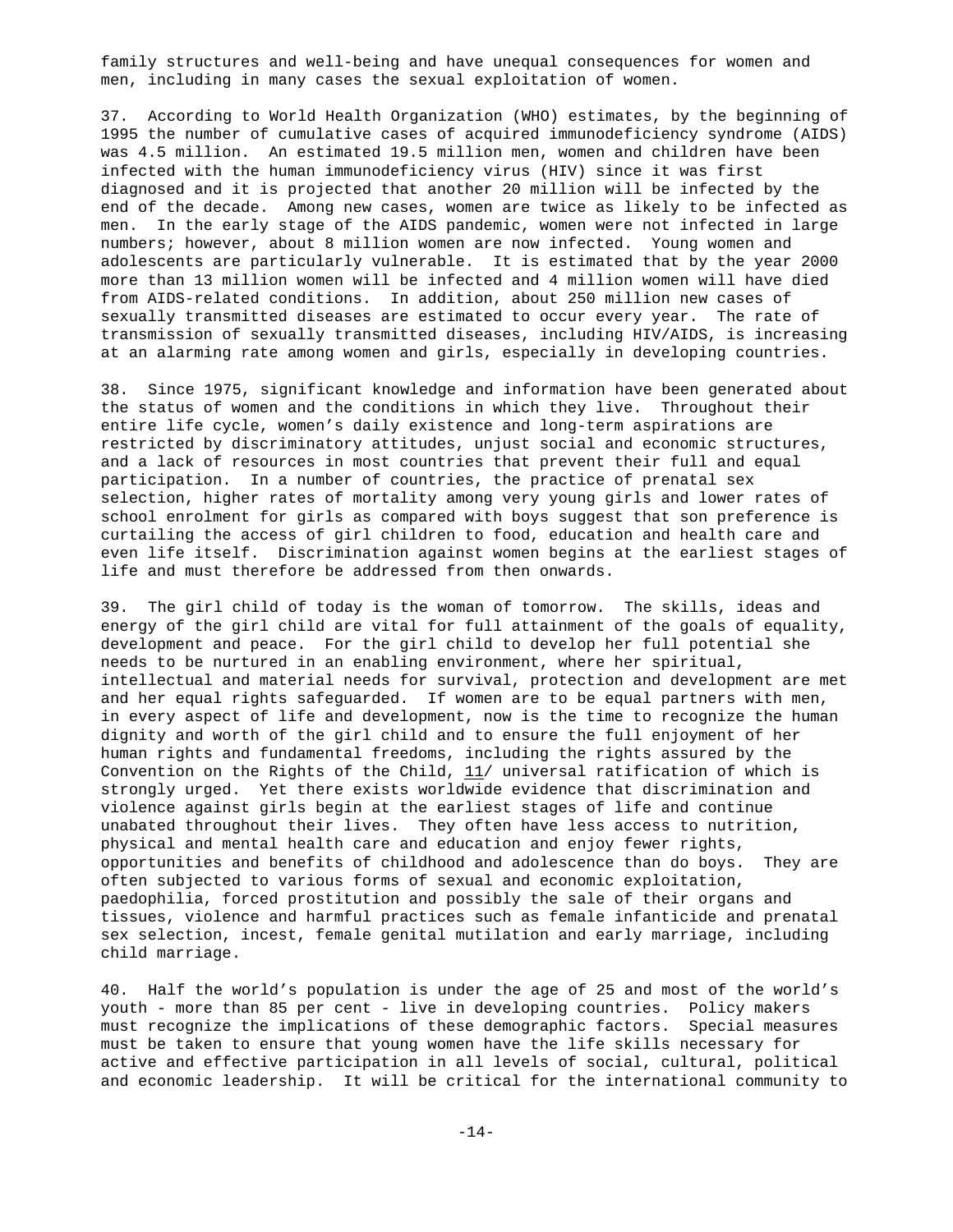demonstrate a new commitment to the future - a commitment to inspiring a new generation of women and men to work together for a more just society. This new generation of leaders must accept and promote a world in which every child is free from injustice, oppression and inequality and free to develop her/his own potential. The principle of equality of women and men must therefore be integral to the socialization process.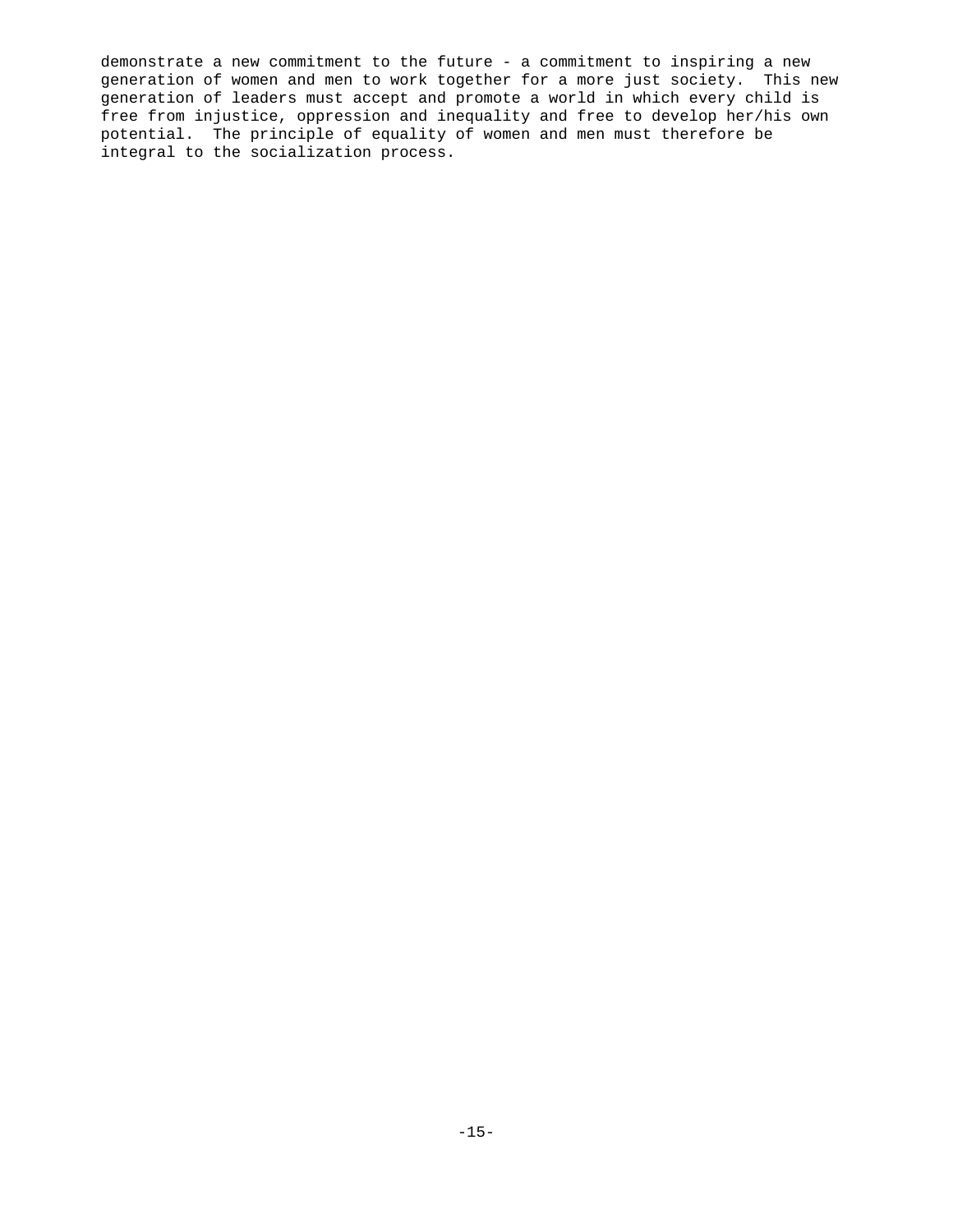### Chapter III

#### CRITICAL AREAS OF CONCERN

41. The advancement of women and the achievement of equality between women and men are a matter of human rights and a condition for social justice and should not be seen in isolation as a women's issue. They are the only way to build a sustainable, just and developed society. Empowerment of women and equality between women and men are prerequisites for achieving political, social, economic, cultural and environmental security among all peoples.

42. Most of the goals set out in the Nairobi Forward-looking Strategies for the Advancement of Women have not been achieved. Barriers to women's empowerment remain, despite the efforts of Governments, as well as non-governmental organizations and women and men everywhere. Vast political, economic and ecological crises persist in many parts of the world. Among them are wars of aggression, armed conflicts, colonial or other forms of alien domination or foreign occupation, civil wars and terrorism. These situations, combined with systematic or de facto discrimination, violations of and failure to protect all human rights and fundamental freedoms of all women, and their civil, cultural, economic, political and social rights, including the right to development and ingrained prejudicial attitudes towards women and girls are but a few of the impediments encountered since the World Conference to Review and Appraise the Achievements of the United Nations Decade for Women: Equality, Development and Peace, in 1985.

43. A review of progress since the Nairobi Conference highlights special concerns - areas of particular urgency that stand out as priorities for action. All actors should focus action and resources on the strategic objectives relating to the critical areas of concern which are, necessarily, interrelated, interdependent and of high priority. There is a need for these actors to develop and implement mechanisms of accountability for all the areas of concern.

44. To this end, Governments, the international community and civil society, including non-governmental organizations and the private sector, are called upon to take strategic action in the following critical areas of concern:

- The persistent and increasing burden of poverty on women
- Inequalities and inadequacies in and unequal access to education and  $\bullet$ training
- Inequalities and inadequacies in and unequal access to health care and related services
- Violence against women  $\bullet$
- The effects of armed or other kinds of conflict on women, including those living under foreign occupation
- Inequality in economic structures and policies, in all forms of productive activities and in access to resources
- Inequality between men and women in the sharing of power and decisionmaking at all levels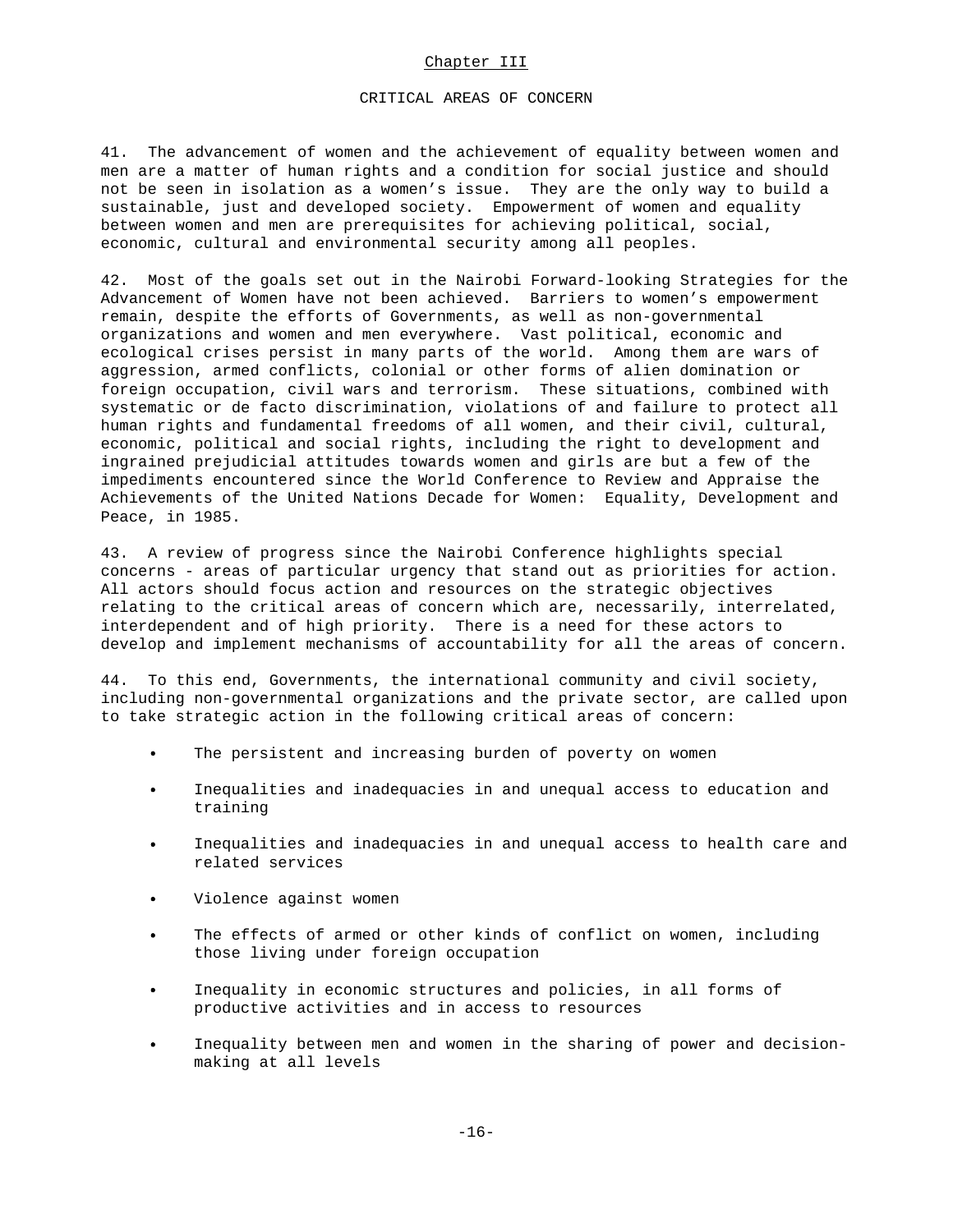- $\bullet$ Insufficient mechanisms at all levels to promote the advancement of women
- Lack of respect for and inadequate promotion and protection of the  $\bullet$ human rights of women
- Stereotyping of women and inequality in women's access to and  $\bullet$ participation in all communication systems, especially in the media
- Gender inequalities in the management of natural resources and in the  $\bullet$ safeguarding of the environment
- $\bullet$ Persistent discrimination against and violation of the rights of the girl child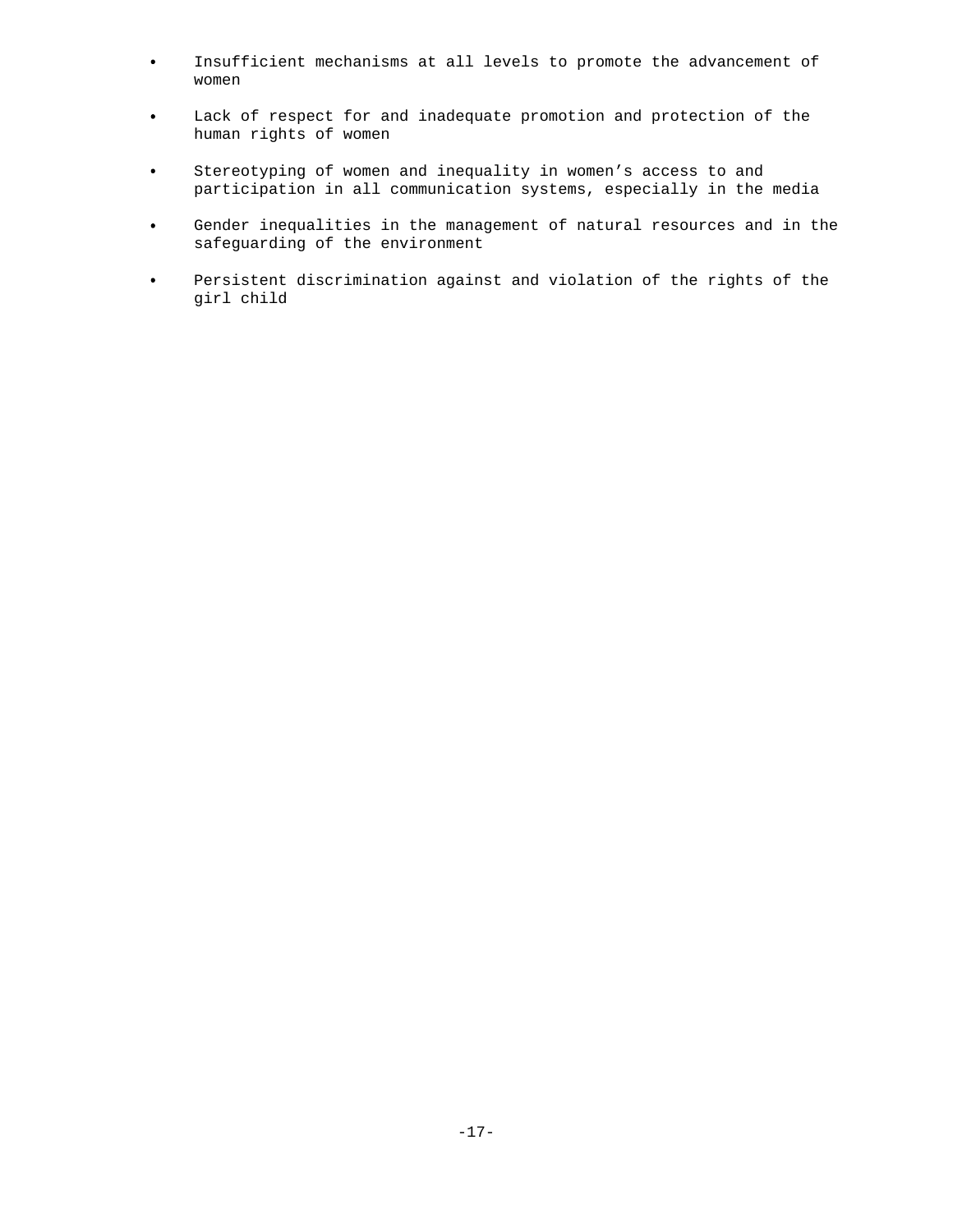#### Chapter IV

#### STRATEGIC OBJECTIVES AND ACTIONS

45. In each critical area of concern, the problem is diagnosed and strategic objectives are proposed with concrete actions to be taken by various actors in order to achieve those objectives. The strategic objectives are derived from the critical areas of concern and specific actions to be taken to achieve them cut across the boundaries of equality, development and peace - the goals of the Nairobi Forward-looking Strategies for the Advancement of Women - and reflect their interdependence. The objectives and actions are interlinked, of high priority and mutually reinforcing. The Platform for Action is intended to improve the situation of all women, without exception, who often face similar barriers, while special attention should be given to groups that are the most disadvantaged.

46. The Platform for Action recognizes that women face barriers to full equality and advancement because of such factors as their race, age, language, ethnicity, culture, religion or disability, because they are indigenous women or because of other status. Many women encounter specific obstacles related to their family status, particularly as single parents; and to their socio-economic status, including their living conditions in rural, isolated or impoverished areas. Additional barriers also exist for refugee women, other displaced women, including internally displaced women as well as for immigrant women and migrant women, including women migrant workers. Many women are also particularly affected by environmental disasters, serious and infectious diseases and various forms of violence against women.

#### A. Women and poverty

47. More than 1 billion people in the world today, the great majority of whom are women, live in unacceptable conditions of poverty, mostly in the developing countries. Poverty has various causes, including structural ones. Poverty is a complex, multidimensional problem, with origins in both the national and international domains. The globalization of the world's economy and the deepening interdependence among nations present challenges and opportunities for sustained economic growth and development, as well as risks and uncertainties for the future of the world economy. The uncertain global economic climate has been accompanied by economic restructuring as well as, in a certain number of countries, persistent, unmanageable levels of external debt and structural adjustment programmes. In addition, all types of conflict, displacement of people and environmental degradation have undermined the capacity of Governments to meet the basic needs of their populations. Transformations in the world economy are profoundly changing the parameters of social development in all countries. One significant trend has been the increased poverty of women, the extent of which varies from region to region. The gender disparities in economic power-sharing are also an important contributing factor to the poverty of women. Migration and consequent changes in family structures have placed additional burdens on women, especially those who provide for several dependants. Macroeconomic policies need rethinking and reformulation to address such trends. These policies focus almost exclusively on the formal sector. They also tend to impede the initiatives of women and fail to consider the differential impact on women and men. The application of gender analysis to a wide range of policies and programmes is therefore critical to poverty reduction strategies. In order to eradicate poverty and achieve sustainable development,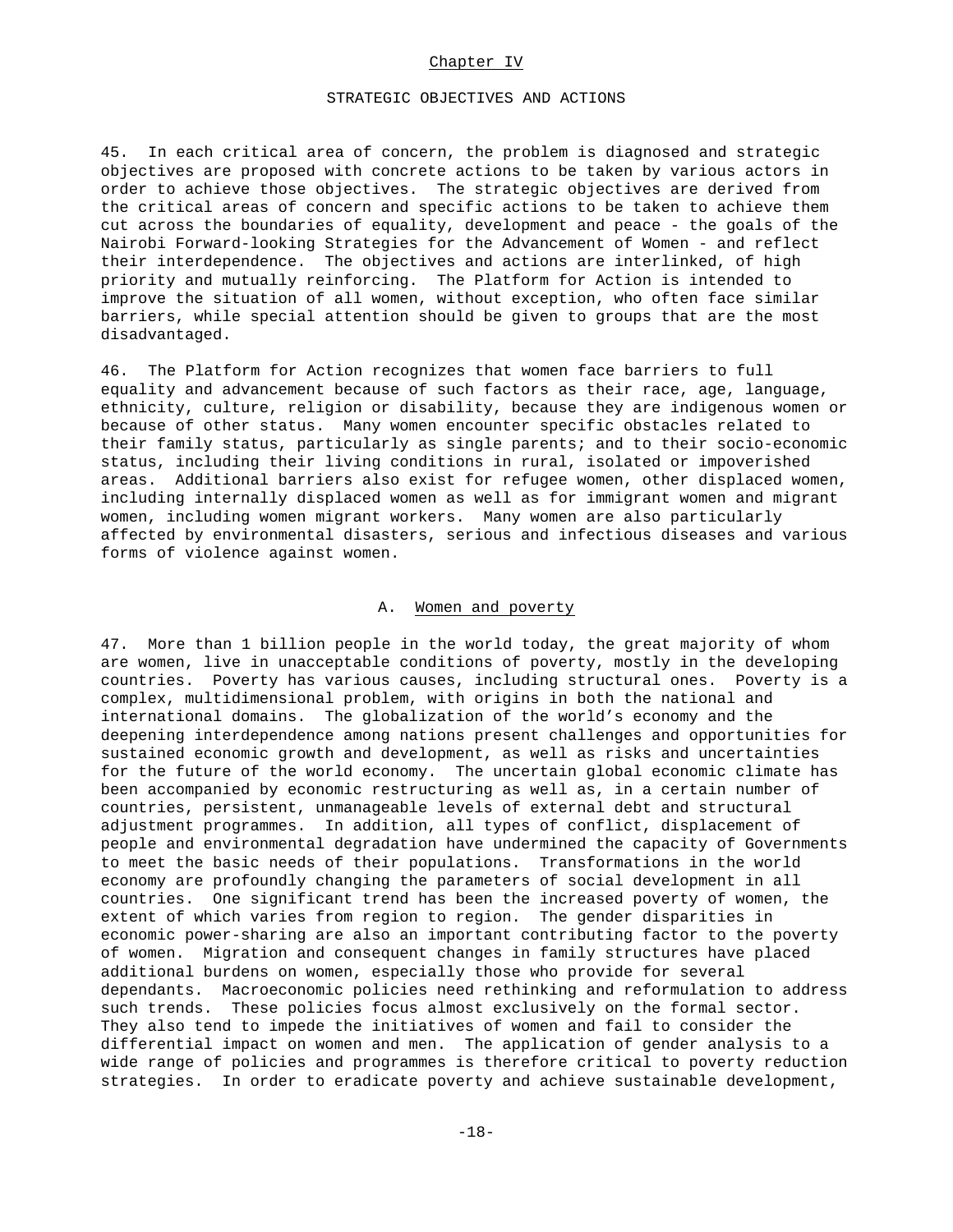women and men must participate fully and equally in the formulation of macroeconomic and social policies and strategies for the eradication of poverty. The eradication of poverty cannot be accomplished through anti-poverty programmes alone but will require democratic participation and changes in economic structures in order to ensure access for all women to resources, opportunities and public services. Poverty has various manifestations, including lack of income and productive resources sufficient to ensure a sustainable livelihood; hunger and malnutrition; ill health; limited or lack of access to education and other basic services; increasing morbidity and mortality from illness; homelessness and inadequate housing; unsafe environments; and social discrimination and exclusion. It is also characterized by lack of participation in decision-making and in civil, social and cultural life. It occurs in all countries - as mass poverty in many developing countries and as pockets of poverty amidst wealth in developed countries. Poverty may be caused by an economic recession that results in loss of livelihood or by disaster or conflict. There is also the poverty of low-wage workers and the utter destitution of people who fall outside family support systems, social institutions and safety nets.

48. In the past decade the number of women living in poverty has increased disproportionately to the number of men, particularly in the developing countries. The feminization of poverty has also recently become a significant problem in the countries with economies in transition as a short-term consequence of the process of political, economic and social transformation. In addition to economic factors, the rigidity of socially ascribed gender roles and women's limited access to power, education, training and productive resources as well as other emerging factors that may lead to insecurity for families are also responsible. The failure to adequately mainstream a gender perspective in all economic analysis and planning and to address the structural causes of poverty is also a contributing factor.

49. Women contribute to the economy and to combating poverty through both remunerated and unremunerated work at home, in the community and in the workplace. The empowerment of women is a critical factor in the eradication of poverty.

50. While poverty affects households as a whole, because of the gender division of labour and responsibilities for household welfare, women bear a disproportionate burden, attempting to manage household consumption and production under conditions of increasing scarcity. Poverty is particularly acute for women living in rural households.

51. Women's poverty is directly related to the absence of economic opportunities and autonomy, lack of access to economic resources, including credit, land ownership and inheritance, lack of access to education and support services and their minimal participation in the decision-making process. Poverty can also force women into situations in which they are vulnerable to sexual exploitation.

52. In too many countries, social welfare systems do not take sufficient account of the specific conditions of women living in poverty, and there is a tendency to scale back the services provided by such systems. The risk of falling into poverty is greater for women than for men, particularly in old age, where social security systems are based on the principle of continuous remunerated employment. In some cases, women do not fulfil this requirement because of interruptions in their work, due to the unbalanced distribution of remunerated and unremunerated work. Moreover, older women also face greater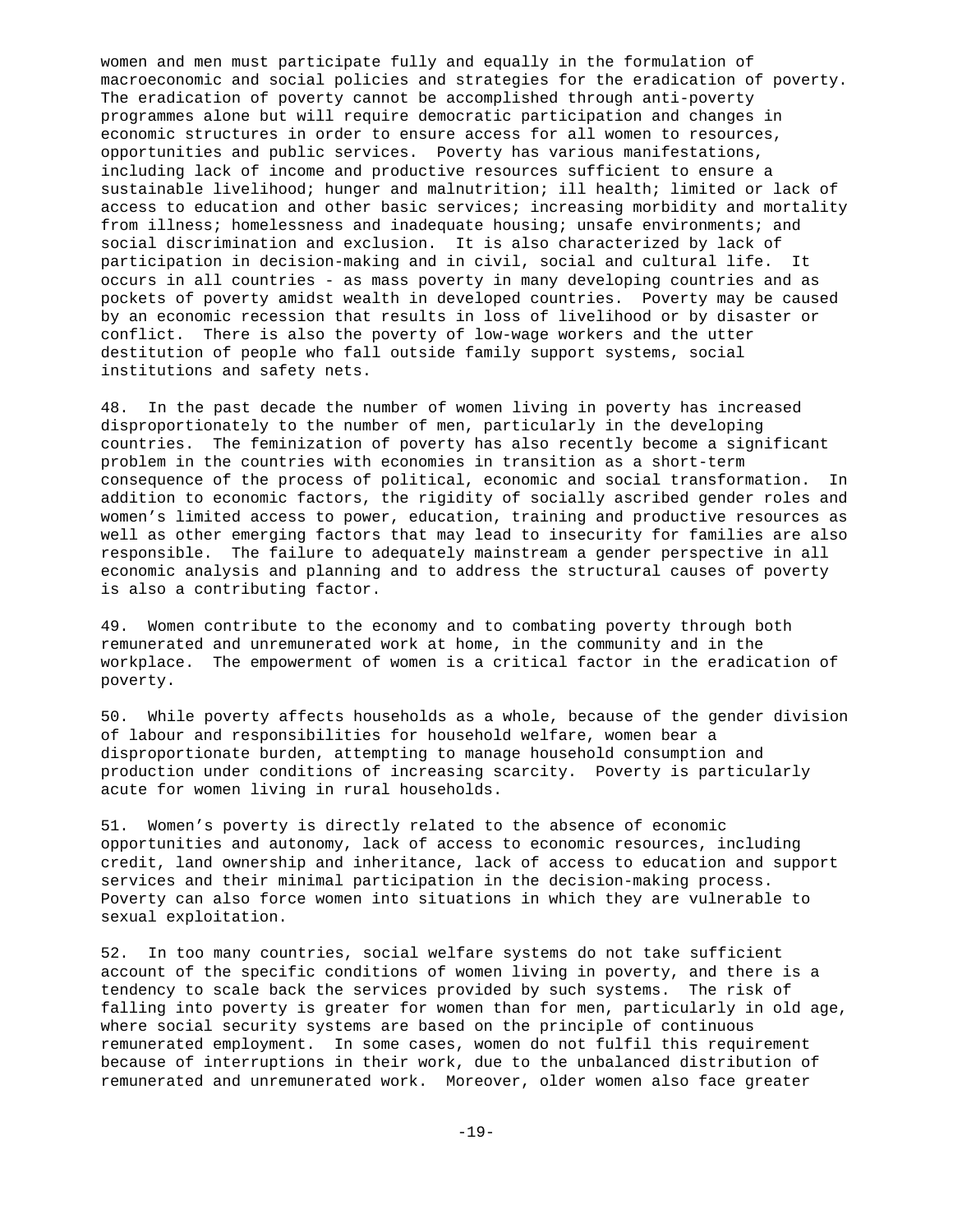obstacles to labour-market re-entry.

53. In many developed countries, where the level of general education and professional training of women and men are similar and where systems of protection against discrimination are available, in some sectors the economic transformations of the past decade have strongly increased either the unemployment of women or the precarious nature of their employment. The proportion of women among the poor has consequently increased. In countries with a high level of school enrolment of girls, those who leave the educational system the earliest, without any qualification, are among the most vulnerable in the labour market.

54. In countries with economies in transition and in other countries undergoing fundamental political, economic and social transformations, these transformations have often led to a reduction in women's income or to women being deprived of income.

55. Particularly in developing countries, the productive capacity of women should be increased through access to capital, resources, credit, land, technology, information, technical assistance and training so as to raise their income and improve nutrition, education, health care and status within the household. The release of women's productive potential is pivotal to breaking the cycle of poverty so that women can share fully in the benefits of development and in the products of their own labour.

56. Sustainable development and economic growth that is both sustained and sustainable are possible only through improving the economic, social, political, legal and cultural status of women. Equitable social development that recognizes empowering the poor, particularly women, to utilize environmental resources sustainably is a necessary foundation for sustainable development.

57. The success of policies and measures aimed at supporting or strengthening the promotion of gender equality and the improvement of the status of women should be based on the integration of the gender perspective in general policies relating to all spheres of society as well as the implementation of positive measures with adequate institutional and financial support at all levels.

| Strategic objective A.1. Review, adopt and maintain macroeconomic |  |
|-------------------------------------------------------------------|--|
| policies and development strategies that                          |  |
| address the needs and efforts of women                            |  |
| in poverty                                                        |  |

### Actions to be taken

- 58. By Governments:
	- (a) Review and modify, with the full and equal participation of women, macroeconomic and social policies with a view to achieving the objectives of the Platform for Action;
	- (b) Analyse, from a gender perspective, policies and programmes including those related to macroeconomic stability, structural adjustment, external debt problems, taxation, investments, employment, markets and all relevant sectors of the economy - with respect to their impact on poverty, on inequality and particularly on women; assess their impact on family well-being and conditions and adjust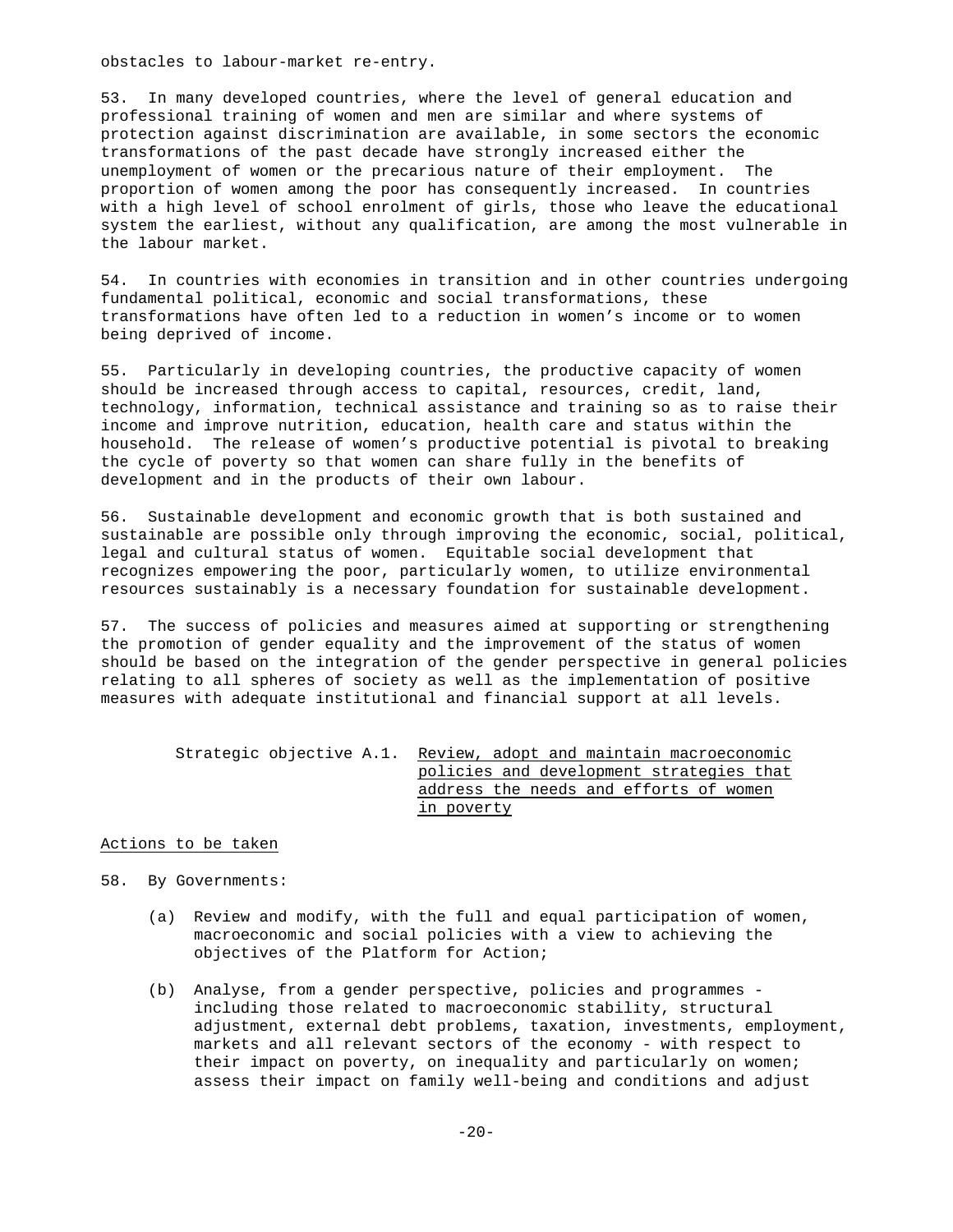them, as appropriate, to promote more equitable distribution of productive assets, wealth, opportunities, income and services;

- (c) Pursue and implement sound and stable macroeconomic and sectoral policies that are designed and monitored with the full and equal participation of women, encourage broad-based sustained economic growth, address the structural causes of poverty and are geared towards eradicating poverty and reducing gender-based inequality within the overall framework of achieving people-centred sustainable development;
- (d) Restructure and target the allocation of public expenditures to promote women's economic opportunities and equal access to productive resources and to address the basic social, educational and health needs of women, particularly those living in poverty;
- (e) Develop agricultural and fishing sectors, where and as necessary, in order to ensure, as appropriate, household and national food security and food self-sufficiency, by allocating the necessary financial, technical and human resources;
- (f) Develop policies and programmes to promote equitable distribution of food within the household;
- (g) Provide adequate safety nets and strengthen State-based and communitybased support systems, as an integral part of social policy, in order to enable women living in poverty to withstand adverse economic environments and preserve their livelihood, assets and revenues in times of crisis;
- (h) Generate economic policies that have a positive impact on the employment and income of women workers in both the formal and informal sectors and adopt specific measures to address women's unemployment, in particular their long-term unemployment;
- (i) Formulate and implement, when necessary, specific economic, social, agricultural and related policies in support of female-headed households;
- (j) Develop and implement anti-poverty programmes, including employment schemes, that improve access to food for women living in poverty, including through the use of appropriate pricing and distribution mechanisms;
- (k) Ensure the full realization of the human rights of all women migrants, including women migrant workers, and their protection against violence and exploitation; introduce measures for the empowerment of documented women migrants, including women migrant workers; facilitate the productive employment of documented migrant women through greater recognition of their skills, foreign education and credentials, and facilitate their full integration into the labour force;
- (l) Introduce measures to integrate or reintegrate women living in poverty and socially marginalized women into productive employment and the economic mainstream; ensure that internally displaced women have full access to economic opportunities and that the qualifications and skills of immigrant and refugee women are recognized;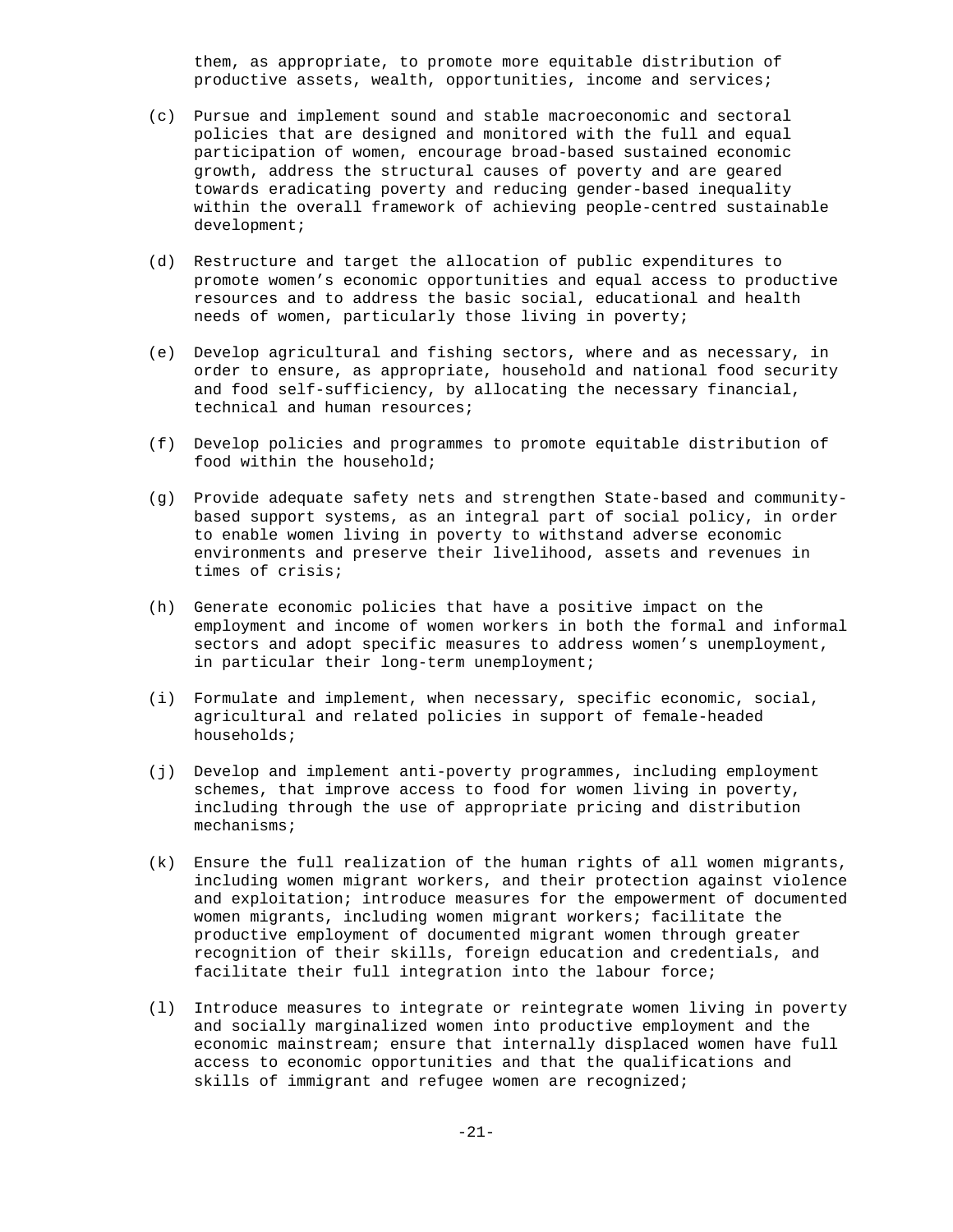- (m) Enable women to obtain affordable housing and access to land by, among other things, removing all obstacles to access, with special emphasis on meeting the needs of women, especially those living in poverty and female heads of household;
- (n) Formulate and implement policies and programmes that enhance the access of women agricultural and fisheries producers (including subsistence farmers and producers, especially in rural areas) to financial, technical, extension and marketing services; provide access to and control of land, appropriate infrastructure and technology in order to increase women's incomes and promote household food security, especially in rural areas and, where appropriate, encourage the development of producer-owned, market-based cooperatives;
- (o) Create social security systems wherever they do not exist, or review them with a view to placing individual women and men on an equal footing, at every stage of their lives;
- (p) Ensure access to free or low-cost legal services, including legal literacy, especially designed to reach women living in poverty;
- (q) Take particular measures to promote and strengthen policies and programmes for indigenous women with their full participation and respect for their cultural diversity, so that they have opportunities and the possibility of choice in the development process in order to eradicate the poverty that affects them.

59. By multilateral financial and development institutions, including the World Bank, the International Monetary Fund and regional development institutions, and through bilateral development cooperation:

- (a) In accordance with the commitments made at the World Summit for Social Development, seek to mobilize new and additional financial resources that are both adequate and predictable and mobilized in a way that maximizes the availability of such resources and uses all available funding sources and mechanisms with a view to contributing towards the goal of poverty eradication and targeting women living in poverty;
- (b) Strengthen analytical capacity in order to more systematically strengthen gender perspectives and integrate them into the design and implementation of lending programmes, including structural adjustment and economic recovery programmes;
- (c) Find effective development-oriented and durable solutions to external debt problems in order to help them to finance programmes and projects targeted at development, including the advancement of women, inter alia, through the immediate implementation of the terms of debt forgiveness agreed upon in the Paris Club in December 1994, which encompassed debt reduction, including cancellation or other debt relief measures and develop techniques of debt conversion applied to social development programmes and projects in conformity with the priorities of the Platform for Action;
- (d) Invite the international financial institutions to examine innovative approaches to assisting low-income countries with a high proportion of multilateral debt, with a view to alleviating their debt burden;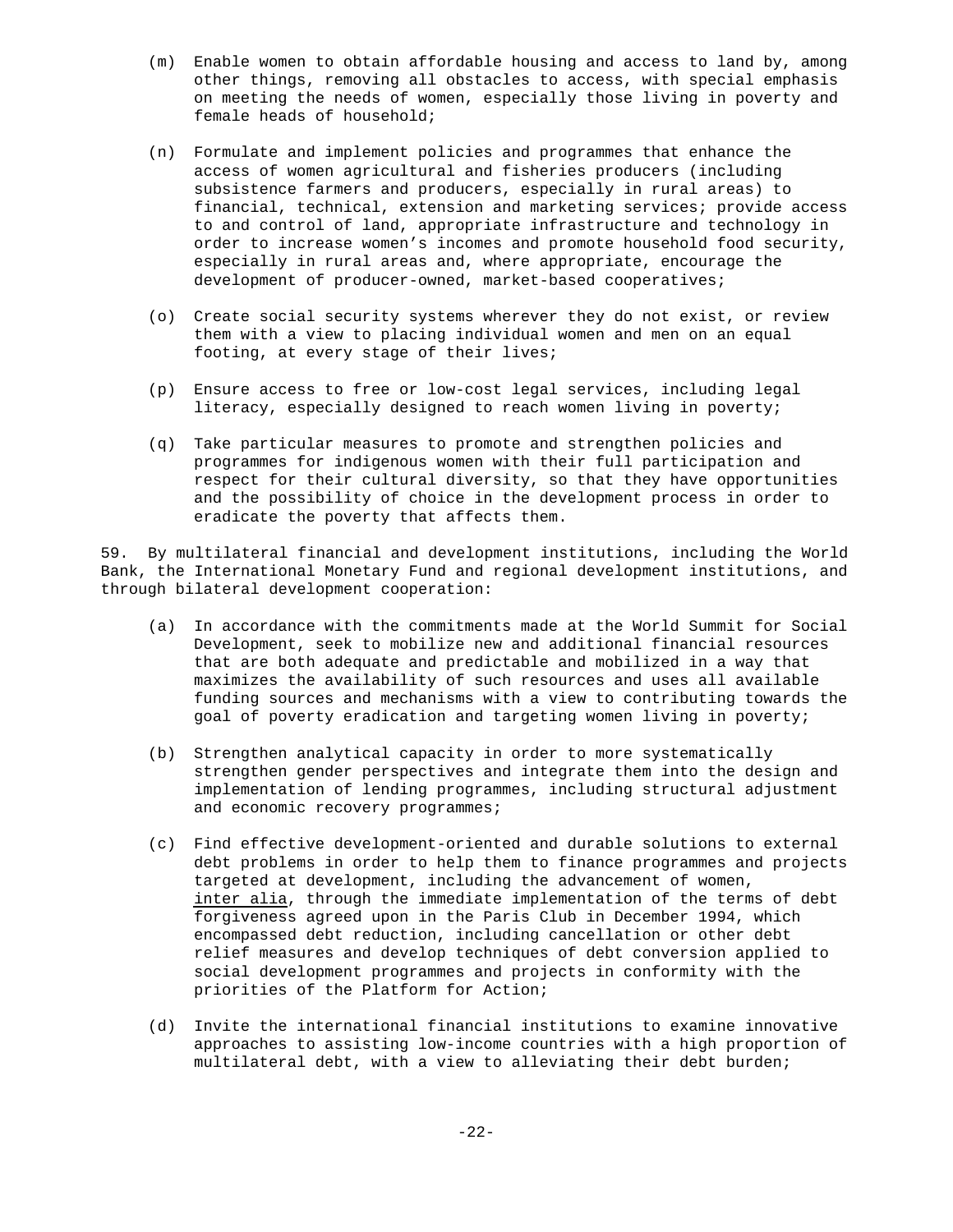- (e) Ensure that structural adjustment programmes are designed to minimize their negative effects on vulnerable and disadvantaged groups and communities and to assure their positive effects on such groups and communities by preventing their marginalization in economic and social activities and devising measures to ensure that they gain access to and control over economic resources and economic and social activities; take actions to reduce inequality and economic disparity;
- (f) Review the impact of structural adjustment programmes on social development by means of gender-sensitive social impact assessments and other relevant methods, in order to develop policies to reduce their negative effects and improve their positive impact, ensuring that women do not bear a disproportionate burden of transition costs; complement adjustment lending with enhanced, targeted social development lending;
- (g) Create an enabling environment that allows women to build and maintain sustainable livelihoods.

60. By national and international non-governmental organizations and women's groups:

- (a) Mobilize all parties involved in the development process, including academic institutions, non-governmental organizations and grass-roots and women's groups, to improve the effectiveness of anti-poverty programmes directed towards the poorest and most disadvantaged groups of women, such as rural and indigenous women, female heads of household, young women and older women, refugees and migrant women and women with disabilities, recognizing that social development is primarily the responsibility of Governments;
- (b) Engage in lobbying and establish monitoring mechanisms, as appropriate, and other relevant activities to ensure implementation of the recommendations on poverty eradication outlined in the Platform for Action and aimed at ensuring accountability and transparency from the State and private sectors;
- (c) Include in their activities women with diverse needs and recognize that youth organizations are increasingly becoming effective partners in development programmes;
- (d) In cooperation with the government and private sectors, participate in the development of a comprehensive national strategy for improving health, education and social services so that girls and women of all ages living in poverty have full access to such services; seek funding to secure access to services with a gender perspective and to extend those services in order to reach the rural and remote areas that are not covered by government institutions;
- (e) In cooperation with Governments, employers, other social partners and relevant parties, contribute to the development of education and training and retraining policies to ensure that women can acquire a wide range of skills to meet new demands;
- (f) Mobilize to protect women's right to full and equal access to economic resources, including the right to inheritance and to ownership of land and other property, credit, natural resources and appropriate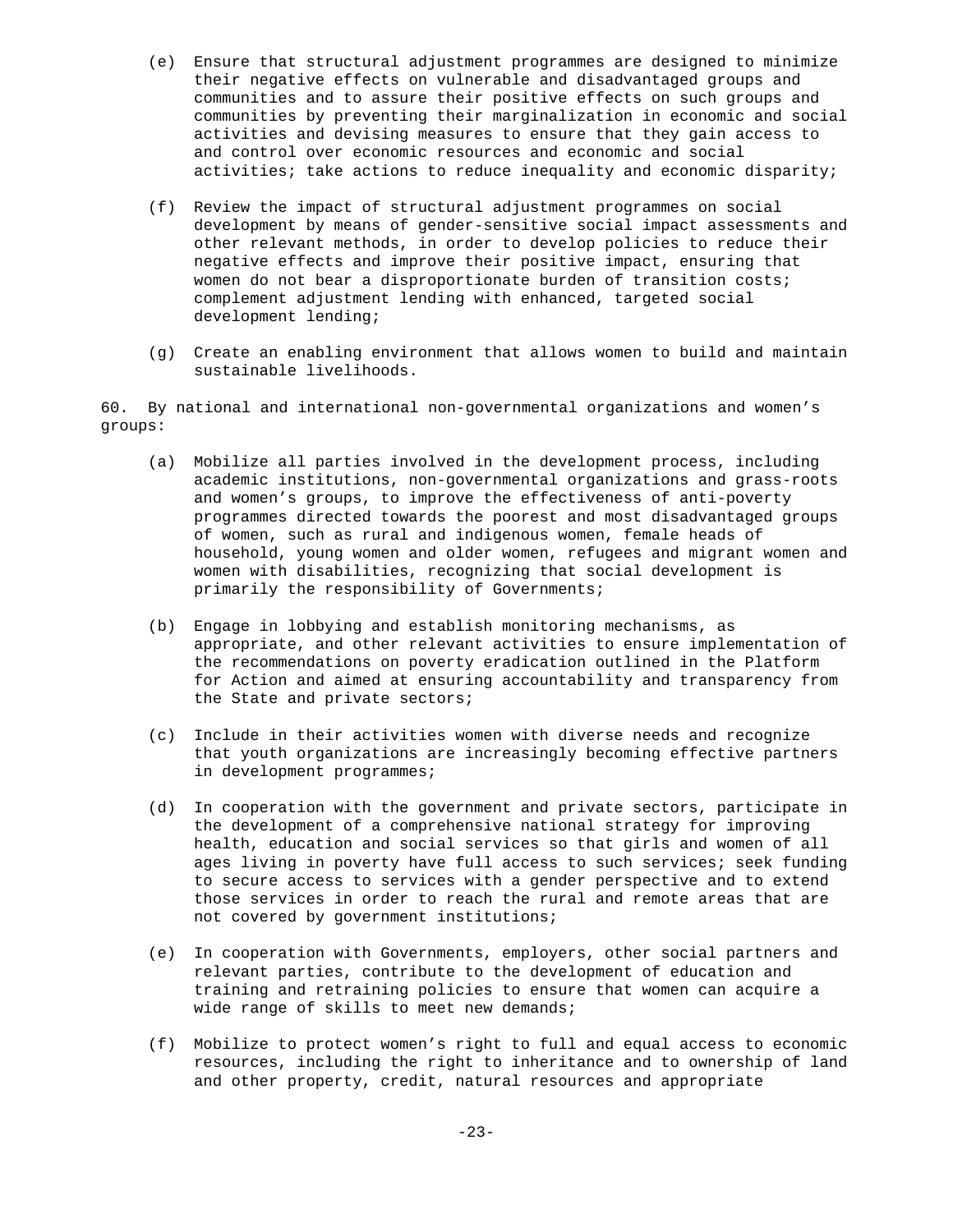technologies.

## Strategic objective A.2. Revise laws and administrative practices to ensure women's equal rights and access to economic resources

## Actions to be taken

### 61. By Governments:

- (a) Ensure access to free or low-cost legal services, including legal literacy, especially designed to reach women living in poverty;
- (b) Undertake legislative and administrative reforms to give women full and equal access to economic resources, including the right to inheritance and to ownership of land and other property, credit, natural resources and appropriate technologies;
- (c) Consider ratification of Convention No. 169 of the International Labour Organization (ILO) as part of their efforts to promote and protect the rights of indigenous people.

Strategic objective A.3. Provide women with access to savings and credit mechanisms and institutions

### Actions to be taken

- 62. By Governments:
	- (a) Enhance the access of disadvantaged women, including women entrepreneurs, in rural, remote and urban areas to financial services through strengthening links between the formal banks and intermediary lending organizations, including legislative support, training for women and institutional strengthening for intermediary institutions with a view to mobilizing capital for those institutions and increasing the availability of credit;
	- (b) Encourage links between financial institutions and non-governmental organizations and support innovative lending practices, including those that integrate credit with women's services and training and provide credit facilities to rural women.

63. By commercial banks, specialized financial institutions and the private sector in examining their policies:

- (a) Use credit and savings methodologies that are effective in reaching women in poverty and innovative in reducing transaction costs and redefining risk;
- (b) Open special windows for lending to women, including young women, who lack access to traditional sources of collateral;
- (c) Simplify banking practices, for example by reducing the minimum deposit and other requirements for opening bank accounts;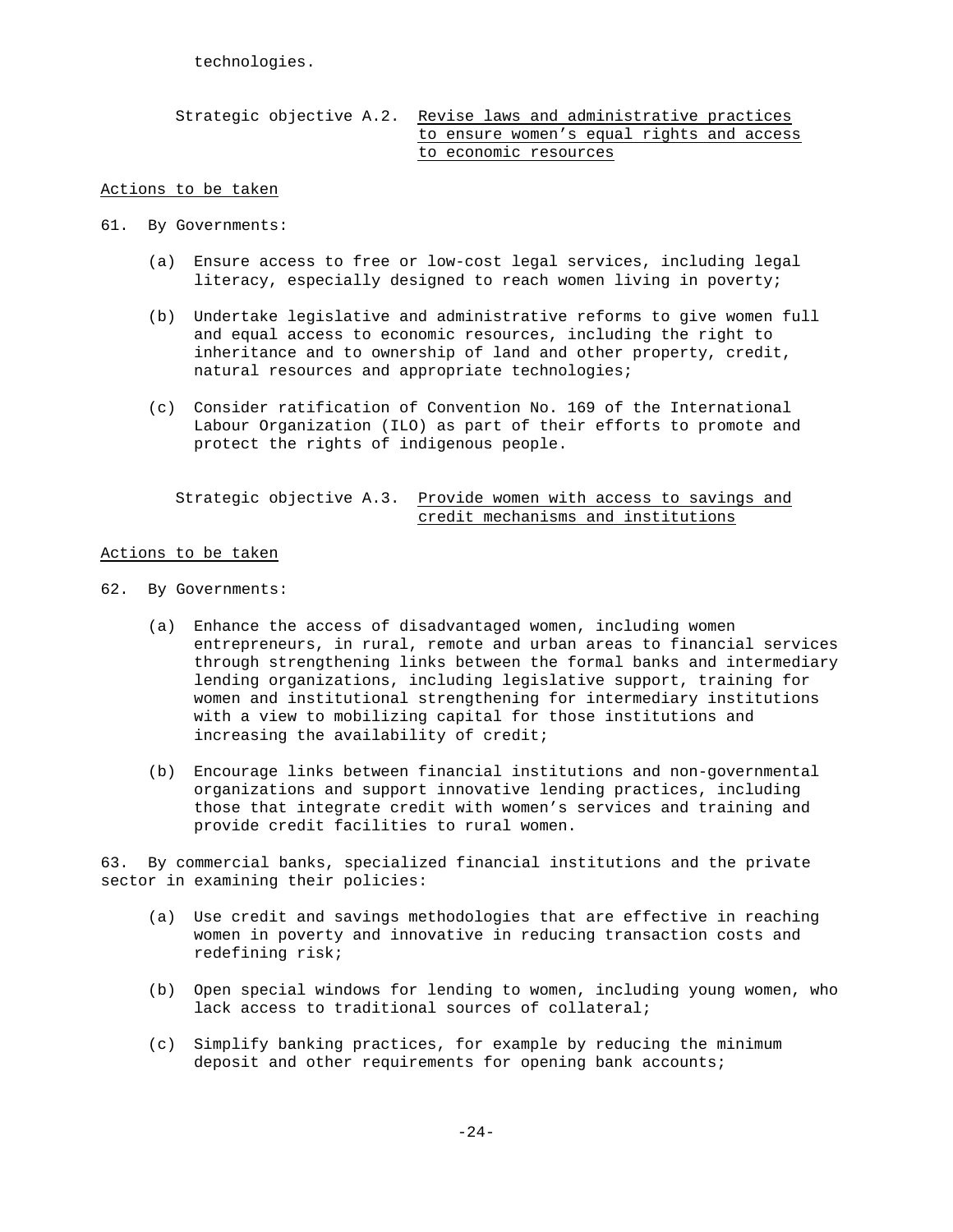- (d) Ensure the participation and joint ownership, where possible, of women clients in the decision-making of institutions providing credit and financial services.
- 64. By multilateral and bilateral development cooperation organizations:

Support, through the provision of capital and/or resources, financial institutions that serve low-income, small-scale and micro-scale women entrepreneurs and producers, in both the formal and informal sectors.

65. By Governments and multilateral financial institutions, as appropriate:

Support institutions that meet performance standards in reaching large numbers of low-income women and men through capitalization, refinancing and institutional development support in forms that foster self-sufficiency.

66. By international organizations:

Increase funding for programmes and projects designed to promote sustainable and productive entrepreneurial activities for incomegeneration among disadvantaged women and women living in poverty.

## Strategic objective A.4. Develop gender-based methodologies and conduct research to address the feminization of poverty

### Actions to be taken

67. By Governments, intergovernmental organizations, academic and research institutions and the private sector:

- (a) Develop conceptual and practical methodologies for incorporating gender perspectives into all aspects of economic policy-making, including structural adjustment planning and programmes;
- (b) Apply these methodologies in conducting gender-impact analyses of all policies and programmes, including structural adjustment programmes, and disseminate the research findings.
- 68. By national and international statistical organizations:
	- (a) Collect gender and age-disaggregated data on poverty and all aspects of economic activity and develop qualitative and quantitative statistical indicators to facilitate the assessment of economic performance from a gender perspective;
	- (b) Devise suitable statistical means to recognize and make visible the full extent of the work of women and all their contributions to the national economy, including their contribution in the unremunerated and domestic sectors, and examine the relationship of women's unremunerated work to the incidence of and their vulnerability to poverty.
		- B. Education and training of women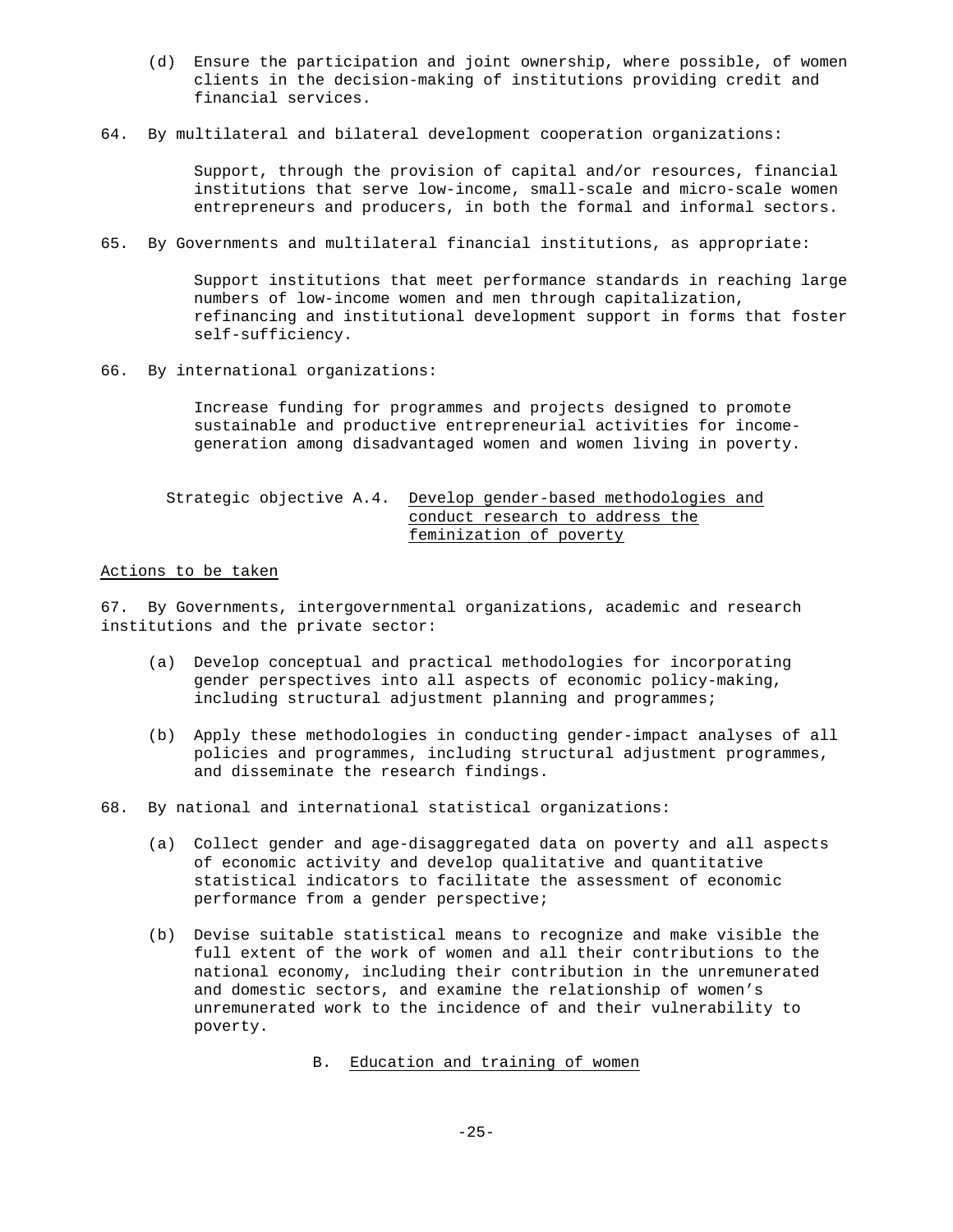69. Education is a human right and an essential tool for achieving the goals of equality, development and peace. Non-discriminatory education benefits both girls and boys and thus ultimately contributes to more equal relationships between women and men. Equality of access to and attainment of educational qualifications is necessary if more women are to become agents of change. Literacy of women is an important key to improving health, nutrition and education in the family and to empowering women to participate in decisionmaking in society. Investing in formal and non-formal education and training for girls and women, with its exceptionally high social and economic return, has proved to be one of the best means of achieving sustainable development and economic growth that is both sustained and sustainable.

70. On a regional level, girls and boys have achieved equal access to primary education, except in some parts of Africa, in particular sub-Saharan Africa, and Central Asia, where access to education facilities is still inadequate. Progress has been made in secondary education, where equal access of girls and boys has been achieved in some countries. Enrolment of girls and women in tertiary education has increased considerably. In many countries, private schools have also played an important complementary role in improving access to education at all levels. Yet, more than five years after the World Conference on Education for All (Jomtien, Thailand, 1990) adopted the World Declaration on Education for All and the Framework for Action to Meet Basic Learning Needs, 12/ approximately 100 million children, including at least 60 million girls, are without access to primary schooling and more than two thirds of the world's 960 million illiterate adults are women. The high rate of illiteracy prevailing in most developing countries, in particular in sub-Saharan Africa and some Arab States, remains a severe impediment to the advancement of women and to development.

71. Discrimination in girls' access to education persists in many areas, owing to customary attitudes, early marriages and pregnancies, inadequate and genderbiased teaching and educational materials, sexual harassment and lack of adequate and physically and otherwise accessible schooling facilities. Girls undertake heavy domestic work at a very early age. Girls and young women are expected to manage both educational and domestic responsibilities, often resulting in poor scholastic performance and early drop-out from the educational system. This has long-lasting consequences for all aspects of women's lives.

72. Creation of an educational and social environment, in which women and men, girls and boys, are treated equally and encouraged to achieve their full potential, respecting their freedom of thought, conscience, religion and belief, and where educational resources promote non-stereotyped images of women and men, would be effective in the elimination of the causes of discrimination against women and inequalities between women and men.

73. Women should be enabled to benefit from an ongoing acquisition of knowledge and skills beyond those acquired during youth. This concept of lifelong learning includes knowledge and skills gained in formal education and training, as well as learning that occurs in informal ways, including volunteer activity, unremunerated work and traditional knowledge.

74. Curricula and teaching materials remain gender-biased to a large degree, and are rarely sensitive to the specific needs of girls and women. This reinforces traditional female and male roles that deny women opportunities for full and equal partnership in society. Lack of gender awareness by educators at all levels strengthens existing inequities between males and females by reinforcing discriminatory tendencies and undermining girls' self-esteem. The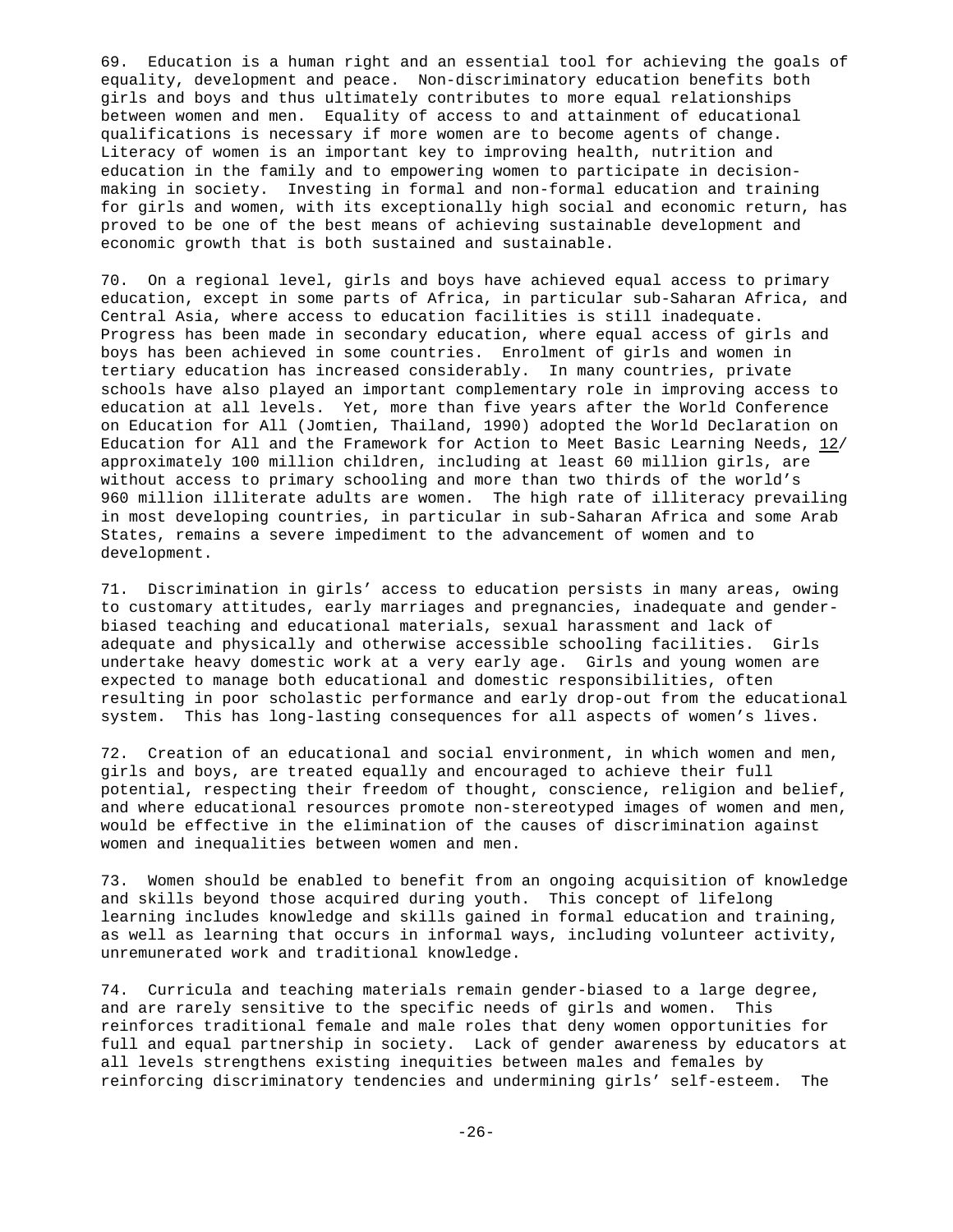lack of sexual and reproductive health education has a profound impact on women and men.

75. Science curricula in particular are gender-biased. Science textbooks do not relate to women's and girls' daily experience and fail to give recognition to women scientists. Girls are often deprived of basic education in mathematics and science and technical training, which provide knowledge they could apply to improve their daily lives and enhance their employment opportunities. Advanced study in science and technology prepares women to take an active role in the technological and industrial development of their countries, thus necessitating a diverse approach to vocational and technical training. Technology is rapidly changing the world and has also affected the developing countries. It is essential that women not only benefit from technology, but also participate in the process from the design to the application, monitoring and evaluation stages.

76. Access for and retention of girls and women at all levels of education, including the higher level, and all academic areas is one of the factors of their continued progress in professional activities. Nevertheless, it can be noted that girls are still concentrated in a limited number of fields of study.

77. The mass media are a powerful means of education. As an educational tool the mass media can be an instrument for educators and governmental and non-governmental institutions for the advancement of women and for development. Computerized education and information systems are increasingly becoming an important element in learning and the dissemination of knowledge. Television especially has the greatest impact on young people and, as such, has the ability to shape values, attitudes and perceptions of women and girls in both positive and negative ways. It is therefore essential that educators teach critical judgement and analytical skills.

78. Resources allocated to education, particularly for girls and women, are in many countries insufficient and in some cases have been further diminished, including in the context of adjustment policies and programmes. Such insufficient resource allocations have a long-term adverse effect on human development, particularly on the development of women.

79. In addressing unequal access to and inadequate educational opportunities, Governments and other actors should promote an active and visible policy of mainstreaming a gender perspective into all policies and programmes, so that, before decisions are taken, an analysis is made of the effects on women and men, respectively.

## Strategic objective B.1. Ensure equal access to education

### Actions to be taken

- 80. By Governments:
	- (a) Advance the goal of equal access to education by taking measures to eliminate discrimination in education at all levels on the basis of gender, race, language, religion, national origin, age or disability, or any other form of discrimination and, as appropriate, consider establishing procedures to address grievances;
	- (b) By the year 2000, provide universal access to basic education and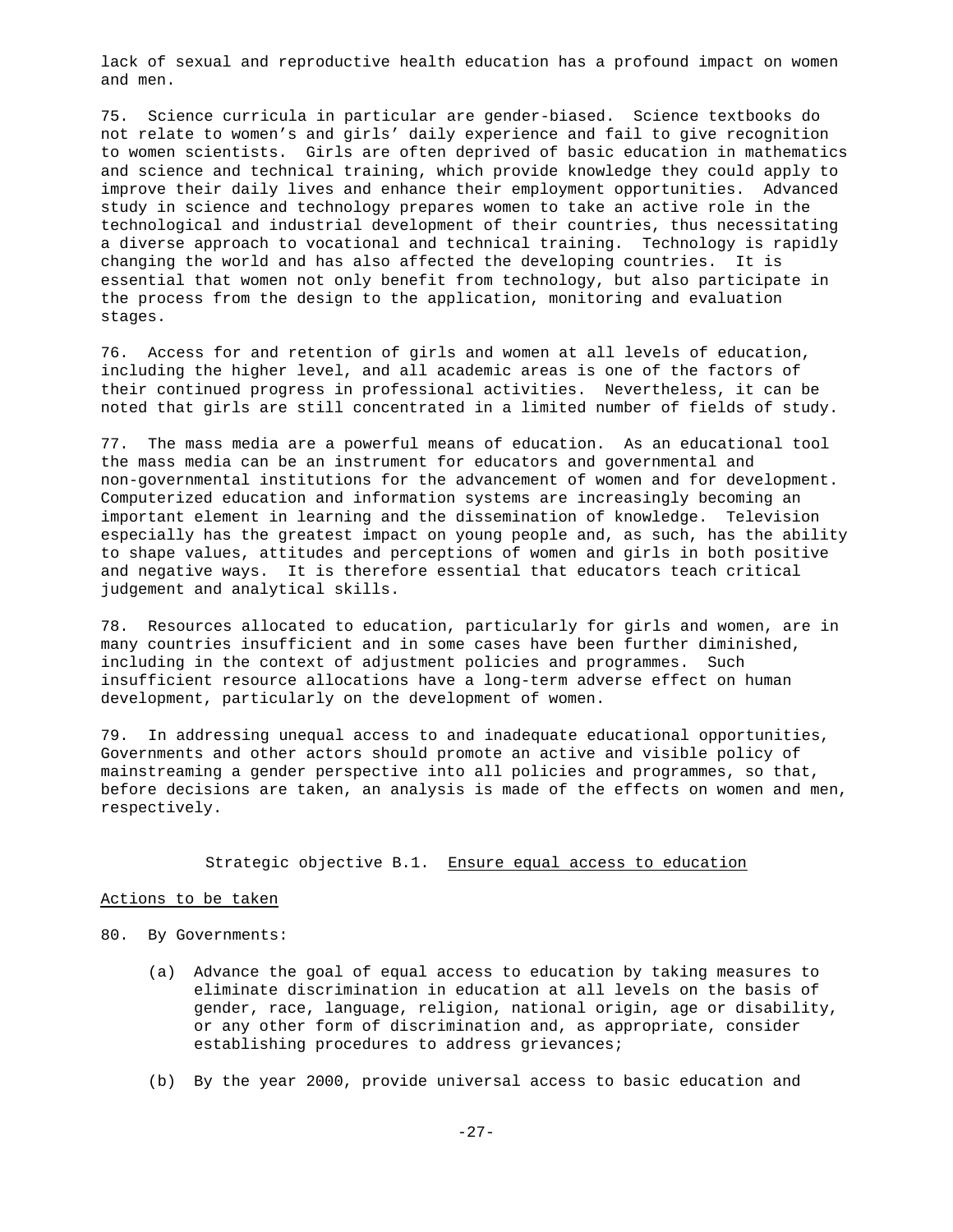ensure completion of primary education by at least 80 per cent of primary school-age children; close the gender gap in primary and secondary school education by the year 2005; provide universal primary education in all countries before the year 2015;

- (c) Eliminate gender disparities in access to all areas of tertiary education by ensuring that women have equal access to career development, training, scholarships and fellowships, and by adopting positive action when appropriate;
- (d) Create a gender-sensitive educational system in order to ensure equal educational and training opportunities and full and equal participation of women in educational administration and policy- and decision-making;
- (e) Provide in collaboration with parents, non-governmental organizations, including youth organizations, communities and the private sector - young women with academic and technical training, career planning, leadership and social skills and work experience to prepare them to participate fully in society;
- (f) Increase enrolment and retention rates of girls by allocating appropriate budgetary resources; by enlisting the support of parents and the community, as well as through campaigns, flexible school schedules, incentives, scholarships and other means to minimize the costs of girls' education to their families and to facilitate parents' ability to choose education for the girl child; and by ensuring that the rights of women and girls to freedom of conscience and religion are respected in educational institutions through repealing any discriminatory laws or legislation based on religion, race or culture;
- (g) Promote an educational setting that eliminates all barriers that impeded the schooling of pregnant adolescents and young mothers, including, as appropriate, affordable and physically accessible childcare facilities and parental education to encourage those who are responsible for the care of their children and siblings during their school years, to return to or continue with and complete schooling;
- (h) Improve the quality of education and equal opportunities for women and men in terms of access in order to ensure that women of all ages can acquire the knowledge, capacities, aptitudes, skills and ethical values needed to develop and to participate fully under equal conditions in the process of social, economic and political development;
- (i) Make available non-discriminatory and gender-sensitive professional school counselling and career education programmes to encourage girls to pursue academic and technical curricula in order to widen their future career opportunities;
- (j) Encourage ratification of the International Covenant on Economic, Social and Cultural Rights 13/ where they have not already done so.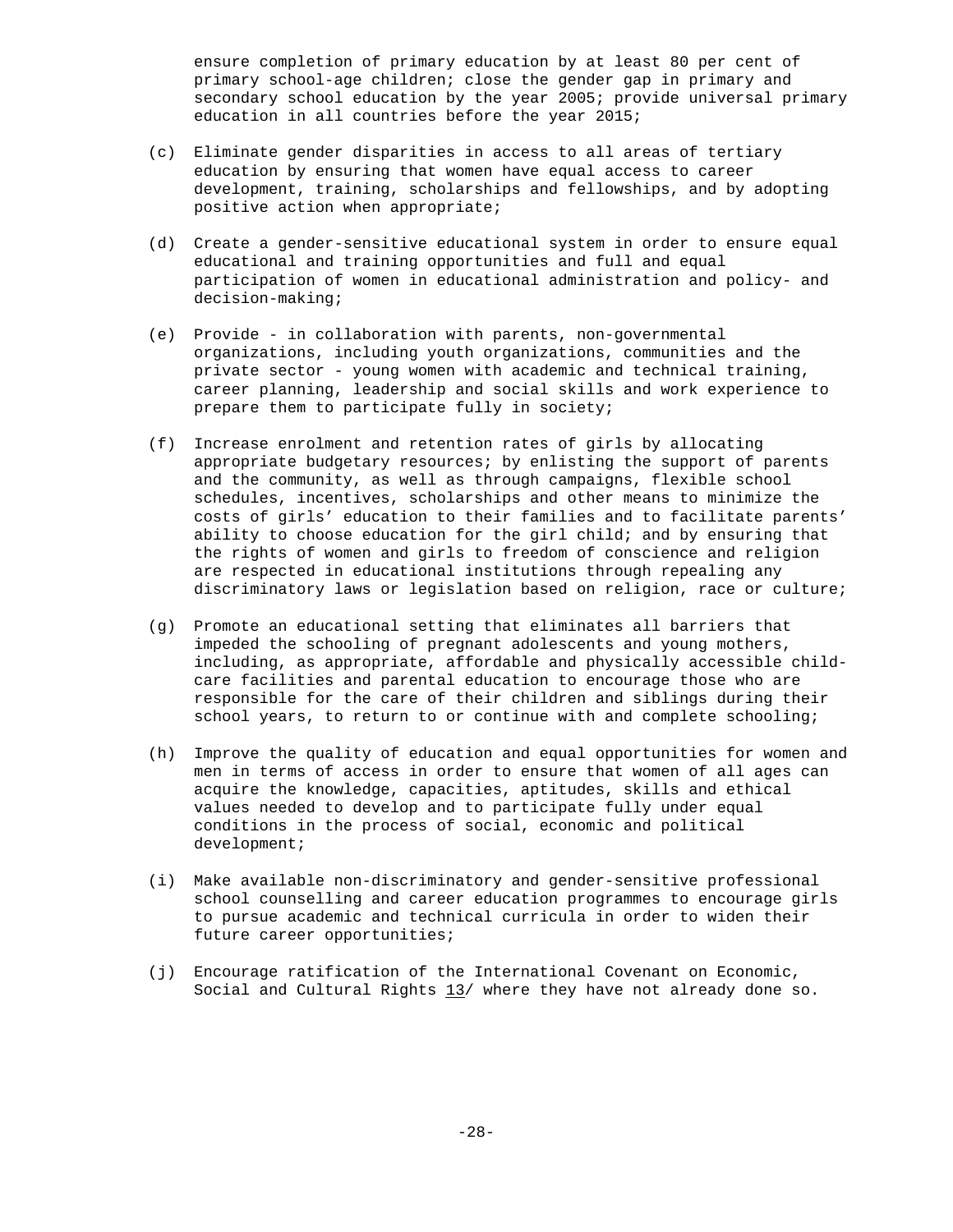#### Actions to be taken

81. By Governments, national, regional and international bodies, bilateral and multilateral donors and non-governmental organizations:

- (a) Reduce the female illiteracy rate to at least half its 1990 level, with emphasis on rural women, migrant, refugee and internally displaced women and women with disabilities;
- (b) Provide universal access to, and seek to ensure gender equality in the completion of, primary education for girls by the year 2000;
- (c) Eliminate the gender gap in basic and functional literacy, as recommended in the World Declaration on Education for All (Jomtien);
- (d) Narrow the disparities between developed and developing countries;
- (e) Encourage adult and family engagement in learning to promote total literacy for all people;
- (f) Promote, together with literacy, life skills and scientific and technological knowledge and work towards an expansion of the definition of literacy, taking into account current targets and benchmarks.

## Strategic objective B.3. Improve women's access to vocational training, science and technology, and continuing education

#### Actions to be taken

82. By Governments, in cooperation with employers, workers and trade unions, international and non-governmental organizations, including women's and youth organizations, and educational institutions:

- (a) Develop and implement education, training and retraining policies for women, especially young women and women re-entering the labour market, to provide skills to meet the needs of a changing socio-economic context for improving their employment opportunities;
- (b) Provide recognition to non-formal educational opportunities for girls and women in the educational system;
- (c) Provide information to women and girls on the availability and benefits of vocational training, training programmes in science and technology and programmes of continuing education;
- (d) Design educational and training programmes for women who are unemployed in order to provide them with new knowledge and skills that will enhance and broaden their employment opportunities, including self-employment, and development of their entrepreneurial skills;
- (e) Diversify vocational and technical training and improve access for and retention of girls and women in education and vocational training in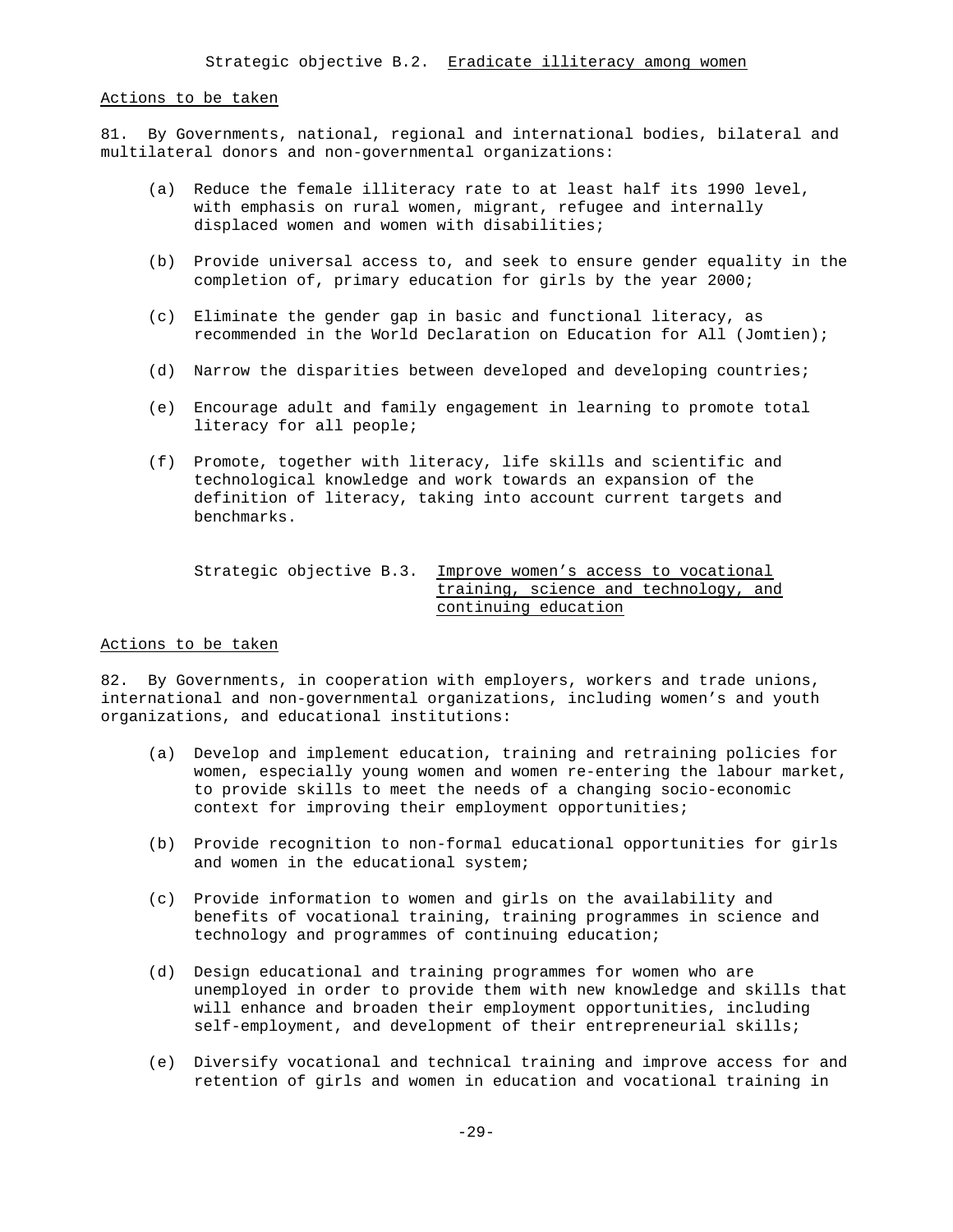such fields as science, mathematics, engineering, environmental sciences and technology, information technology and high technology, as well as management training;

- (f) Promote women's central role in food and agricultural research, extension and education programmes;
- (g) Encourage the adaptation of curricula and teaching materials, encourage a supportive training environment and take positive measures to promote training for the full range of occupational choices of non-traditional careers for women and men, including the development of multidisciplinary courses for science and mathematics teachers to sensitize them to the relevance of science and technology to women's lives;
- (h) Develop curricula and teaching materials and formulate and take positive measures to ensure women better access to and participation in technical and scientific areas, especially areas where they are not represented or are underrepresented;
- (i) Develop policies and programmes to encourage women to participate in all apprenticeship programmes;
- (j) Increase training in technical, managerial, agricultural extension and marketing areas for women in agriculture, fisheries, industry and business, arts and crafts, to increase income-generating opportunities, women's participation in economic decision-making, in particular through women's organizations at the grass-roots level, and their contribution to production, marketing, business, and science and technology;
- (k) Ensure access to quality education and training at all appropriate levels for adult women with little or no education, for women with disabilities and for documented migrant, refugee and displaced women to improve their work opportunities.

## Strategic objective B.4. Develop non-discriminatory education and training

### Actions to be taken

83. By Governments, educational authorities and other educational and academic institutions:

- (a) Elaborate recommendations and develop curricula, textbooks and teaching aids free of gender-based stereotypes for all levels of education, including teacher training, in association with all concerned - publishers, teachers, public authorities and parents' associations;
- (b) Develop training programmes and materials for teachers and educators that raise awareness about the status, role and contribution of women and men in the family, as defined in paragraph 29 above, and society; in this context, promote equality, cooperation, mutual respect and shared responsibilities between girls and boys from pre-school level onward and develop, in particular, educational modules to ensure that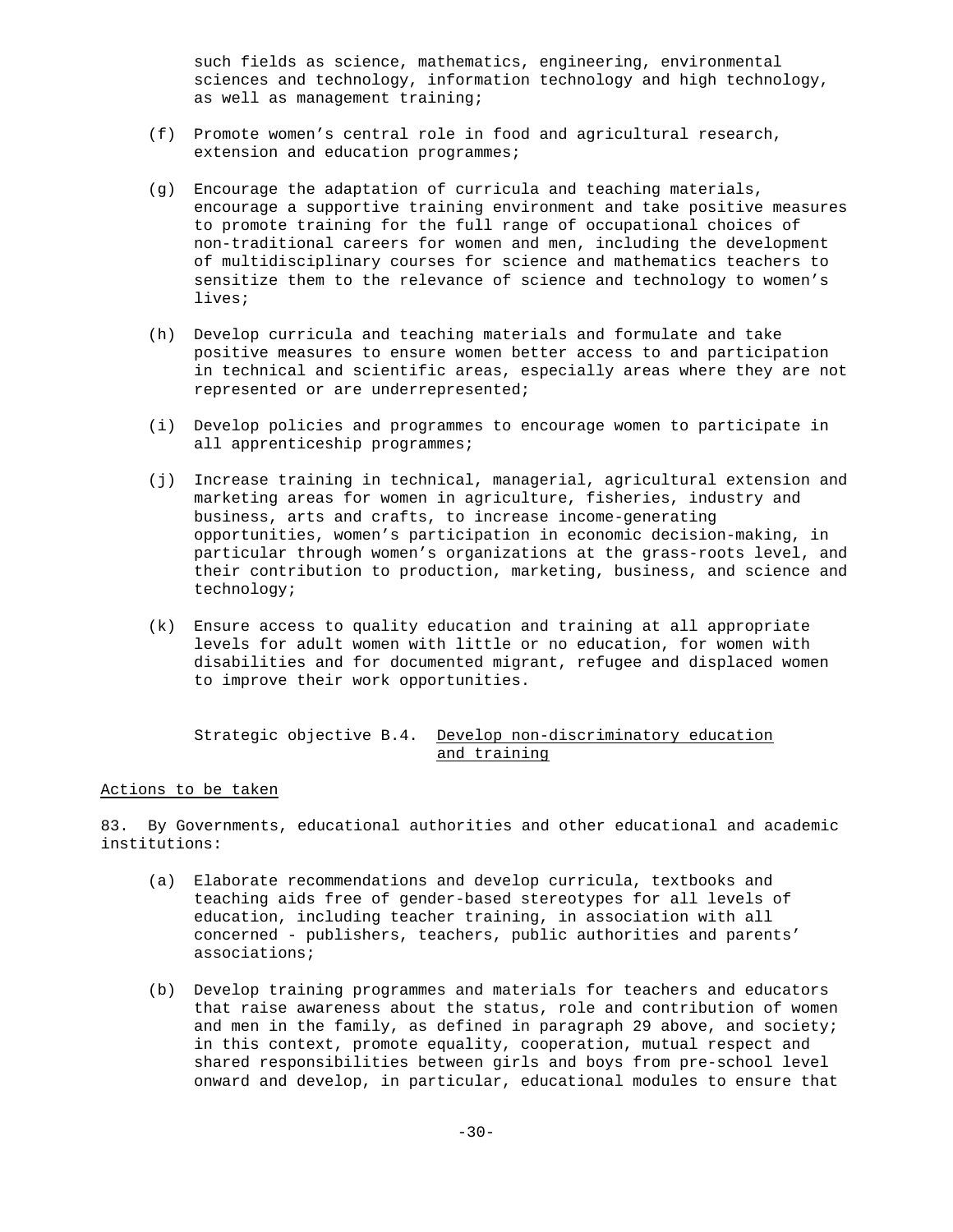boys have the skills necessary to take care of their own domestic needs and to share responsibility for their household and for the care of dependants;

- (c) Develop training programmes and materials for teachers and educators that raise awareness of their own role in the educational process, with a view to providing them with effective strategies for gendersensitive teaching;
- (d) Take actions to ensure that female teachers and professors have the same opportunities as and equal status with male teachers and professors, in view of the importance of having female teachers at all levels and in order to attract girls to school and retain them in school;
- (e) Introduce and promote training in peaceful conflict resolution;
- (f) Take positive measures to increase the proportion of women gaining access to educational policy- and decision-making, particularly women teachers at all levels of education and in academic disciplines that are traditionally male-dominated, such as the scientific and technological fields;
- (g) Support and develop gender studies and research at all levels of education, especially at the postgraduate level of academic institutions, and apply them in the development of curricula, including university curricula, textbooks and teaching aids, and in teacher training;
- (h) Develop leadership training and opportunities for all women to encourage them to take leadership roles both as students and as adults in civil society;
- (i) Develop appropriate education and information programmes with due respect for multilingualism, particularly in conjunction with the mass media, that make the public, particularly parents, aware of the importance of non-discriminatory education for children and the equal sharing of family responsibilities by girls and boys;
- (j) Develop human rights education programmes that incorporate the gender dimension at all levels of education, in particular by encouraging higher education institutions, especially in their graduate and postgraduate juridical, social and political science curricula, to include the study of the human rights of women as they appear in United Nations conventions;
- (k) Remove legal, regulatory and social barriers, where appropriate, to sexual and reproductive health education within formal education programmes regarding women's health issues;
- (l) Encourage, with the guidance and support of their parents and in cooperation with educational staff and institutions, the elaboration of educational programmes for girls and boys and the creation of integrated services in order to raise awareness of their responsibilities and to help them to assume those responsibilities, taking into account the importance of such education and services to personal development and self-esteem, as well as the urgent need to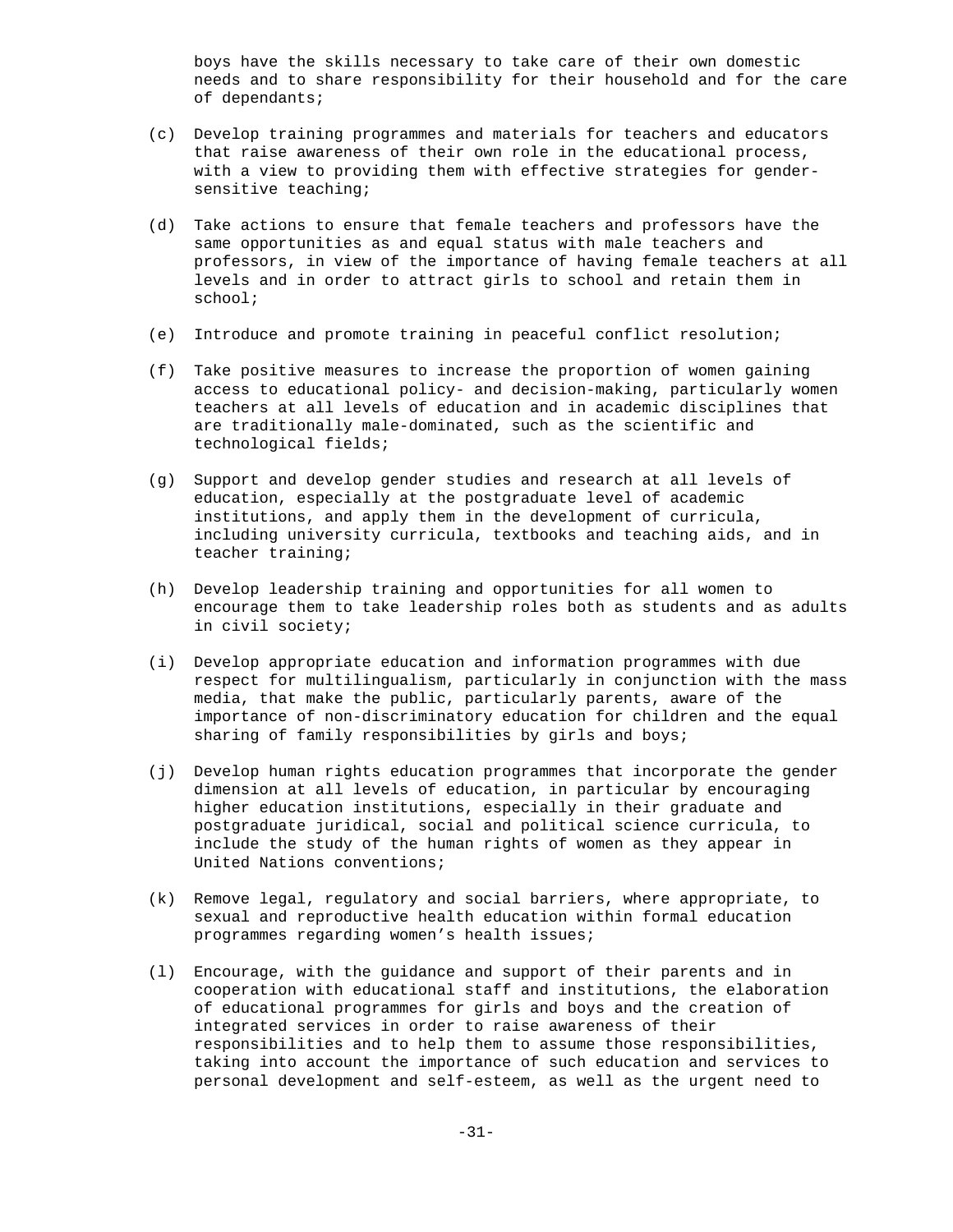avoid unwanted pregnancy, the spread of sexually transmitted diseases, especially HIV/AIDS, and such phenomena as sexual violence and abuse;

- (m) Provide accessible recreational and sports facilities and establish and strengthen gender-sensitive programmes for girls and women of all ages in education and community institutions and support the advancement of women in all areas of athletics and physical activity, including coaching, training and administration, and as participants at the national, regional and international levels;
- (n) Recognize and support the right of indigenous women and girls to education and promote a multicultural approach to education that is responsive to the needs, aspirations and cultures of indigenous women, including by developing appropriate education programmes, curricula and teaching aids, to the extent possible in the languages of indigenous people, and by providing for the participation of indigenous women in these processes;
- (o) Acknowledge and respect the artistic, spiritual and cultural activities of indigenous women;
- (p) Ensure that gender equality and cultural, religious and other diversity are respected in educational institutions;
- (q) Promote education, training and relevant information programmes for rural and farming women through the use of affordable and appropriate technologies and the mass media - for example, radio programmes, cassettes and mobile units;
- (r) Provide non-formal education, especially for rural women, in order to realize their potential with regard to health, micro-enterprise, agriculture and legal rights;
- (s) Remove all barriers to access to formal education for pregnant adolescents and young mothers, and support the provision of child care and other support services where necessary.

| Strategic objective B.5. Allocate sufficient resources for |
|------------------------------------------------------------|
| and monitor the implementation of                          |
| educational reforms                                        |

#### Actions to be taken

- 84. By Governments:
	- (a) Provide the required budgetary resources to the educational sector, with reallocation within the educational sector to ensure increased funds for basic education, as appropriate;
	- (b) Establish a mechanism at appropriate levels to monitor the implementation of educational reforms and measures in relevant ministries, and establish technical assistance programmes, as appropriate, to address issues raised by the monitoring efforts.

85. By Governments and, as appropriate, private and public institutions, foundations, research institutes and non-governmental organizations: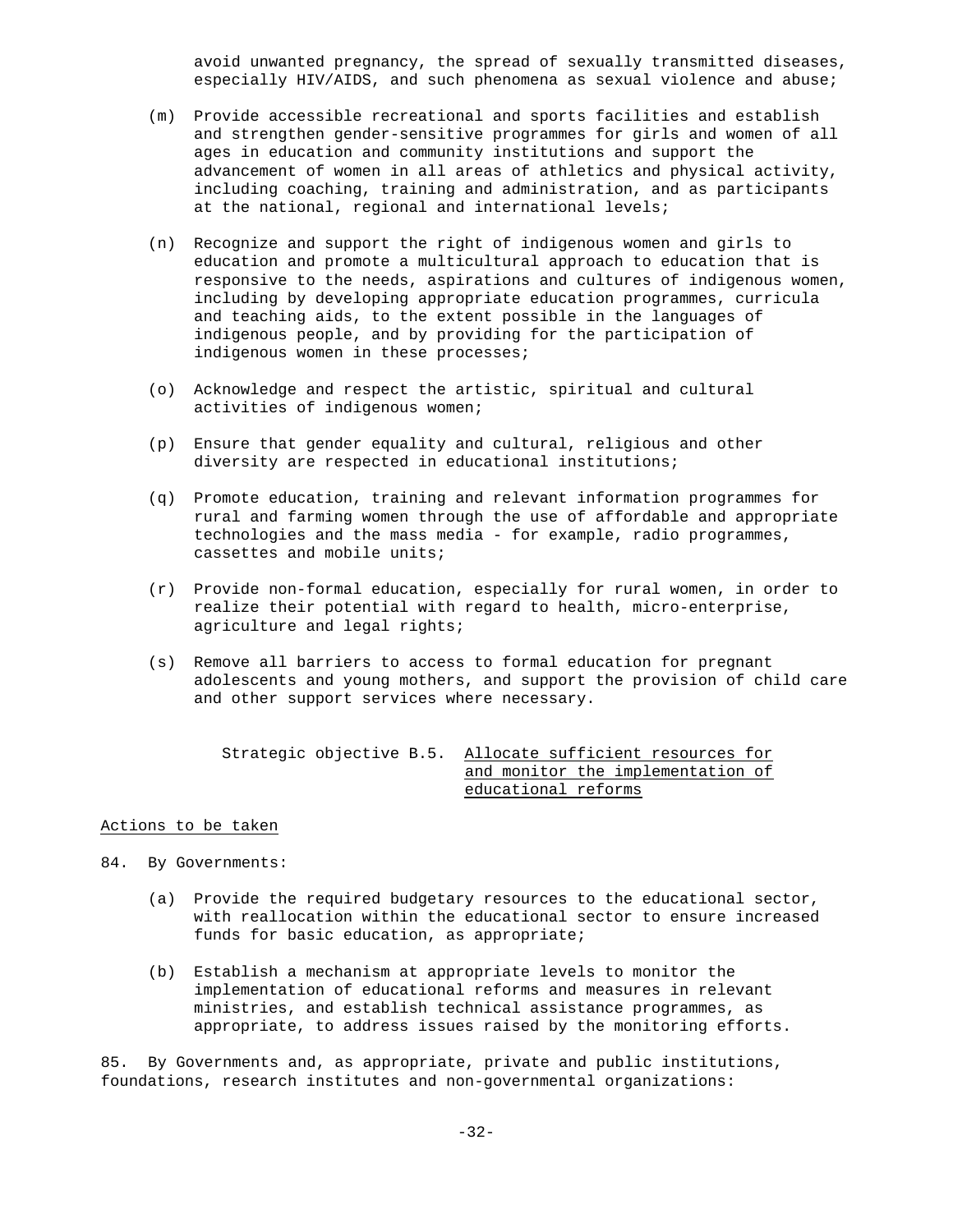- (a) When necessary, mobilize additional funds from private and public institutions, foundations, research institutes and non-governmental organizations to enable girls and women, as well as boys and men on an equal basis, to complete their education, with particular emphasis on under-served populations;
- (b) Provide funding for special programmes, such as programmes in mathematics, science and computer technology, to advance opportunities for all girls and women.

86. By multilateral development institutions, including the World Bank, regional development banks, bilateral donors and foundations:

- (a) Consider increasing funding for the education and training needs of girls and women as a priority in development assistance programmes;
- (b) Consider working with recipient Governments to ensure that funding for women's education is maintained or increased in structural adjustment and economic recovery programmes, including lending and stabilization programmes.

87. By international and intergovernmental organizations, especially the United Nations Educational, Scientific and Cultural Organization, at the global level:

- (a) Contribute to the evaluation of progress achieved, using educational indicators generated by national, regional and international bodies, and urge Governments, in implementing measures, to eliminate differences between women and men and boys and girls with regard to opportunities in education and training and the levels achieved in all fields, particularly in primary and literacy programmes;
- (b) Provide technical assistance upon request to developing countries to strengthen the capacity to monitor progress in closing the gap between women and men in education, training and research, and in levels of achievement in all fields, particularly basic education and the elimination of illiteracy;
- (c) Conduct an international campaign promoting the right of women and girls to education;
- (d) Allocate a substantial percentage of their resources to basic education for women and girls.

Strategic objective B.6. Promote life-long education and training for girls and women

### Actions to be taken

- 88. By Governments, educational institutions and communities:
	- (a) Ensure the availability of a broad range of educational and training programmes that lead to ongoing acquisition by women and girls of the knowledge and skills required for living in, contributing to and benefiting from their communities and nations;
	- (b) Provide support for child care and other services to enable mothers to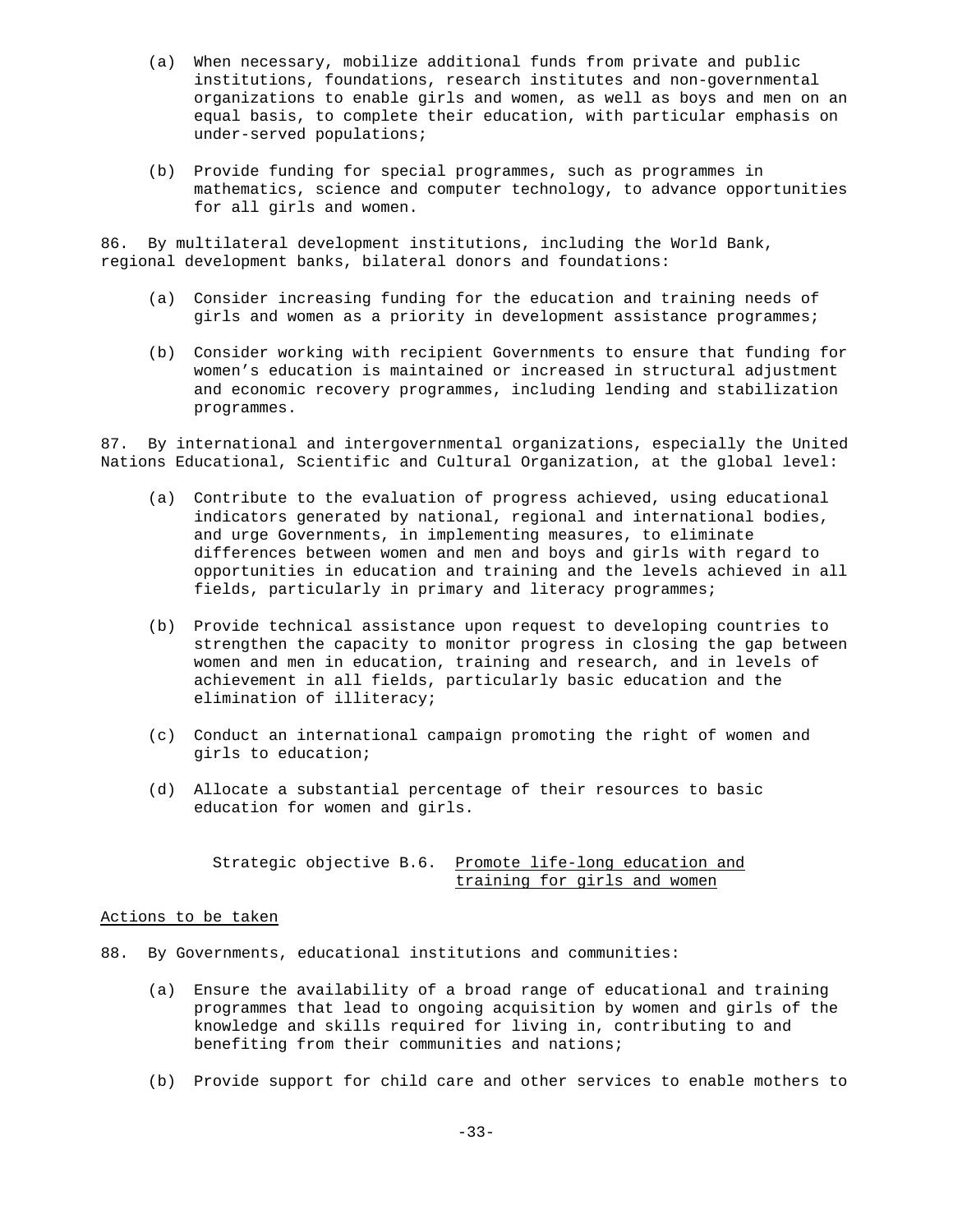continue their schooling;

(c) Create flexible education, training and retraining programmes for life-long learning that facilitate transitions between women's activities at all stages of their lives.

## C. Women and health\*

89. Women have the right to the enjoyment of the highest attainable standard of physical and mental health. The enjoyment of this right is vital to their life and well-being and their ability to participate in all areas of public and private life. Health is a state of complete physical, mental and social well-being and not merely the absence of disease or infirmity. Women's health involves their emotional, social and physical well-being and is determined by the social, political and economic context of their lives, as well as by biology. However, health and well-being elude the majority of women. A major barrier for women to the achievement of the highest attainable standard of health is inequality, both between men and women and among women in different geographical regions, social classes and indigenous and ethnic groups. In national and international forums, women have emphasized that to attain optimal health throughout the life cycle, equality, including the sharing of family responsibilities, development and peace are necessary conditions.

90. Women have different and unequal access to and use of basic health resources, including primary health services for the prevention and treatment of childhood diseases, malnutrition, anaemia, diarrhoeal diseases, communicable diseases, malaria and other tropical diseases and tuberculosis, among others. Women also have different and unequal opportunities for the protection, promotion and maintenance of their health. In many developing countries, the lack of emergency obstetric services is also of particular concern. Health policies and programmes often perpetuate gender stereotypes and fail to consider socio-economic disparities and other differences among women and may not fully take account of the lack of autonomy of women regarding their health. Women's health is also affected by gender bias in the health system and by the provision of inadequate and inappropriate medical services to women.

91. In many countries, especially developing countries, in particular the least developed countries, a decrease in public health spending and, in some cases, structural adjustment, contribute to the deterioration of public health systems. In addition, privatization of health-care systems without appropriate guarantees of universal access to affordable health care further reduces health-care availability. This situation not only directly affects the health of girls and women, but also places disproportionate responsibilities on women, whose multiple roles, including their roles within the family and the community, are often not acknowledged; hence they do not receive the necessary social, psychological and economic support.

The Holy See expressed a general reservation on this section. The reservation is to be interpreted in terms of the statement made by the representative of the Holy See at the 4th meeting of the Main Committee, on 14 September 1995 (see chap. V of the present report, para. 11).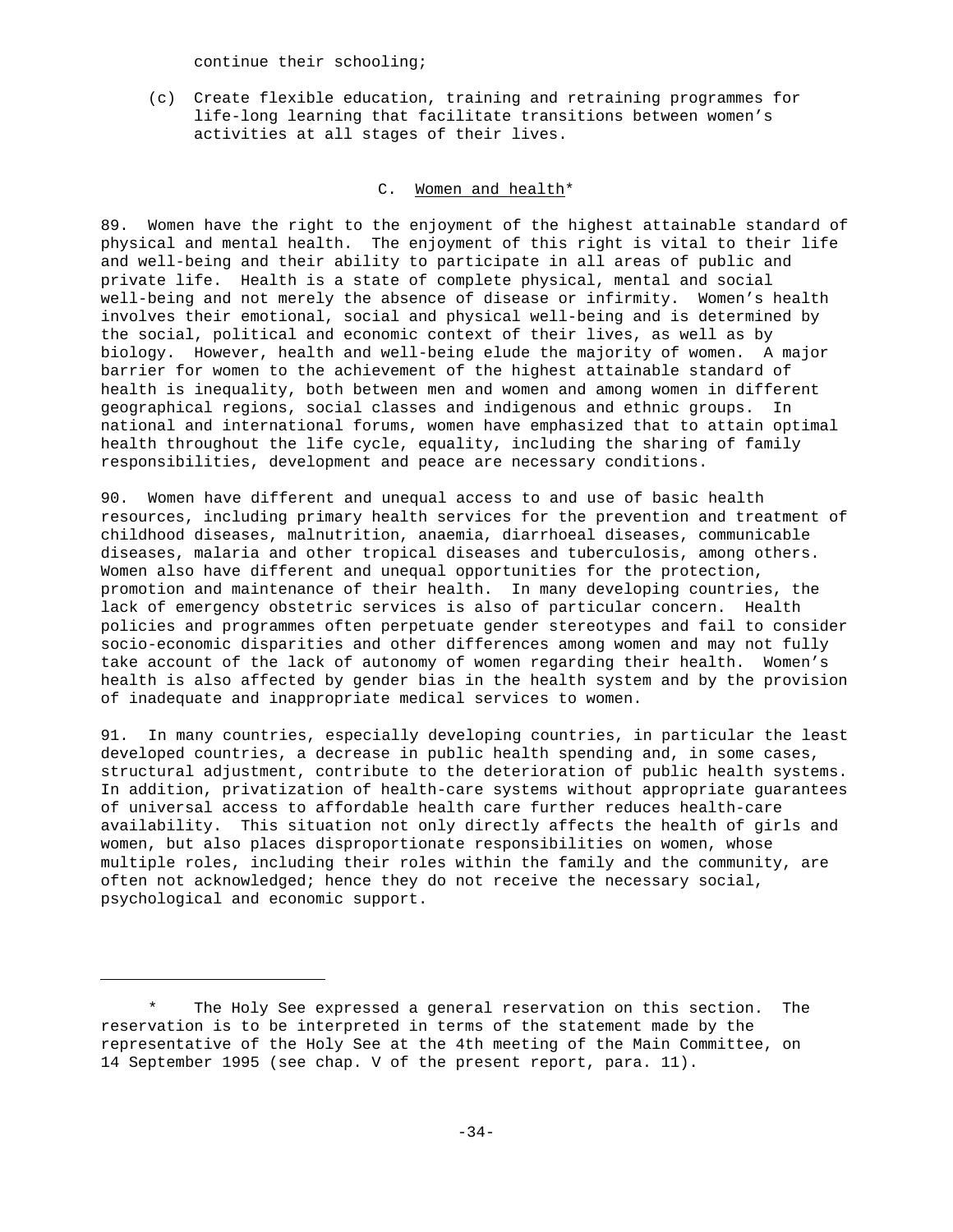92. Women's right to the enjoyment of the highest standard of health must be secured throughout the whole life cycle in equality with men. Women are affected by many of the same health conditions as men, but women experience them differently. The prevalence among women of poverty and economic dependence, their experience of violence, negative attitudes towards women and girls, racial and other forms of discrimination, the limited power many women have over their sexual and reproductive lives and lack of influence in decision-making are social realities which have an adverse impact on their health. Lack of food and inequitable distribution of food for girls and women in the household, inadequate access to safe water, sanitation facilities and fuel supplies, particularly in rural and poor urban areas, and deficient housing conditions, all overburden women and their families and have a negative effect on their health. Good health is essential to leading a productive and fulfilling life, and the right of all women to control all aspects of their health, in particular their own fertility, is basic to their empowerment.

93. Discrimination against girls, often resulting from son preference, in access to nutrition and health-care services endangers their current and future health and well-being. Conditions that force girls into early marriage, pregnancy and child-bearing and subject them to harmful practices, such as female genital mutilation, pose grave health risks. Adolescent girls need, but too often do not have, access to necessary health and nutrition services as they mature. Counselling and access to sexual and reproductive health information and services for adolescents are still inadequate or lacking completely, and a young woman's right to privacy, confidentiality, respect and informed consent is often not considered. Adolescent girls are both biologically and psychosocially more vulnerable than boys to sexual abuse, violence and prostitution, and to the consequences of unprotected and premature sexual relations. The trend towards early sexual experience, combined with a lack of information and services, increases the risk of unwanted and too early pregnancy, HIV infection and other sexually transmitted diseases, as well as unsafe abortions. Early child-bearing continues to be an impediment to improvements in the educational, economic and social status of women in all parts of the world. Overall, for young women early marriage and early motherhood can severely curtail educational and employment opportunities and are likely to have a long-term, adverse impact on the quality of their lives and the lives of their children. Young men are often not educated to respect women's self-determination and to share responsibility with women in matters of sexuality and reproduction.

94. Reproductive health is a state of complete physical, mental and social well-being and not merely the absence of disease or infirmity, in all matters relating to the reproductive system and to its functions and processes. Reproductive health therefore implies that people are able to have a satisfying and safe sex life and that they have the capability to reproduce and the freedom to decide if, when and how often to do so. Implicit in this last condition are the right of men and women to be informed and to have access to safe, effective, affordable and acceptable methods of family planning of their choice, as well as other methods of their choice for regulation of fertility which are not against the law, and the right of access to appropriate health-care services that will enable women to go safely through pregnancy and childbirth and provide couples with the best chance of having a healthy infant. In line with the above definition of reproductive health, reproductive health care is defined as the constellation of methods, techniques and services that contribute to reproductive health and well-being by preventing and solving reproductive health problems. It also includes sexual health, the purpose of which is the enhancement of life and personal relations, and not merely counselling and care related to reproduction and sexually transmitted diseases.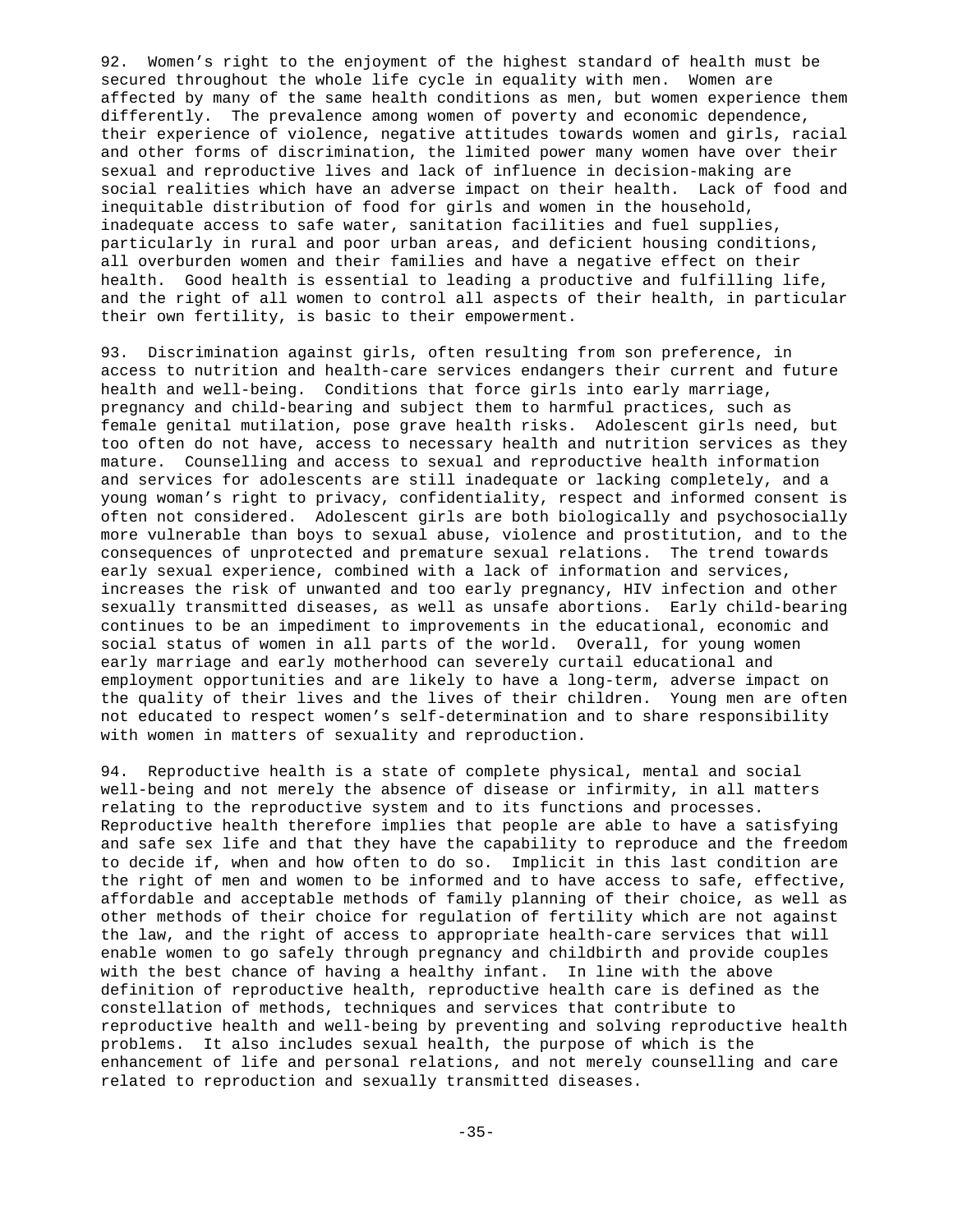95. Bearing in mind the above definition, reproductive rights embrace certain human rights that are already recognized in national laws, international human rights documents and other consensus documents. These rights rest on the recognition of the basic right of all couples and individuals to decide freely and responsibly the number, spacing and timing of their children and to have the information and means to do so, and the right to attain the highest standard of sexual and reproductive health. It also includes their right to make decisions concerning reproduction free of discrimination, coercion and violence, as expressed in human rights documents. In the exercise of this right, they should take into account the needs of their living and future children and their responsibilities towards the community. The promotion of the responsible exercise of these rights for all people should be the fundamental basis for government- and community-supported policies and programmes in the area of reproductive health, including family planning. As part of their commitment, full attention should be given to the promotion of mutually respectful and equitable gender relations and particularly to meeting the educational and service needs of adolescents to enable them to deal in a positive and responsible way with their sexuality. Reproductive health eludes many of the world's people because of such factors as: inadequate levels of knowledge about human sexuality and inappropriate or poor-quality reproductive health information and services; the prevalence of high-risk sexual behaviour; discriminatory social practices; negative attitudes towards women and girls; and the limited power many women and girls have over their sexual and reproductive lives. Adolescents are particularly vulnerable because of their lack of information and access to relevant services in most countries. Older women and men have distinct reproductive and sexual health issues which are often inadequately addressed.

96. The human rights of women include their right to have control over and decide freely and responsibly on matters related to their sexuality, including sexual and reproductive health, free of coercion, discrimination and violence. Equal relationships between women and men in matters of sexual relations and reproduction, including full respect for the integrity of the person, require mutual respect, consent and shared responsibility for sexual behaviour and its consequences.

97. Further, women are subject to particular health risks due to inadequate responsiveness and lack of services to meet health needs related to sexuality and reproduction. Complications related to pregnancy and childbirth are among the leading causes of mortality and morbidity of women of reproductive age in many parts of the developing world. Similar problems exist to a certain degree in some countries with economies in transition. Unsafe abortions threaten the lives of a large number of women, representing a grave public health problem as it is primarily the poorest and youngest who take the highest risk. Most of these deaths, health problems and injuries are preventable through improved access to adequate health-care services, including safe and effective family planning methods and emergency obstetric care, recognizing the right of women and men to be informed and to have access to safe, effective, affordable and acceptable methods of family planning of their choice, as well as other methods of their choice for regulation of fertility which are not against the law, and the right of access to appropriate health-care services that will enable women to go safely through pregnancy and childbirth and provide couples with the best chance of having a healthy infant. These problems and means should be addressed on the basis of the report of the International Conference on Population and Development, with particular reference to relevant paragraphs of the Programme of Action of the Conference. 14/ In most countries, the neglect of women's reproductive rights severely limits their opportunities in public and private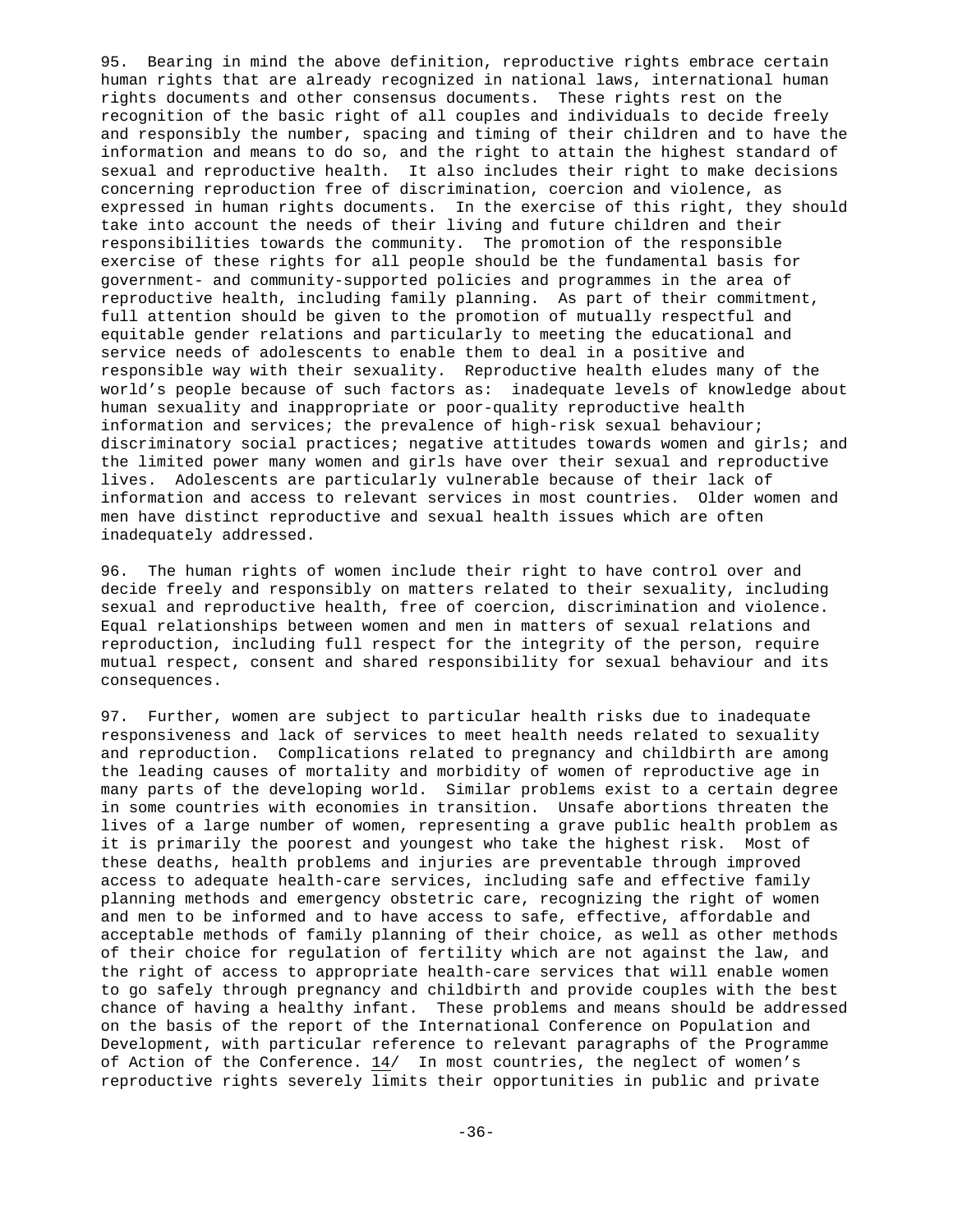life, including opportunities for education and economic and political empowerment. The ability of women to control their own fertility forms an important basis for the enjoyment of other rights. Shared responsibility between women and men in matters related to sexual and reproductive behaviour is also essential to improving women's health.

98. HIV/AIDS and other sexually transmitted diseases, the transmission of which is sometimes a consequence of sexual violence, are having a devastating effect on women's health, particularly the health of adolescent girls and young women. They often do not have the power to insist on safe and responsible sex practices and have little access to information and services for prevention and treatment. Women, who represent half of all adults newly infected with HIV/AIDS and other sexually transmitted diseases, have emphasized that social vulnerability and the unequal power relationships between women and men are obstacles to safe sex, in their efforts to control the spread of sexually transmitted diseases. The consequences of HIV/AIDS reach beyond women's health to their role as mothers and caregivers and their contribution to the economic support of their families. The social, developmental and health consequences of HIV/AIDS and other sexually transmitted diseases need to be seen from a gender perspective.

99. Sexual and gender-based violence, including physical and psychological abuse, trafficking in women and girls, and other forms of abuse and sexual exploitation place girls and women at high risk of physical and mental trauma, disease and unwanted pregnancy. Such situations often deter women from using health and other services.

100. Mental disorders related to marginalization, powerlessness and poverty, along with overwork and stress and the growing incidence of domestic violence as well as substance abuse, are among other health issues of growing concern to women. Women throughout the world, especially young women, are increasing their use of tobacco with serious effects on their health and that of their children. Occupational health issues are also growing in importance, as a large number of women work in low-paid jobs in either the formal or the informal labour market under tedious and unhealthy conditions, and the number is rising. Cancers of the breast and cervix and other cancers of the reproductive system, as well as infertility affect growing numbers of women and may be preventable, or curable, if detected early.

101. With the increase in life expectancy and the growing number of older women, their health concerns require particular attention. The long-term health prospects of women are influenced by changes at menopause, which, in combination with life-long conditions and other factors, such as poor nutrition and lack of physical activity, may increase the risk of cardiovascular disease and osteoporosis. Other diseases of ageing and the interrelationships of ageing and disability among women also need particular attention.

102. Women, like men, particularly in rural areas and poor urban areas, are increasingly exposed to environmental health hazards owing to environmental catastrophes and degradation. Women have a different susceptibility to various environmental hazards, contaminants and substances and they suffer different consequences from exposure to them.

103. The quality of women's health care is often deficient in various ways, depending on local circumstances. Women are frequently not treated with respect, nor are they guaranteed privacy and confidentiality, nor do they always receive full information about the options and services available. Furthermore, in some countries, over-medicating of women's life events is common, leading to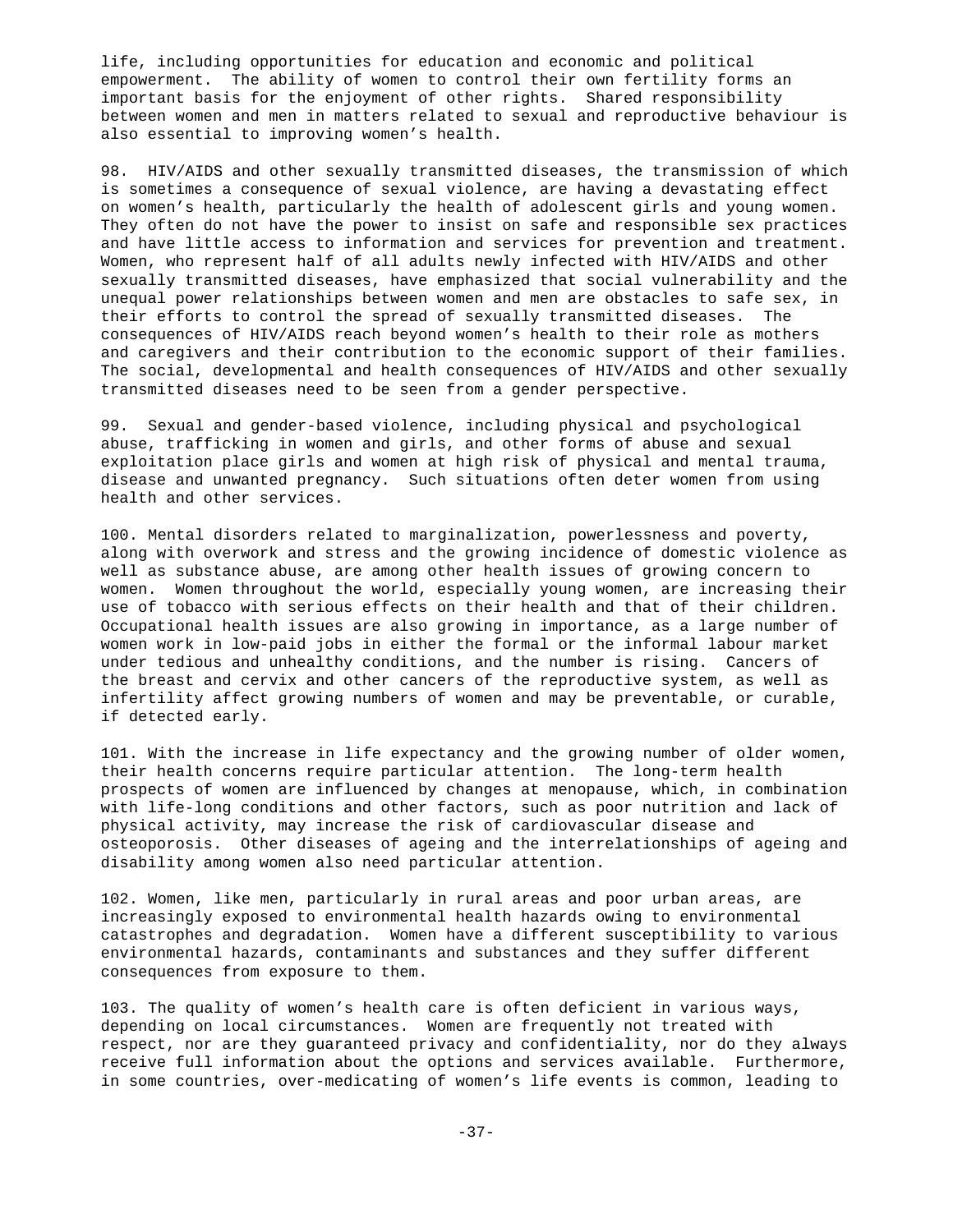unnecessary surgical intervention and inappropriate medication.

104. Statistical data on health are often not systematically collected, disaggregated and analysed by age, sex and socio-economic status and by established demographic criteria used to serve the interests and solve the problems of subgroups, with particular emphasis on the vulnerable and marginalized and other relevant variables. Recent and reliable data on the mortality and morbidity of women and conditions and diseases particularly affecting women are not available in many countries. Relatively little is known about how social and economic factors affect the health of girls and women of all ages, about the provision of health services to girls and women and the patterns of their use of such services, and about the value of disease prevention and health promotion programmes for women. Subjects of importance to women's health have not been adequately researched and women's health research often lacks funding. Medical research, on heart disease, for example, and epidemiological studies in many countries are often based solely on men; they are not gender specific. Clinical trials involving women to establish basic information about dosage, side-effects and effectiveness of drugs, including contraceptives, are noticeably absent and do not always conform to ethical standards for research and testing. Many drug therapy protocols and other medical treatments and interventions administered to women are based on research on men without any investigation and adjustment for gender differences.

105. In addressing inequalities in health status and unequal access to and inadequate health-care services between women and men, Governments and other actors should promote an active and visible policy of mainstreaming a gender perspective in all policies and programmes, so that, before decisions are taken, an analysis is made of the effects for women and men, respectively.

| Strategic objective C.1. Increase women's access throughout the |
|-----------------------------------------------------------------|
| life cycle to appropriate, affordable                           |
| and quality health care, information                            |
| and related services                                            |

# Actions to be taken

106. By Governments, in collaboration with non-governmental organizations and employers' and workers' organizations and with the support of international institutions:

- (a) Support and implement the commitments made in the Programme of Action of the International Conference on Population and Development, as established in the report of that Conference and the Copenhagen Declaration on Social Development and Programme of Action of the World Summit for Social Development 15/ and the obligations of States parties under the Convention on the Elimination of All Forms of Discrimination against Women and other relevant international agreements, to meet the health needs of girls and women of all ages;
- (b) Reaffirm the right to the enjoyment of the highest attainable standards of physical and mental health, protect and promote the attainment of this right for women and girls and incorporate it in national legislation, for example; review existing legislation, including health legislation, as well as policies, where necessary, to reflect a commitment to women's health and to ensure that they meet the changing roles and responsibilities of women wherever they reside;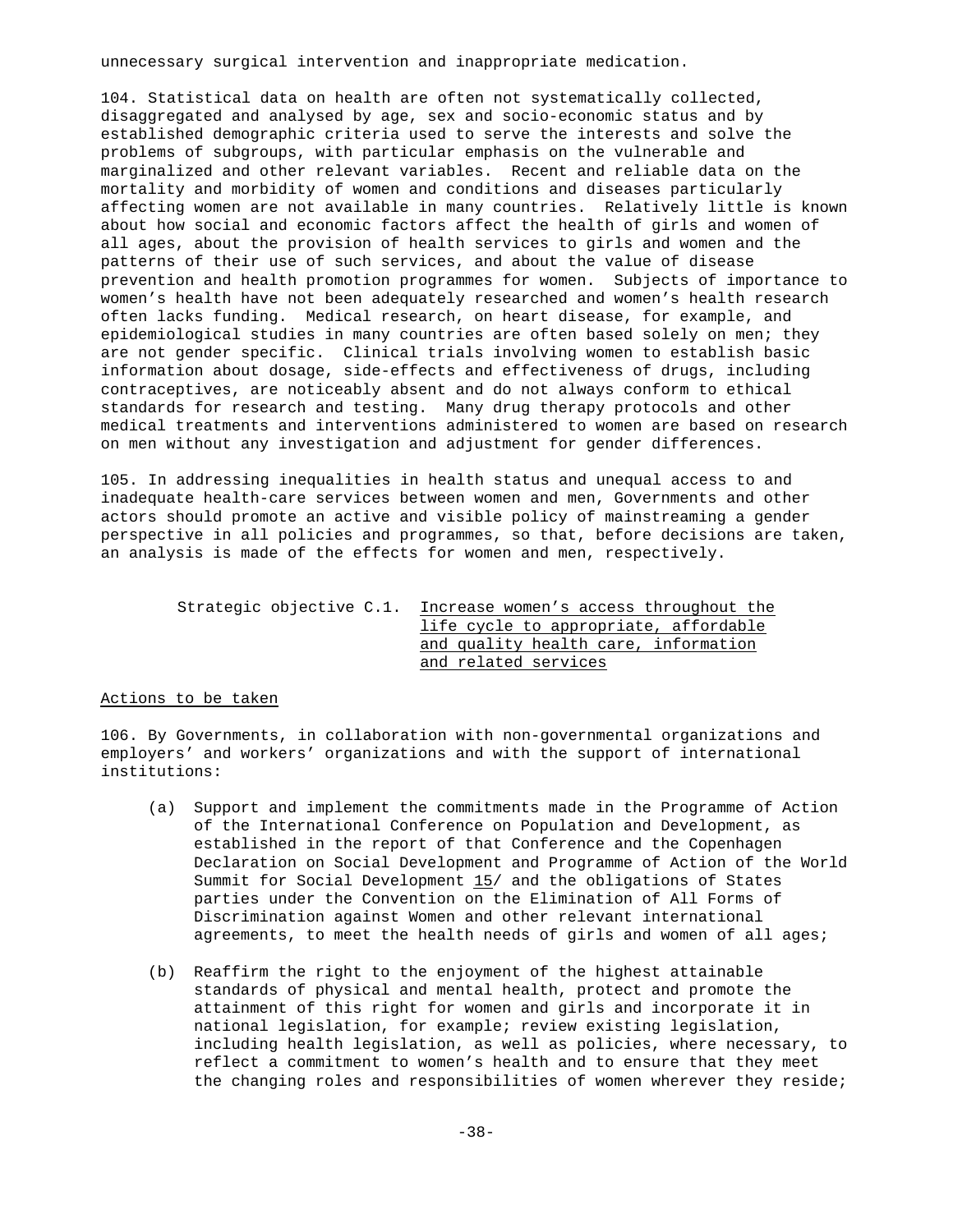- (c) Design and implement, in cooperation with women and community-based organizations, gender-sensitive health programmes, including decentralized health services, that address the needs of women throughout their lives and take into account their multiple roles and responsibilities, the demands on their time, the special needs of rural women and women with disabilities and the diversity of women's needs arising from age and socio-economic and cultural differences, among others; include women, especially local and indigenous women, in the identification and planning of health-care priorities and programmes; remove all barriers to women's health services and provide a broad range of health-care services;
- (d) Allow women access to social security systems in equality with men throughout the whole life cycle;
- (e) Provide more accessible, available and affordable primary health-care services of high quality, including sexual and reproductive health care, which includes family planning information and services, and giving particular attention to maternal and emergency obstetric care, as agreed to in the Programme of Action of the International Conference on Population and Development;
- (f) Redesign health information, services and training for health workers so that they are gender-sensitive and reflect the user's perspectives with regard to interpersonal and communications skills and the user's right to privacy and confidentiality; these services, information and training should be based on a holistic approach;
- (g) Ensure that all health services and workers conform to human rights and to ethical, professional and gender-sensitive standards in the delivery of women's health services aimed at ensuring responsible, voluntary and informed consent; encourage the development, implementation and dissemination of codes of ethics guided by existing international codes of medical ethics as well as ethical principles that govern other health professionals;
- (h) Take all appropriate measures to eliminate harmful, medically unnecessary or coercive medical interventions, as well as inappropriate medication and over-medication of women, and ensure that all women are fully informed of their options, including likely benefits and potential side-effects, by properly trained personnel;
- (i) Strengthen and reorient health services, particularly primary health care, in order to ensure universal access to quality health services for women and girls; reduce ill health and maternal morbidity and achieve world wide the agreed-upon goal of reducing maternal mortality by at least 50 per cent of the 1990 levels by the year 2000 and a further one half by the year 2015; ensure that the necessary services are available at each level of the health system and make reproductive health care accessible, through the primary health-care system, to all individuals of appropriate ages as soon as possible and no later than the year 2015;
- (j) Recognize and deal with the health impact of unsafe abortion as a major public health concern, as agreed in paragraph 8.25 of the Programme of Action of the International Conference on Population and Development;  $14/$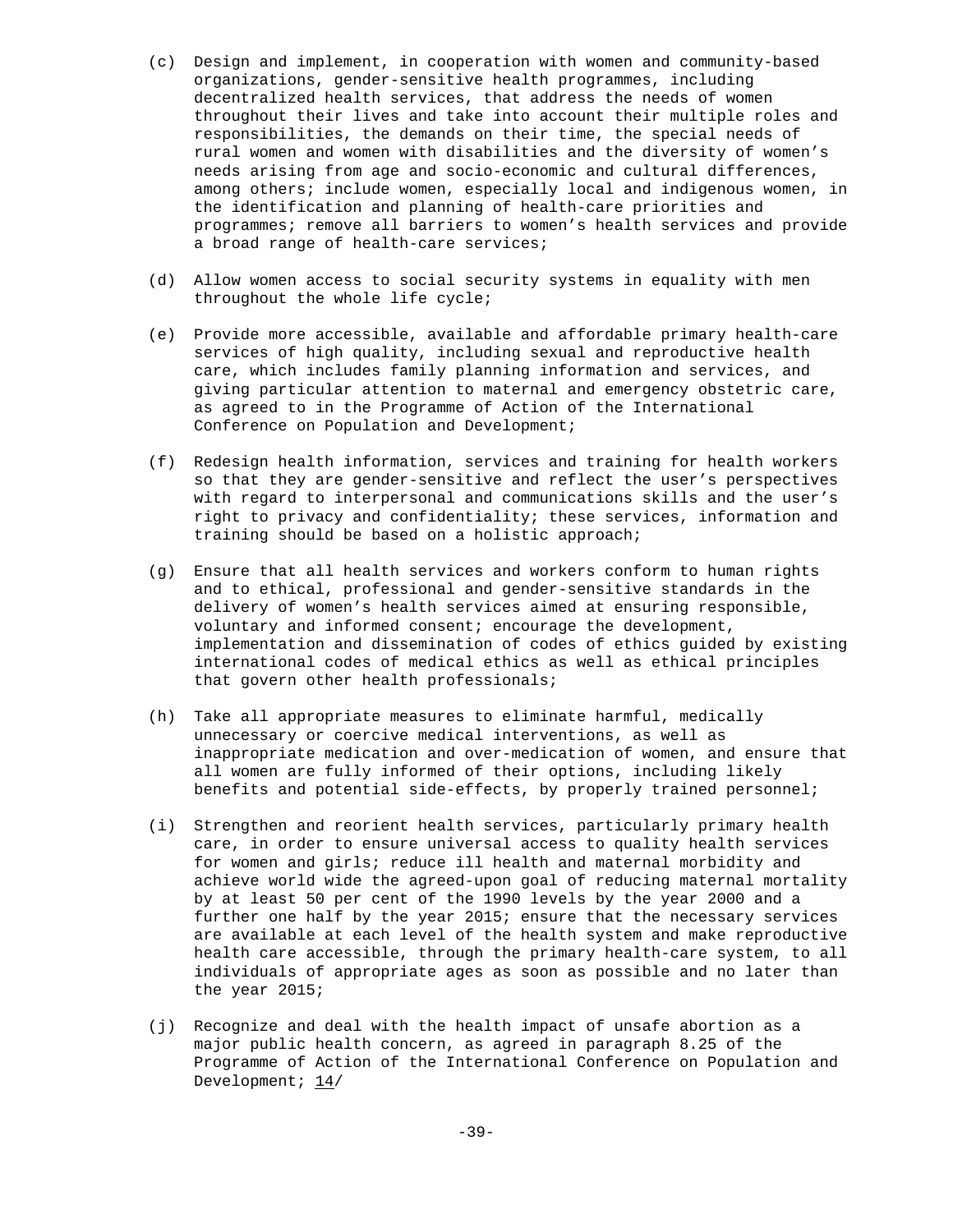- (k) In the light of paragraph 8.25 of the Programme of Action of the International Conference on Population and Development, which states: "In no case should abortion be promoted as a method of family planning. All Governments and relevant intergovernmental and non-governmental organizations are urged to strengthen their commitment to women's health, to deal with the health impact of unsafe abortion 16/ as a major public health concern and to reduce the recourse to abortion through expanded and improved family-planning services. Prevention of unwanted pregnancies must always be given the highest priority and every attempt should be made to eliminate the need for abortion. Women who have unwanted pregnancies should have ready access to reliable information and compassionate counselling. Any measures or changes related to abortion within the health system can only be determined at the national or local level according to the national legislative process. In circumstances where abortion is not against the law, such abortion should be safe. In all cases, women should have access to quality services for the management of complications arising from abortion. Post-abortion counselling, education and family-planning services should be offered promptly, which will also help to avoid repeat abortions", consider reviewing laws containing punitive measures against women who have undergone illegal abortions;
- (l) Give particular attention to the needs of girls, especially the promotion of healthy behaviour, including physical activities; take specific measures for closing the gender gaps in morbidity and mortality where girls are disadvantaged, while achieving internationally approved goals for the reduction of infant and child mortality - specifically, by the year 2000, the reduction of mortality rates of infants and children under five years of age by one third of the 1990 level, or 50 to 70 per 1,000 live births, whichever is less; by the year 2015 an infant mortality rate below 35 per 1,000 live births and an under-five mortality rate below 45 per 1,000;
- (m) Ensure that girls have continuing access to necessary health and nutrition information and services as they mature, to facilitate a healthful transition from childhood to adulthood;
- (n) Develop information, programmes and services to assist women to understand and adapt to changes associated with ageing and to address and treat the health needs of older women, paying particular attention to those who are physically or psychologically dependent;
- (o) Ensure that girls and women of all ages with any form of disability receive supportive services;
- (p) Formulate special policies, design programmes and enact the legislation necessary to alleviate and eliminate environmental and occupational health hazards associated with work in the home, in the workplace and elsewhere with attention to pregnant and lactating women;
- (q) Integrate mental health services into primary health-care systems or other appropriate levels, develop supportive programmes and train primary health workers to recognize and care for girls and women of all ages who have experienced any form of violence especially domestic violence, sexual abuse or other abuse resulting from armed and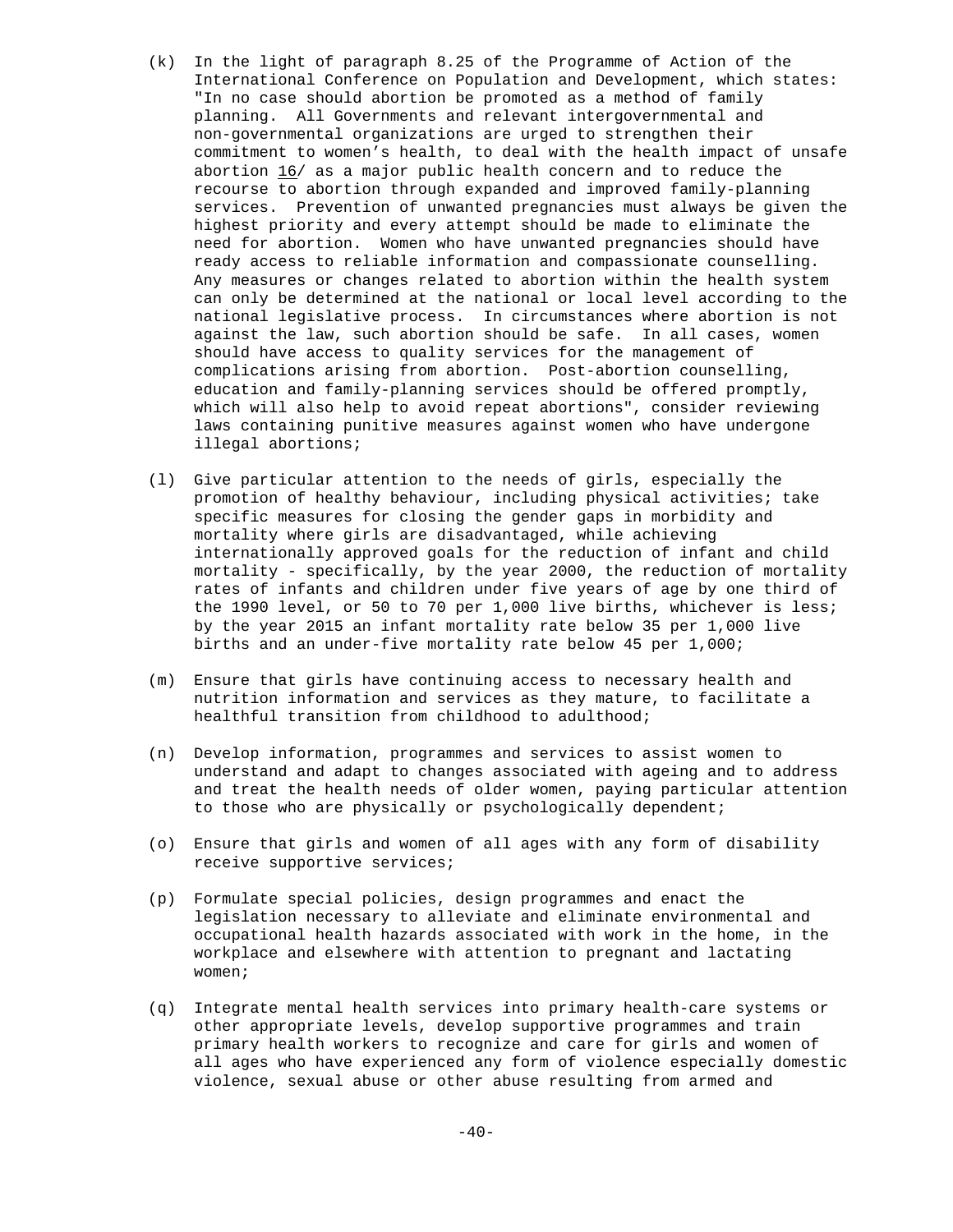non-armed conflict;

- (r) Promote public information on the benefits of breast-feeding; examine ways and means of implementing fully the WHO/UNICEF International Code of Marketing of Breast-milk Substitutes, and enable mothers to breastfeed their infants by providing legal, economic, practical and emotional support;
- (s) Establish mechanisms to support and involve non-governmental organizations, particularly women's organizations, professional groups and other bodies working to improve the health of girls and women, in government policy-making, programme design, as appropriate, and implementation within the health sector and related sectors at all levels;
- (t) Support non-governmental organizations working on women's health and help develop networks aimed at improving coordination and collaboration between all sectors that affect health;
- (u) Rationalize drug procurement and ensure a reliable, continuous supply of high-quality pharmaceutical, contraceptive and other supplies and equipment, using the WHO Model List of Essential Drugs as a guide, and ensure the safety of drugs and devices through national regulatory drug approval processes;
- (v) Provide improved access to appropriate treatment and rehabilitation services for women substance abusers and their families;
- (w) Promote and ensure household and national food security, as appropriate, and implement programmes aimed at improving the nutritional status of all girls and women by implementing the commitments made in the Plan of Action on Nutrition of the International Conference on Nutrition, 17/ including a reduction world wide of severe and moderate malnutrition among children under the age of five by one half of 1990 levels by the year 2000, giving special attention to the gender gap in nutrition, and a reduction in iron deficiency anaemia in girls and women by one third of the 1990 levels by the year 2000;
- (x) Ensure the availability of and universal access to safe drinking water and sanitation and put in place effective public distribution systems as soon as possible;
- (y) Ensure full and equal access to health-care infrastructure and services for indigenous women.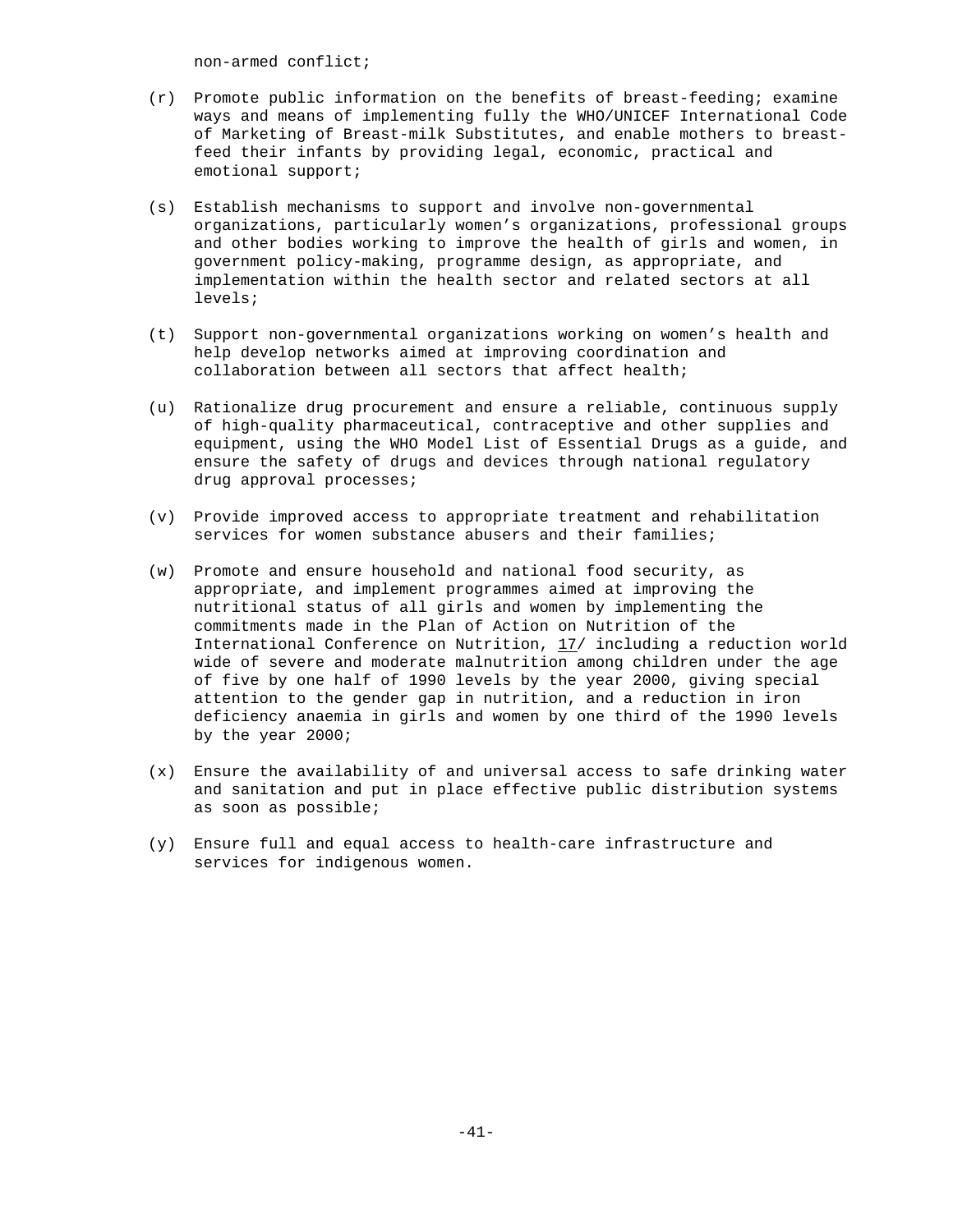#### Actions to be taken

107. By Governments, in cooperation with non-governmental organizations, the mass media, the private sector and relevant international organizations, including United Nations bodies, as appropriate:

- (a) Give priority to both formal and informal educational programmes that support and enable women to develop self-esteem, acquire knowledge, make decisions on and take responsibility for their own health, achieve mutual respect in matters concerning sexuality and fertility and educate men regarding the importance of women's health and well-being, placing special focus on programmes for both men and women that emphasize the elimination of harmful attitudes and practices, including female genital mutilation, son preference (which results in female infanticide and prenatal sex selection), early marriage, including child marriage, violence against women, sexual exploitation, sexual abuse, which at times is conducive to infection with HIV/AIDS and other sexually transmitted diseases, drug abuse, discrimination against girls and women in food allocation and other harmful attitudes and practices related to the life, health and well-being of women, and recognizing that some of these practices can be violations of human rights and ethical medical principles;
- (b) Pursue social, human development, education and employment policies to eliminate poverty among women in order to reduce their susceptibility to ill health and to improve their health;
- (c) Encourage men to share equally in child care and household work and to provide their share of financial support for their families, even if they do not live with them;
- (d) Reinforce laws, reform institutions and promote norms and practices that eliminate discrimination against women and encourage both women and men to take responsibility for their sexual and reproductive behaviour; ensure full respect for the integrity of the person, take action to ensure the conditions necessary for women to exercise their reproductive rights and eliminate coercive laws and practices;
- (e) Prepare and disseminate accessible information, through public health campaigns, the media, reliable counselling and the education system, designed to ensure that women and men, particularly young people, can acquire knowledge about their health, especially information on sexuality and reproduction, taking into account the rights of the child to access to information, privacy, confidentiality, respect and informed consent, as well as the responsibilities, rights and duties of parents and legal guardians to provide, in a manner consistent with the evolving capacities of the child, appropriate direction and guidance in the exercise by the child of the rights recognized in the Convention on the Rights of the Child, and in conformity with the Convention on the Elimination of All Forms of Discrimination against Women; ensure that in all actions concerning children, the best interests of the child are a primary consideration;
- (f) Create and support programmes in the educational system, in the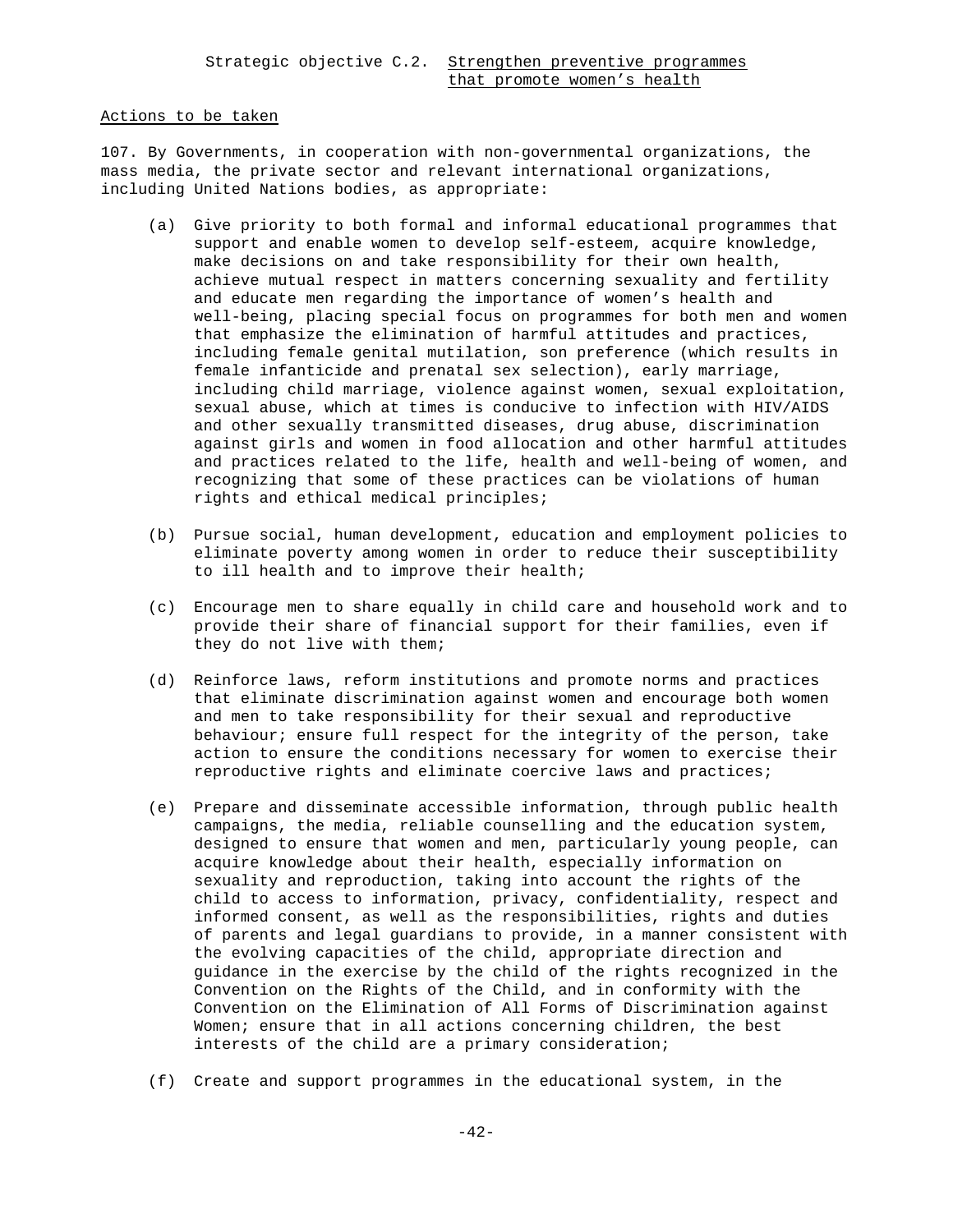workplace and in the community to make opportunities to participate in sport, physical activity and recreation available to girls and women of all ages on the same basis as they are made available to men and boys;

- (g) Recognize the specific needs of adolescents and implement specific appropriate programmes, such as education and information on sexual and reproductive health issues and on sexually transmitted diseases, including HIV/AIDS, taking into account the rights of the child and the responsibilities, rights and duties of parents as stated in paragraph 107 (e) above;
- (h) Develop policies that reduce the disproportionate and increasing burden on women who have multiple roles within the family and the community by providing them with adequate support and programmes from health and social services;
- (i) Adopt regulations to ensure that the working conditions, including remuneration and promotion of women at all levels of the health system, are non-discriminatory and meet fair and professional standards to enable them to work effectively;
- (j) Ensure that health and nutritional information and training form an integral part of all adult literacy programmes and school curricula from the primary level;
- (k) Develop and undertake media campaigns and information and educational programmes that inform women and girls of the health and related risks of substance abuse and addiction and pursue strategies and programmes that discourage substance abuse and addiction and promote rehabilitation and recovery;
- (l) Devise and implement comprehensive and coherent programmes for the prevention, diagnosis and treatment of osteoporosis, a condition that predominantly affects women;
- (m) Establish and/or strengthen programmes and services, including media campaigns, that address the prevention, early detection and treatment of breast, cervical and other cancers of the reproductive system;
- (n) Reduce environmental hazards that pose a growing threat to health, especially in poor regions and communities; apply a precautionary approach, as agreed to in the Rio Declaration on Environment and Development, adopted by the United Nations Conference on Environment and Development,  $18/$  and include reporting on women's health risks related to the environment in monitoring the implementation of Agenda 21; 19/
- (o) Create awareness among women, health professionals, policy makers and the general public about the serious but preventable health hazards stemming from tobacco consumption and the need for regulatory and education measures to reduce smoking as important health promotion and disease prevention activities;
- (p) Ensure that medical school curricula and other health-care training include gender-sensitive, comprehensive and mandatory courses on women's health;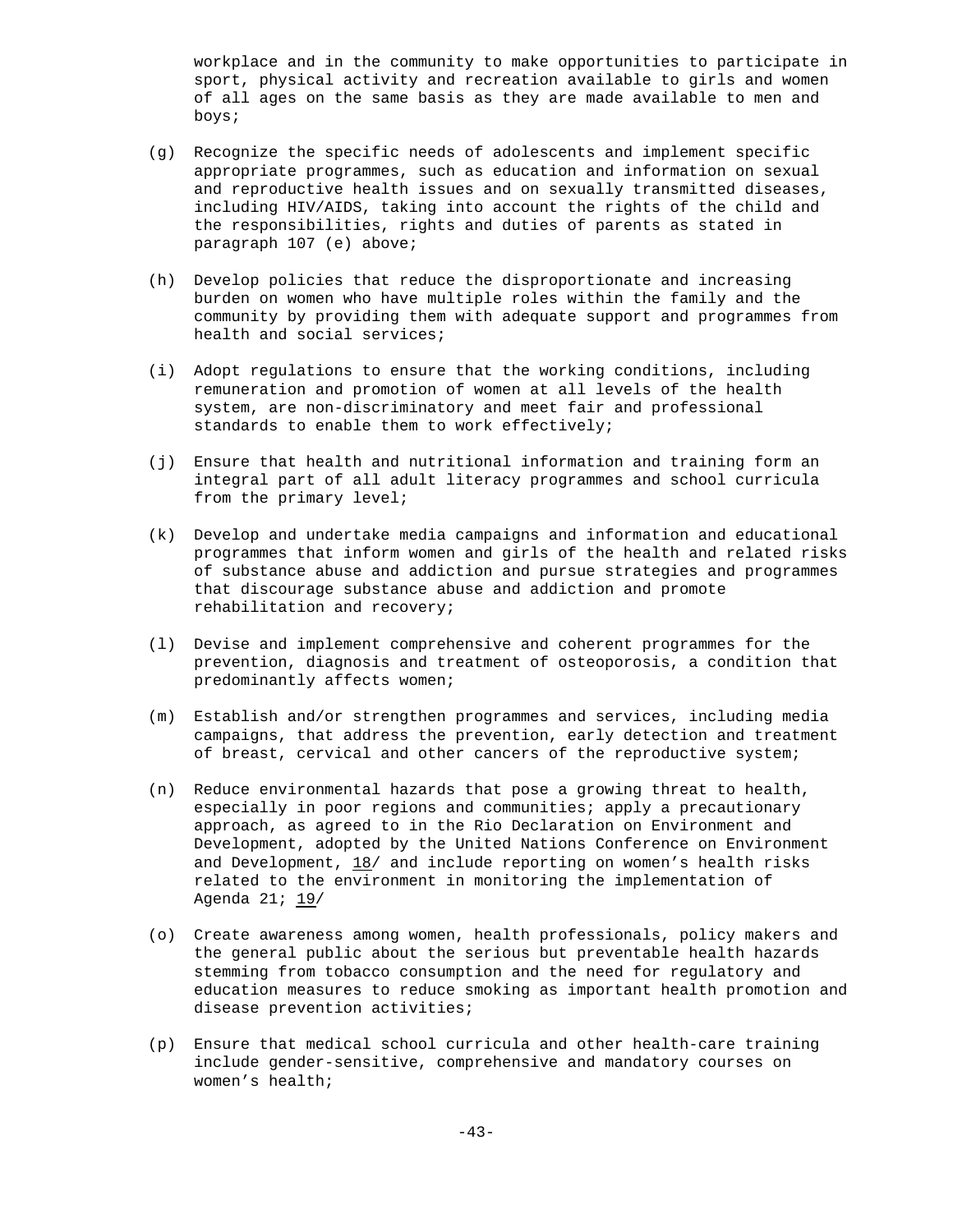(q) Adopt specific preventive measures to protect women, youth and children from any abuse - sexual abuse, exploitation, trafficking and violence, for example - including the formulation and enforcement of laws, and provide legal protection and medical and other assistance.

| Strategic objective C.3. Undertake gender-sensitive initiatives |
|-----------------------------------------------------------------|
| that address sexually transmitted                               |
| diseases, HIV/AIDS, and sexual and                              |
| reproductive health issues                                      |

## Actions to be taken

108. By Governments, international bodies including relevant United Nations organizations, bilateral and multilateral donors and non-governmental organizations:

- (a) Ensure the involvement of women, especially those infected with HIV/AIDS or other sexually transmitted diseases or affected by the HIV/AIDS pandemic, in all decision-making relating to the development, implementation, monitoring and evaluation of policies and programmes on HIV/AIDS and other sexually transmitted diseases;
- (b) Review and amend laws and combat practices, as appropriate, that may contribute to women's susceptibility to HIV infection and other sexually transmitted diseases, including enacting legislation against those socio-cultural practices that contribute to it, and implement legislation, policies and practices to protect women, adolescents and young girls from discrimination related to HIV/AIDS;
- (c) Encourage all sectors of society, including the public sector, as well as international organizations, to develop compassionate and supportive, non-discriminatory HIV/AIDS-related policies and practices that protect the rights of infected individuals;
- (d) Recognize the extent of the HIV/AIDS pandemic in their countries, taking particularly into account its impact on women, with a view to ensuring that infected women do not suffer stigmatization and discrimination, including during travel;
- (e) Develop gender-sensitive multisectoral programmes and strategies to end social subordination of women and girls and to ensure their social and economic empowerment and equality; facilitate promotion of programmes to educate and enable men to assume their responsibilities to prevent HIV/AIDS and other sexually transmitted diseases;
- (f) Facilitate the development of community strategies that will protect women of all ages from HIV and other sexually transmitted diseases; provide care and support to infected girls, women and their families and mobilize all parts of the community in response to the HIV/AIDS pandemic to exert pressure on all responsible authorities to respond in a timely, effective, sustainable and gender-sensitive manner;
- (g) Support and strengthen national capacity to create and improve gendersensitive policies and programmes on HIV/AIDS and other sexually transmitted diseases, including the provision of resources and facilities to women who find themselves the principal caregivers or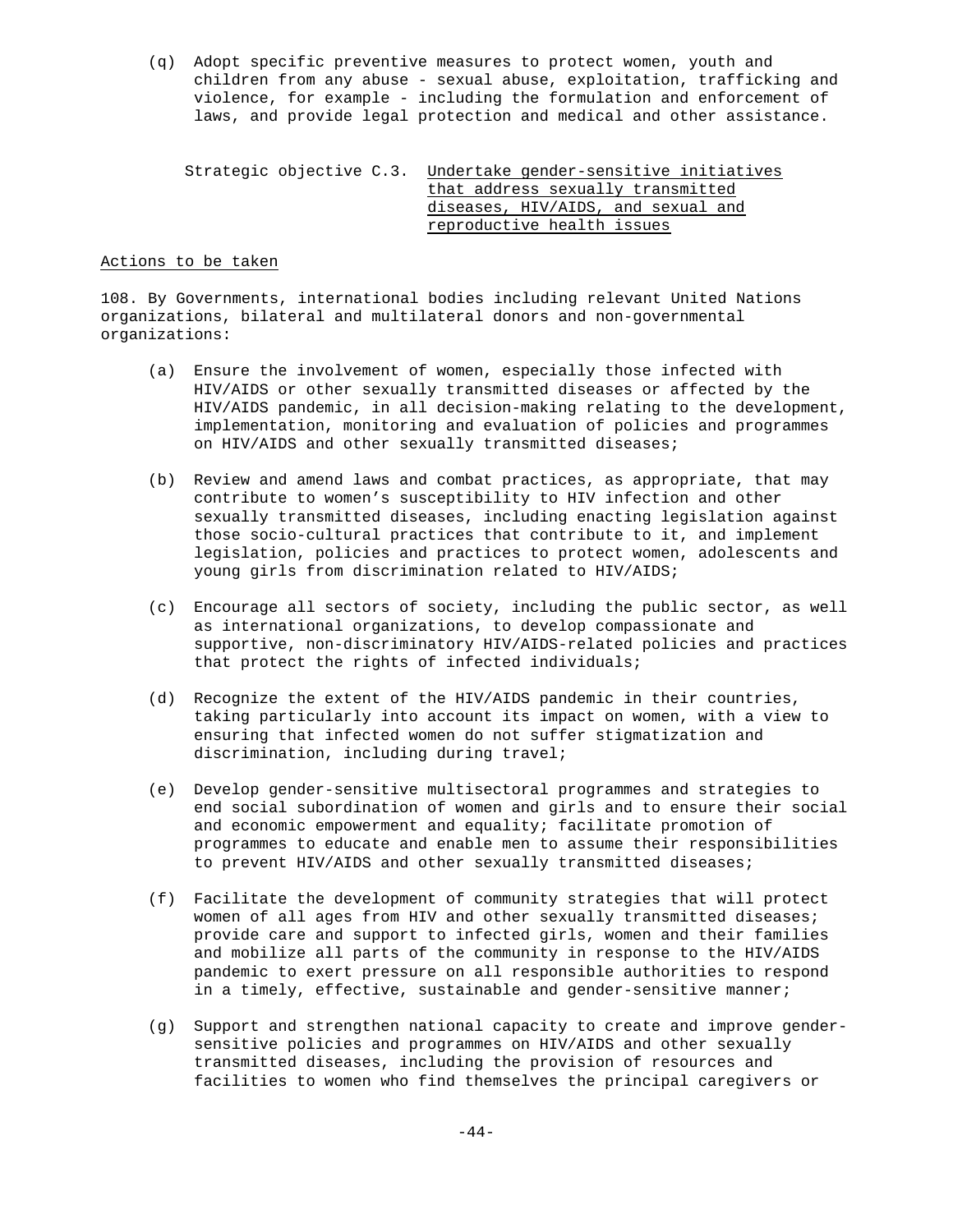economic support for those infected with HIV/AIDS or affected by the pandemic, and the survivors, particularly children and older persons;

- (h) Provide workshops and specialized education and training to parents, decision makers and opinion leaders at all levels of the community, including religious and traditional authorities, on prevention of HIV/AIDS and other sexually transmitted diseases and on their repercussions on both women and men of all ages;
- (i) Give all women and health workers all relevant information and education about sexually transmitted diseases including HIV/AIDS and pregnancy and the implications for the baby, including breast-feeding;
- (j) Assist women and their formal and informal organizations to establish and expand effective peer education and outreach programmes and to participate in the design, implementation and monitoring of these programmes;
- (k) Give full attention to the promotion of mutually respectful and equitable gender relations and, in particular, to meeting the educational and service needs of adolescents to enable them to deal in a positive and responsible way with their sexuality;
- (l) Design specific programmes for men of all ages and male adolescents, recognizing the parental roles referred to in paragraph 107 (e) above, aimed at providing complete and accurate information on safe and responsible sexual and reproductive behaviour, including voluntary, appropriate and effective male methods for the prevention of HIV/AIDS and other sexually transmitted diseases through, inter alia, abstinence and condom use;
- (m) Ensure the provision, through the primary health-care system, of universal access of couples and individuals to appropriate and affordable preventive services with respect to sexually transmitted diseases, including HIV/AIDS, and expand the provision of counselling and voluntary and confidential diagnostic and treatment services for women; ensure that high-quality condoms as well as drugs for the treatment of sexually transmitted diseases are, where possible, supplied and distributed to health services;
- (n) Support programmes which acknowledge that the higher risk among women of contracting HIV is linked to high-risk behaviour, including intravenous substance use and substance-influenced unprotected and irresponsible sexual behaviour, and take appropriate preventive measures;
- (o) Support and expedite action-oriented research on affordable methods, controlled by women, to prevent HIV and other sexually transmitted diseases, on strategies empowering women to protect themselves from sexually transmitted diseases, including HIV/AIDS, and on methods of care, support and treatment of women, ensuring their involvement in all aspects of such research;
- (p) Support and initiate research which addresses women's needs and situations, including research on HIV infection and other sexually transmitted diseases in women, on women-controlled methods of protection, such as non-spermicidal microbicides, and on male and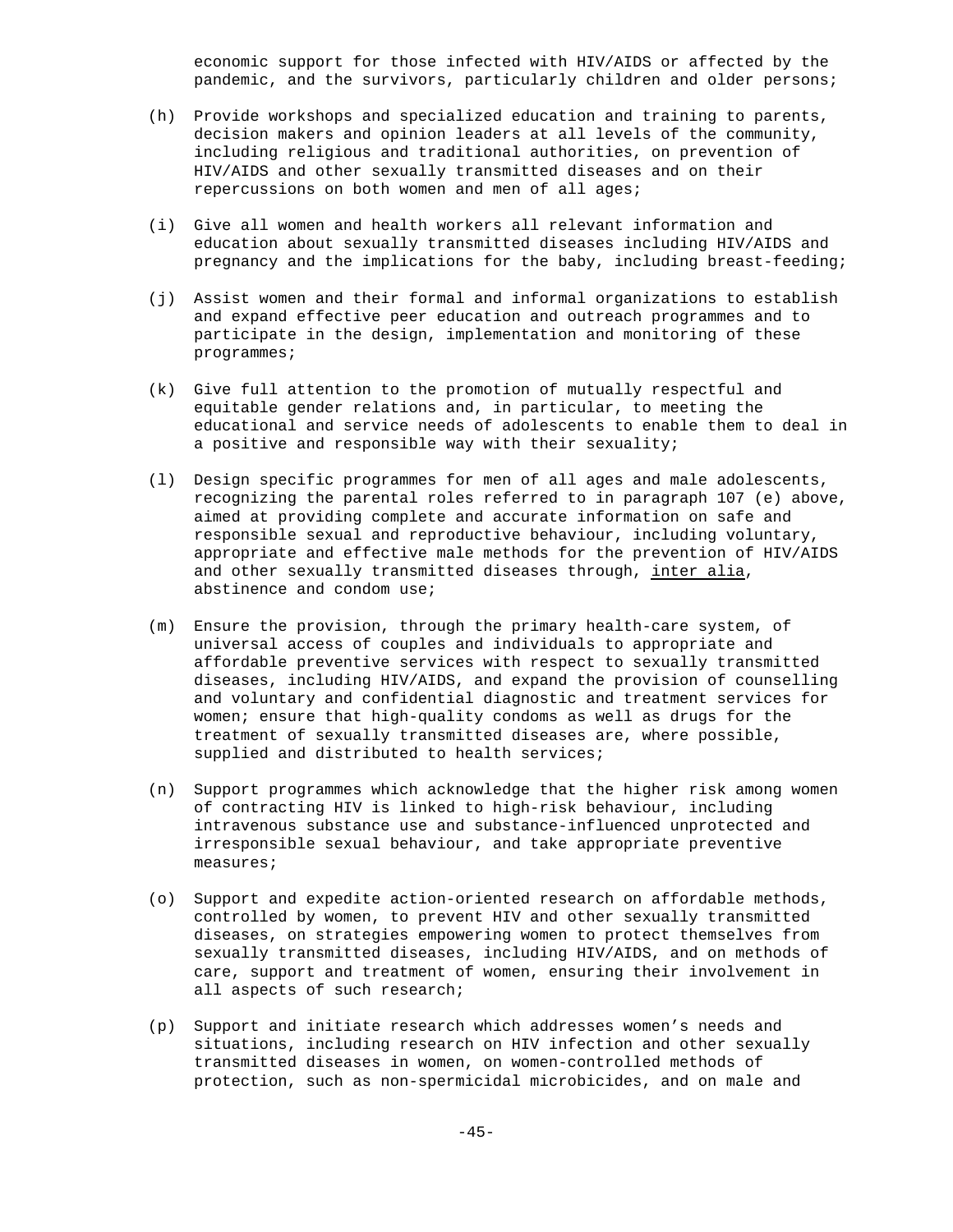female risk-taking attitudes and practices.

Strategic objective C.4. Promote research and disseminate information on women's health

## Actions to be taken

109. By Governments, the United Nations system, health professions, research institutions, non-governmental organizations, donors, pharmaceutical industries and the mass media, as appropriate:

- (a) Train researchers and introduce systems that allow for the use of data collected, analysed and disaggregated by, among other factors, sex and age, other established demographic criteria and socio-economic variables, in policy-making, as appropriate, planning, monitoring and evaluation;
- (b) Promote gender-sensitive and women-centred health research, treatment and technology and link traditional and indigenous knowledge with modern medicine, making information available to women to enable them to make informed and responsible decisions;
- (c) Increase the number of women in leadership positions in the health professions, including researchers and scientists, to achieve equality at the earliest possible date;
- (d) Increase financial and other support from all sources for preventive, appropriate biomedical, behavioural, epidemiological and health service research on women's health issues and for research on the social, economic and political causes of women's health problems, and their consequences, including the impact of gender and age inequalities, especially with respect to chronic and non-communicable diseases, particularly cardiovascular diseases and conditions, cancers, reproductive tract infections and injuries, HIV/AIDS and other sexually transmitted diseases, domestic violence, occupational health, disabilities, environmentally related health problems, tropical diseases and health aspects of ageing;
- (e) Inform women about the factors which increase the risks of developing cancers and infections of the reproductive tract, so that they can make informed decisions about their health;
- (f) Support and fund social, economic, political and cultural research on how gender-based inequalities affect women's health, including etiology, epidemiology, provision and utilization of services and eventual outcome of treatment;
- (g) Support health service systems and operations research to strengthen access and improve the quality of service delivery, to ensure appropriate support for women as health-care providers and to examine patterns with respect to the provision of health services to women and use of such services by women;
- (h) Provide financial and institutional support for research on safe, effective, affordable and acceptable methods and technologies for the reproductive and sexual health of women and men, including more safe,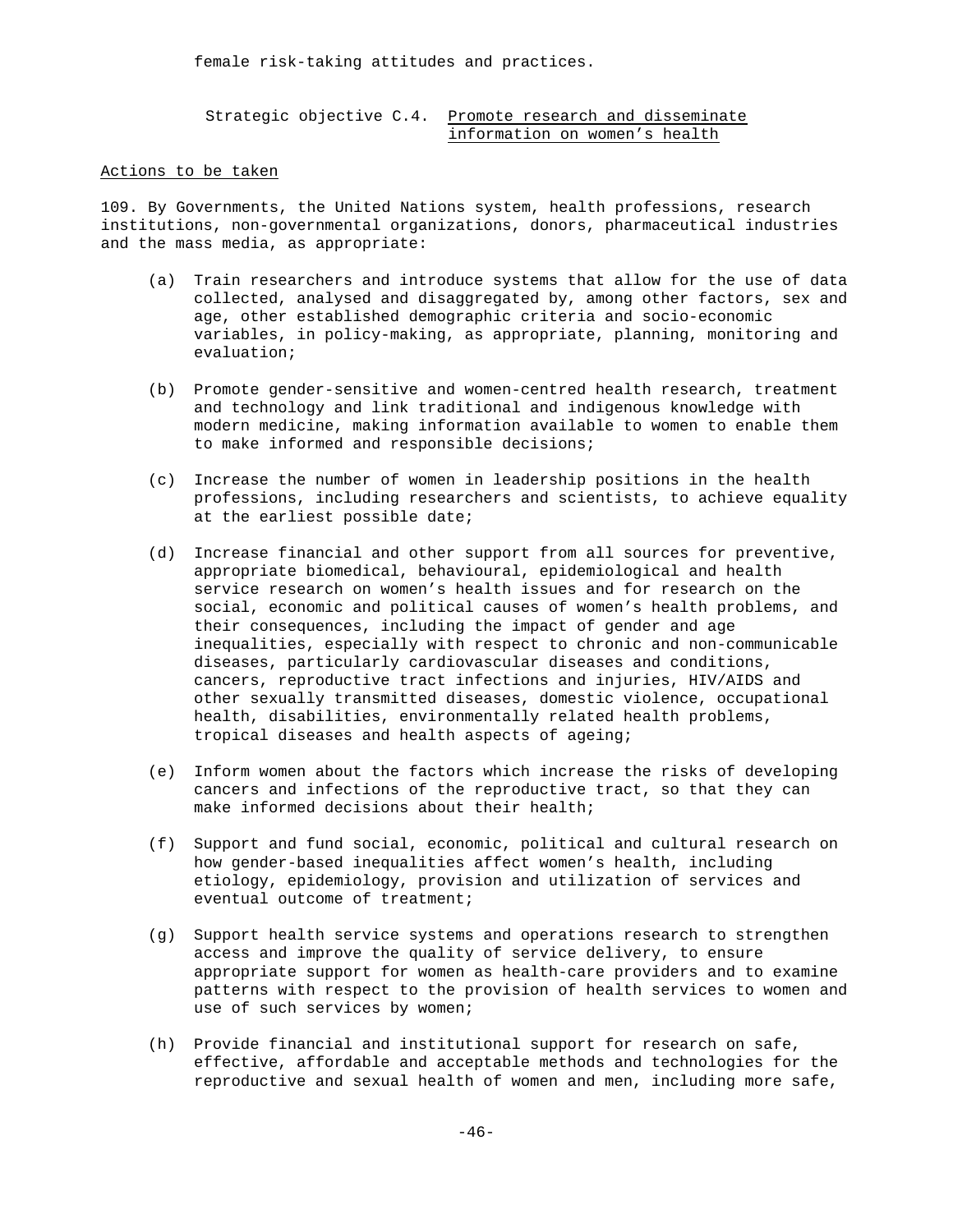effective, affordable and acceptable methods for the regulation of fertility, including natural family planning for both sexes, methods to protect against HIV/AIDS and other sexually transmitted diseases and simple and inexpensive methods of diagnosing such diseases, among others; this research needs to be guided at all stages by users and from the perspective of gender, particularly the perspective of women, and should be carried out in strict conformity with internationally accepted legal, ethical, medical and scientific standards for biomedical research;

- (i) Since unsafe abortion 16/ is a major threat to the health and life of women, research to understand and better address the determinants and consequences of induced abortion, including its effects on subsequent fertility, reproductive and mental health and contraceptive practice, should be promoted, as well as research on treatment of complications of abortions and post-abortion care;
- (j) Acknowledge and encourage beneficial traditional health care, especially that practised by indigenous women, with a view to preserving and incorporating the value of traditional health care in the provision of health services, and support research directed towards achieving this aim;
- (k) Develop mechanisms to evaluate and disseminate available data and research findings to researchers, policy makers, health professionals and women's groups, among others;
- (l) Monitor human genome and related genetic research from the perspective of women's health and disseminate information and results of studies conducted in accordance with accepted ethical standards.

Strategic objective C.5. Increase resources and monitor follow-up for women's health

## Actions to be taken

110. By Governments at all levels and, where appropriate, in cooperation with non-governmental organizations, especially women's and youth organizations:

- (a) Increase budgetary allocations for primary health care and social services, with adequate support for secondary and tertiary levels, and give special attention to the reproductive and sexual health of girls and women and give priority to health programmes in rural and poor urban areas;
- (b) Develop innovative approaches to funding health services through promoting community participation and local financing; increase, where necessary, budgetary allocations for community health centres and community-based programmes and services that address women's specific health needs;
- (c) Develop local health services, promoting the incorporation of gender-sensitive community-based participation and self-care and specially designed preventive health programmes;
- (d) Develop goals and time-frames, where appropriate, for improving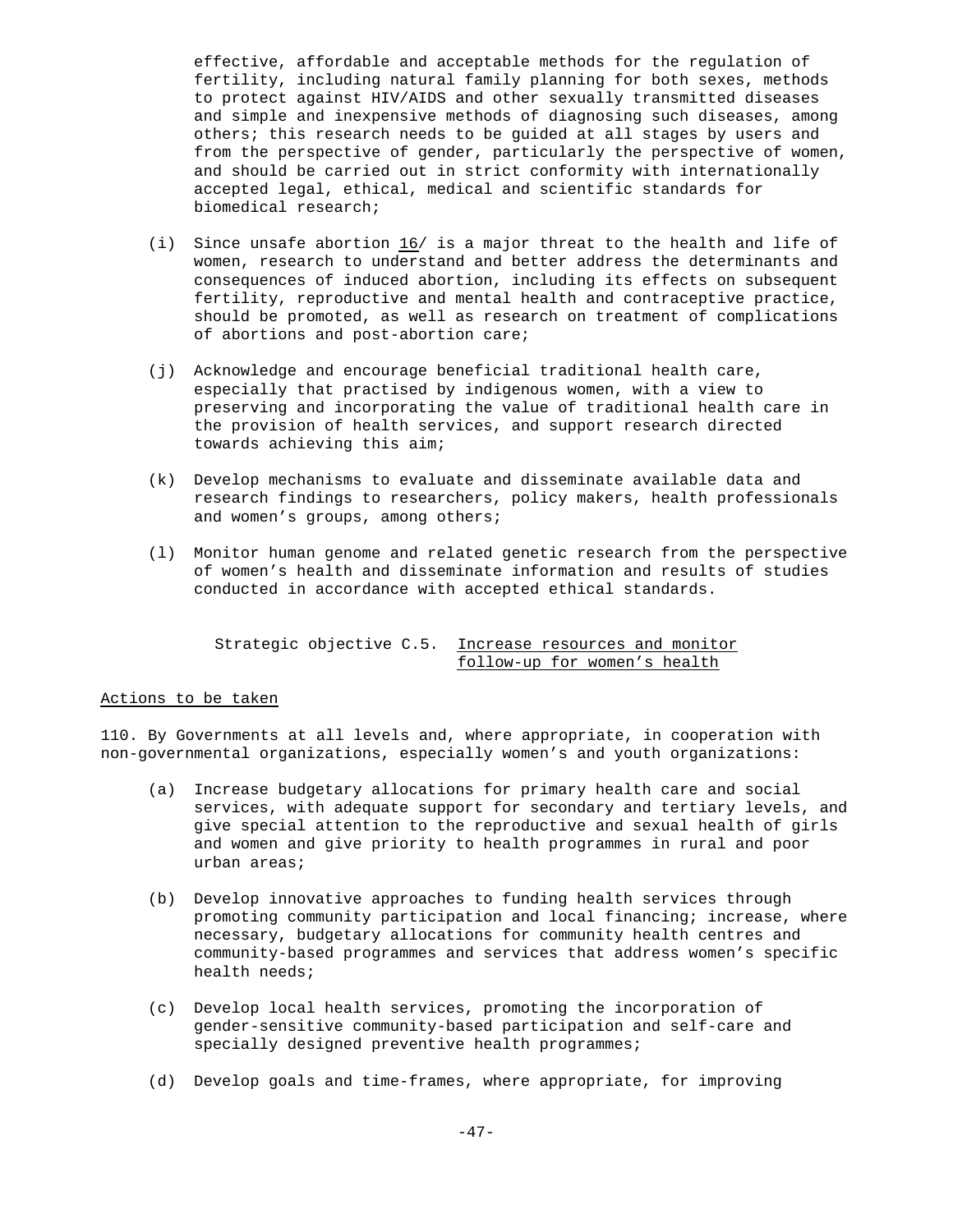women's health and for planning, implementing, monitoring and evaluating programmes, based on gender-impact assessments using qualitative and quantitative data disaggregated by sex, age, other established demographic criteria and socio-economic variables;

(e) Establish, as appropriate, ministerial and inter-ministerial mechanisms for monitoring the implementation of women's health policy and programme reforms and establish, as appropriate, high-level focal points in national planning authorities responsible for monitoring to ensure that women's health concerns are mainstreamed in all relevant government agencies and programmes.

111. By Governments, the United Nations and its specialized agencies, international financial institutions, bilateral donors and the private sector, as appropriate:

- (a) Formulate policies favourable to investment in women's health and, where appropriate, increase allocations for such investment;
- (b) Provide appropriate material, financial and logistical assistance to youth non-governmental organizations in order to strengthen them to address youth concerns in the area of health, including sexual and reproductive health;
- (c) Give higher priority to women's health and develop mechanisms for coordinating and implementing the health objectives of the Platform for Action and relevant international agreements to ensure progress.

# D. Violence against women

112. Violence against women is an obstacle to the achievement of the objectives of equality, development and peace. Violence against women both violates and impairs or nullifies the enjoyment by women of their human rights and fundamental freedoms. The long-standing failure to protect and promote those rights and freedoms in the case of violence against women is a matter of concern to all States and should be addressed. Knowledge about its causes and consequences, as well as its incidence and measures to combat it, have been greatly expanded since the Nairobi Conference. In all societies, to a greater or lesser degree, women and girls are subjected to physical, sexual and psychological abuse that cuts across lines of income, class and culture. The low social and economic status of women can be both a cause and a consequence of violence against women.

113. The term "violence against women" means any act of gender-based violence that results in, or is likely to result in, physical, sexual or psychological harm or suffering to women, including threats of such acts, coercion or arbitrary deprivation of liberty, whether occurring in public or private life. Accordingly, violence against women encompasses but is not limited to the following:

(a) Physical, sexual and psychological violence occurring in the family, including battering, sexual abuse of female children in the household, dowry-related violence, marital rape, female genital mutilation and other traditional practices harmful to women, non-spousal violence and violence related to exploitation;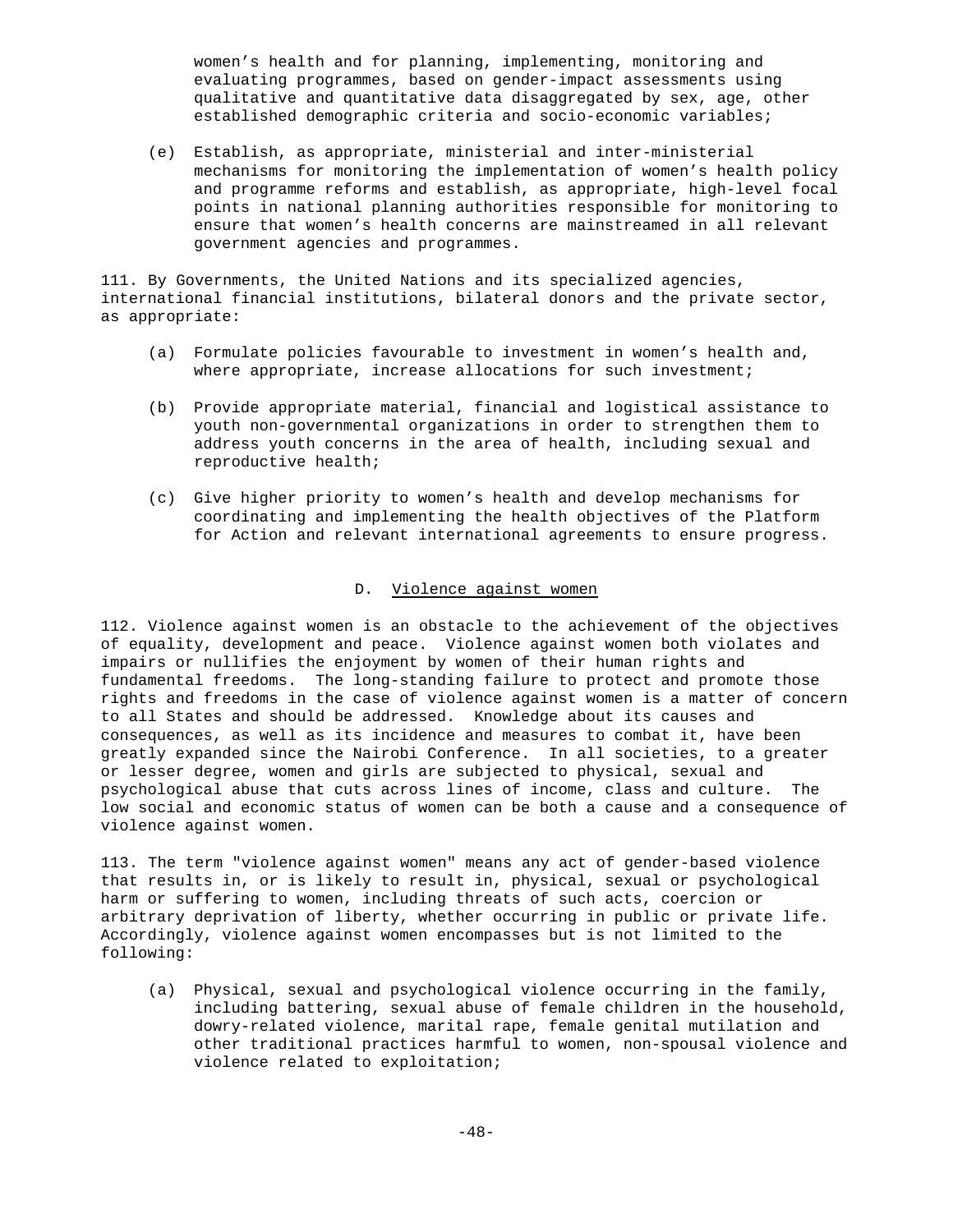- (b) Physical, sexual and psychological violence occurring within the general community, including rape, sexual abuse, sexual harassment and intimidation at work, in educational institutions and elsewhere, trafficking in women and forced prostitution;
- (c) Physical, sexual and psychological violence perpetrated or condoned by the State, wherever it occurs.

114. Other acts of violence against women include violation of the human rights of women in situations of armed conflict, in particular murder, systematic rape, sexual slavery and forced pregnancy.

115. Acts of violence against women also include forced sterilization and forced abortion, coercive/forced use of contraceptives, female infanticide and prenatal sex selection.

116. Some groups of women, such as women belonging to minority groups, indigenous women, refugee women, women migrants, including women migrant workers, women in poverty living in rural or remote communities, destitute women, women in institutions or in detention, female children, women with disabilities, elderly women, displaced women, repatriated women, women living in poverty and women in situations of armed conflict, foreign occupation, wars of aggression, civil wars, terrorism, including hostage-taking, are also particularly vulnerable to violence.

117. Acts or threats of violence, whether occurring within the home or in the community, or perpetrated or condoned by the State, instil fear and insecurity in women's lives and are obstacles to the achievement of equality and for development and peace. The fear of violence, including harassment, is a permanent constraint on the mobility of women and limits their access to resources and basic activities. High social, health and economic costs to the individual and society are associated with violence against women. Violence against women is one of the crucial social mechanisms by which women are forced into a subordinate position compared with men. In many cases, violence against women and girls occurs in the family or within the home, where violence is often tolerated. The neglect, physical and sexual abuse, and rape of girl children and women by family members and other members of the household, as well as incidences of spousal and non-spousal abuse, often go unreported and are thus difficult to detect. Even when such violence is reported, there is often a failure to protect victims or punish perpetrators.

118. Violence against women is a manifestation of the historically unequal power relations between men and women, which have led to domination over and discrimination against women by men and to the prevention of women's full advancement. Violence against women throughout the life cycle derives essentially from cultural patterns, in particular the harmful effects of certain traditional or customary practices and all acts of extremism linked to race, sex, language or religion that perpetuate the lower status accorded to women in the family, the workplace, the community and society. Violence against women is exacerbated by social pressures, notably the shame of denouncing certain acts that have been perpetrated against women; women's lack of access to legal information, aid or protection; the lack of laws that effectively prohibit violence against women; failure to reform existing laws; inadequate efforts on the part of public authorities to promote awareness of and enforce existing laws; and the absence of educational and other means to address the causes and consequences of violence. Images in the media of violence against women, in particular those that depict rape or sexual slavery as well as the use of women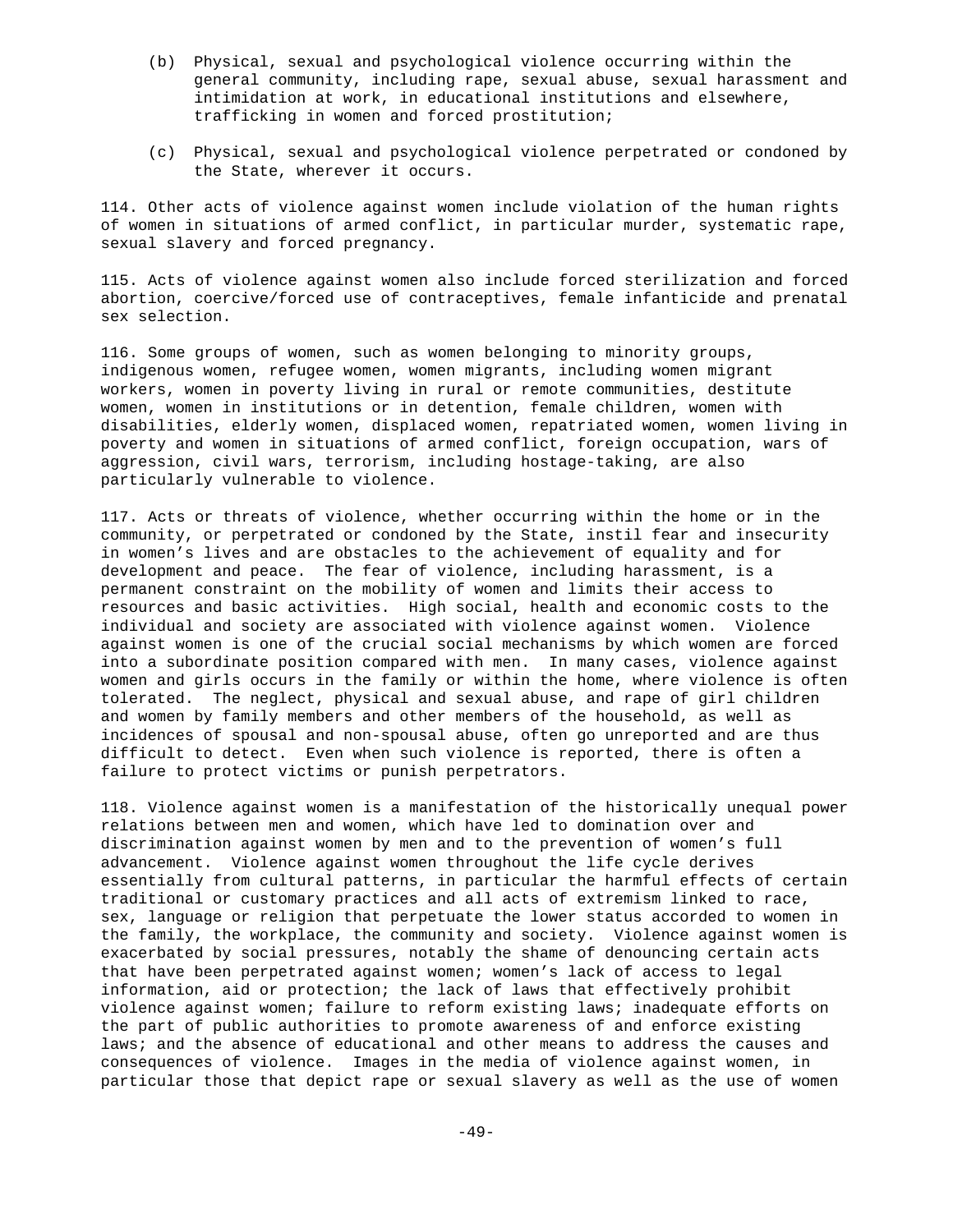and girls as sex objects, including pornography, are factors contributing to the continued prevalence of such violence, adversely influencing the community at large, in particular children and young people.

119. Developing a holistic and multidisciplinary approach to the challenging task of promoting families, communities and States that are free of violence against women is necessary and achievable. Equality, partnership between women and men and respect for human dignity must permeate all stages of the socialization process. Educational systems should promote self-respect, mutual respect, and cooperation between women and men.

120. The absence of adequate gender-disaggregated data and statistics on the incidence of violence makes the elaboration of programmes and monitoring of changes difficult. Lack of or inadequate documentation and research on domestic violence, sexual harassment and violence against women and girls in private and in public, including the workplace, impede efforts to design specific intervention strategies. Experience in a number of countries shows that women and men can be mobilized to overcome violence in all its forms and that effective public measures can be taken to address both the causes and the consequences of violence. Men's groups mobilizing against gender violence are necessary allies for change.

121. Women may be vulnerable to violence perpetrated by persons in positions of authority in both conflict and non-conflict situations. Training of all officials in humanitarian and human rights law and the punishment of perpetrators of violent acts against women would help to ensure that such violence does not take place at the hands of public officials in whom women should be able to place trust, including police and prison officials and security forces.

122. The effective suppression of trafficking in women and girls for the sex trade is a matter of pressing international concern. Implementation of the 1949 Convention for the Suppression of the Traffic in Persons and of the Exploitation of the Prostitution of Others, 20/ as well as other relevant instruments, needs to be reviewed and strengthened. The use of women in international prostitution and trafficking networks has become a major focus of international organized crime. The Special Rapporteur of the Commission on Human Rights on violence against women, who has explored these acts as an additional cause of the violation of the human rights and fundamental freedoms of women and girls, is invited to address, within her mandate and as a matter of urgency, the issue of international trafficking for the purposes of the sex trade, as well as the issues of forced prostitution, rape, sexual abuse and sex tourism. Women and girls who are victims of this international trade are at an increased risk of further violence, as well as unwanted pregnancy and sexually transmitted infection, including infection with HIV/AIDS.

123. In addressing violence against women, Governments and other actors should promote an active and visible policy of mainstreaming a gender perspective in all policies and programmes so that before decisions are taken an analysis may be made of their effects on women and men, respectively.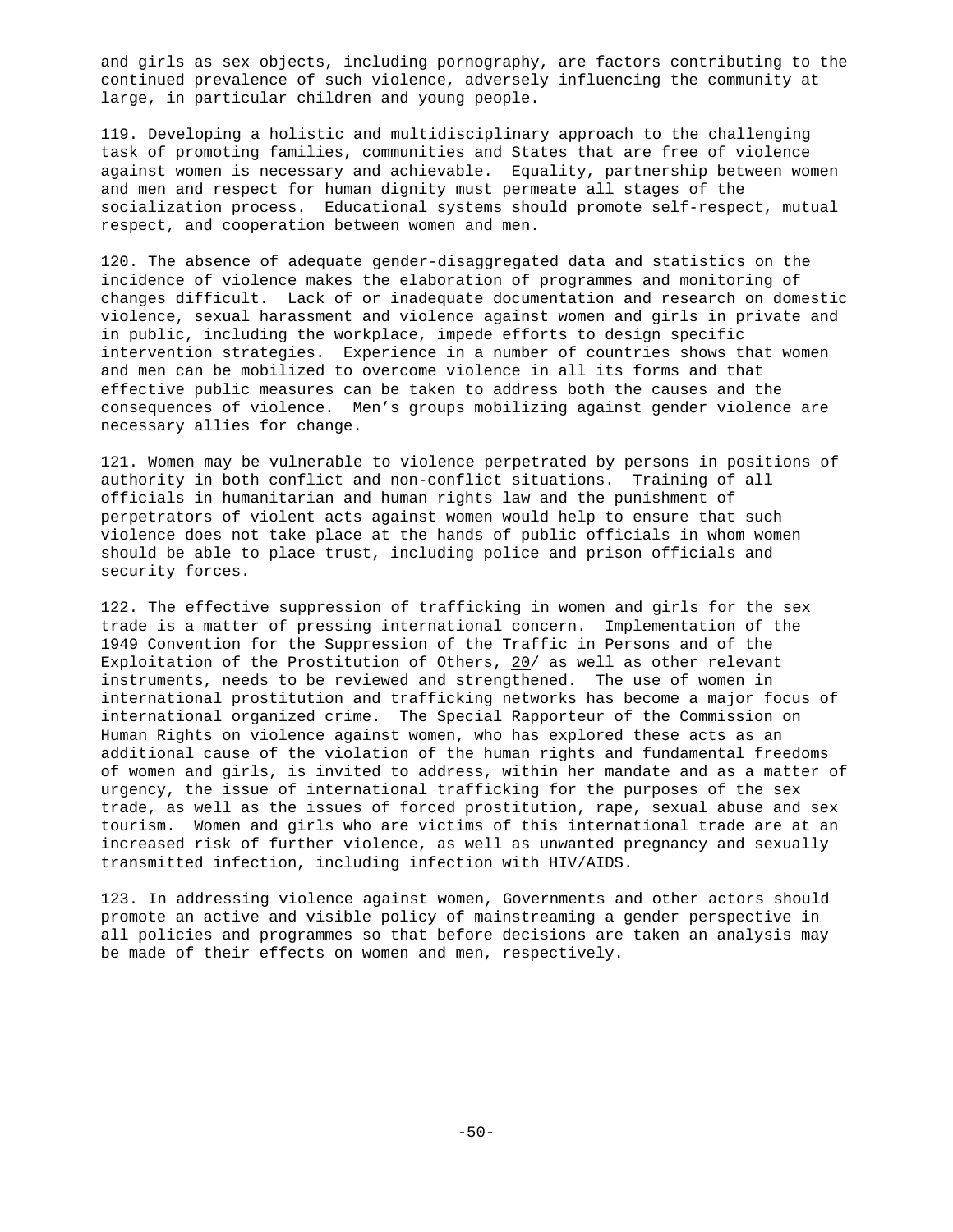## Actions to be taken

## 124. By Governments:

- (a) Condemn violence against women and refrain from invoking any custom, tradition or religious consideration to avoid their obligations with respect to its elimination as set out in the Declaration on the Elimination of Violence against Women;
- (b) Refrain from engaging in violence against women and exercise due diligence to prevent, investigate and, in accordance with national legislation, punish acts of violence against women, whether those acts are perpetrated by the State or by private persons;
- (c) Enact and/or reinforce penal, civil, labour and administrative sanctions in domestic legislation to punish and redress the wrongs done to women and girls who are subjected to any form of violence, whether in the home, the workplace, the community or society;
- (d) Adopt and/or implement and periodically review and analyse legislation to ensure its effectiveness in eliminating violence against women, emphasizing the prevention of violence and the prosecution of offenders; take measures to ensure the protection of women subjected to violence, access to just and effective remedies, including compensation and indemnification and healing of victims, and rehabilitation of perpetrators;
- (e) Work actively to ratify and/or implement international human rights norms and instruments as they relate to violence against women, including those contained in the Universal Declaration of Human Rights, 21/ the International Covenant on Civil and Political Rights, 13/ the International Covenant on Economic, Social and Cultural Rights,  $13/$  and the Convention against Torture and Other Cruel, Inhuman or Degrading Treatment or Punishment; 22/
- (f) Implement the Convention on the Elimination of All Forms of Discrimination against Women, taking into account general recommendation 19, adopted by the Committee on the Elimination of Discrimination against Women at its eleventh session; 23/
- (g) Promote an active and visible policy of mainstreaming a gender perspective in all policies and programmes related to violence against women; actively encourage, support and implement measures and programmes aimed at increasing the knowledge and understanding of the causes, consequences and mechanisms of violence against women among those responsible for implementing these policies, such as law enforcement officers, police personnel and judicial, medical and social workers, as well as those who deal with minority, migration and refugee issues, and develop strategies to ensure that the revictimization of women victims of violence does not occur because of gender-insensitive laws or judicial or enforcement practices;
- (h) Provide women who are subjected to violence with access to the mechanisms of justice and, as provided for by national legislation, to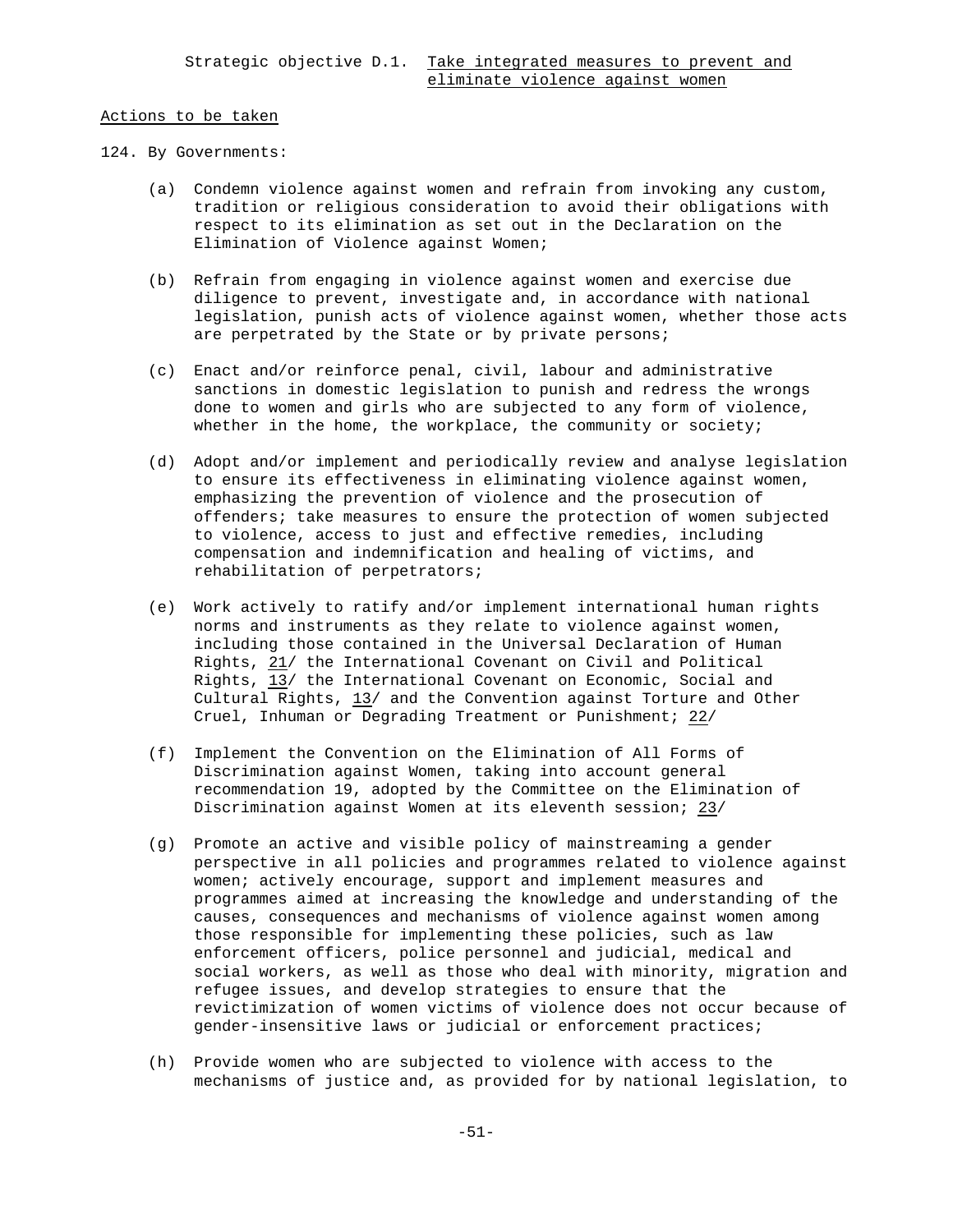just and effective remedies for the harm they have suffered and inform women of their rights in seeking redress through such mechanisms;

- (i) Enact and enforce legislation against the perpetrators of practices and acts of violence against women, such as female genital mutilation, female infanticide, prenatal sex selection and dowry-related violence, and give vigorous support to the efforts of non-governmental and community organizations to eliminate such practices;
- (j) Formulate and implement, at all appropriate levels, plans of action to eliminate violence against women;
- (k) Adopt all appropriate measures, especially in the field of education, to modify the social and cultural patterns of conduct of men and women, and to eliminate prejudices, customary practices and all other practices based on the idea of the inferiority or superiority of either of the sexes and on stereotyped roles for men and women;
- (l) Create or strengthen institutional mechanisms so that women and girls can report acts of violence against them in a safe and confidential environment, free from the fear of penalties or retaliation, and file charges;
- (m) Ensure that women with disabilities have access to information and services in the field of violence against women;
- (n) Create, improve or develop as appropriate, and fund the training programmes for judicial, legal, medical, social, educational and police and immigrant personnel, in order to avoid the abuse of power leading to violence against women and sensitize such personnel to the nature of gender-based acts and threats of violence so that fair treatment of female victims can be assured;
- (o) Adopt laws, where necessary, and reinforce existing laws that punish police, security forces or any other agents of the State who engage in acts of violence against women in the course of the performance of their duties; review existing legislation and take effective measures against the perpetrators of such violence;
- (p) Allocate adequate resources within the government budget and mobilize community resources for activities related to the elimination of violence against women, including resources for the implementation of plans of action at all appropriate levels;
- (q) Include in reports submitted in accordance with the provisions of relevant United Nations human rights instruments, information pertaining to violence against women and measures taken to implement the Declaration on the Elimination of Violence against Women;
- (r) Cooperate with and assist the Special Rapporteur of the Commission on Human Rights on violence against women in the performance of her mandate and furnish all information requested; cooperate also with other competent mechanisms, such as the Special Rapporteur of the Commission on Human Rights on torture and the Special Rapporteur of the Commission on Human Rights on summary, extrajudiciary and arbitrary executions, in relation to violence against women;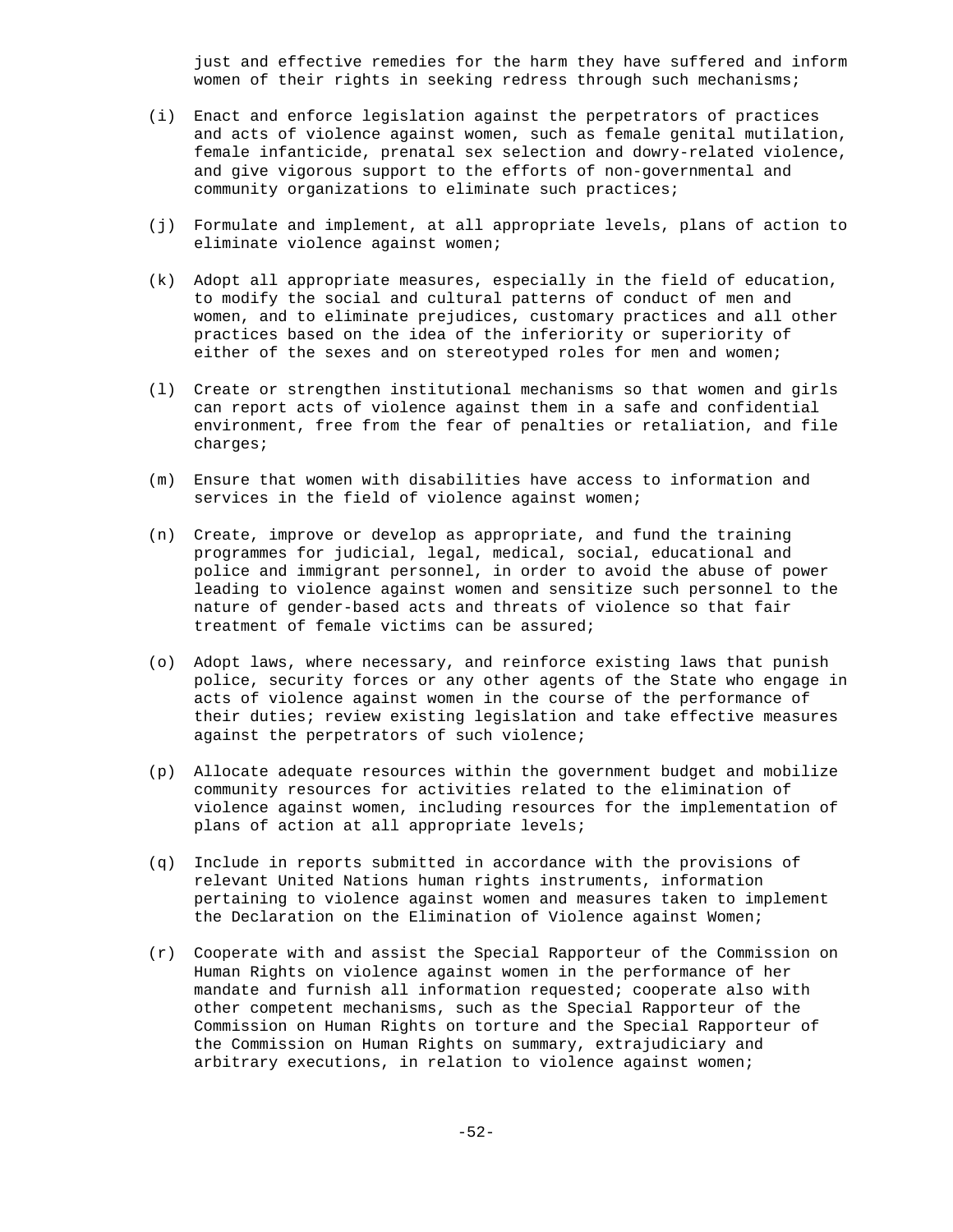(s) Recommend that the Commission on Human Rights renew the mandate of the Special Rapporteur on violence against women when her term ends in 1997 and, if warranted, to update and strengthen it.

125. By Governments, including local governments, community organizations, non-governmental organizations, educational institutions, the public and private sectors, particularly enterprises, and the mass media, as appropriate:

- (a) Provide well-funded shelters and relief support for girls and women subjected to violence, as well as medical, psychological and other counselling services and free or low-cost legal aid, where it is needed, as well as appropriate assistance to enable them to find a means of subsistence;
- (b) Establish linguistically and culturally accessible services for migrant women and girls, including women migrant workers, who are victims of gender-based violence;
- (c) Recognize the vulnerability to violence and other forms of abuse of women migrants, including women migrant workers, whose legal status in the host country depends on employers who may exploit their situation;
- (d) Support initiatives of women's organizations and non-governmental organizations all over the world to raise awareness on the issue of violence against women and to contribute to its elimination;
- (e) Organize, support and fund community-based education and training campaigns to raise awareness about violence against women as a violation of women's enjoyment of their human rights and mobilize local communities to use appropriate gender-sensitive traditional and innovative methods of conflict resolution;
- (f) Recognize, support and promote the fundamental role of intermediate institutions, such as primary health-care centres, family-planning centres, existing school health services, mother and baby protection services, centres for migrant families and so forth in the field of information and education related to abuse;
- (g) Organize and fund information campaigns and educational and training programmes in order to sensitize girls and boys and women and men to the personal and social detrimental effects of violence in the family, community and society; teach them how to communicate without violence and promote training for victims and potential victims so that they can protect themselves and others against such violence;
- (h) Disseminate information on the assistance available to women and families who are victims of violence;
- (i) Provide, fund and encourage counselling and rehabilitation programmes for the perpetrators of violence and promote research to further efforts concerning such counselling and rehabilitation so as to prevent the recurrence of such violence;
- (j) Raise awareness of the responsibility of the media in promoting non-stereotyped images of women and men, as well as in eliminating patterns of media presentation that generate violence, and encourage those responsible for media content to establish professional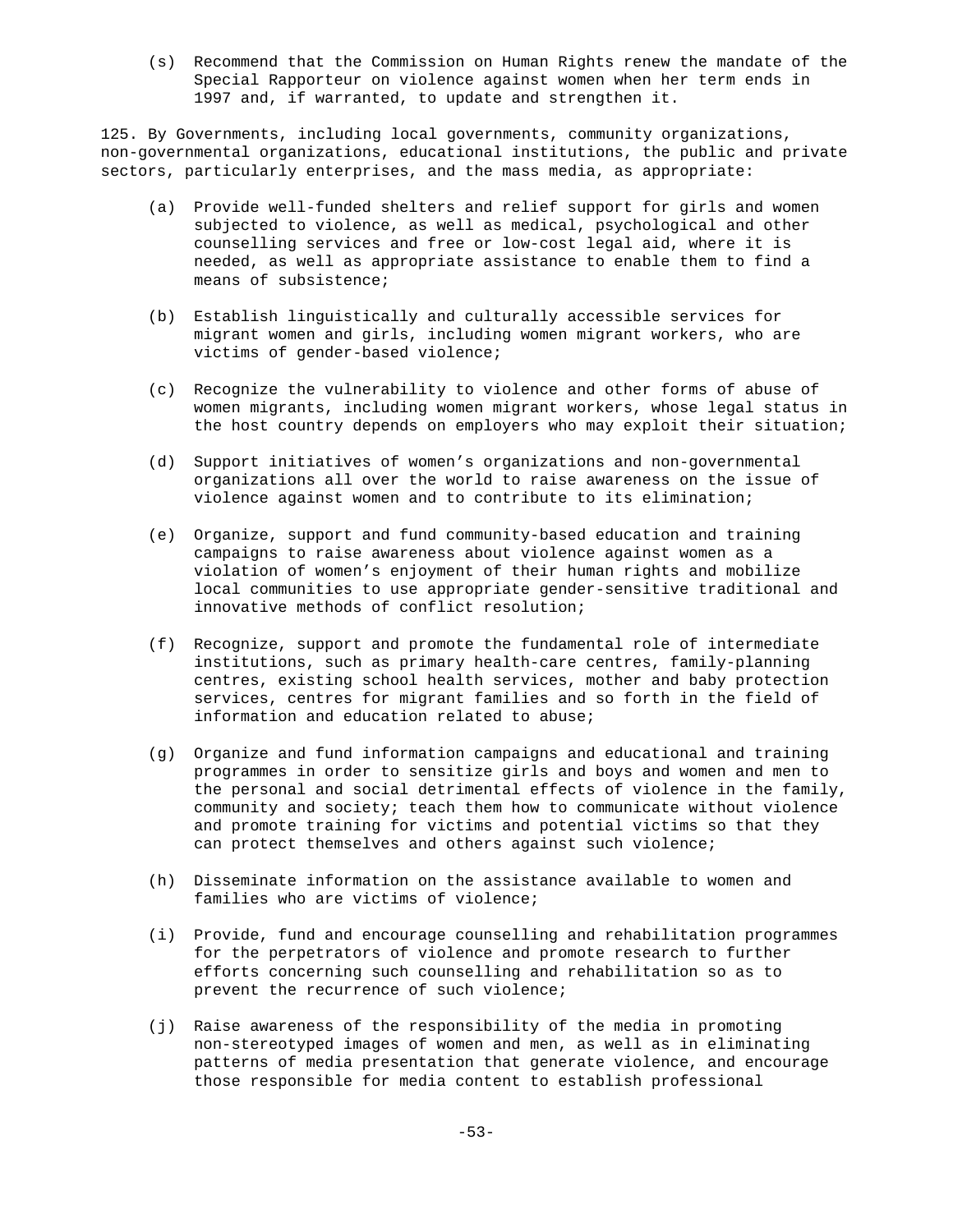guidelines and codes of conduct; also raise awareness of the important role of the media in informing and educating people about the causes and effects of violence against women and in stimulating public debate on the topic.

126. By Governments, employers, trade unions, community and youth organizations and non-governmental organizations, as appropriate:

- (a) Develop programmes and procedures to eliminate sexual harassment and other forms of violence against women in all educational institutions, workplaces and elsewhere;
- (b) Develop programmes and procedures to educate and raise awareness of acts of violence against women that constitute a crime and a violation of the human rights of women;
- (c) Develop counselling, healing and support programmes for girls, adolescents and young women who have been or are involved in abusive relationships, particularly those who live in homes or institutions where abuse occurs;
- (d) Take special measures to eliminate violence against women, particularly those in vulnerable situations, such as young women, refugee, displaced and internally displaced women, women with disabilities and women migrant workers, including enforcing any existing legislation and developing, as appropriate, new legislation for women migrant workers in both sending and receiving countries.
- 127. By the Secretary-General of the United Nations:

Provide the Special Rapporteur of the Commission on Human Rights on violence against women with all necessary assistance, in particular the staff and resources required to perform all mandated functions, especially in carrying out and following up on missions undertaken either separately or jointly with other special rapporteurs and working groups, and adequate assistance for periodic consultations with the Committee on the Elimination of Discrimination against Women and all treaty bodies.

128. By Governments, international organizations and non-governmental organizations:

> Encourage the dissemination and implementation of the UNHCR Guidelines on the Protection of Refugee Women and the UNHCR Guidelines on the Prevention of and Response to Sexual Violence against Refugees.

Strategic objective D.2. Study the causes and consequences of violence against women and the effectiveness of preventive measures

# Actions to be taken

129. By Governments, regional organizations, the United Nations, other international organizations, research institutions, women's and youth organizations and non-governmental organizations, as appropriate: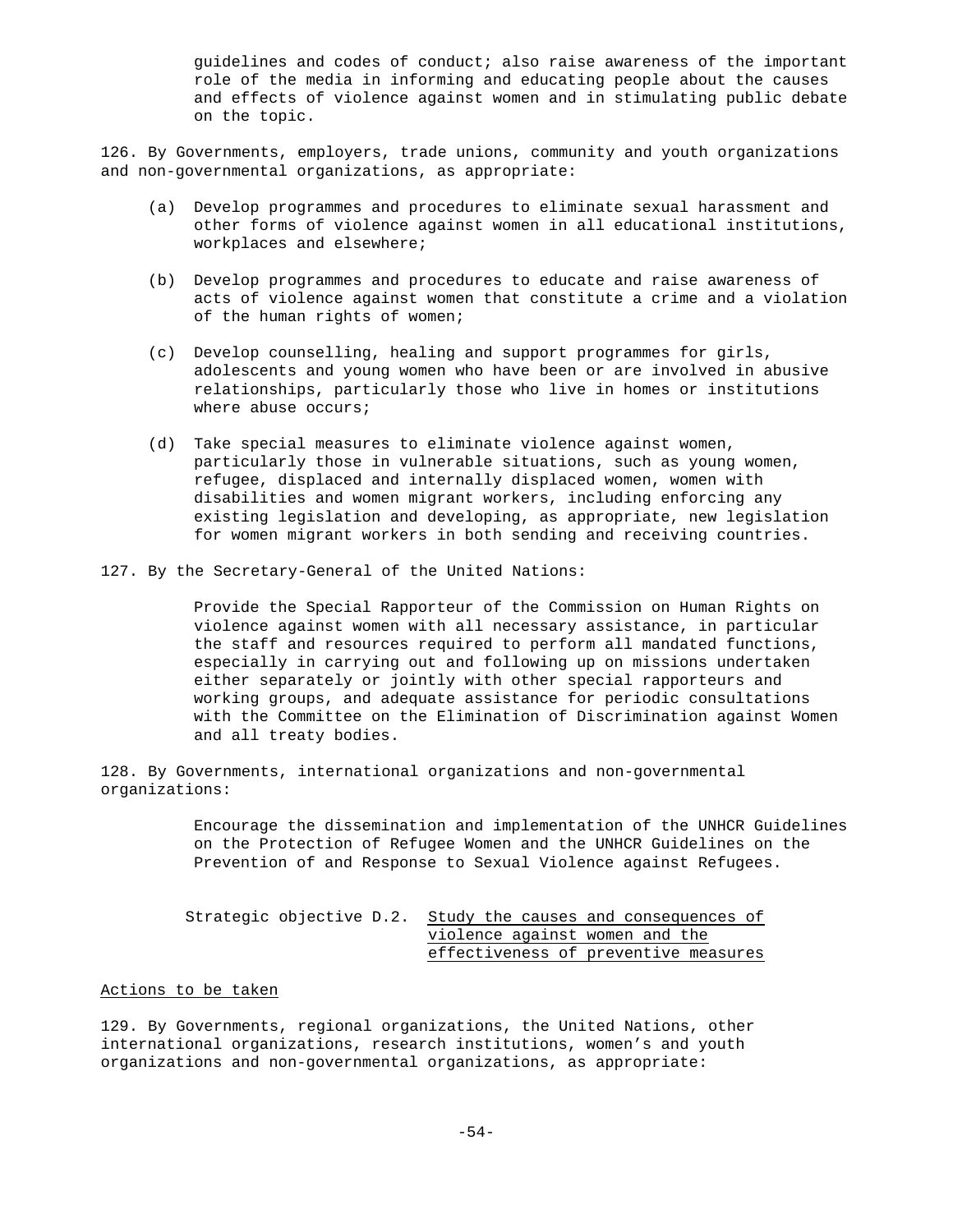- (a) Promote research, collect data and compile statistics, especially concerning domestic violence relating to the prevalence of different forms of violence against women, and encourage research into the causes, nature, seriousness and consequences of violence against women and the effectiveness of measures implemented to prevent and redress violence against women;
- (b) Disseminate findings of research and studies widely;
- (c) Support and initiate research on the impact of violence, such as rape, on women and girl children, and make the resulting information and statistics available to the public;
- (d) Encourage the media to examine the impact of gender role stereotypes, including those perpetuated by commercial advertisements which foster gender-based violence and inequalities, and how they are transmitted during the life cycle, and take measures to eliminate these negative images with a view to promoting a violence-free society.

Strategic objective D.3. Eliminate trafficking in women and assist victims of violence due to prostitution and trafficking

#### Actions to be taken

130. By Governments of countries of origin, transit and destination, regional and international organizations, as appropriate:

- (a) Consider the ratification and enforcement of international conventions on trafficking in persons and on slavery;
- (b) Take appropriate measures to address the root factors, including external factors, that encourage trafficking in women and girls for prostitution and other forms of commercialized sex, forced marriages and forced labour in order to eliminate trafficking in women, including by strengthening existing legislation with a view to providing better protection of the rights of women and girls and to punishing the perpetrators, through both criminal and civil measures;
- (c) Step up cooperation and concerted action by all relevant law enforcement authorities and institutions with a view to dismantling national, regional and international networks in trafficking;
- (d) Allocate resources to provide comprehensive programmes designed to heal and rehabilitate into society victims of trafficking, including through job training, legal assistance and confidential health care, and take measures to cooperate with non-governmental organizations to provide for the social, medical and psychological care of the victims of trafficking;
- (e) Develop educational and training programmes and policies and consider enacting legislation aimed at preventing sex tourism and trafficking, giving special emphasis to the protection of young women and children.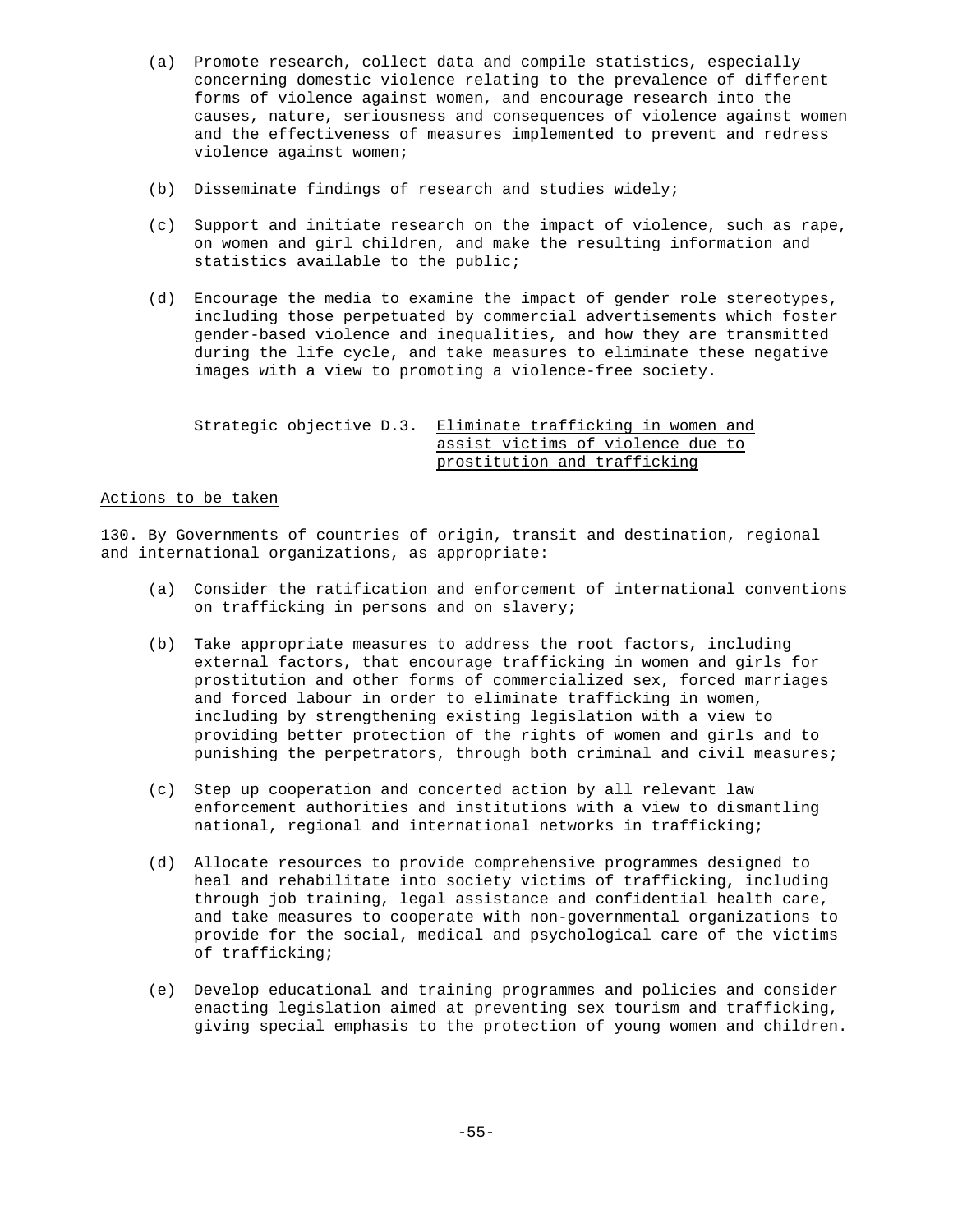131. An environment that maintains world peace and promotes and protects human rights, democracy and the peaceful settlement of disputes, in accordance with the principles of non-threat or use of force against territorial integrity or political independence and of respect for sovereignty as set forth in the Charter of the United Nations, is an important factor for the advancement of women. Peace is inextricably linked with equality between women and men and development. Armed and other types of conflicts and terrorism and hostagetaking still persist in many parts of the world. Aggression, foreign occupation, ethnic and other types of conflicts are an ongoing reality affecting women and men in nearly every region. Gross and systematic violations and situations that constitute serious obstacles to the full enjoyment of human rights continue to occur in different parts of the world. Such violations and obstacles include, as well as torture and cruel, inhuman and degrading treatment or punishment, summary and arbitrary executions, disappearances, arbitrary detentions, all forms of racism and racial discrimination, foreign occupation and alien domination, xenophobia, poverty, hunger and other denials of economic, social and cultural rights, religious intolerance, terrorism, discrimination against women and lack of the rule of law. International humanitarian law, prohibiting attacks on civilian populations, as such, is at times systematically ignored and human rights are often violated in connection with situations of armed conflict, affecting the civilian population, especially women, children, the elderly and the disabled. Violations of the human rights of women in situations of armed conflict are violations of the fundamental principles of international human rights and humanitarian law. Massive violations of human rights, especially in the form of genocide, ethnic cleansing as a strategy of war and its consequences, and rape, including systematic rape of women in war situations, creating a mass exodus of refugees and displaced persons, are abhorrent practices that are strongly condemned and must be stopped immediately, while perpetrators of such crimes must be punished. Some of these situations of armed conflict have their origin in the conquest or colonialization of a country by another State and the perpetuation of that colonization through state and military repression.

132. The Geneva Convention relative to the Protection of Civilian Persons in Time of War, of 1949, and the Additional Protocols of 1977 24/ provide that women shall especially be protected against any attack on their honour, in particular against humiliating and degrading treatment, rape, enforced prostitution or any form of indecent assault. The Vienna Declaration and Programme of Action, adopted by the World Conference on Human Rights, states that "violations of the human rights of women in situations of armed conflict are violations of the fundamental principles of international human rights and humanitarian law". 25/ All violations of this kind, including in particular murder, rape, including systematic rape, sexual slavery and forced pregnancy require a particularly effective response. Gross and systematic violations and situations that constitute serious obstacles to the full enjoyment of human rights continue to occur in different parts of the world. Such violations and obstacles include, as well as torture and cruel, inhuman and degrading treatment or summary and arbitrary detention, all forms of racism, racial discrimination, xenophobia, denial of economic, social and cultural rights and religious intolerance.

133. Violations of human rights in situations of armed conflict and military occupation are violations of the fundamental principles of international human rights and humanitarian law as embodied in international human rights instruments and in the Geneva Conventions of 1949 and the Additional Protocols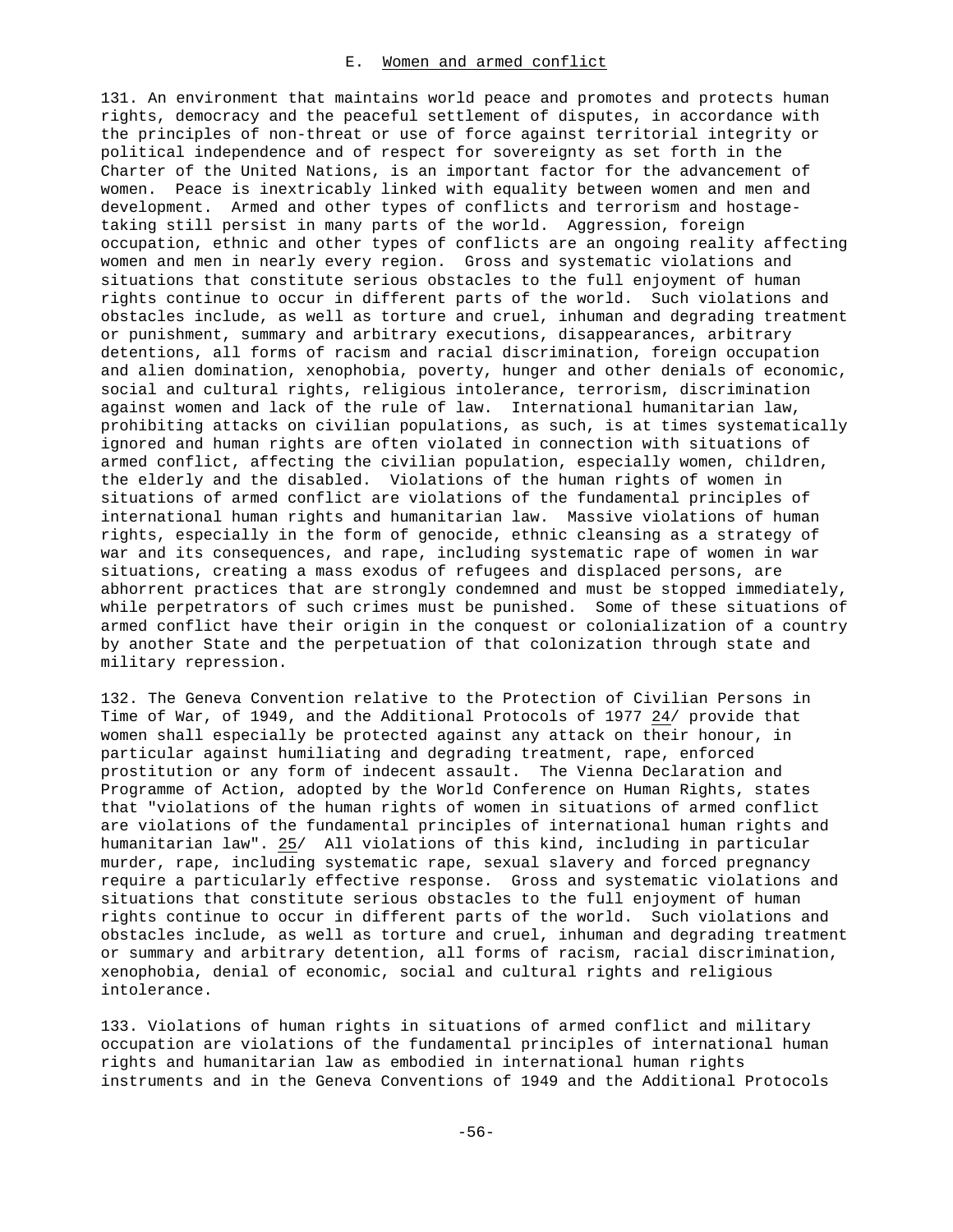thereto. Gross human rights violations and policies of ethnic cleansing in wartorn and occupied areas continue to be carried out. These practices have created, inter alia, a mass flow of refugees and other displaced persons in need of international protection and internally displaced persons, the majority of whom are women, adolescent girls and children. Civilian victims, mostly women and children, often outnumber casualties among combatants. In addition, women often become caregivers for injured combatants and find themselves, as a result of conflict, unexpectedly cast as sole manager of household, sole parent, and caretaker of elderly relatives.

134. In a world of continuing instability and violence, the implementation of cooperative approaches to peace and security is urgently needed. The equal access and full participation of women in power structures and their full involvement in all efforts for the prevention and resolution of conflicts are essential for the maintenance and promotion of peace and security. Although women have begun to play an important role in conflict resolution, peace-keeping and defence and foreign affairs mechanisms, they are still underrepresented in decision-making positions. If women are to play an equal part in securing and maintaining peace, they must be empowered politically and economically and represented adequately at all levels of decision-making.

135. While entire communities suffer the consequences of armed conflict and terrorism, women and girls are particularly affected because of their status in society and their sex. Parties to conflict often rape women with impunity, sometimes using systematic rape as a tactic of war and terrorism. The impact of violence against women and violation of the human rights of women in such situations is experienced by women of all ages, who suffer displacement, loss of home and property, loss or involuntary disappearance of close relatives, poverty and family separation and disintegration, and who are victims of acts of murder, terrorism, torture, involuntary disappearance, sexual slavery, rape, sexual abuse and forced pregnancy in situations of armed conflict, especially as a result of policies of ethnic cleansing and other new and emerging forms of violence. This is compounded by the life-long social, economic and psychologically traumatic consequences of armed conflict and foreign occupation and alien domination.

136. Women and children constitute some 80 per cent of the world's millions of refugees and other displaced persons, including internally displaced persons. They are threatened by deprivation of property, goods and services and deprivation of their right to return to their homes of origin as well as by violence and insecurity. Particular attention should be paid to sexual violence against uprooted women and girls employed as a method of persecution in systematic campaigns of terror and intimidation and forcing members of a particular ethnic, cultural or religious group to flee their homes. Women may also be forced to flee as a result of a well-founded fear of persecution for reasons enumerated in the 1951 Convention relating to the Status of Refugees and the 1967 Protocol, including persecution through sexual violence or other gender-related persecution, and they continue to be vulnerable to violence and exploitation while in flight, in countries of asylum and resettlement and during and after repatriation. Women often experience difficulty in some countries of asylum in being recognized as refugees when the claim is based on such persecution.

137. Refugee, displaced and migrant women in most cases display strength, endurance and resourcefulness and can contribute positively to countries of resettlement or to their country of origin on their return. They need to be appropriately involved in decisions that affect them.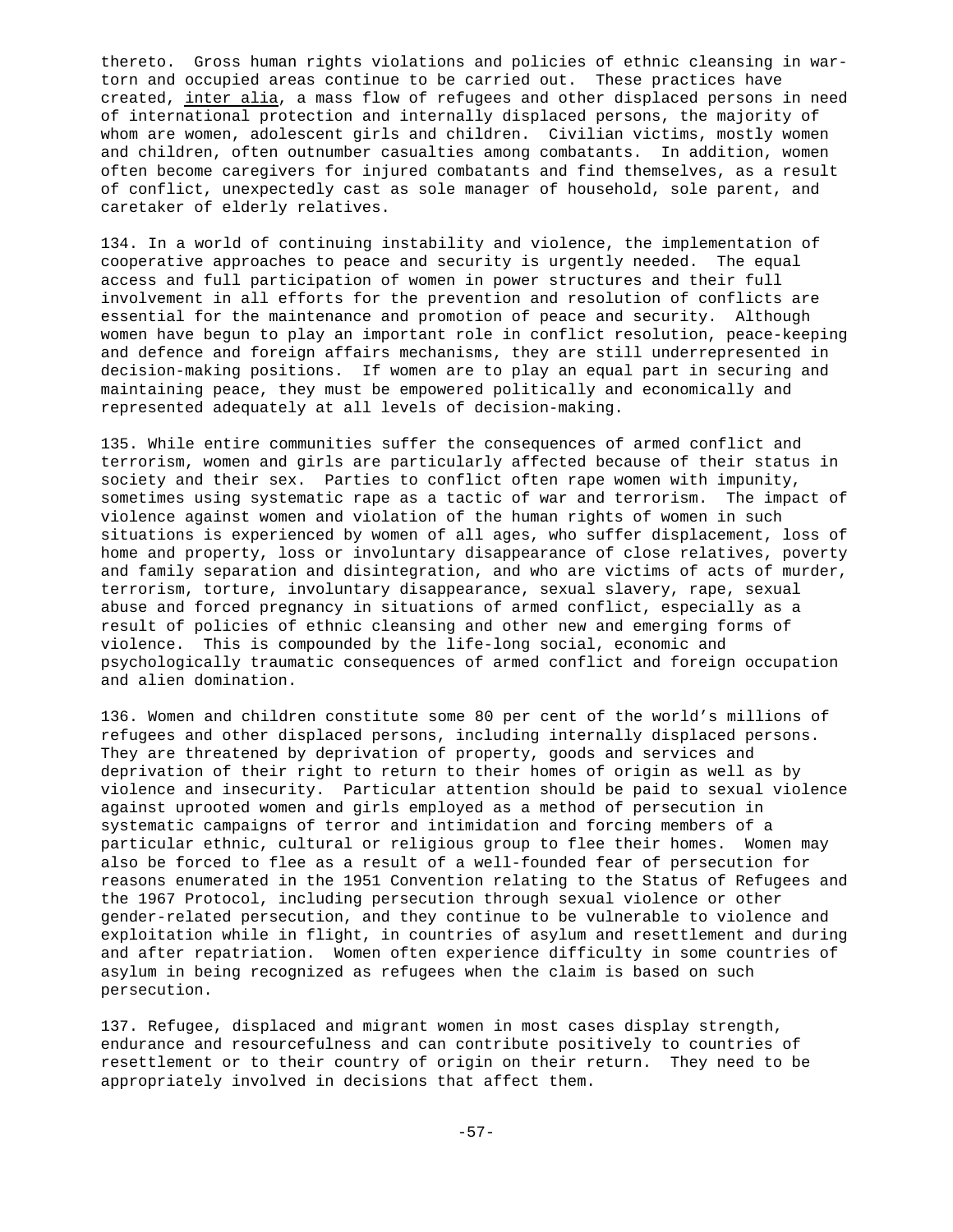138. Many women's non-governmental organizations have called for reductions in military expenditures world wide, as well as in international trade and trafficking in and the proliferation of weapons. Those affected most negatively by conflict and excessive military spending are people living in poverty, who are deprived because of the lack of investment in basic services. Women living in poverty, particularly rural women, also suffer because of the use of arms that are particularly injurious or have indiscriminate effects. There are more than 100 million anti-personnel land-mines scattered in 64 countries globally. The negative impact on development of excessive military expenditures, the arms trade, and investment for arms production and acquisition must be addressed. At the same time, maintenance of national security and peace is an important factor for economic growth and development and the empowerment of women.

139. During times of armed conflict and the collapse of communities, the role of women is crucial. They often work to preserve social order in the midst of armed and other conflicts. Women make an important but often unrecognized contribution as peace educators both in their families and in their societies.

140. Education to foster a culture of peace that upholds justice and tolerance for all nations and peoples is essential to attaining lasting peace and should be begun at an early age. It should include elements of conflict resolution, mediation, reduction of prejudice and respect for diversity.

141. In addressing armed or other conflicts, an active and visible policy of mainstreaming a gender perspective into all policies and programmes should be promoted so that before decisions are taken an analysis is made of the effects on women and men, respectively.

| Strategic objective E.1. Increase the participation of women in |
|-----------------------------------------------------------------|
| conflict resolution at decision-making                          |
| levels and protect women living in                              |
| situations of armed and other conflicts                         |
| or under foreign occupation                                     |

# Actions to be taken

142. By Governments and international and regional intergovernmental institutions:

- (a) Take action to promote equal participation of women and equal opportunities for women to participate in all forums and peace activities at all levels, particularly at the decision-making level, including in the United Nations Secretariat with due regard to equitable geographical distribution in accordance with Article 101 of the Charter of the United Nations;
- (b) Integrate a gender perspective in the resolution of armed or other conflicts and foreign occupation and aim for gender balance when nominating or promoting candidates for judicial and other positions in all relevant international bodies, such as the United Nations International Tribunals for the former Yugoslavia and for Rwanda and the International Court of Justice, as well as in other bodies related to the peaceful settlement of disputes;
- (c) Ensure that these bodies are able to address gender issues properly by providing appropriate training to prosecutors, judges and other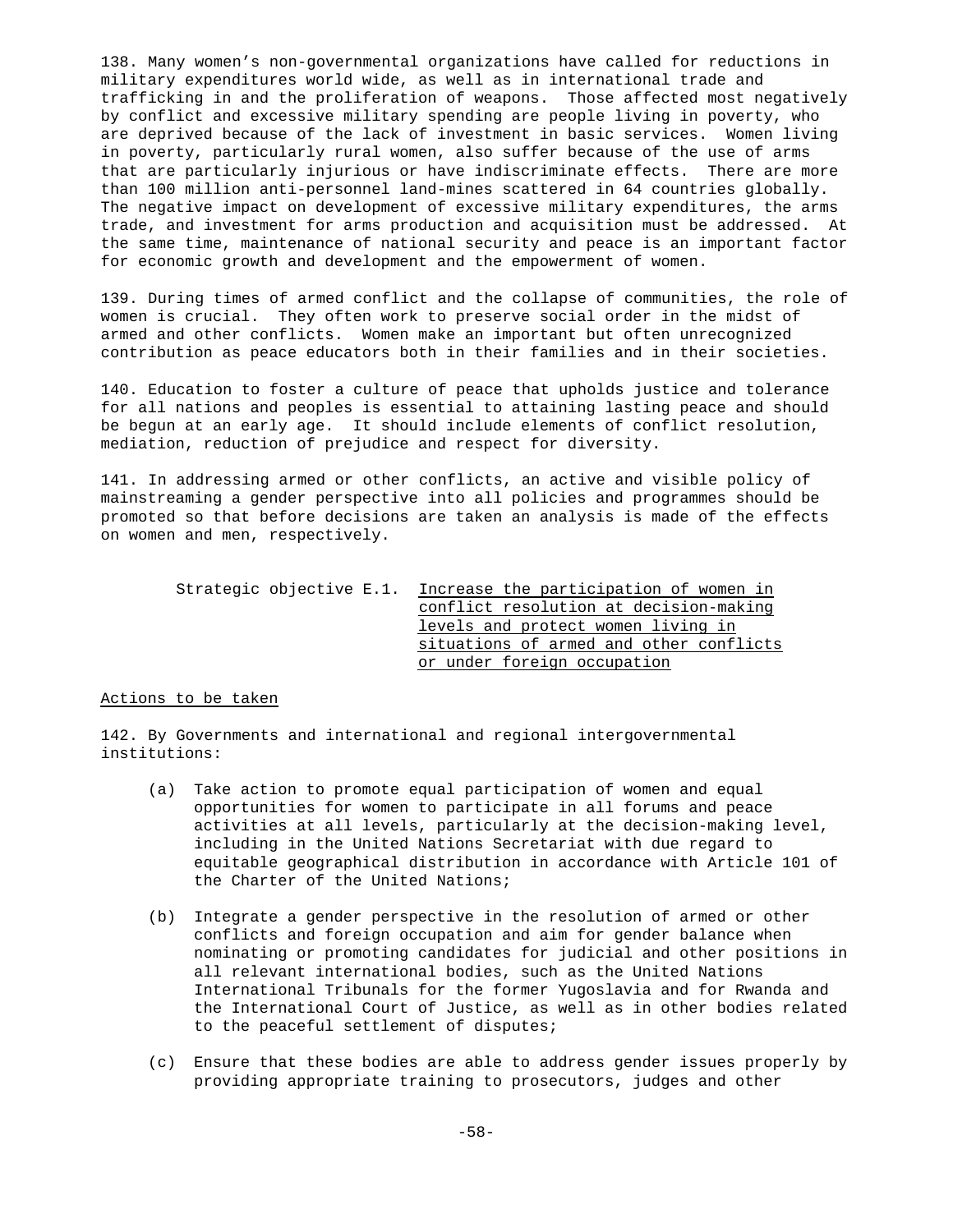officials in handling cases involving rape, forced pregnancy in situations of armed conflict, indecent assault and other forms of violence against women in armed conflicts, including terrorism, and integrate a gender perspective into their work.

# Strategic objective E.2. Reduce excessive military expenditures and control the availability of armaments

#### Actions to be taken

#### 143. By Governments:

- (a) Increase and hasten, as appropriate, subject to national security considerations, the conversion of military resources and related industries to development and peaceful purposes;
- (b) Undertake to explore new ways of generating new public and private financial resources, inter alia, through the appropriate reduction of excessive military expenditures, including global military expenditures, trade in arms and investment for arms production and acquisition, taking into consideration national security requirements, so as to permit the possible allocation of additional funds for social and economic development, in particular for the advancement of women;
- (c) Take action to investigate and punish members of the police, security and armed forces and others who perpetrate acts of violence against women, violations of international humanitarian law and violations of the human rights of women in situations of armed conflict;
- (d) While acknowledging legitimate national defence needs, recognize and address the dangers to society of armed conflict and the negative effect of excessive military expenditures, trade in arms, especially those arms that are particularly injurious or have indiscriminate effects, and excessive investment for arms production and acquisition; similarly, recognize the need to combat illicit arms trafficking, violence, crime, the production and use of and trafficking in illicit drugs, and trafficking in women and children;
- (e) Recognizing that women and children are particularly affected by the indiscriminate use of anti-personnel land-mines:
	- (i) Undertake to work actively towards ratification, if they have not already done so, of the 1981 Convention on Prohibitions or Restrictions on the Use of Certain Conventional Weapons Which May Be Deemed to Be Excessively Injurious or to Have Indiscriminate Effects, particularly the Protocol on Prohibitions or Restrictions on the Use of Mines, Booby Traps and Other Devices (Protocol II), 26/ with a view to universal ratification by the year 2000;
	- (ii) Undertake to strongly consider strengthening the Convention to promote a reduction in the casualties and intense suffering caused to the civilian population by the indiscriminate use of land-mines;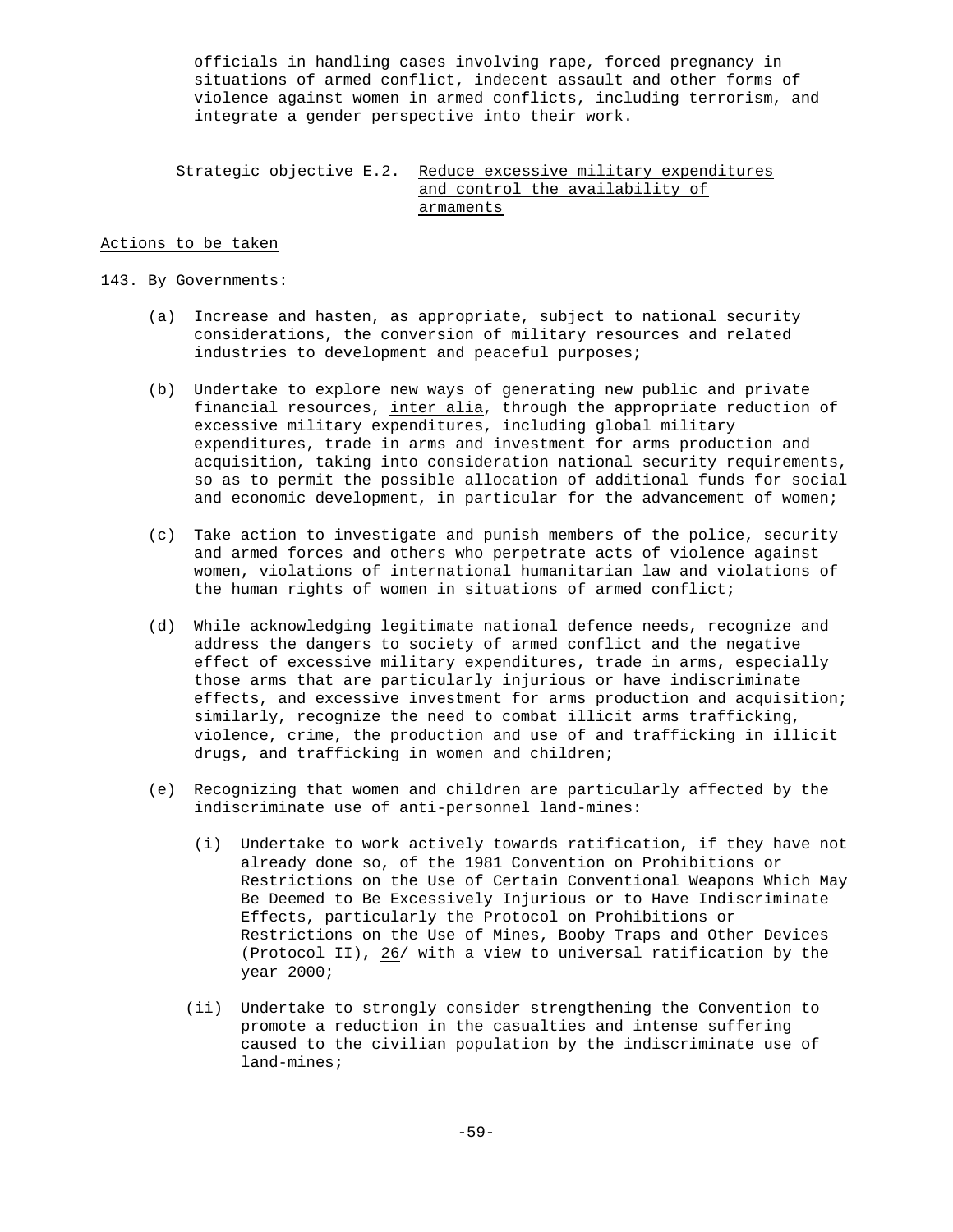- (iii) Undertake to promote assistance in mine clearance, notably by facilitating, in respect of the means of mine-clearing, the exchange of information, the transfer of technology and the promotion of scientific research;
- (iv) Within the United Nations context, undertake to support efforts to coordinate a common response programme of assistance in de-mining without unnecessary discrimination;
- (v) Adopt at the earliest possible date, if they have not already done so, a moratorium on the export of anti-personnel land-mines, including to non-governmental entities, noting with satisfaction that many States have already declared moratoriums on the export, transfer or sale of such mines;
- (vi) Undertake to encourage further international efforts to seek solutions to the problems caused by antipersonnel land-mines, with a view to their eventual elimination, recognizing that States can move most effectively towards this goal as viable and humane alternatives are developed;
- (f) Recognizing the leading role that women have played in the peace movement:
	- (i) Work actively towards general and complete disarmament under strict and effective international control;
	- (ii) Support negotiations on the conclusion, without delay, of a universal and multilaterally and effectively verifiable comprehensive nuclear-test-ban treaty that contributes to nuclear disarmament and the prevention of the proliferation of nuclear weapons in all its aspects;
	- (iii) Pending the entry into force of a comprehensive nuclear-test-ban treaty, exercise the utmost restraint in respect of nuclear testing.

| Strategic objective E.3. Promote non-violent forms of conflict |
|----------------------------------------------------------------|
| resolution and reduce the incidence                            |
| of human rights abuse in conflict                              |
| situations                                                     |

## Actions to be taken

## 144. By Governments:

- (a) Consider the ratification of or accession to international instruments containing provisions relative to the protection of women and children in armed conflicts, including the Geneva Convention relative to the Protection of Civilian Persons in Time of War, of 1949, the Protocols Additional to the Geneva Conventions of 1949 relating to the Protection of Victims of International Armed Conflicts (Protocol I) and to the Protection of Victims of Non-International Armed Conflicts (Protocol II);  $24/$
- (b) Respect fully the norms of international humanitarian law in armed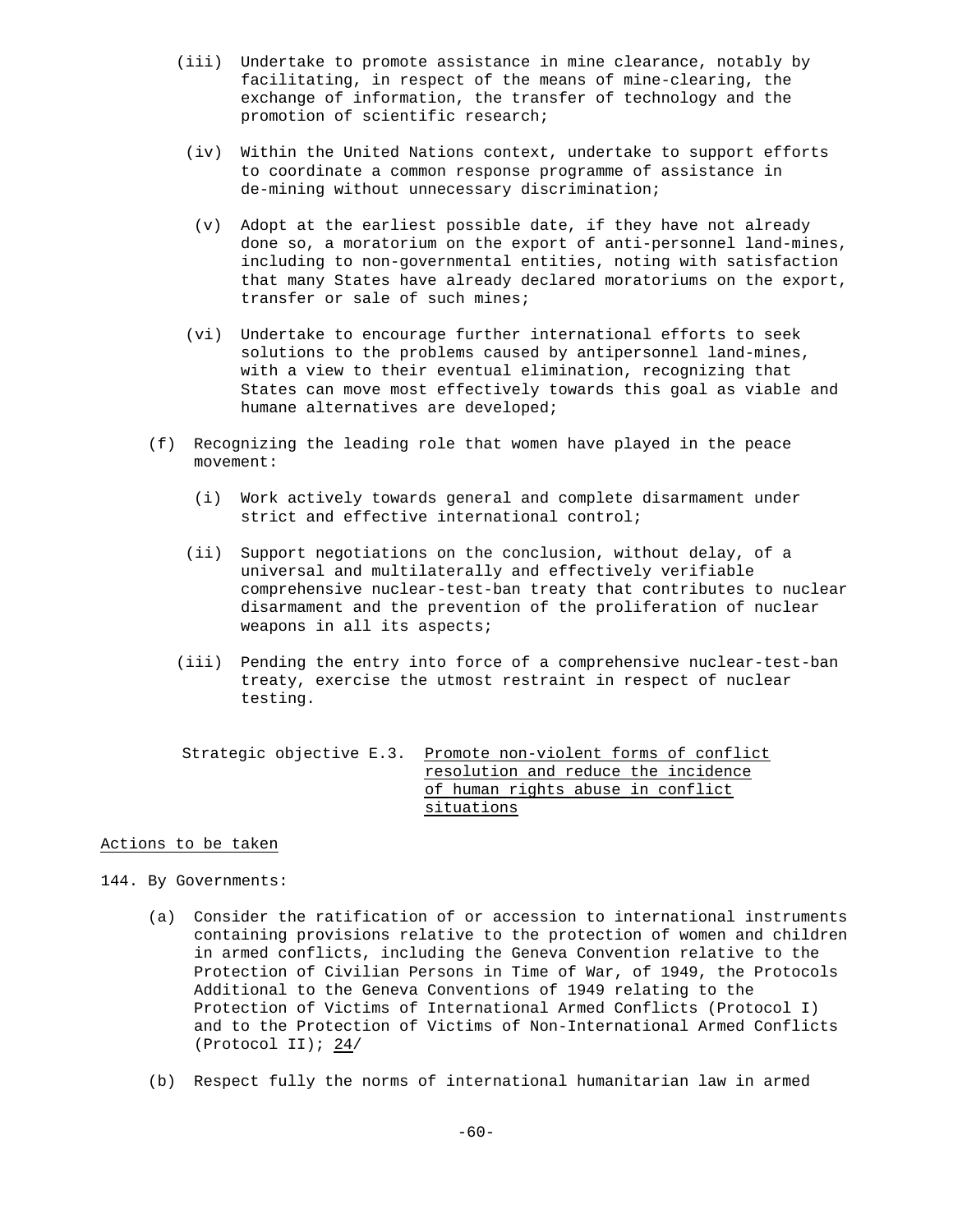conflicts and take all measures required for the protection of women and children, in particular against rape, forced prostitution and any other form of indecent assault;

- (c) Strengthen the role of women and ensure equal representation of women at all decision-making levels in national and international institutions which may make or influence policy with regard to matters related to peace-keeping, preventive diplomacy and related activities and in all stages of peace mediation and negotiations, taking note of the specific recommendations of the Secretary-General in his strategic plan of action for the improvement of the status of women in the Secretariat (1995-2000) (A/49/587, sect. IV).
- 145. By Governments and international and regional organizations:
	- (a) Reaffirm the right of self-determination of all peoples, in particular of peoples under colonial or other forms of alien domination or foreign occupation, and the importance of the effective realization of this right, as enunciated, inter alia, in the Vienna Declaration and Programme of Action,  $2/$  adopted by the World Conference on Human Rights;
	- (b) Encourage diplomacy, negotiation and peaceful settlement of disputes in accordance with the Charter of the United Nations, in particular Article 2, paragraphs 3 and 4 thereof;
	- (c) Urge the identification and condemnation of the systematic practice of rape and other forms of inhuman and degrading treatment of women as a deliberate instrument of war and ethnic cleansing and take steps to ensure that full assistance is provided to the victims of such abuse for their physical and mental rehabilitation;
	- (d) Reaffirm that rape in the conduct of armed conflict constitutes a war crime and under certain circumstances it constitutes a crime against humanity and an act of genocide as defined in the Convention on the Prevention and Punishment of the Crime of Genocide; 27/ take all measures required for the protection of women and children from such acts and strengthen mechanisms to investigate and punish all those responsible and bring the perpetrators to justice;
	- (e) Uphold and reinforce standards set out in international humanitarian law and international human rights instruments to prevent all acts of violence against women in situations of armed and other conflicts; undertake a full investigation of all acts of violence against women committed during war, including rape, in particular systematic rape, forced prostitution and other forms of indecent assault and sexual slavery; prosecute all criminals responsible for war crimes against women and provide full redress to women victims;
	- (f) Call upon the international community to condemn and act against all forms and manifestations of terrorism;
	- (g) Take into account gender-sensitive concerns in developing training programmes for all relevant personnel on international humanitarian law and human rights awareness and recommend such training for those involved in United Nations peace-keeping and humanitarian aid, with a view to preventing violence against women, in particular;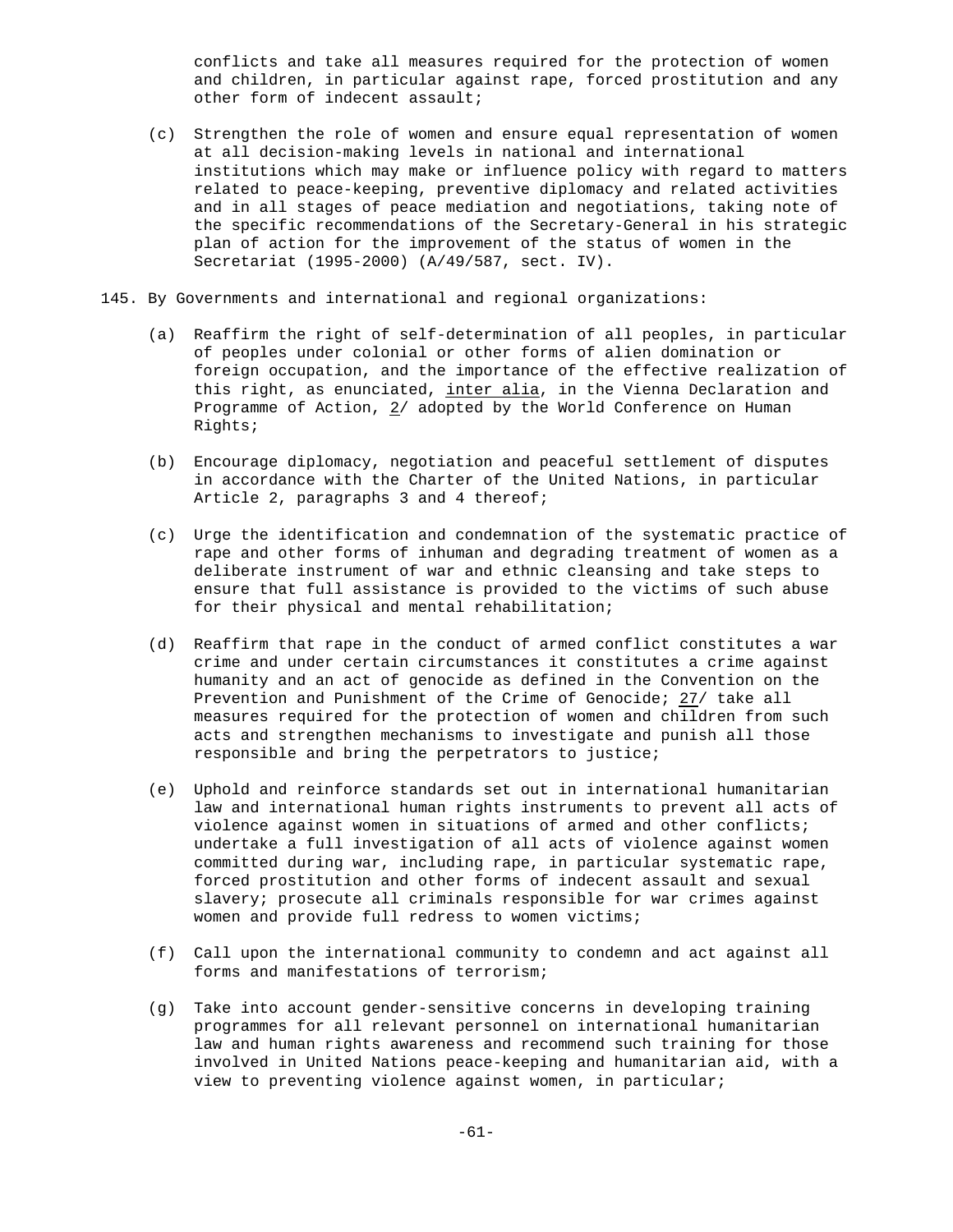- (h) Discourage the adoption of and refrain from any unilateral measure not in accordance with international law and the Charter of the United Nations, that impedes the full achievement of economic and social development by the population of the affected countries, in particular women and children, that hinders their well-being and that creates obstacles to the full enjoyment of their human rights, including the right of everyone to a standard of living adequate for their health and well-being and their right to food, medical care and the necessary social services. This Conference reaffirms that food and medicine must not be used as a tool for political pressure;
- (i) Take measures in accordance with international law with a view to alleviating the negative impact of economic sanctions on women and children.

Strategic objective E.4. Promote women's contribution to fostering a culture of peace

# Actions to be taken

146. By Governments, international and regional intergovernmental institutions and non-governmental organizations:

- (a) Promote peaceful conflict resolution and peace, reconciliation and tolerance through education, training, community actions and youth exchange programmes, in particular for young women;
- (b) Encourage the further development of peace research, involving the participation of women, to examine the impact of armed conflict on women and children and the nature and contribution of women's participation in national, regional and international peace movements; engage in research and identify innovative mechanisms for containing violence and for conflict resolution for public dissemination and for use by women and men;
- (c) Develop and disseminate research on the physical, psychological, economic and social effects of armed conflicts on women, particularly young women and girls, with a view to developing policies and programmes to address the consequences of conflicts;
- (d) Consider establishing educational programmes for girls and boys to foster a culture of peace, focusing on conflict resolution by non-violent means and the promotion of tolerance.

| Strategic objective E.5. Provide protection, assistance and |
|-------------------------------------------------------------|
| training to refugee women, other                            |
| displaced women in need of                                  |
| international protection and                                |
| internally displaced women                                  |
|                                                             |

# Actions to be taken

147. By Governments, intergovernmental and non-governmental organizations and other institutions involved in providing protection, assistance and training to refugee women, other displaced women in need of international protection and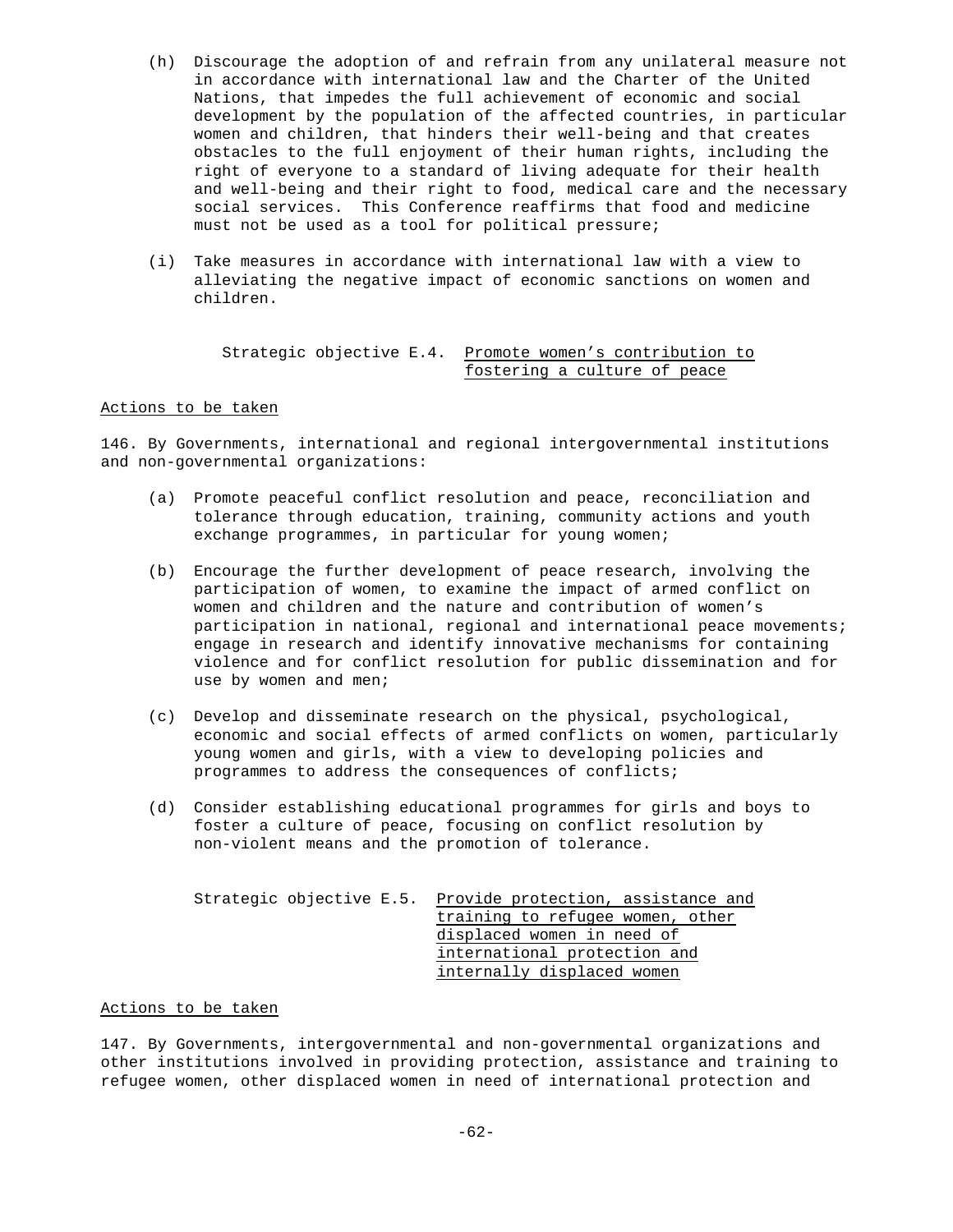internally displaced women, including the Office of the United Nations High Commissioner for Refugees and the World Food Programme, as appropriate:

- (a) Take steps to ensure that women are fully involved in the planning, design, implementation, monitoring and evaluation of all short-term and long-term projects and programmes providing assistance to refugee women, other displaced women in need of international protection and internally displaced women, including the management of refugee camps and resources; ensure that refugee and displaced women and girls have direct access to the services provided;
- (b) Offer adequate protection and assistance to women and children displaced within their country and find solutions to the root causes of their displacement with a view to preventing it and, when appropriate, facilitate their return or resettlement;
- (c) Take steps to protect the safety and physical integrity of refugee women, other displaced women in need of international protection and internally displaced women during their displacement and upon their return to their communities of origin, including programmes of rehabilitation; take effective measures to protect from violence women who are refugees or displaced; hold an impartial and thorough investigation of any such violations and bring those responsible to justice;
- (d) While fully respecting and strictly observing the principle of non-refoulement of refugees, take all the necessary steps to ensure the right of refugee and displaced women to return voluntarily to their place of origin in safety and with dignity, and their right to protection after their return;
- (e) Take measures, at the national level with international cooperation, as appropriate, in accordance with the Charter of the United Nations, to find lasting solutions to questions related to internally displaced women, including their right to voluntary and safe return to their home of origin;
- (f) Ensure that the international community and its international organizations provide financial and other resources for emergency relief and other longer-term assistance that takes into account the specific needs, resources and potentials of refugee women, other displaced women in need of international protection and internally displaced women; in the provision of protection and assistance, take all appropriate measures to eliminate discrimination against women and girls in order to ensure equal access to appropriate and adequate food, water and shelter, education, and social and health services, including reproductive health care and maternity care and services to combat tropical diseases;
- (g) Facilitate the availability of educational materials in the appropriate language - in emergency situations also - in order to minimize disruption of schooling among refugee and displaced children;
- (h) Apply international norms to ensure equal access and equal treatment of women and men in refugee determination procedures and the granting of asylum, including full respect and strict observation of the principle of non-refoulement through, inter alia, bringing national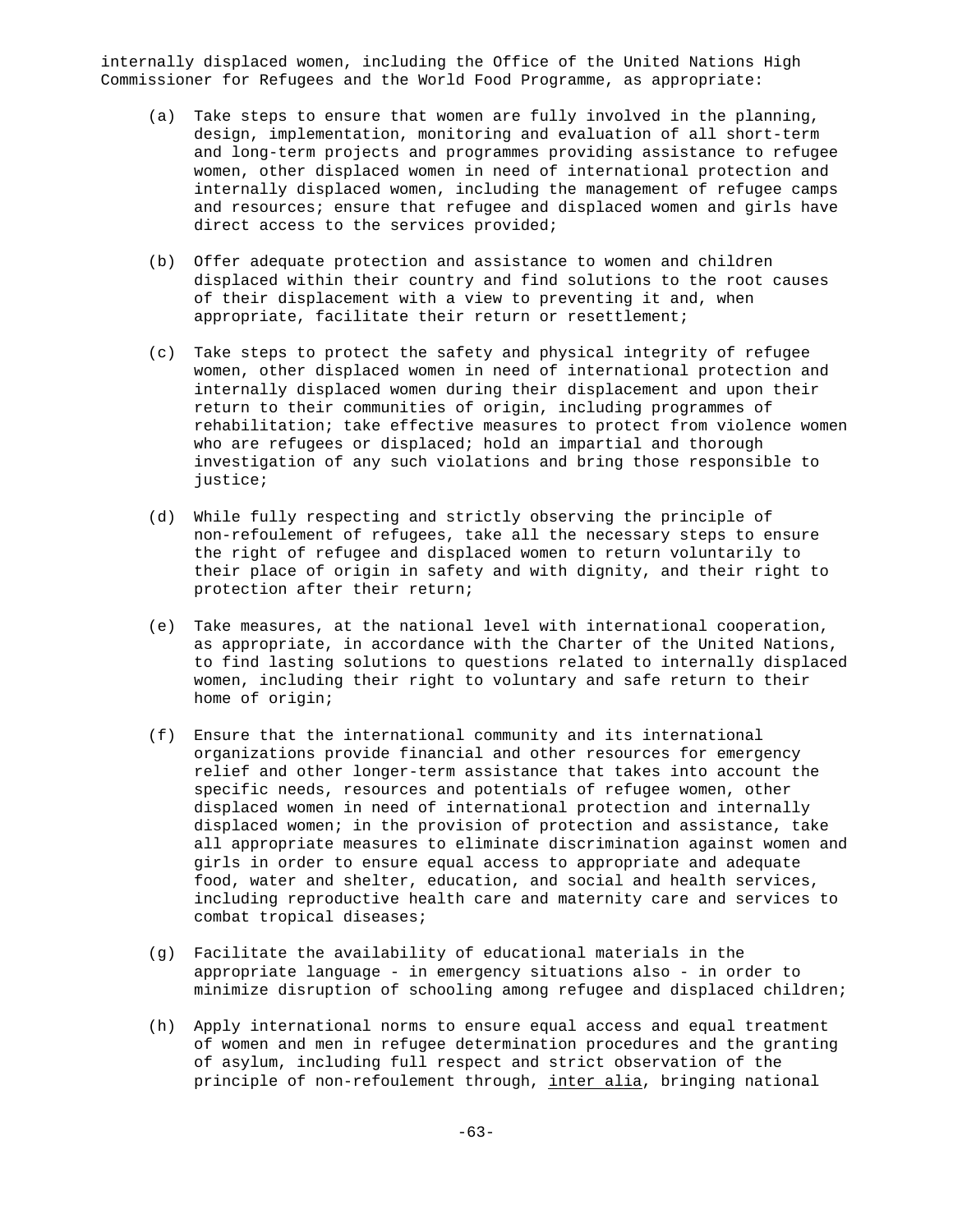immigration regulations into conformity with relevant international instruments, and consider recognizing as refugees those women whose claim to refugee status is based upon the well-founded fear of persecution for reasons enumerated in the 1951 Convention 28/ and the 1967 Protocol 29/ relating to the Status of Refugees, including persecution through sexual violence or other gender-related persecution, and provide access to specially trained officers, including female officers, to interview women regarding sensitive or painful experiences, such as sexual assault;

- (i) Support and promote efforts by States towards the development of criteria and guidelines on responses to persecution specifically aimed at women, by sharing information on States' initiatives to develop such criteria and guidelines and by monitoring to ensure their fair and consistent application;
- (j) Promote the self-reliant capacities of refugee women, other displaced women in need of international protection and internally displaced women and provide programmes for women, particularly young women, in leadership and decision-making within refugee and returnee communities;
- (k) Ensure that the human rights of refugee and displaced women are protected and that refugee and displaced women are made aware of these rights; ensure that the vital importance of family reunification is recognized;
- (l) Provide, as appropriate, women who have been determined refugees with access to vocational/professional training programmes, including language training, small-scale enterprise development training and planning and counselling on all forms of violence against women, which should include rehabilitation programmes for victims of torture and trauma; Governments and other donors should contribute adequately to assistance programmes for refugee women, other displaced women in need of international protection and internally displaced women, taking into account in particular the effects on the host countries of the increasing requirements of large refugee populations and the need to widen the donor base and to achieve greater burden-sharing;
- (m) Raise public awareness of the contribution made by refugee women to their countries of resettlement, promote understanding of their human rights and of their needs and abilities and encourage mutual understanding and acceptance through educational programmes promoting cross-cultural and interracial harmony;
- (n) Provide basic and support services to women who are displaced from their place of origin as a result of terrorism, violence, drug trafficking or other reasons linked to violence situations;
- (o) Develop awareness of the human rights of women and provide, as appropriate, human rights education and training to military and police personnel operating in areas of armed conflict and areas where there are refugees.
- 148. By Governments:
	- (a) Disseminate and implement the UNHCR Guidelines on the Protection of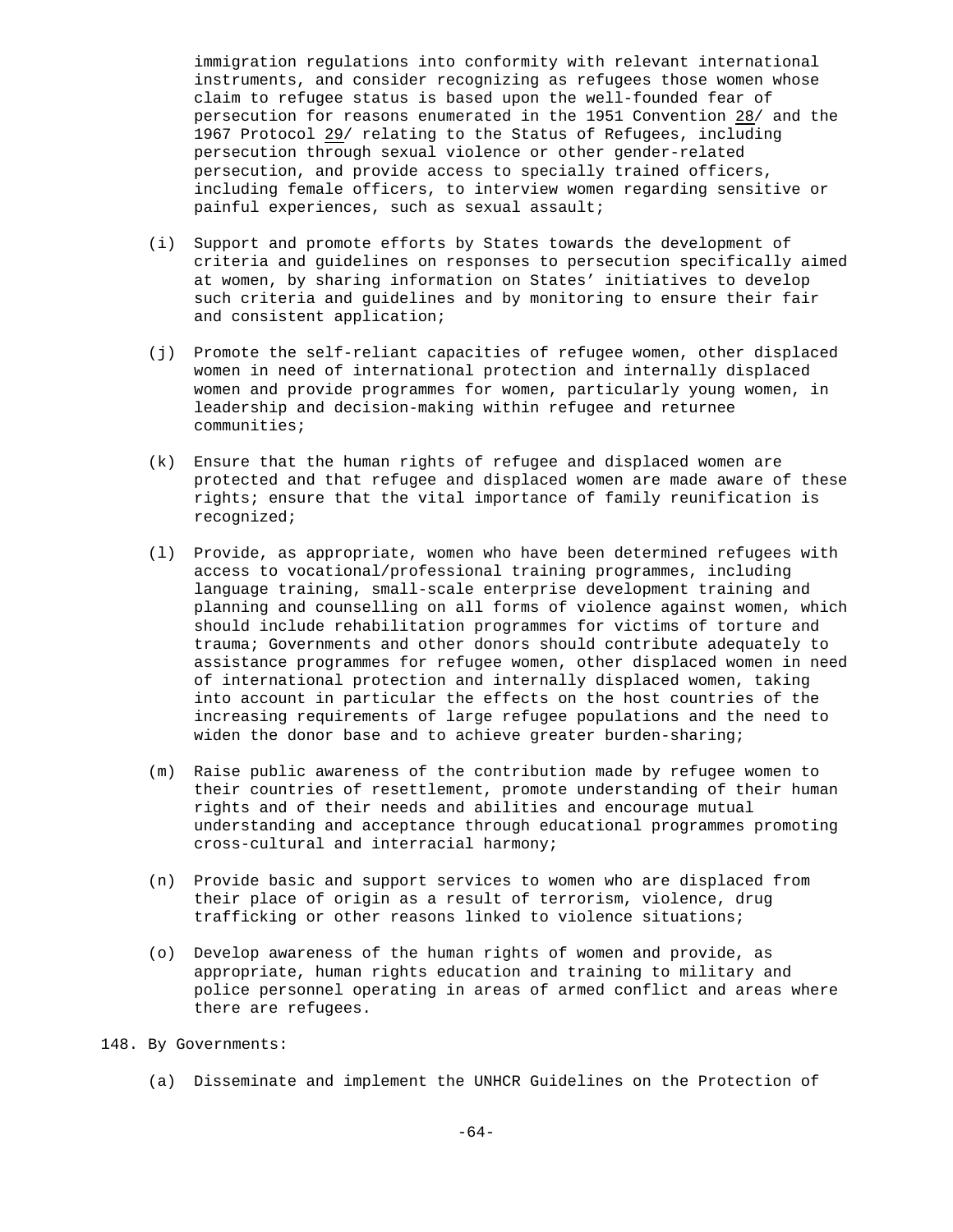Refugee Women and the UNHCR Guidelines on Evaluation and Care of Victims of Trauma and Violence, or provide similar guidance, in close cooperation with refugee women and in all sectors of refugee programmes;

(b) Protect women and children who migrate as family members from abuse or denial of their human rights by sponsors and consider extending their stay, should the family relationship dissolve, within the limits of national legislation.

Strategic objective E.6. Provide assistance to the women of the colonies and non-self-governing territories

# Actions to be taken

- 149. By Governments and intergovernmental and non-governmental organizations:
	- (a) Support and promote the implementation of the right of selfdetermination of all peoples as enunciated, inter alia, in the Vienna Declaration and Programme of Action by providing special programmes in leadership and in training for decision-making;
	- (b) Raise public awareness, as appropriate, through the mass media, education at all levels and special programmes to create a better understanding of the situation of women of the colonies and non-selfgoverning territories.

## F. Women and the economy

150. There are considerable differences in women's and men's access to and opportunities to exert power over economic structures in their societies. In most parts of the world, women are virtually absent from or are poorly represented in economic decision-making, including the formulation of financial, monetary, commercial and other economic policies, as well as tax systems and rules governing pay. Since it is often within the framework of such policies that individual men and women make their decisions, inter alia, on how to divide their time between remunerated and unremunerated work, the actual development of these economic structures and policies has a direct impact on women's and men's access to economic resources, their economic power and consequently the extent of equality between them at the individual and family levels as well as in society as a whole.

151. In many regions, women's participation in remunerated work in the formal and non-formal labour market has increased significantly and has changed during the past decade. While women continue to work in agriculture and fisheries, they have also become increasingly involved in micro, small and medium-sized enterprises and, in some cases, have become more dominant in the expanding informal sector. Due to, inter alia, difficult economic situations and a lack of bargaining power resulting from gender inequality, many women have been forced to accept low pay and poor working conditions and thus have often become preferred workers. On the other hand, women have entered the workforce increasingly by choice when they have become aware of and demanded their rights. Some have succeeded in entering and advancing in the workplace and improving their pay and working conditions. However, women have been particularly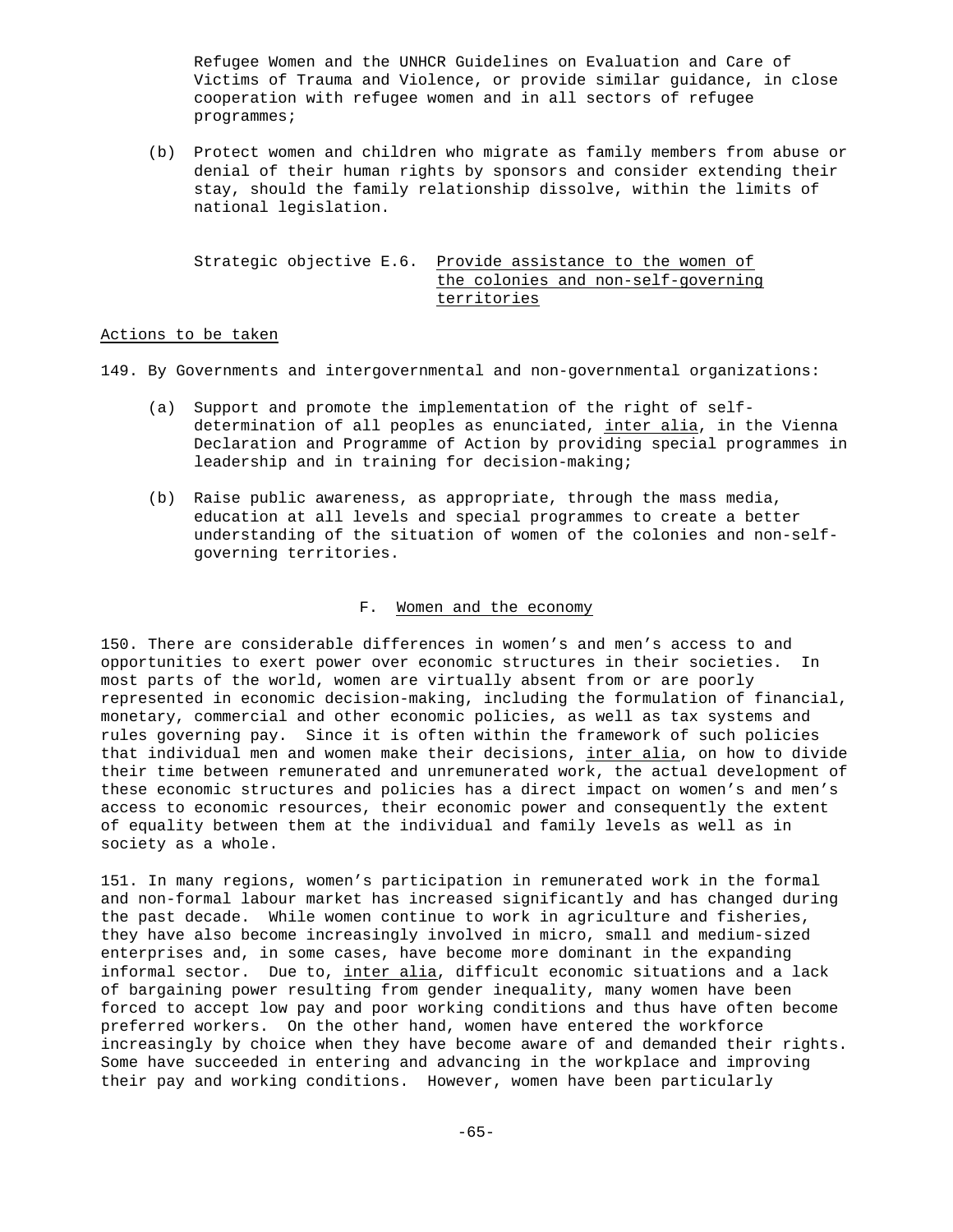affected by the economic situation and restructuring processes, which have changed the nature of employment and, in some cases, have led to a loss of jobs, even for professional and skilled women. In addition, many women have entered the informal sector owing to the lack of other opportunities. Women's participation and gender concerns are still largely absent from and should be integrated in the policy formulation process of the multilateral institutions that define the terms and, in cooperation with Governments, set the goals of structural adjustment programmes, loans and grants.

152. Discrimination in education and training, hiring and remuneration, promotion and horizontal mobility practices, as well as inflexible working conditions, lack of access to productive resources and inadequate sharing of family responsibilities, combined with a lack of or insufficient services such as child care, continue to restrict employment, economic, professional and other opportunities and mobility for women and make their involvement stressful. Moreover, attitudinal obstacles inhibit women's participation in developing economic policy and in some regions restrict the access of women and girls to education and training for economic management.

153. Women's share in the labour force continues to rise and almost everywhere women are working more outside the household, although there has not been a parallel lightening of responsibility for unremunerated work in the household and community. Women's income is becoming increasingly necessary to households of all types. In some regions, there has been a growth in women's entrepreneurship and other self-reliant activities, particularly in the informal sector. In many countries, women are the majority of workers in non-standard work, such as temporary, casual, multiple part-time, contract and home-based employment.

154. Women migrant workers, including domestic workers, contribute to the economy of the sending country through their remittances and also to the economy of the receiving country through their participation in the labour force. However, in many receiving countries, migrant women experience higher levels of unemployment compared with both non-migrant workers and male migrant workers.

155. Insufficient attention to gender analysis has meant that women's contributions and concerns remain too often ignored in economic structures, such as financial markets and institutions, labour markets, economics as an academic discipline, economic and social infrastructure, taxation and social security systems, as well as in families and households. As a result, many policies and programmes may continue to contribute to inequalities between women and men. Where progress has been made in integrating gender perspectives, programme and policy effectiveness has also been enhanced.

156. Although many women have advanced in economic structures, for the majority of women, particularly those who face additional barriers, continuing obstacles have hindered their ability to achieve economic autonomy and to ensure sustainable livelihoods for themselves and their dependants. Women are active in a variety of economic areas, which they often combine, ranging from wage labour and subsistence farming and fishing to the informal sector. However, legal and customary barriers to ownership of or access to land, natural resources, capital, credit, technology and other means of production, as well as wage differentials, contribute to impeding the economic progress of women. Women contribute to development not only through remunerated work but also through a great deal of unremunerated work. On the one hand, women participate in the production of goods and services for the market and household consumption, in agriculture, food production or family enterprises. Though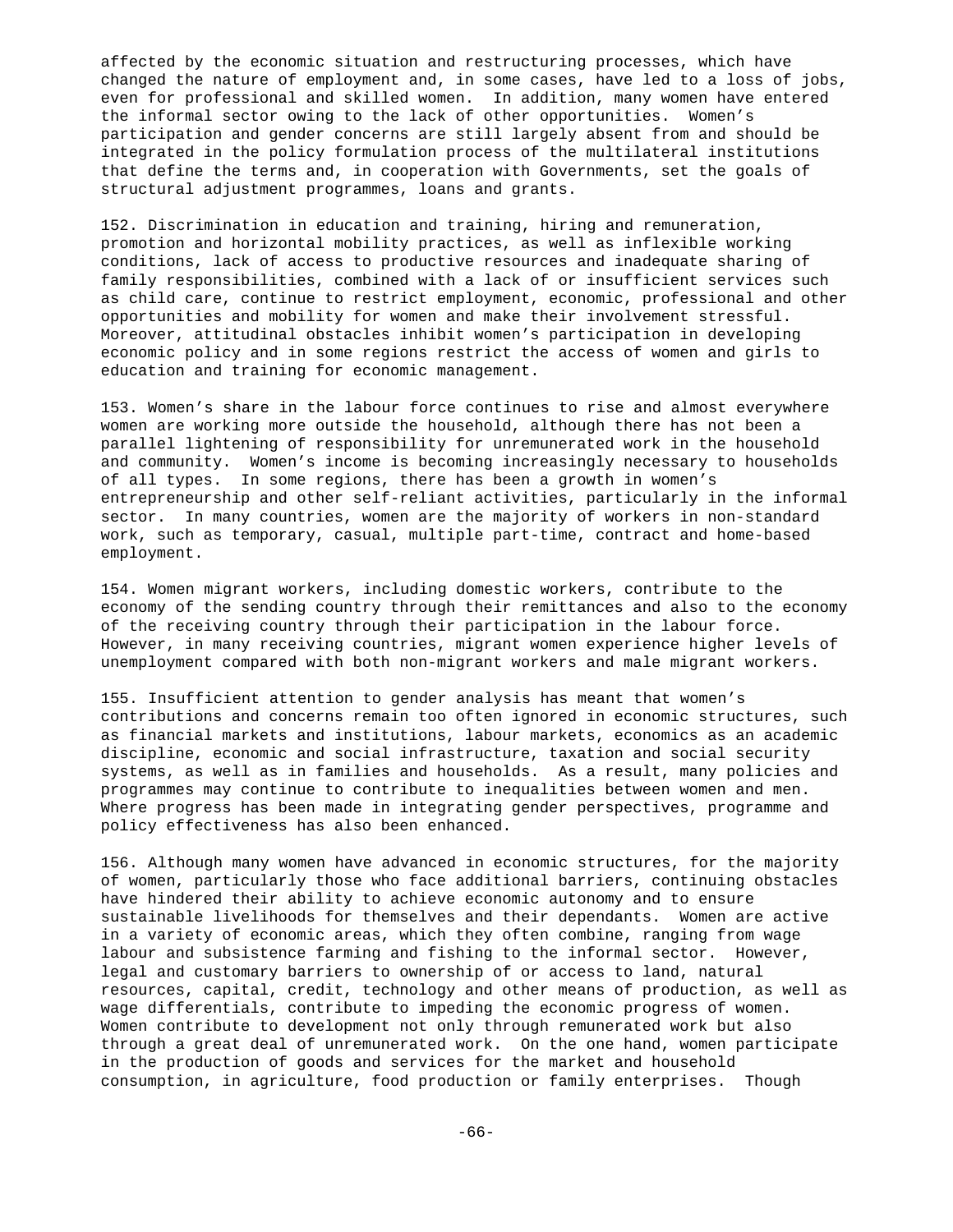included in the United Nations System of National Accounts and therefore in international standards for labour statistics, this unremunerated work particularly that related to agriculture - is often undervalued and underrecorded. On the other hand, women still also perform the great majority of unremunerated domestic work and community work, such as caring for children and older persons, preparing food for the family, protecting the environment and providing voluntary assistance to vulnerable and disadvantaged individuals and groups. This work is often not measured in quantitative terms and is not valued in national accounts. Women's contribution to development is seriously underestimated, and thus its social recognition is limited. The full visibility of the type, extent and distribution of this unremunerated work will also contribute to a better sharing of responsibilities.

157. Although some new employment opportunities have been created for women as a result of the globalization of the economy, there are also trends that have exacerbated inequalities between women and men. At the same time, globalization, including economic integration, can create pressures on the employment situation of women to adjust to new circumstances and to find new sources of employment as patterns of trade change. More analysis needs to be done of the impact of globalization on women's economic status.

158. These trends have been characterized by low wages, little or no labour standards protection, poor working conditions, particularly with regard to women's occupational health and safety, low skill levels, and a lack of job security and social security, in both the formal and informal sectors. Women's unemployment is a serious and increasing problem in many countries and sectors. Young workers in the informal and rural sectors and migrant female workers remain the least protected by labour and immigration laws. Women, particularly those who are heads of households with young children, are limited in their employment opportunities for reasons that include inflexible working conditions and inadequate sharing, by men and by society, of family responsibilities.

159. In countries that are undergoing fundamental political, economic and social transformation, the skills of women, if better utilized, could constitute a major contribution to the economic life of their respective countries. Their input should continue to be developed and supported and their potential further realized.

160. Lack of employment in the private sector and reductions in public services and public service jobs have affected women disproportionately. In some countries, women take on more unpaid work, such as the care of children and those who are ill or elderly, compensating for lost household income, particularly when public services are not available. In many cases, employment creation strategies have not paid sufficient attention to occupations and sectors where women predominate; nor have they adequately promoted the access of women to those occupations and sectors that are traditionally male.

161. For those women in paid work, many experience obstacles that prevent them from achieving their potential. While some are increasingly found in lower levels of management, attitudinal discrimination often prevents them from being promoted further. The experience of sexual harassment is an affront to a worker's dignity and prevents women from making a contribution commensurate with their abilities. The lack of a family-friendly work environment, including a lack of appropriate and affordable child care, and inflexible working hours further prevent women from achieving their full potential.

162. In the private sector, including transnational and national enterprises,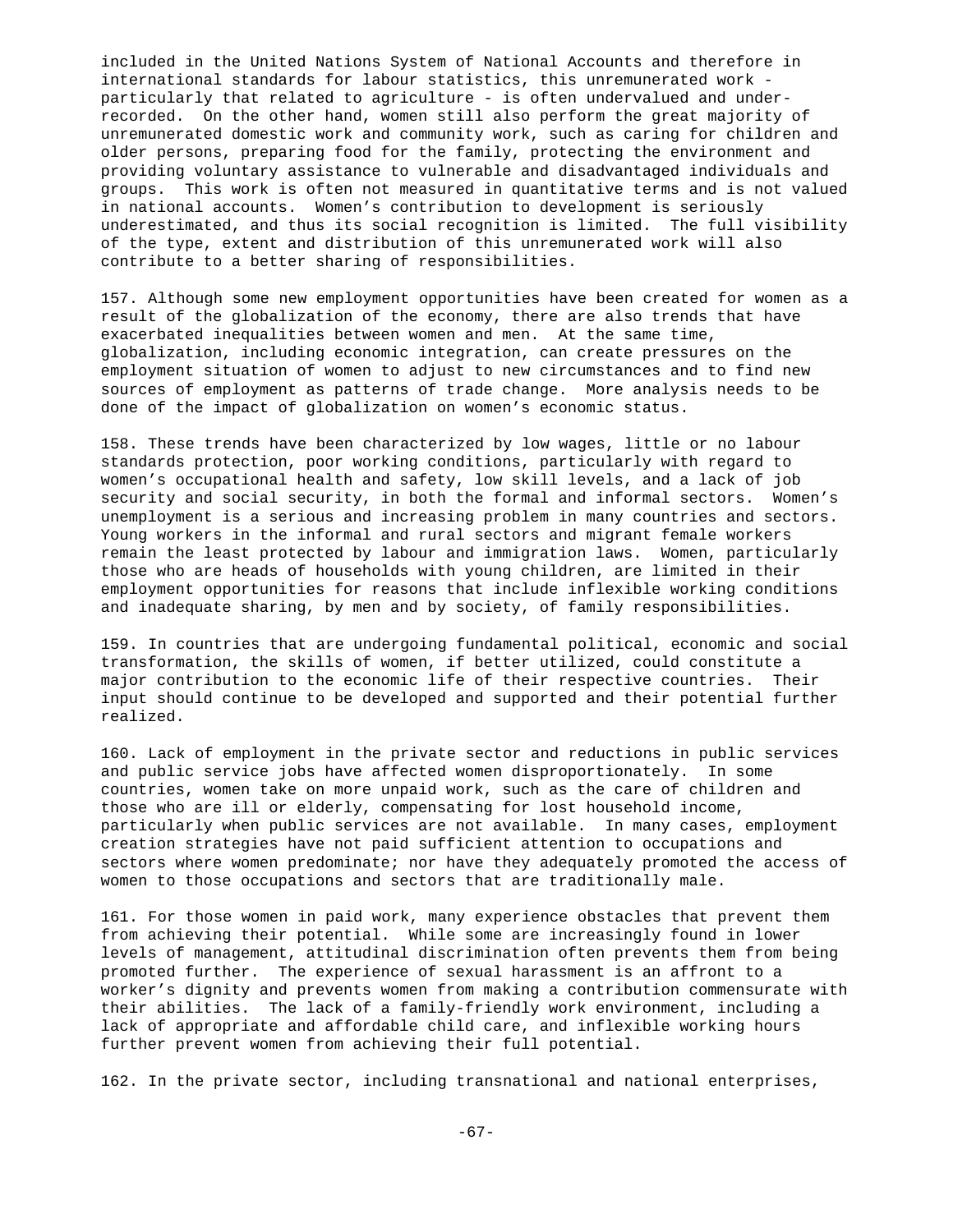women are largely absent from management and policy levels, denoting discriminatory hiring and promotion policies and practices. The unfavourable work environment as well as the limited number of employment opportunities available have led many women to seek alternatives. Women have increasingly become self-employed and owners and managers of micro, small and medium-scale enterprises. The expansion of the informal sector, in many countries, and of self-organized and independent enterprises is in large part due to women, whose collaborative, self-help and traditional practices and initiatives in production and trade represent a vital economic resource. When they gain access to and control over capital, credit and other resources, technology and training, women can increase production, marketing and income for sustainable development.

163. Taking into account the fact that continuing inequalities and noticeable progress coexist, rethinking employment policies is necessary in order to integrate the gender perspective and to draw attention to a wider range of opportunities as well as to address any negative gender implications of current patterns of work and employment. To realize fully equality between women and men in their contribution to the economy, active efforts are required for equal recognition and appreciation of the influence that the work, experience, knowledge and values of both women and men have in society.

164. In addressing the economic potential and independence of women, Governments and other actors should promote an active and visible policy of mainstreaming a gender perspective in all policies and programmes so that before decisions are taken, an analysis is made of the effects on women and men, respectively.

| Strategic objective F.1. Promote women's economic rights and |
|--------------------------------------------------------------|
| independence, including access to                            |
| employment, appropriate working                              |
| conditions and control over economic                         |
| resources                                                    |

#### Actions to be taken

165. By Governments:

- (a) Enact and enforce legislation to guarantee the rights of women and men to equal pay for equal work or work of equal value;
- (b) Adopt and implement laws against discrimination based on sex in the labour market, especially considering older women workers, hiring and promotion, the extension of employment benefits and social security, and working conditions;
- (c) Eliminate discriminatory practices by employers and take appropriate measures in consideration of women's reproductive role and functions, such as the denial of employment and dismissal due to pregnancy or breast-feeding, or requiring proof of contraceptive use, and take effective measures to ensure that pregnant women, women on maternity leave or women re-entering the labour market after childbearing are not discriminated against;
- (d) Devise mechanisms and take positive action to enable women to gain access to full and equal participation in the formulation of policies and definition of structures through such bodies as ministries of finance and trade, national economic commissions, economic research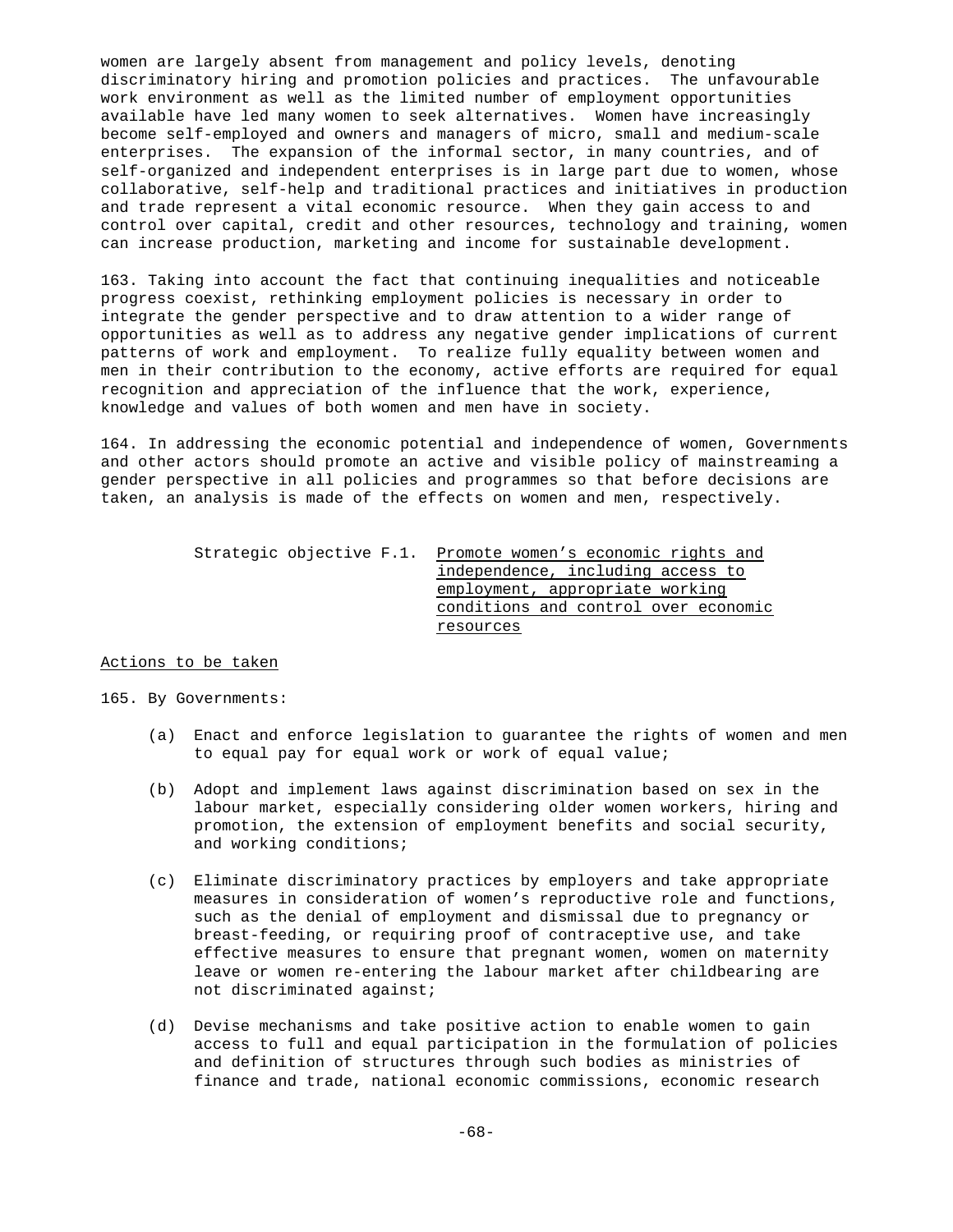institutes and other key agencies, as well as through their participation in appropriate international bodies;

- (e) Undertake legislation and administrative reforms to give women equal rights with men to economic resources, including access to ownership and control over land and other forms of property, credit, inheritance, natural resources and appropriate new technology;
- (f) Conduct reviews of national income and inheritance tax and social security systems to eliminate any existing bias against women;
- (g) Seek to develop a more comprehensive knowledge of work and employment through, inter alia, efforts to measure and better understand the type, extent and distribution of unremunerated work, particularly work in caring for dependants and unremunerated work done for family farms or businesses, and encourage the sharing and dissemination of information on studies and experience in this field, including the development of methods for assessing its value in quantitative terms, for possible reflection in accounts that may be produced separately from, but consistent with, core national accounts;
- (h) Review and amend laws governing the operation of financial institutions to ensure that they provide services to women and men on an equal basis;
- (i) Facilitate, at appropriate levels, more open and transparent budget processes;
- (j) Revise and implement national policies that support the traditional savings, credit and lending mechanisms for women;
- (k) Seek to ensure that national policies related to international and regional trade agreements do not have an adverse impact on women's new and traditional economic activities;
- (l) Ensure that all corporations, including transnational corporations, comply with national laws and codes, social security regulations, applicable international agreements, instruments and conventions, including those related to the environment, and other relevant laws;
- (m) Adjust employment policies to facilitate the restructuring of work patterns in order to promote the sharing of family responsibilities;
- (n) Establish mechanisms and other forums to enable women entrepreneurs and women workers to contribute to the formulation of policies and programmes being developed by economic ministries and financial institutions;
- (o) Enact and enforce equal opportunity laws, take positive action and ensure compliance by the public and private sectors through various means;
- (p) Use gender-impact analyses in the development of macro and microeconomic and social policies in order to monitor such impact and restructure policies in cases where harmful impact occurs;
- (q) Promote gender-sensitive policies and measures to empower women as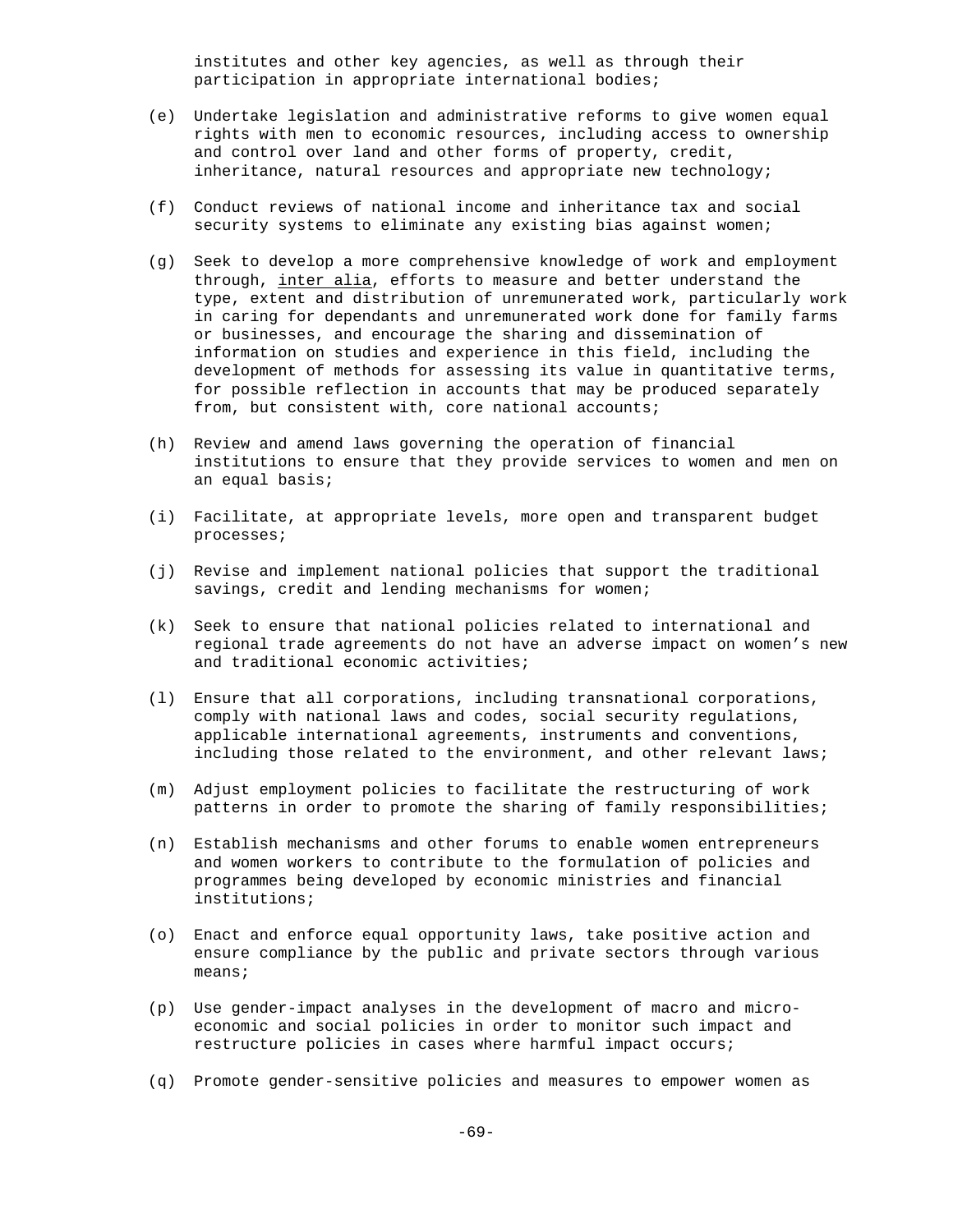equal partners with men in technical, managerial and entrepreneurial fields;

(r) Reform laws or enact national policies that support the establishment of labour laws to ensure the protection of all women workers, including safe work practices, the right to organize and access to justice.

Strategic objective F.2. Facilitate women's equal access to resources, employment, markets and trade

#### Actions to be taken

#### 166. By Governments:

- (a) Promote and support women's self-employment and the development of small enterprises, and strengthen women's access to credit and capital on appropriate terms equal to those of men through the scaling-up of institutions dedicated to promoting women's entrepreneurship, including, as appropriate, non-traditional and mutual credit schemes, as well as innovative linkages with financial institutions;
- (b) Strengthen the incentive role of the State as employer to develop a policy of equal opportunities for women and men;
- (c) Enhance, at the national and local levels, rural women's incomegenerating potential by facilitating their equal access to and control over productive resources, land, credit, capital, property rights, development programmes and cooperative structures;
- (d) Promote and strengthen micro-enterprises, new small businesses, cooperative enterprises, expanded markets and other employment opportunities and, where appropriate, facilitate the transition from the informal to the formal sector, especially in rural areas;
- (e) Create and modify programmes and policies that recognize and strengthen women's vital role in food security and provide paid and unpaid women producers, especially those involved in food production, such as farming, fishing and aquaculture, as well as urban enterprises, with equal access to appropriate technologies, transportation, extension services, marketing and credit facilities at the local and community levels;
- (f) Establish appropriate mechanisms and encourage intersectoral institutions that enable women's cooperatives to optimize access to necessary services;
- (g) Increase the proportion of women extension workers and other government personnel who provide technical assistance or administer economic programmes;
- (h) Review, reformulate, if necessary, and implement policies, including business, commercial and contract law and government regulations, to ensure that they do not discriminate against micro, small and mediumscale enterprises owned by women in rural and urban areas;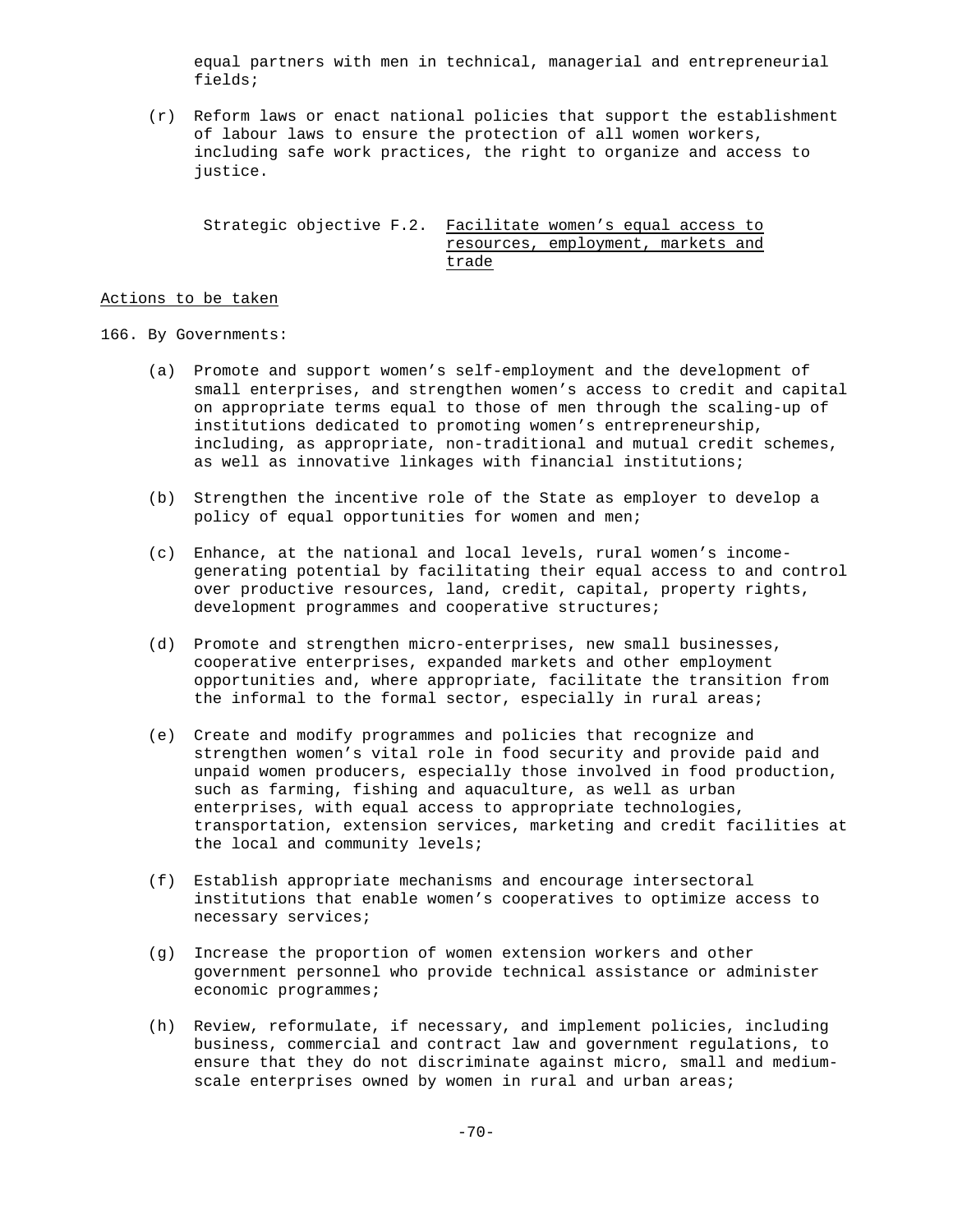- (i) Analyse, advise on, coordinate and implement policies that integrate the needs and interests of employed, self-employed and entrepreneurial women into sectoral and inter-ministerial policies, programmes and budgets;
- (j) Ensure equal access for women to effective job training, retraining, counselling and placement services that are not limited to traditional employment areas;
- (k) Remove policy and regulatory obstacles faced by women in social and development programmes that discourage private and individual initiative;
- (l) Safeguard and promote respect for basic workers' rights, including the prohibition of forced labour and child labour, freedom of association and the right to organize and bargain collectively, equal remuneration for men and women for work of equal value and non-discrimination in employment, fully implementing the conventions of the International Labour Organization in the case of States Parties to those conventions and, taking into account the principles embodied in the case of those countries that are not parties to those conventions in order to achieve truly sustained economic growth and sustainable development.

167. By Governments, central banks and national development banks, and private banking institutions, as appropriate:

- (a) Increase the participation of women, including women entrepreneurs, in advisory boards and other forums to enable women entrepreneurs from all sectors and their organizations to contribute to the formulation and review of policies and programmes being developed by economic ministries and banking institutions;
- (b) Mobilize the banking sector to increase lending and refinancing through incentives and the development of intermediaries that serve the needs of women entrepreneurs and producers in both rural and urban areas, and include women in their leadership, planning and decisionmaking;
- (c) Structure services to reach rural and urban women involved in micro, small and medium-scale enterprises, with special attention to young women, low-income women, those belonging to ethnic and racial minorities, and indigenous women who lack access to capital and assets; and expand women's access to financial markets by identifying and encouraging financial supervisory and regulatory reforms that support financial institutions' direct and indirect efforts to better meet the credit and other financial needs of the micro, small and medium-scale enterprises of women;
- (d) Ensure that women's priorities are included in public investment programmes for economic infrastructure, such as water and sanitation, electrification and energy conservation, transport and road construction; promote greater involvement of women beneficiaries at the project planning and implementation stages to ensure access to jobs and contracts.

168. By Governments and non-governmental organizations: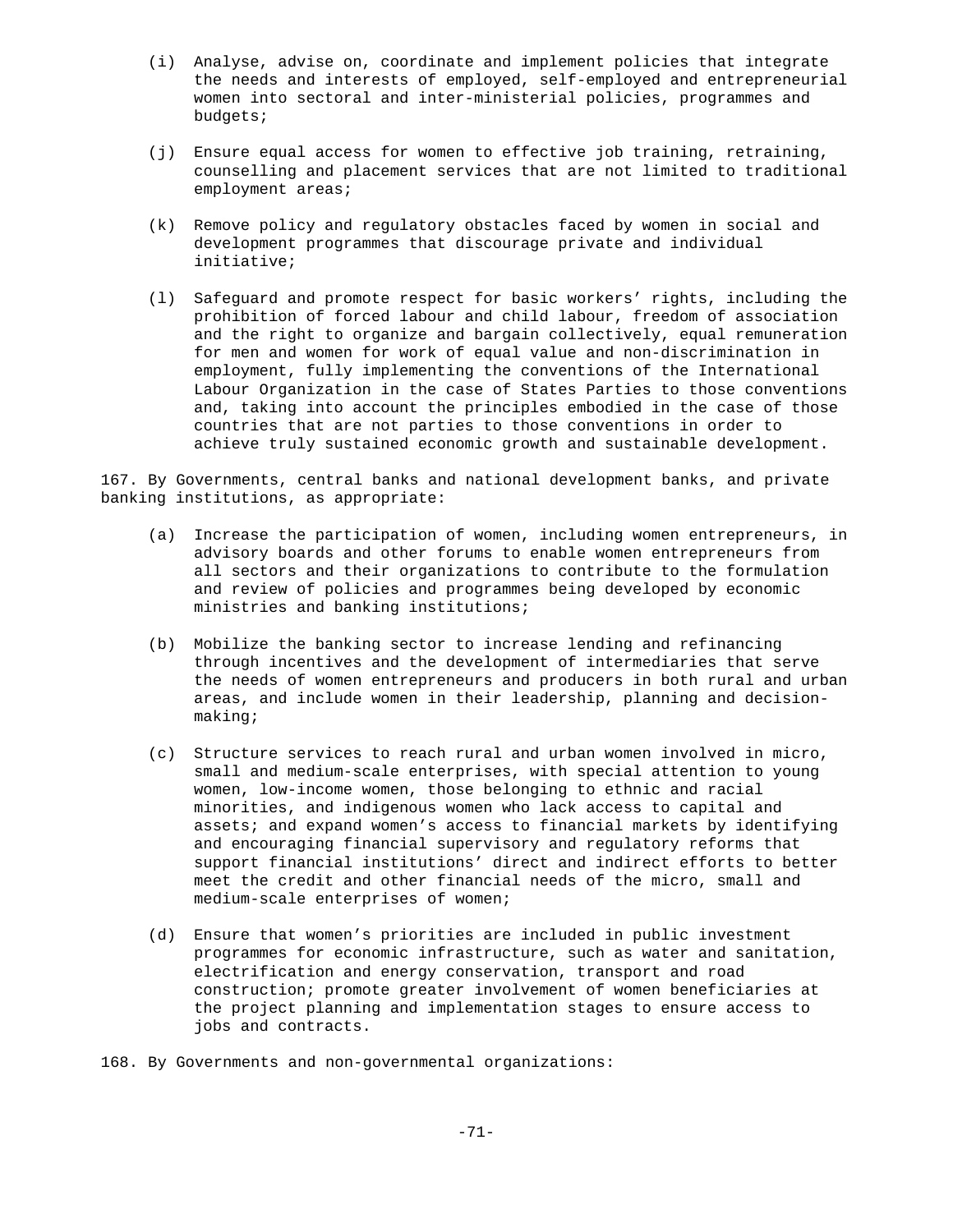- (a) Pay special attention to women's needs when disseminating market, trade and resource information and provide appropriate training in these fields;
- (b) Encourage community economic development strategies that build on partnerships among Governments, and encourage members of civil society to create jobs and address the social circumstances of individuals, families and communities.

169. By multilateral funders and regional development banks, as well as bilateral and private funding agencies, at the international, regional and subregional levels:

- (a) Review, where necessary reformulate, and implement policies, programmes and projects, to ensure that a higher proportion of resources reach women in rural and remote areas;
- (b) Develop flexible funding arrangements to finance intermediary institutions that target women's economic activities, and promote self-sufficiency and increased capacity in and profitability of women's economic enterprises;
- (c) Develop strategies to consolidate and strengthen their assistance to the micro, small and medium-scale enterprise sector, in order to enhance the opportunities for women to participate fully and equally and work together to coordinate and enhance the effectiveness of this sector, drawing upon expertise and financial resources from within their own organizations as well as from bilateral agencies, Governments and non-governmental organizations.

170. By international, multilateral and bilateral development cooperation organizations:

> Support, through the provision of capital and/or resources, financial institutions that serve low-income, small and micro-scale women entrepreneurs and producers in both the formal and informal sectors.

171. By Governments and/or multilateral financial institutions:

Review rules and procedures of formal national and international financial institutions that obstruct replication of the Grameen Bank prototype, which provides credit facilities to rural women.

172. By international organizations:

Provide adequate support for programmes and projects designed to promote sustainable and productive entrepreneurial activities among women, in particular the disadvantaged.

Strategic objective F.3. Provide business services, training and access to markets, information and technology, particularly to low-income women

Actions to be taken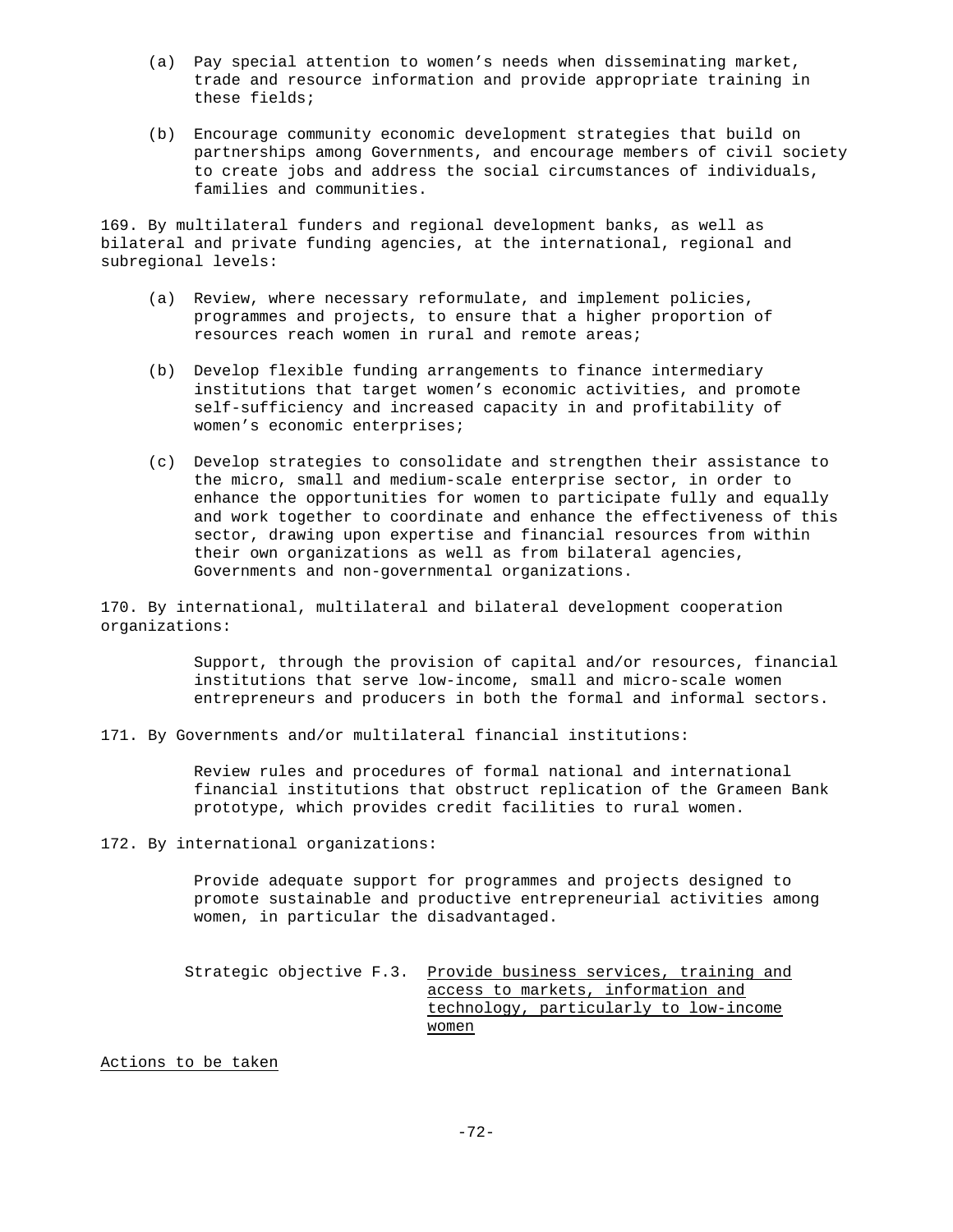173. By Governments in cooperation with non-governmental organizations and the private sector:

- (a) Provide public infrastructure to ensure equal market access for women and men entrepreneurs;
- (b) Develop programmes that provide training and retraining, particularly in new technologies, and affordable services to women in business management, product development, financing, production and quality control, marketing and the legal aspects of business;
- (c) Provide outreach programmes to inform low-income and poor women, particularly in rural and remote areas, of opportunities for market and technology access, and provide assistance in taking advantage of such opportunities;
- (d) Create non-discriminatory support services, including investment funds for women's businesses, and target women, particularly low-income women, in trade promotion programmes;
- (e) Disseminate information about successful women entrepreneurs in both traditional and non-traditional economic activities and the skills necessary to achieve success, and facilitate networking and the exchange of information;
- (f) Take measures to ensure equal access of women to ongoing training in the workplace, including unemployed women, single parents, women re-entering the labour market after an extended temporary exit from employment owing to family responsibilities and other causes, and women displaced by new forms of production or by retrenchment, and increase incentives to enterprises to expand the number of vocational and training centres that provide training for women in non-traditional areas;
- (g) Provide affordable support services, such as high-quality, flexible and affordable child-care services, that take into account the needs of working men and women.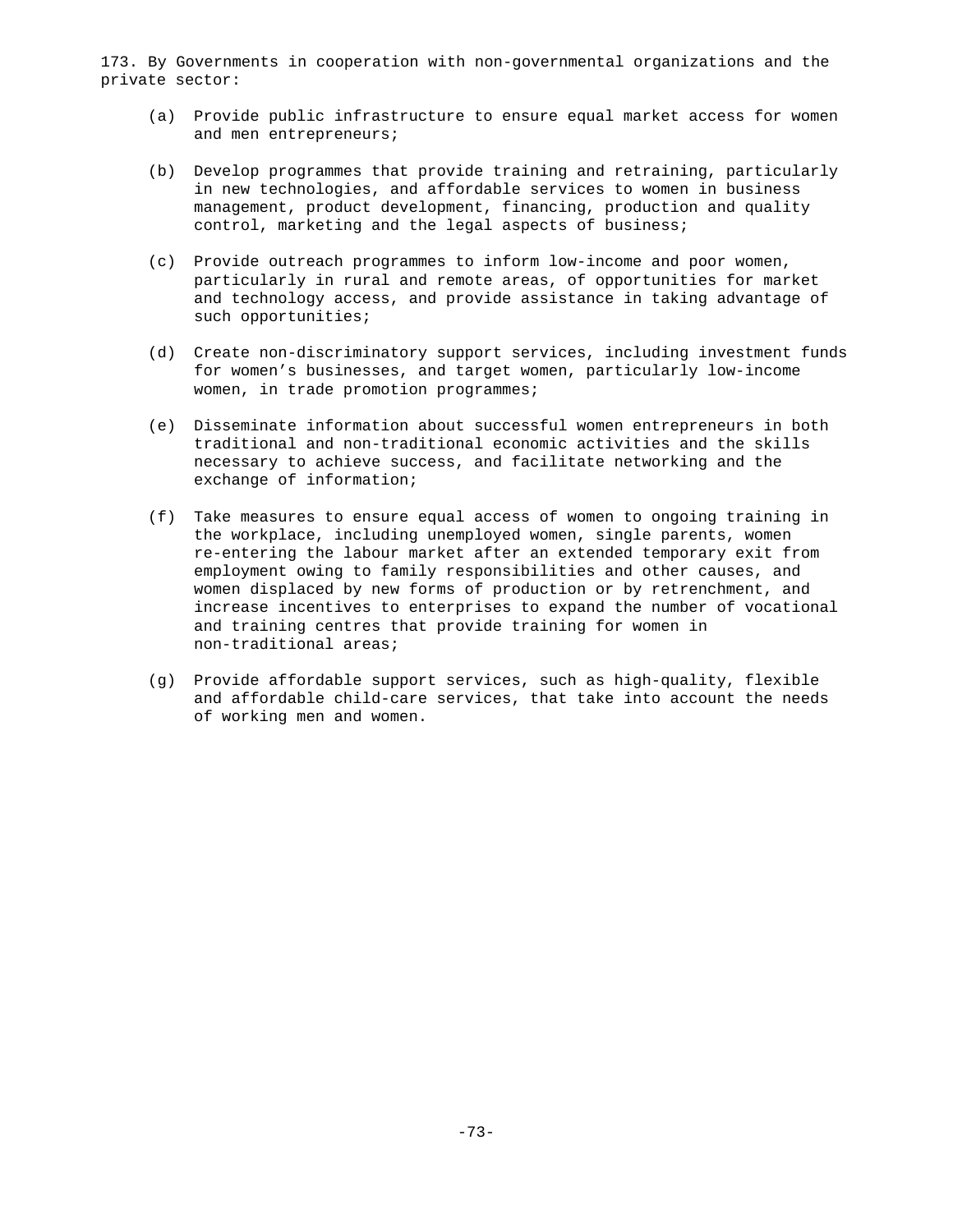174. By local, national, regional and international business organizations and non-governmental organizations concerned with women's issues:

> Advocate, at all levels, for the promotion and support of women's businesses and enterprises, including those in the informal sector, and the equal access of women to productive resources.

Strategic objective F.4. Strengthen women's economic capacity and commercial networks

#### Actions to be taken

175. By Governments:

- (a) Adopt policies that support business organizations, non-governmental organizations, cooperatives, revolving loan funds, credit unions, grass-roots organizations, women's self-help groups and other groups in order to provide services to women entrepreneurs in rural and urban areas;
- (b) Integrate a gender perspective into all economic restructuring and structural adjustment policies and design programmes for women who are affected by economic restructuring, including structural adjustment programmes, and for women who work in the informal sector;
- (c) Adopt policies that create an enabling environment for women's selfhelp groups, workers' organizations and cooperatives through non-conventional forms of support and by recognizing the right to freedom of association and the right to organize;
- (d) Support programmes that enhance the self-reliance of special groups of women, such as young women, women with disabilities, elderly women and women belonging to racial and ethnic minorities;
- (e) Promote gender equality through the promotion of women's studies and through the use of the results of studies and gender research in all fields, including the economic, scientific and technological fields;
- (f) Support the economic activities of indigenous women, taking into account their traditional knowledge, so as to improve their situation and development;
- (g) Adopt policies to extend or maintain the protection of labour laws and social security provisions for those who do paid work in the home;
- (h) Recognize and encourage the contribution of research by women scientists and technologists;
- (i) Ensure that policies and regulations do not discriminate against micro, small and medium-scale enterprises run by women.

176. By financial intermediaries, national training institutes, credit unions, non-governmental organizations, women's associations, professional organizations and the private sector, as appropriate:

(a) Provide, at the national, regional and international levels, training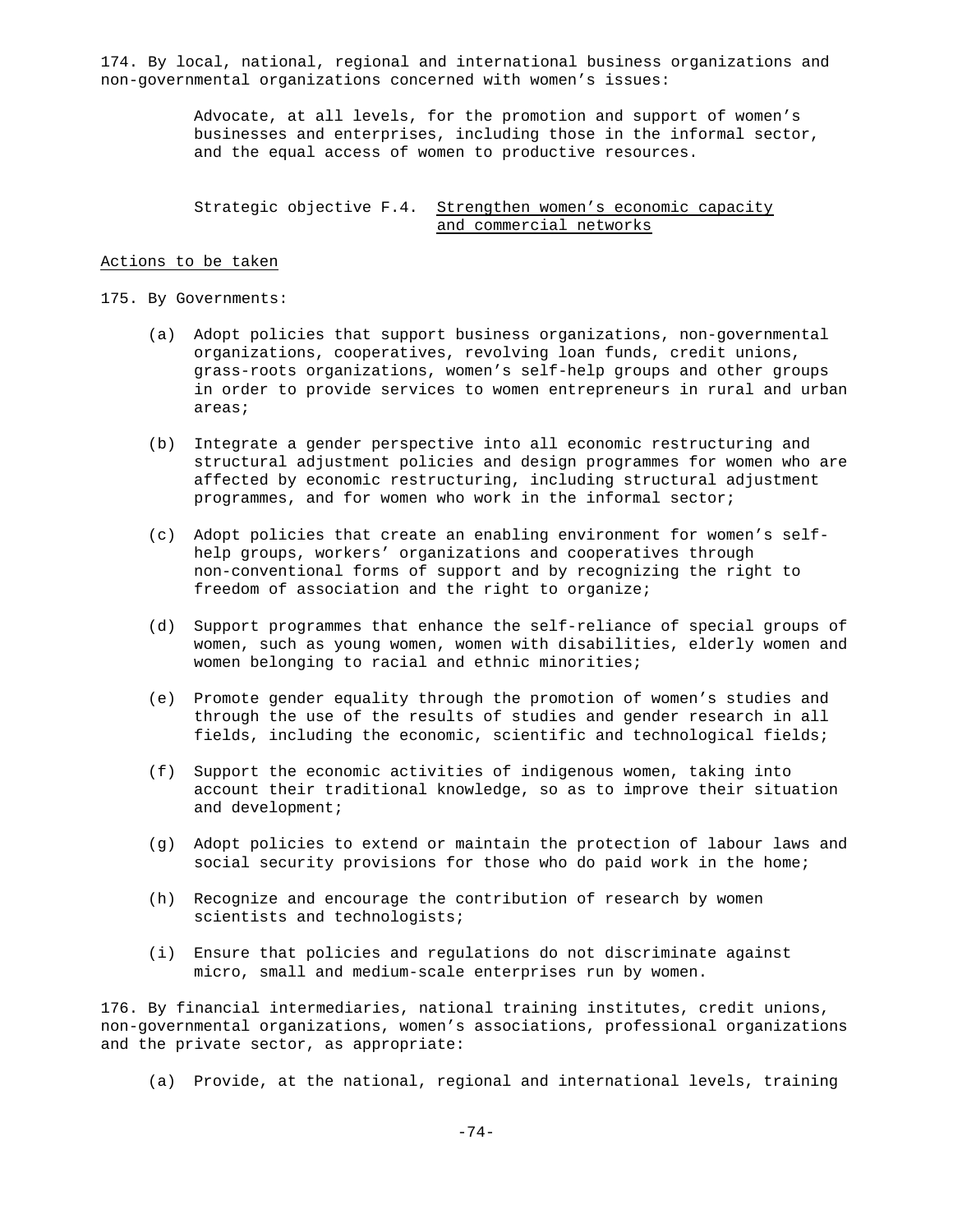in a variety of business-related and financial management and technical skills to enable women, especially young women, to participate in economic policy-making at those levels;

- (b) Provide business services, including marketing and trade information, product design and innovation, technology transfer and quality, to women's business enterprises, including those in export sectors of the economy;
- (c) Promote technical and commercial links and establish joint ventures among women entrepreneurs at the national, regional and international levels to support community-based initiatives;
- (d) Strengthen the participation of women, including marginalized women, in production and marketing cooperatives by providing marketing and financial support, especially in rural and remote areas;
- (e) Promote and strengthen women's micro-enterprises, new small businesses, cooperative enterprises, expanded markets and other employment opportunities and, where appropriate, facilitate the transition from the informal to the formal sector, in rural and urban areas;
- (f) Invest capital and develop investment portfolios to finance women's business enterprises;
- (g) Give adequate attention to providing technical assistance, advisory services, training and retraining for women connected with the entry to the market economy;
- (h) Support credit networks and innovative ventures, including traditional savings schemes;
- (i) Provide networking arrangements for entrepreneurial women, including opportunities for the mentoring of inexperienced women by the more experienced;
- (j) Encourage community organizations and public authorities to establish loan pools for women entrepreneurs, drawing on successful small-scale cooperative models.

177. By the private sector, including transnational and national corporations:

- (a) Adopt policies and establish mechanisms to grant contracts on a non-discriminatory basis;
- (b) Recruit women for leadership, decision-making and management and provide training programmes, all on an equal basis with men;
- (c) Observe national labour, environment, consumer, health and safety laws, particularly those that affect women.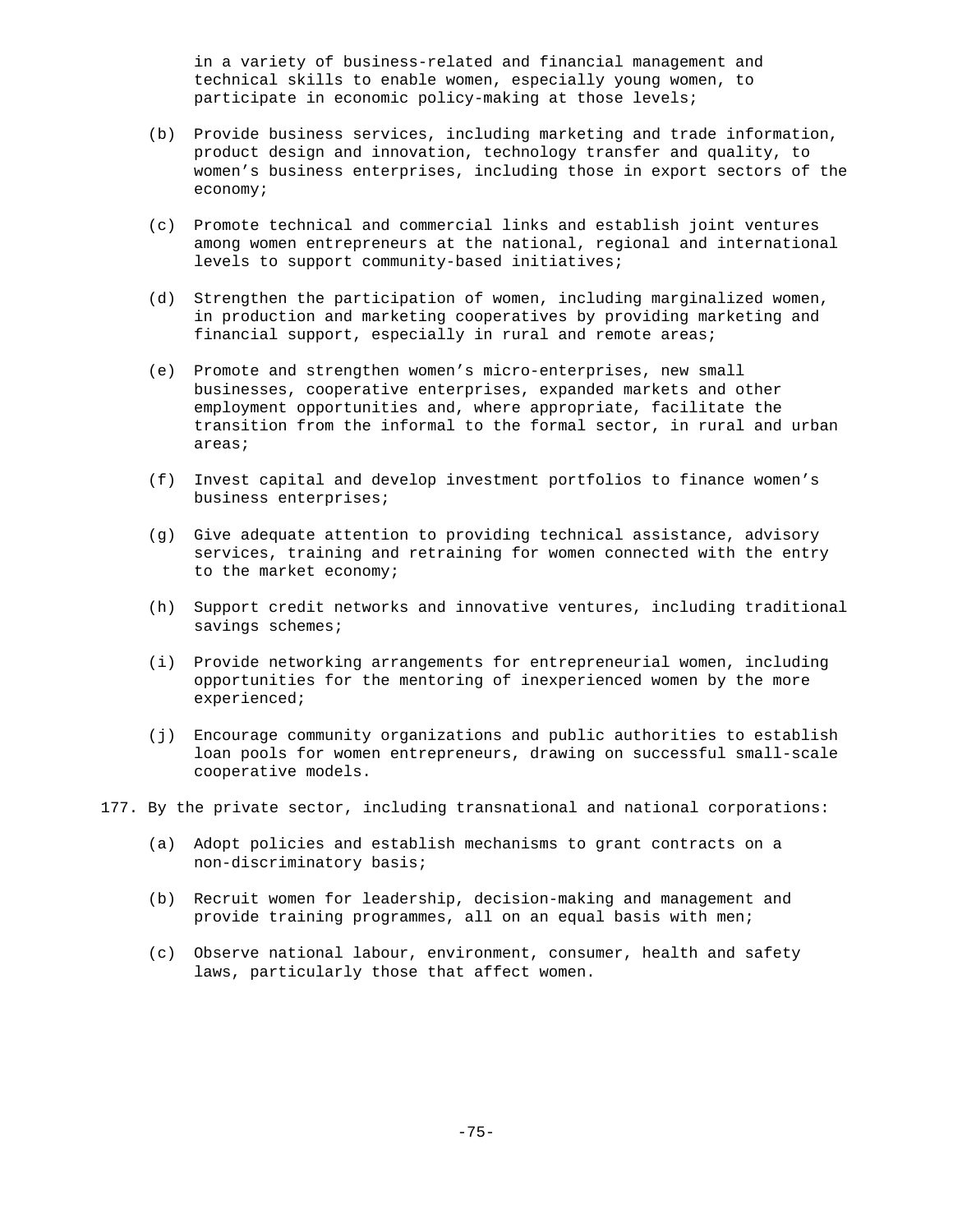### Actions to be taken

178. By Governments, employers, employees, trade unions and women's organizations:

- (a) Implement and enforce laws and regulations and encourage voluntary codes of conduct that ensure that international labour standards, such as International Labour Organization Convention No. 100 on equal pay and workers' rights, apply equally to female and male workers;
- (b) Enact and enforce laws and introduce implementing measures, including means of redress and access to justice in cases of non-compliance, to prohibit direct and indirect discrimination on grounds of sex, including by reference to marital or family status, in relation to access to employment, conditions of employment, including training, promotion, health and safety, as well as termination of employment and social security of workers, including legal protection against sexual and racial harassment;
- (c) Enact and enforce laws and develop workplace policies against gender discrimination in the labour market, especially considering older women workers, in hiring and promotion, and in the extension of employment benefits and social security, as well as regarding discriminatory working conditions and sexual harassment; mechanisms should be developed for the regular review and monitoring of such laws;
- (d) Eliminate discriminatory practices by employers on the basis of women's reproductive roles and functions, including refusal of employment and dismissal of women due to pregnancy and breast-feeding responsibilities;
- (e) Develop and promote employment programmes and services for women entering and/or re-entering the labour market, especially poor urban, rural and young women, the self-employed and those negatively affected by structural adjustment;
- (f) Implement and monitor positive public- and private-sector employment, equity and positive action programmes to address systemic discrimination against women in the labour force, in particular women with disabilities and women belonging to other disadvantaged groups, with respect to hiring, retention and promotion, and vocational training of women in all sectors;
- (g) Eliminate occupational segregation, especially by promoting the equal participation of women in highly skilled jobs and senior management positions, and through other measures, such as counselling and placement, that stimulate their on-the-job career development and upward mobility in the labour market, and by stimulating the diversification of occupational choices by both women and men; encourage women to take up non-traditional jobs, especially in science and technology, and encourage men to seek employment in the social sector;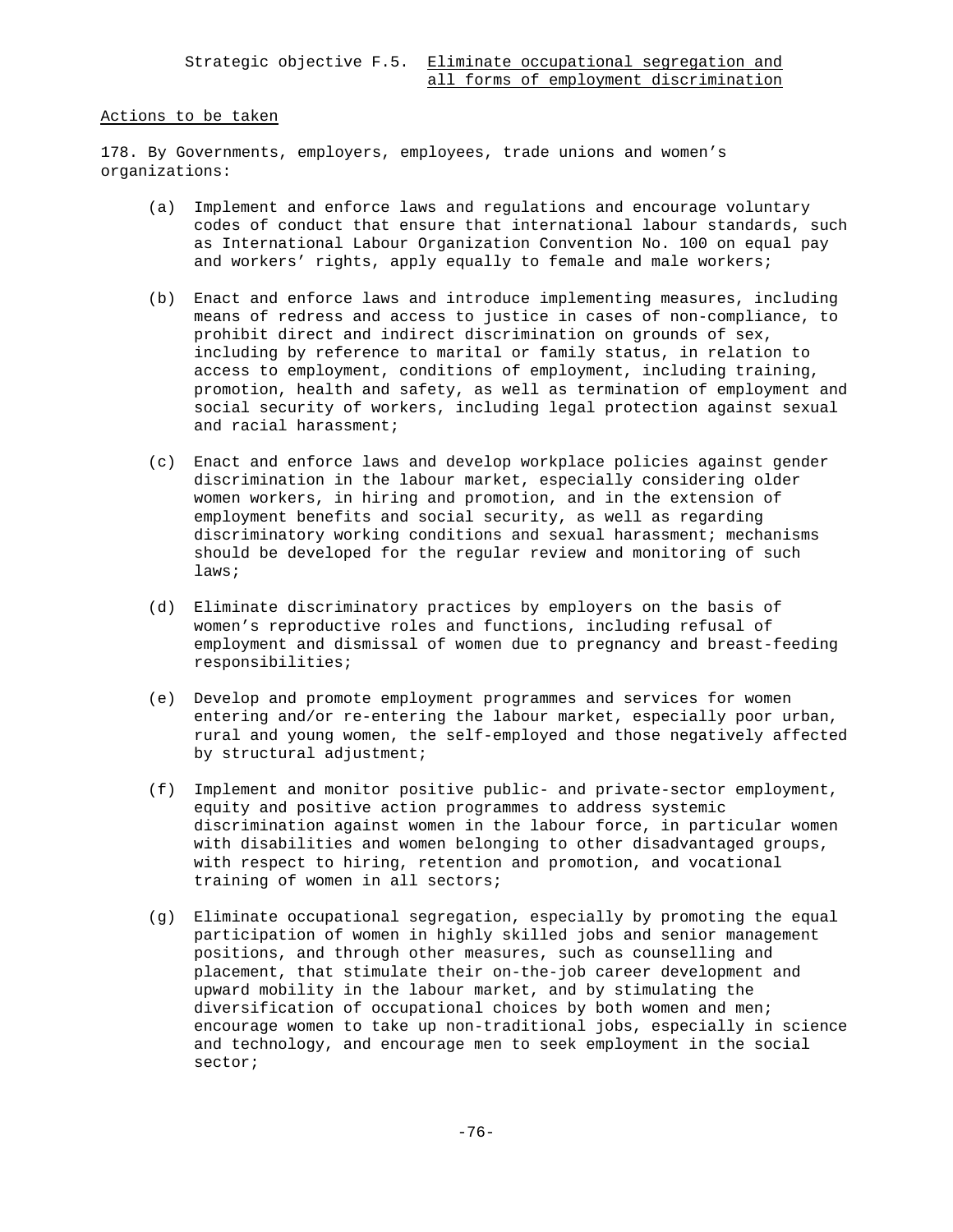- (h) Recognize collective bargaining as a right and as an important mechanism for eliminating wage inequality for women and to improve working conditions;
- (i) Promote the election of women trade union officials and ensure that trade union officials elected to represent women are given job protection and physical security in connection with the discharge of their functions;
- (j) Ensure access to and develop special programmes to enable women with disabilities to obtain and retain employment, and ensure access to education and training at all proper levels, in accordance with the Standard Rules on the Equalization of Opportunities for Persons with Disabilities; 30/ adjust working conditions, to the extent possible, in order to suit the needs of women with disabilities, who should be assured legal protection against unfounded job loss on account of their disabilities;
- (k) Increase efforts to close the gap between women's and men's pay, take steps to implement the principle of equal remuneration for equal work of equal value by strengthening legislation, including compliance with international labour laws and standards, and encourage job evaluation schemes with gender-neutral criteria;
- (l) Establish and/or strengthen mechanisms to adjudicate matters relating to wage discrimination;
- (m) Set specific target dates for eliminating all forms of child labour that are contrary to accepted international standards and ensure the full enforcement of relevant existing laws and, where appropriate, enact the legislation necessary to implement the Convention on the Rights of the Child and International Labour Organization standards, ensuring the protection of working children, in particular, street children, through the provision of appropriate health, education and other social services;
- (n) Ensure that strategies to eliminate child labour also address the excessive demands made on some girls for unpaid work in their household and other households, where applicable;
- (o) Review, analyse and, where appropriate, reformulate the wage structures in female-dominated professions, such as teaching, nursing and child care, with a view to raising their low status and earnings;
- (p) Facilitate the productive employment of documented migrant women (including women who have been determined refugees according to the 1951 Convention relating to the Status of Refugees) through greater recognition of foreign education and credentials and by adopting an integrated approach to labour market training that incorporates language training.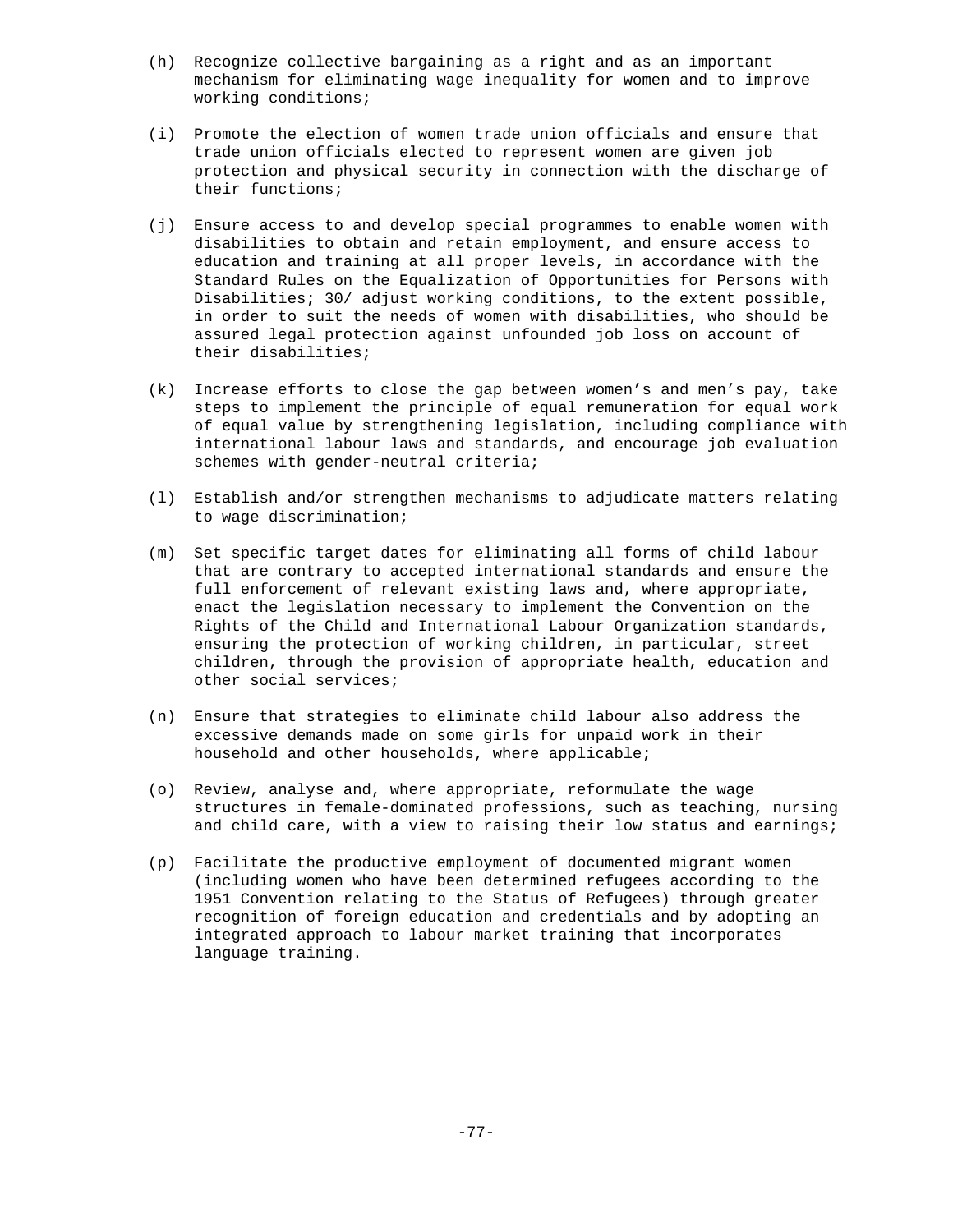Strategic objective F.6. Promote harmonization of work and family responsibilities for women and men

## Actions to be taken

- 179. By Governments:
	- (a) Adopt policies to ensure the appropriate protection of labour laws and social security benefits for part-time, temporary, seasonal and homebased workers; promote career development based on work conditions that harmonize work and family responsibilities;
	- (b) Ensure that full and part-time work can be freely chosen by women and men on an equal basis, and consider appropriate protection for atypical workers in terms of access to employment, working conditions and social security;
	- (c) Ensure, through legislation, incentives and/or encouragement, opportunities for women and men to take job-protected parental leave and to have parental benefits; promote the equal sharing of responsibilities for the family by men and women, including through appropriate legislation, incentives and/or encouragement, and also promote the facilitation of breast-feeding for working mothers;
	- (d) Develop policies, inter alia, in education to change attitudes that reinforce the division of labour based on gender in order to promote the concept of shared family responsibility for work in the home, particularly in relation to children and elder care;
	- (e) Improve the development of, and access to, technologies that facilitate occupational as well as domestic work, encourage selfsupport, generate income, transform gender-prescribed roles within the productive process and enable women to move out of low-paying jobs;
	- (f) Examine a range of policies and programmes, including social security legislation and taxation systems, in accordance with national priorities and policies, to determine how to promote gender equality and flexibility in the way people divide their time between and derive benefits from education and training, paid employment, family responsibilities, volunteer activity and other socially useful forms of work, rest and leisure.

180. By Governments, the private sector and non-governmental organizations, trade unions and the United Nations, as appropriate:

- (a) Adopt appropriate measures involving relevant governmental bodies and employers' and employees' associations so that women and men are able to take temporary leave from employment, have transferable employment and retirement benefits and make arrangements to modify work hours without sacrificing their prospects for development and advancement at work and in their careers;
- (b) Design and provide educational programmes through innovative media campaigns and school and community education programmes to raise awareness on gender equality and non-stereotyped gender roles of women and men within the family; provide support services and facilities,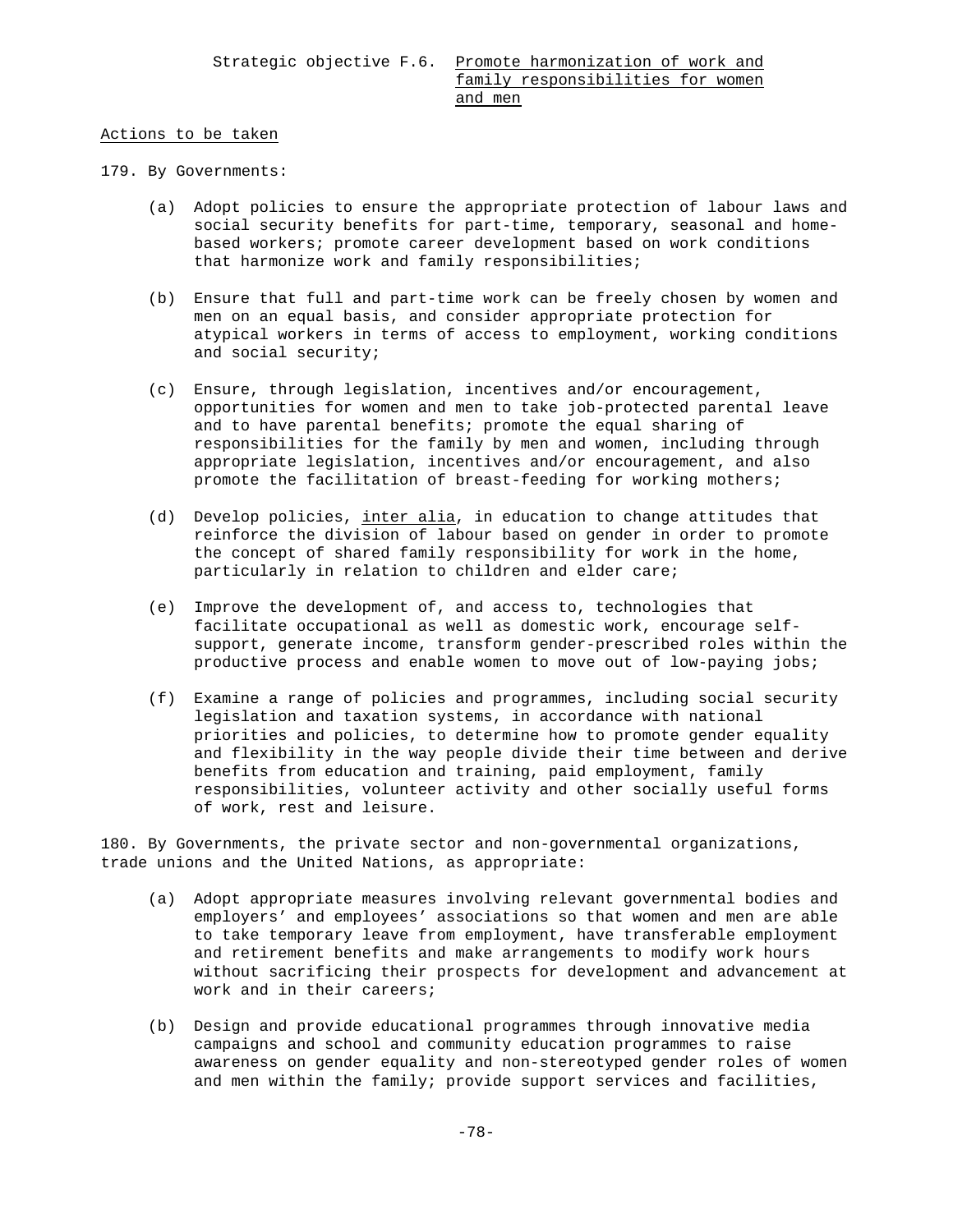such as on-site child care at workplaces and flexible working arrangements;

(c) Enact and enforce laws against sexual and other forms of harassment in all workplaces.

## G. Women in power and decision-making

181. The Universal Declaration of Human Rights states that everyone has the right to take part in the Government of his/her country. The empowerment and autonomy of women and the improvement of women's social, economic and political status is essential for the achievement of both transparent and accountable government and administration and sustainable development in all areas of life. The power relations that prevent women from leading fulfilling lives operate at many levels of society, from the most personal to the highly public. Achieving the goal of equal participation of women and men in decision-making will provide a balance that more accurately reflects the composition of society and is needed in order to strengthen democracy and promote its proper functioning. Equality in political decision-making performs a leverage function without which it is highly unlikely that a real integration of the equality dimension in government policy-making is feasible. In this respect, women's equal participation in political life plays a pivotal role in the general process of the advancement of women. Women's equal participation in decision-making is not only a demand for simple justice or democracy but can also be seen as a necessary condition for women's interests to be taken into account. Without the active participation of women and the incorporation of women's perspective at all levels of decisionmaking, the goals of equality, development and peace cannot be achieved.

182. Despite the widespread movement towards democratization in most countries, women are largely underrepresented at most levels of government, especially in ministerial and other executive bodies, and have made little progress in attaining political power in legislative bodies or in achieving the target endorsed by the Economic and Social Council of having 30 per cent women in positions at decision-making levels by 1995. Globally, only 10 per cent of the members of legislative bodies and a lower percentage of ministerial positions are now held by women. Indeed, some countries, including those that are undergoing fundamental political, economic and social changes, have seen a significant decrease in the number of women represented in legislative bodies. Although women make up at least half of the electorate in almost all countries and have attained the right to vote and hold office in almost all States Members of the United Nations, women continue to be seriously underrepresented as candidates for public office. The traditional working patterns of many political parties and government structures continue to be barriers to women's participation in public life. Women may be discouraged from seeking political office by discriminatory attitudes and practices, family and child-care responsibilities, and the high cost of seeking and holding public office. Women in politics and decision-making positions in Governments and legislative bodies contribute to redefining political priorities, placing new items on the political agenda that reflect and address women's gender-specific concerns, values and experiences, and providing new perspectives on mainstream political issues.

183. Women have demonstrated considerable leadership in community and informal organizations, as well as in public office. However, socialization and negative stereotyping of women and men, including stereotyping through the media, reinforces the tendency for political decision-making to remain the domain of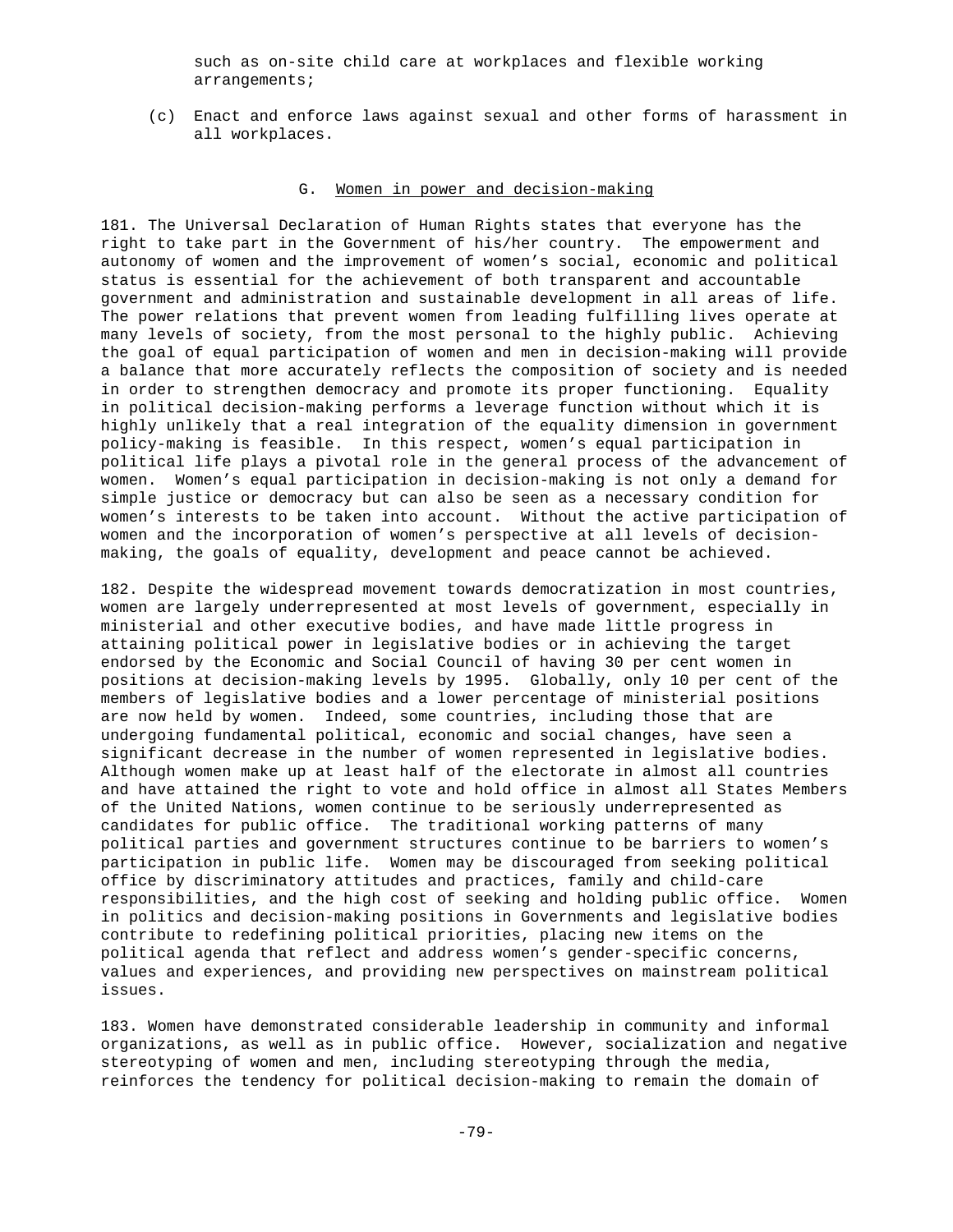men. Likewise, the underrepresentation of women in decision-making positions in the areas of art, culture, sports, the media, education, religion and the law have prevented women from having a significant impact on many key institutions.

184. Owing to their limited access to the traditional avenues to power, such as the decision-making bodies of political parties, employer organizations and trade unions, women have gained access to power through alternative structures, particularly in the non-governmental organization sector. Through non-governmental organizations and grass-roots organizations, women have been able to articulate their interests and concerns and have placed women's issues on the national, regional and international agendas.

185. Inequality in the public arena can often start with discriminatory attitudes and practices and unequal power relations between women and men within the family, as defined in paragraph 29 above. The unequal division of labour and responsibilities within households based on unequal power relations also limits women's potential to find the time and develop the skills required for participation in decision-making in wider public forums. A more equal sharing of those responsibilities between women and men not only provides a better quality of life for women and their daughters but also enhances their opportunities to shape and design public policy, practice and expenditure so that their interests may be recognized and addressed. Non-formal networks and patterns of decision-making at the local community level that reflect a dominant male ethos restrict women's ability to participate equally in political, economic and social life.

186. The low proportion of women among economic and political decision makers at the local, national, regional and international levels reflects structural and attitudinal barriers that need to be addressed through positive measures. Governments, transnational and national corporations, the mass media, banks, academic and scientific institutions, and regional and international organizations, including those in the United Nations system, do not make full use of women's talents as top-level managers, policy makers, diplomats and negotiators.

187. The equitable distribution of power and decision-making at all levels is dependent on Governments and other actors undertaking statistical gender analysis and mainstreaming a gender perspective in policy development and the implementation of programmes. Equality in decision-making is essential to the empowerment of women. In some countries, affirmative action has led to 33.3 per cent or larger representation in local and national Governments.

188. National, regional and international statistical institutions still have insufficient knowledge of how to present the issues related to the equal treatment of women and men in the economic and social spheres. In particular, there is insufficient use of existing databases and methodologies in the important sphere of decision-making.

189. In addressing the inequality between men and women in the sharing of power and decision-making at all levels, Governments and other actors should promote an active and visible policy of mainstreaming a gender perspective in all policies and programmes so that before decisions are taken, an analysis is made of the effects on women and men, respectively.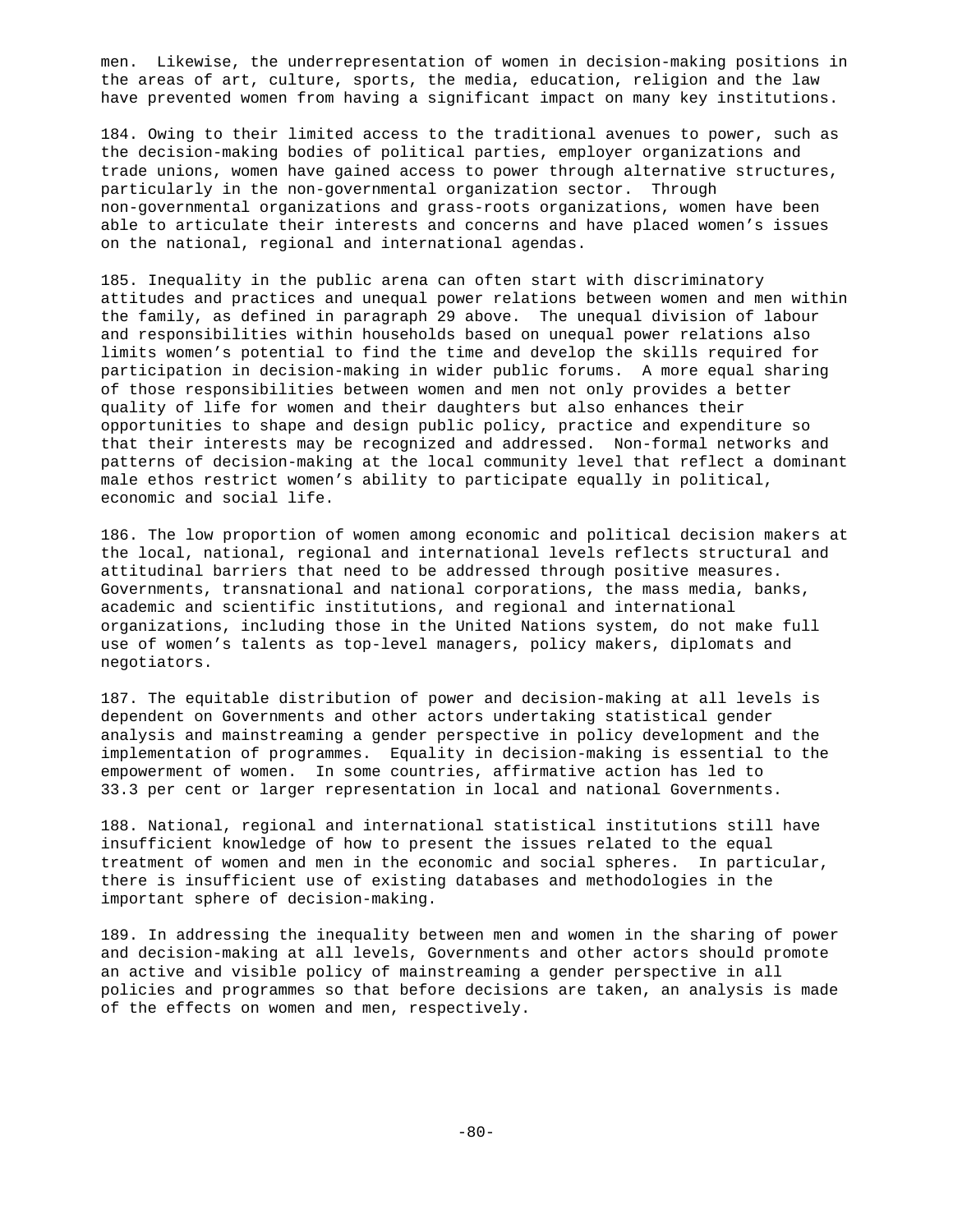## Actions to be taken

#### 190. By Governments:

- (a) Commit themselves to establishing the goal of gender balance in governmental bodies and committees, as well as in public administrative entities, and in the judiciary, including, inter alia, setting specific targets and implementing measures to substantially increase the number of women with a view to achieving equal representation of women and men, if necessary through positive action, in all governmental and public administration positions;
- (b) Take measures, including, where appropriate, in electoral systems that encourage political parties to integrate women in elective and non-elective public positions in the same proportion and at the same levels as men;
- (c) Protect and promote the equal rights of women and men to engage in political activities and to freedom of association, including membership in political parties and trade unions;
- (d) Review the differential impact of electoral systems on the political representation of women in elected bodies and consider, where appropriate, the adjustment or reform of those systems;
- (e) Monitor and evaluate progress in the representation of women through the regular collection, analysis and dissemination of quantitative and qualitative data on women and men at all levels in various decisionmaking positions in the public and private sectors, and disseminate data on the number of women and men employed at various levels in Governments on a yearly basis; ensure that women and men have equal access to the full range of public appointments and set up mechanisms within governmental structures for monitoring progress in this field;
- (f) Support non-governmental organizations and research institutes that conduct studies on women's participation in and impact on decisionmaking and the decision-making environment;
- (g) Encourage greater involvement of indigenous women in decision-making at all levels;
- (h) Encourage and, where appropriate, ensure that government-funded organizations adopt non-discriminatory policies and practices in order to increase the number and raise the position of women in their organizations;
- (i) Recognize that shared work and parental responsibilities between women and men promote women's increased participation in public life, and take appropriate measures to achieve this, including measures to reconcile family and professional life;
- (j) Aim at gender balance in the lists of national candidates nominated for election or appointment to United Nations bodies, specialized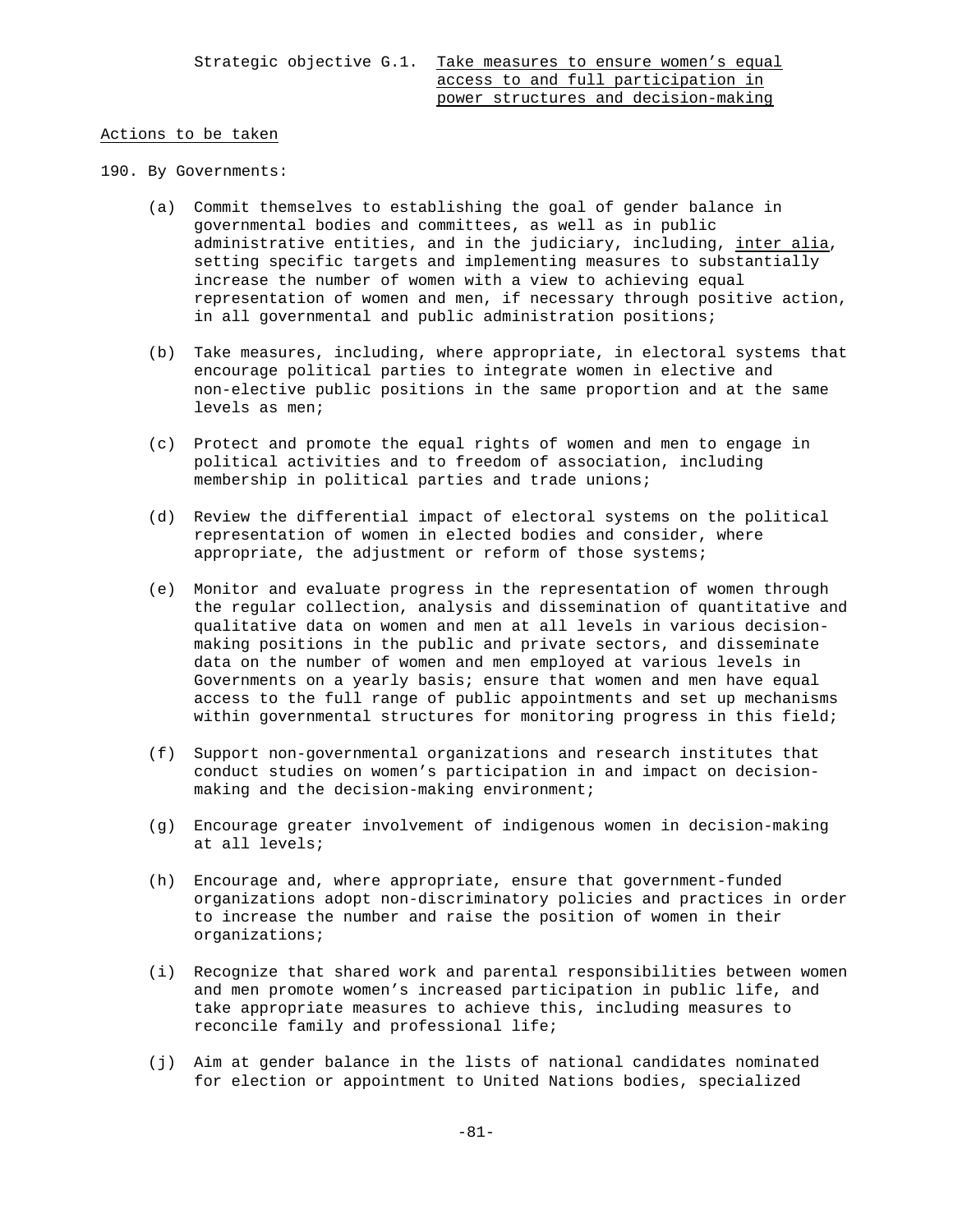agencies and other autonomous organizations of the United Nations system, particularly for posts at the senior level.

191. By political parties:

- (a) Consider examining party structures and procedures to remove all barriers that directly or indirectly discriminate against the participation of women;
- (b) Consider developing initiatives that allow women to participate fully in all internal policy-making structures and appointive and electoral nominating processes;
- (c) Consider incorporating gender issues in their political agenda, taking measures to ensure that women can participate in the leadership of political parties on an equal basis with men.

192. By Governments, national bodies, the private sector, political parties, trade unions, employers' organizations, research and academic institutions, subregional and regional bodies and non-governmental and international organizations:

- (a) Take positive action to build a critical mass of women leaders, executives and managers in strategic decision-making positions;
- (b) Create or strengthen, as appropriate, mechanisms to monitor women's access to senior levels of decision-making;
- (c) Review the criteria for recruitment and appointment to advisory and decision-making bodies and promotion to senior positions to ensure that such criteria are relevant and do not discriminate against women;
- (d) Encourage efforts by non-governmental organizations, trade unions and the private sector to achieve equality between women and men in their ranks, including equal participation in their decision-making bodies and in negotiations in all areas and at all levels;
- (e) Develop communications strategies to promote public debate on the new roles of men and women in society, and in the family as defined in paragraph 29 above;
- (f) Restructure recruitment and career-development programmes to ensure that all women, especially young women, have equal access to managerial, entrepreneurial, technical and leadership training, including on-the-job training;
- (g) Develop career advancement programmes for women of all ages that include career planning, tracking, mentoring, coaching, training and retraining;
- (h) Encourage and support the participation of women's non-governmental organizations in United Nations conferences and their preparatory processes;
- (i) Aim at and support gender balance in the composition of delegations to the United Nations and other international forums.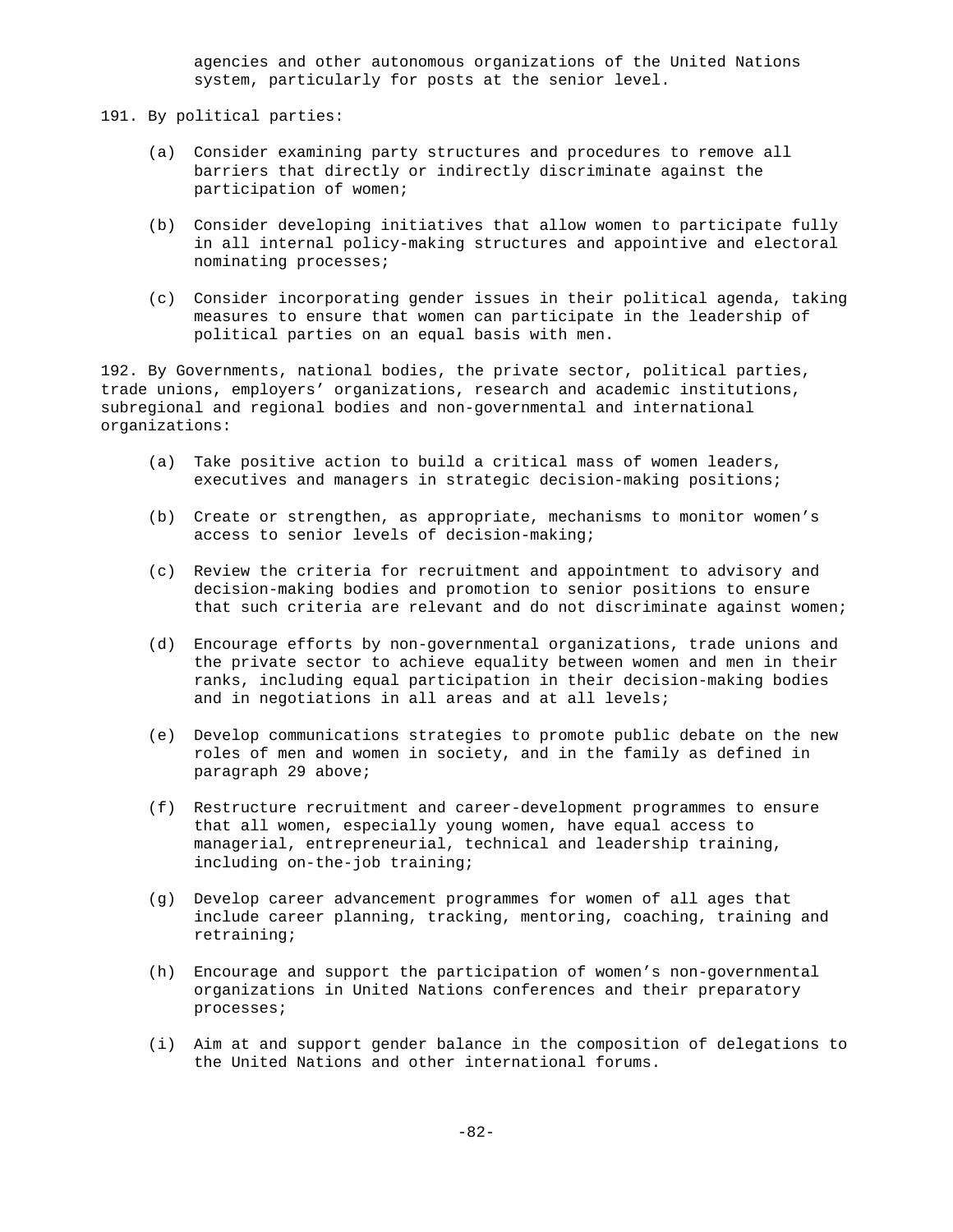#### 193. By the United Nations:

- (a) Implement existing and adopt new employment policies and measures in order to achieve overall gender equality, particularly at the Professional level and above, by the year 2000, with due regard to the importance of recruiting staff on as wide a geographical basis as possible, in conformity with Article 101, paragraph 3, of the Charter of the United Nations;
- (b) Develop mechanisms to nominate women candidates for appointment to senior posts in the United Nations, the specialized agencies and other organizations and bodies of the United Nations system;
- (c) Continue to collect and disseminate quantitative and qualitative data on women and men in decision-making and analyse their differential impact on decision-making and monitor progress towards achieving the Secretary-General's target of having women hold 50 per cent of managerial and decision-making positions by the year 2000.

194. By women's organizations, non-governmental organizations, trade unions, social partners, producers, and industrial and professional organizations:

- (a) Build and strengthen solidarity among women through information, education and sensitization activities;
- (b) Advocate at all levels to enable women to influence political, economic and social decisions, processes and systems, and work towards seeking accountability from elected representatives on their commitment to gender concerns;
- (c) Establish, consistent with data protection legislation, databases on women and their qualification for use in appointing women to senior decision-making and advisory positions, for dissemination to Governments, regional and international organizations and private enterprise, political parties and other relevant bodies.

Strategic objective G.2. Increase women's capacity to participate in decision-making and leadership

## Actions to be taken

195. By Governments, national bodies, the private sector, political parties, trade unions, employers' organizations, subregional and regional bodies, non-governmental and international organizations and educational institutions:

- (a) Provide leadership and self-esteem training to assist women and girls, particularly those with special needs, women with disabilities and women belonging to racial and ethnic minorities to strengthen their self-esteem and to encourage them to take decision-making positions;
- (b) Have transparent criteria for decision-making positions and ensure that the selecting bodies have a gender-balanced composition;
- (c) Create a system of mentoring for inexperienced women and, in particular, offer training, including training in leadership and decision-making, public speaking and self-assertion, as well as in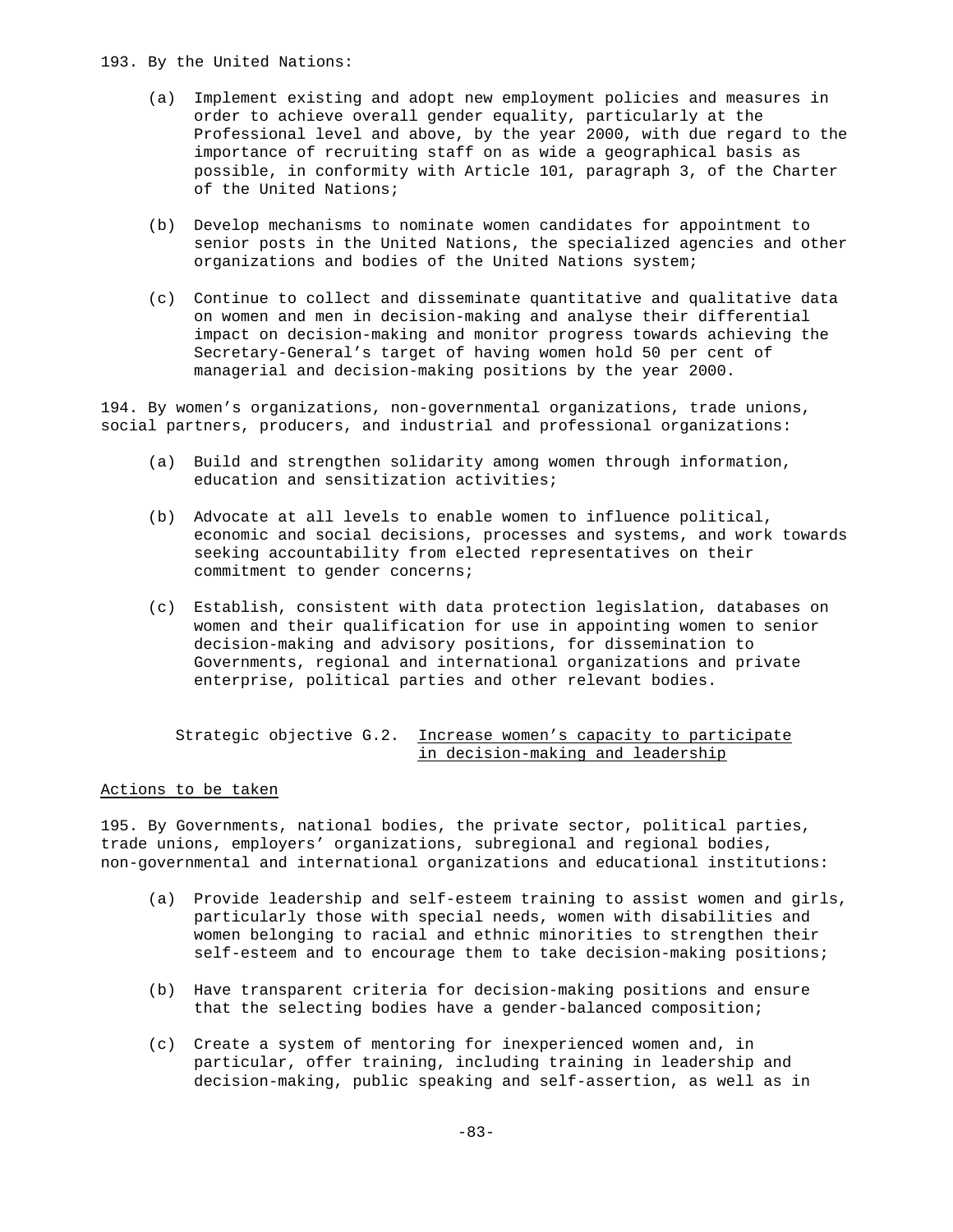political campaigning;

- (d) Provide gender-sensitive training for women and men to promote non-discriminatory working relationships and respect for diversity in work and management styles;
- (e) Develop mechanisms and training to encourage women to participate in the electoral process, political activities and other leadership areas.

### H. Institutional mechanisms for the advancement of women

196. National machineries for the advancement of women have been established in almost every Member State to, inter alia, design, promote the implementation of, execute, monitor, evaluate, advocate and mobilize support for policies that promote the advancement of women. National machineries are diverse in form and uneven in their effectiveness, and in some cases have declined. Often marginalized in national government structures, these mechanisms are frequently hampered by unclear mandates, lack of adequate staff, training, data and sufficient resources, and insufficient support from national political leadership.

197. At the regional and international levels, mechanisms and institutions to promote the advancement of women as an integral part of mainstream political, economic, social and cultural development, and of initiatives on development and human rights, encounter similar problems emanating from a lack of commitment at the highest levels.

198. Successive international conferences have underscored the need to take gender factors into account in policy and programme planning. However, in many instances this has not been done.

199. Regional bodies concerned with the advancement of women have been strengthened, together with international machinery, such as the Commission on the Status of Women and the Committee on the Elimination of Discrimination against Women. However, the limited resources available continue to impede full implementation of their mandates.

200. Methodologies for conducting gender-based analysis in policies and programmes and for dealing with the differential effects of policies on women and men have been developed in many organizations and are available for application but are often not being applied or are not being applied consistently.

201. A national machinery for the advancement of women is the central policycoordinating unit inside government. Its main task is to support governmentwide mainstreaming of a gender-equality perspective in all policy areas. The necessary conditions for an effective functioning of such national machineries include:

- (a) Location at the highest possible level in the Government, falling under the responsibility of a Cabinet minister;
- (b) Institutional mechanisms or processes that facilitate, as appropriate, decentralized planning, implementation and monitoring with a view to involving non-governmental organizations and community organizations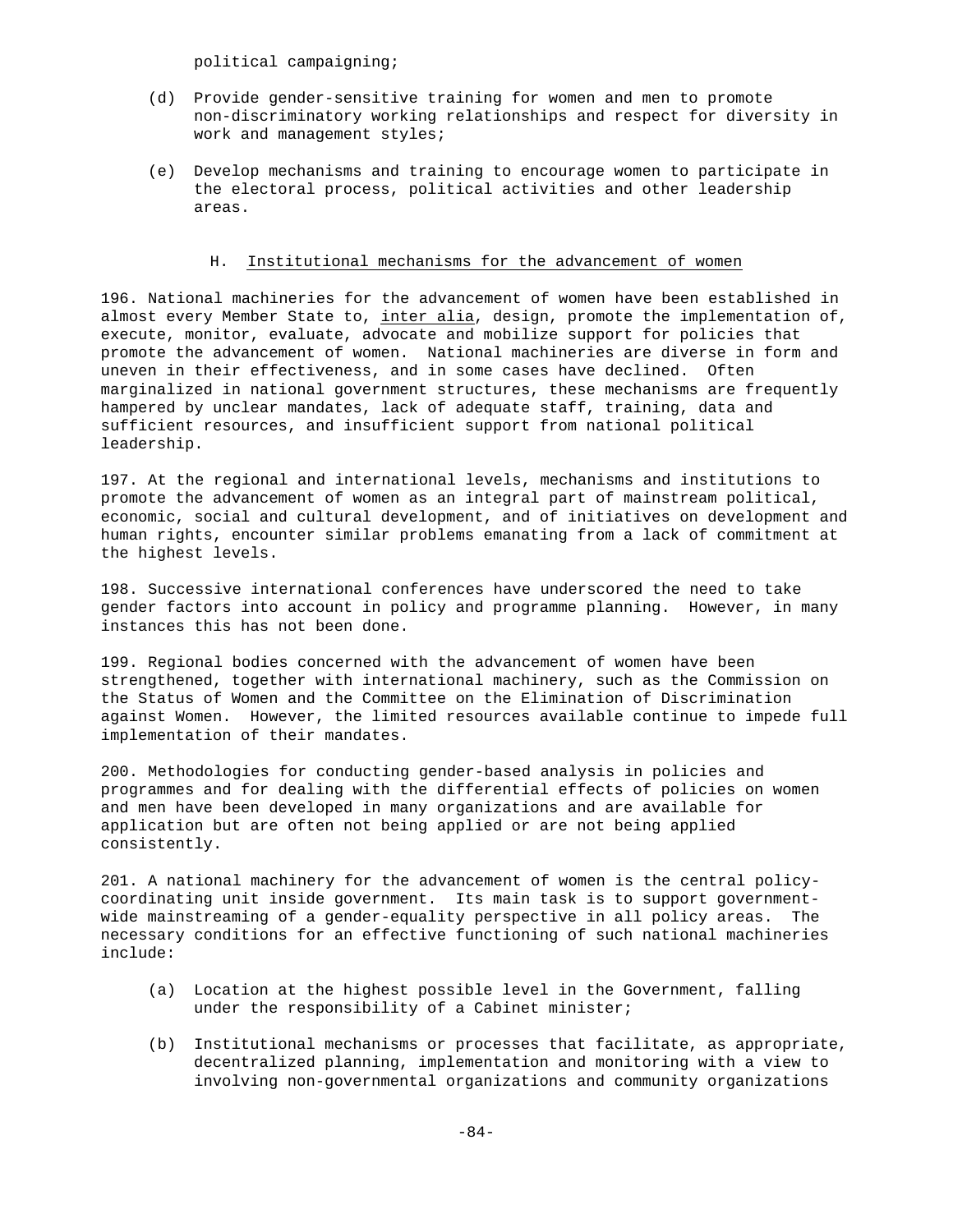from the grass-roots upwards;

- (c) Sufficient resources in terms of budget and professional capacity;
- (d) Opportunity to influence development of all government policies.

202. In addressing the issue of mechanisms for promoting the advancement of women, Governments and other actors should promote an active and visible policy of mainstreaming a gender perspective in all policies and programmes so that, before decisions are taken, an analysis is made of the effects on women and men, respectively.

Strategic objective H.1. Create or strengthen national machineries and other governmental bodies

### Actions to be taken

203. By Governments:

- (a) Ensure that responsibility for the advancement of women is vested in the highest possible level of government; in many cases, this could be at the level of a Cabinet minister;
- (b) Based on a strong political commitment, create a national machinery, where it does not exist, and strengthen, as appropriate, existing national machineries, for the advancement of women at the highest possible level of government; it should have clearly defined mandates and authority; critical elements would be adequate resources and the ability and competence to influence policy and formulate and review legislation; among other things, it should perform policy analysis, undertake advocacy, communication, coordination and monitoring of implementation;
- (c) Provide staff training in designing and analysing data from a gender perspective;
- (d) Establish procedures to allow the machinery to gather information on government-wide policy issues at an early stage and continuously use it in the policy development and review process within the Government;
- (e) Report, on a regular basis, to legislative bodies on the progress of efforts, as appropriate, to mainstream gender concerns, taking into account the implementation of the Platform for Action;
- (f) Encourage and promote the active involvement of the broad and diverse range of institutional actors in the public, private and voluntary sectors to work for equality between women and men.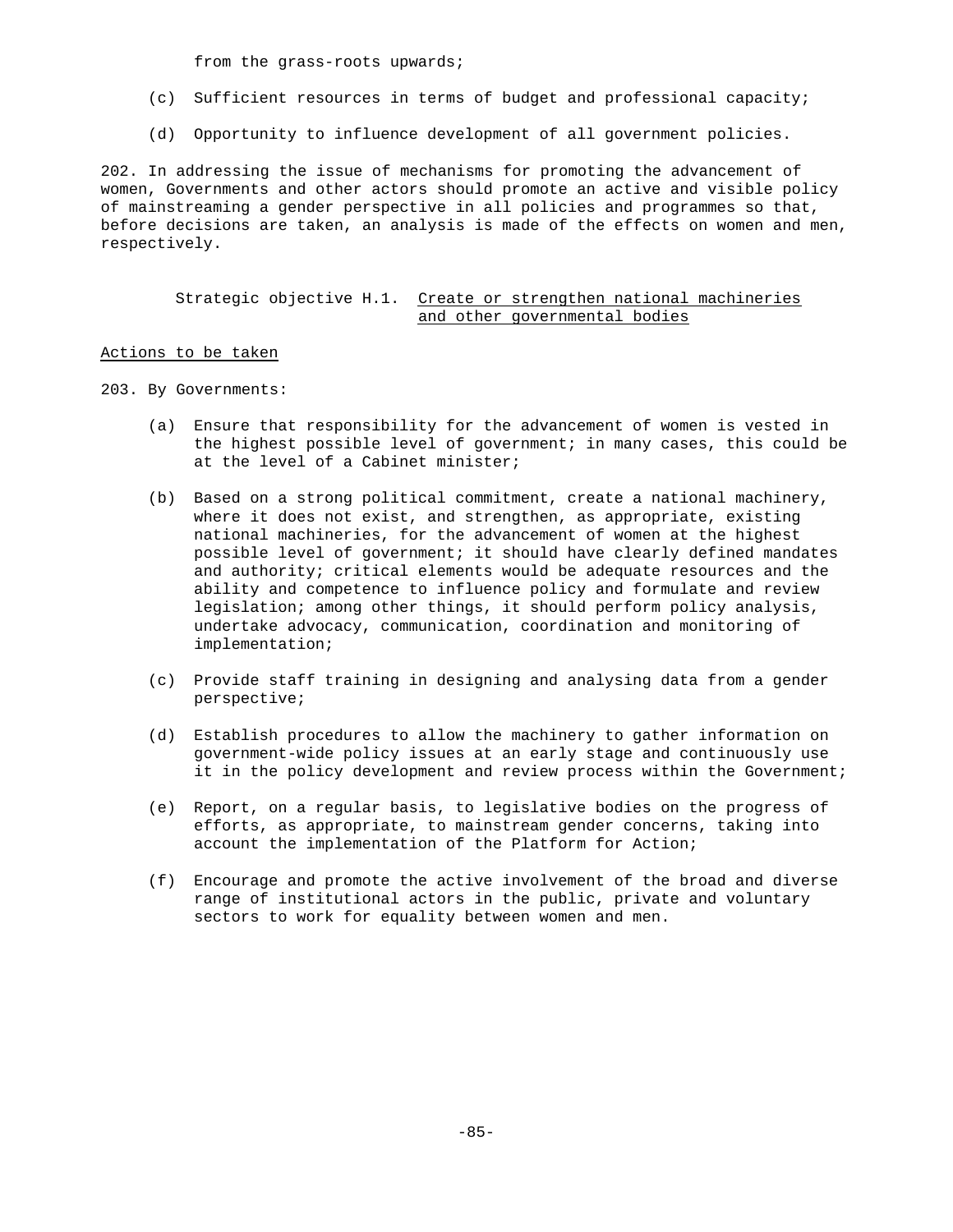## Actions to be taken

#### 204. By Governments:

- (a) Seek to ensure that before policy decisions are taken, an analysis of their impact on women and men, respectively, is carried out;
- (b) Regularly review national policies, programmes and projects, as well as their implementation, evaluating the impact of employment and income policies in order to guarantee that women are direct beneficiaries of development and that their full contribution to development, both remunerated and unremunerated, is considered in economic policy and planning;
- (c) Promote national strategies and aims on equality between women and men in order to eliminate obstacles to the exercise of women's rights and eradicate all forms of discrimination against women;
- (d) Work with members of legislative bodies, as appropriate, to promote a gender perspective in all legislation and policies;
- (e) Give all ministries the mandate to review policies and programmes from a gender perspective and in the light of the Platform for Action; locate the responsibility for the implementation of that mandate at the highest possible level; establish and/or strengthen an inter-ministerial coordination structure to carry out this mandate, to monitor progress and to network with relevant machineries.
- 205. By national machinery:
	- (a) Facilitate the formulation and implementation of government policies on equality between women and men, develop appropriate strategies and methodologies, and promote coordination and cooperation within the central Government in order to ensure mainstreaming of a gender perspective in all policy-making processes;
	- (b) Promote and establish cooperative relationships with relevant branches of government, centres for women's studies and research, academic and educational institutions, the private sector, the media, non-governmental organizations, especially women's organizations, and all other actors of civil society;
	- (c) Undertake activities focusing on legal reform with regard, inter alia, to the family, conditions of employment, social security, income tax, equal opportunity in education, positive measures to promote the advancement of women, and the perception of attitudes and a culture favourable to equality, as well as promote a gender perspective in legal policy and programming reforms;
	- (d) Promote the increased participation of women as both active agents and beneficiaries of the development process, which would result in an improvement in the quality of life for all;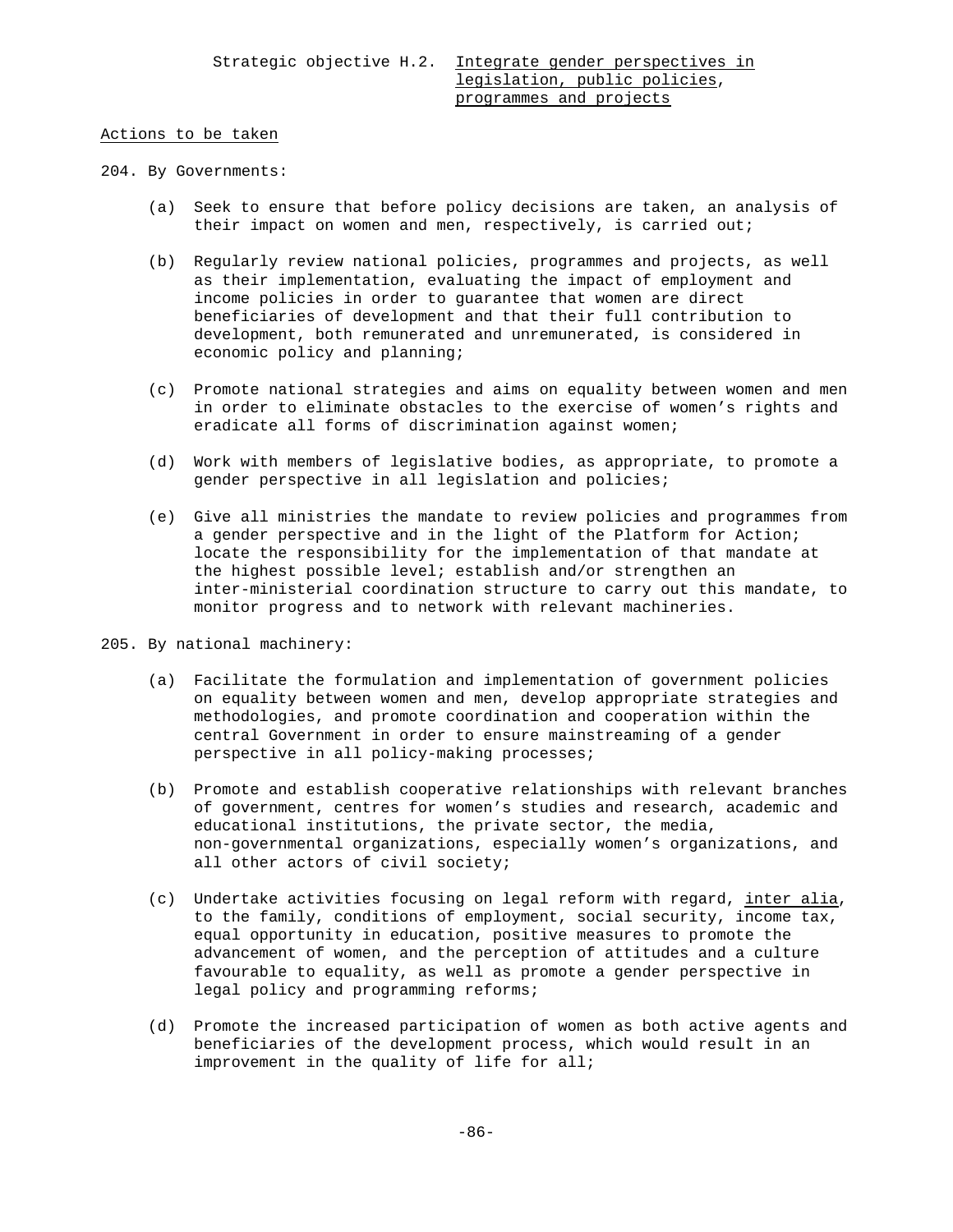- (e) Establish direct links with national, regional and international bodies dealing with the advancement of women;
- (f) Provide training and advisory assistance to government agencies in order to integrate a gender perspective in their policies and programmes.

| Strategic objective H.3. Generate and disseminate gender- |
|-----------------------------------------------------------|
| disaggregated data and information                        |
| for planning and evaluation                               |

## Actions to be taken

206. By national, regional and international statistical services and relevant governmental and United Nations agencies, in cooperation with research and documentation organizations, in their respective areas of responsibility:

- (a) Ensure that statistics related to individuals are collected, compiled, analysed and presented by sex and age and reflect problems, issues and questions related to women and men in society;
- (b) Collect, compile, analyse and present on a regular basis data disaggregated by age, sex, socio-economic and other relevant indicators, including number of dependants, for utilization in policy and programme planning and implementation;
- (c) Involve centres for women's studies and research organizations in developing and testing appropriate indicators and research methodologies to strengthen gender analysis, as well as in monitoring and evaluating the implementation of the goals of the Platform for Action;
- (d) Designate or appoint staff to strengthen gender-statistics programmes and ensure coordination, monitoring and linkage to all fields of statistical work, and prepare output that integrates statistics from the various subject areas;
- (e) Improve data collection on the full contribution of women and men to the economy, including their participation in the informal  $sector(s);$
- (f) Develop a more comprehensive knowledge of all forms of work and employment by:
	- (i) Improving data collection on the unremunerated work which is already included in the United Nations System of National Accounts, such as in agriculture, particularly subsistence agriculture, and other types of non-market production activities;
	- (ii) Improving measurements that at present underestimate women's unemployment and underemployment in the labour market;
	- (iii) Developing methods, in the appropriate forums, for assessing the value, in quantitative terms, of unremunerated work that is outside national accounts, such as caring for dependants and preparing food, for possible reflection in satellite or other official accounts that may be produced separately from but are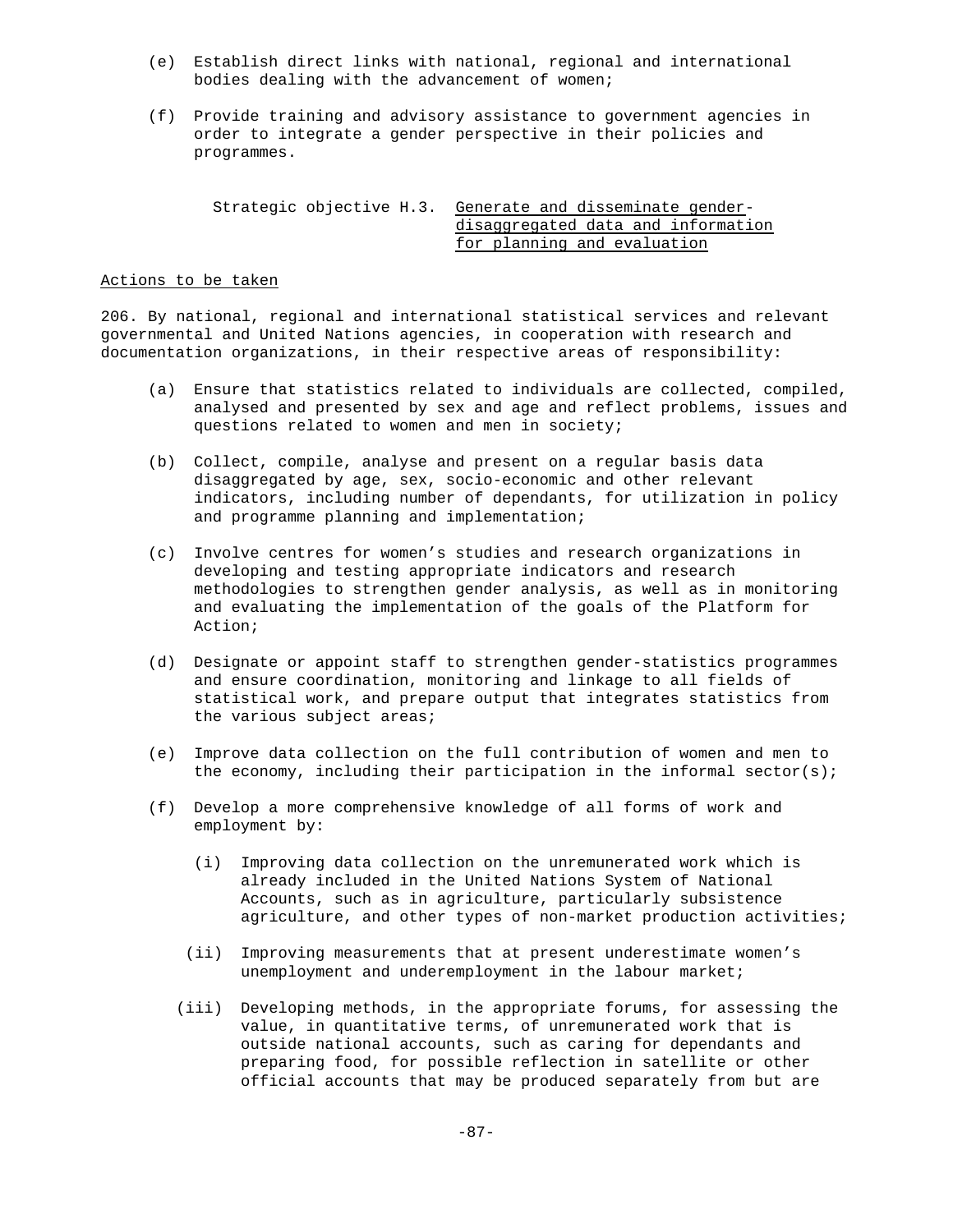consistent with core national accounts, with a view to recognizing the economic contribution of women and making visible the unequal distribution of remunerated and unremunerated work between women and men;

- (g) Develop an international classification of activities for time-use statistics that is sensitive to the differences between women and men in remunerated and unremunerated work, and collect data disaggregated by sex. At the national level, subject to national constraints:
	- (i) Conduct regular time-use studies to measure, in quantitative terms, unremunerated work, including recording those activities that are performed simultaneously with remunerated or other unremunerated activities;
	- (ii) Measure, in quantitative terms, unremunerated work that is outside national accounts and work to improve methods to assess its value, and accurately reflect its value in satellite or other official accounts that are separate from but consistent with core national accounts;
- (h) Improve concepts and methods of data collection on the measurement of poverty among women and men, including their access to resources;
- (i) Strengthen vital statistical systems and incorporate gender analysis into publications and research; give priority to gender differences in research design and in data collection and analysis in order to improve data on morbidity; and improve data collection on access to health services, including access to comprehensive sexual and reproductive health services, maternal care and family planning, with special priority for adolescent mothers and for elder care;
- (j) Develop improved gender-disaggregated and age-specific data on the victims and perpetrators of all forms of violence against women, such as domestic violence, sexual harassment, rape, incest and sexual abuse, and trafficking in women and girls, as well as on violence by agents of the State;
- (k) Improve concepts and methods of data collection on the participation of women and men with disabilities, including their access to resources.
- 207. By Governments:
	- (a) Ensure the regular production of a statistical publication on gender that presents and interprets topical data on women and men in a form suitable for a wide range of non-technical users;
	- (b) Ensure that producers and users of statistics in each country regularly review the adequacy of the official statistical system and its coverage of gender issues, and prepare a plan for needed improvements, where necessary;
	- (c) Develop and encourage the development of quantitative and qualitative studies by research organizations, trade unions, employers, the private sector and non-governmental organizations on the sharing of power and influence in society, including the number of women and men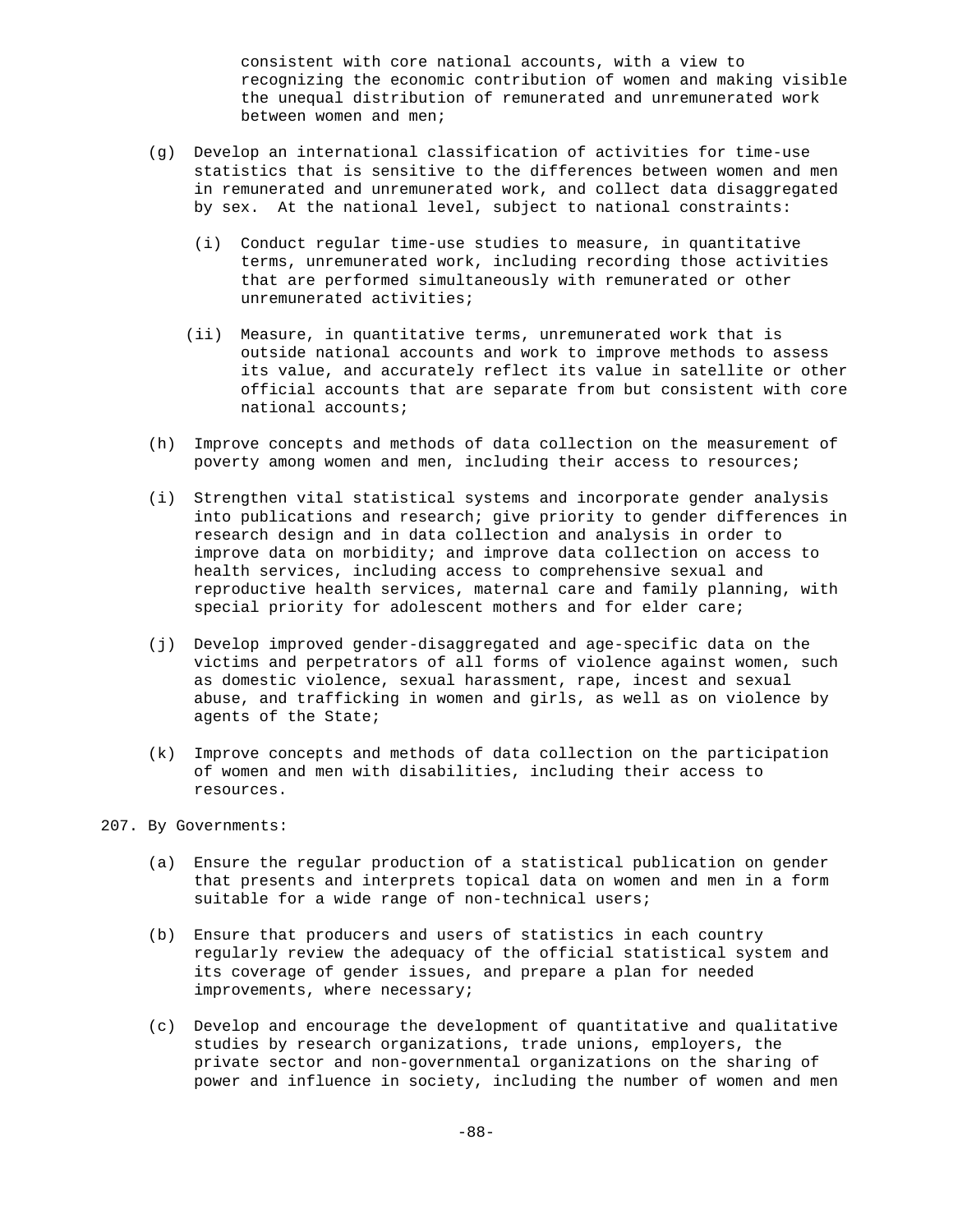in senior decision-making positions in both the public and private sectors;

(d) Use more gender-sensitive data in the formulation of policy and implementation of programmes and projects.

208. By the United Nations:

- (a) Promote the development of methods to find better ways to collect, collate and analyse data that may relate to the human rights of women, including violence against women, for use by all relevant United Nations bodies;
- (b) Promote the further development of statistical methods to improve data that relate to women in economic, social, cultural and political development;
- (c) Prepare a new issue of The World's Women at regular five-year intervals and distribute it widely;
- (d) Assist countries, upon request, in the development of gender policies and programmes;
- (e) Ensure that the relevant reports, data and publications of the Statistical Division of the United Nations Secretariat and the International Research and Training Institute for the Advancement of Women on progress at the national and international levels are transmitted to the Commission on the Status of Women in a regular and coordinated fashion.

209. By multilateral development institutions and bilateral donors:

Encourage and support the development of national capacity in developing countries and in countries with economies in transition by providing resources and technical assistance so that countries can fully measure the work done by women and men, including both remunerated and unremunerated work, and, where appropriate, use satellite or other official accounts for unremunerated work.

# I. Human rights of women

210. Human rights and fundamental freedoms are the birthright of all human beings; their protection and promotion is the first responsibility of Governments.

211. The World Conference on Human Rights reaffirmed the solemn commitment of all States to fulfil their obligation to promote universal respect for, and observance and protection of, all human rights and fundamental freedoms for all, in accordance with the Charter of the United Nations, other instruments relating to human rights, and international law. The universal nature of these rights and freedoms is beyond question.

212. The promotion and protection of all human rights and fundamental freedoms must be considered as a priority objective of the United Nations, in accordance with its purposes and principles, in particular with the purpose of international cooperation. In the framework of these purposes and principles,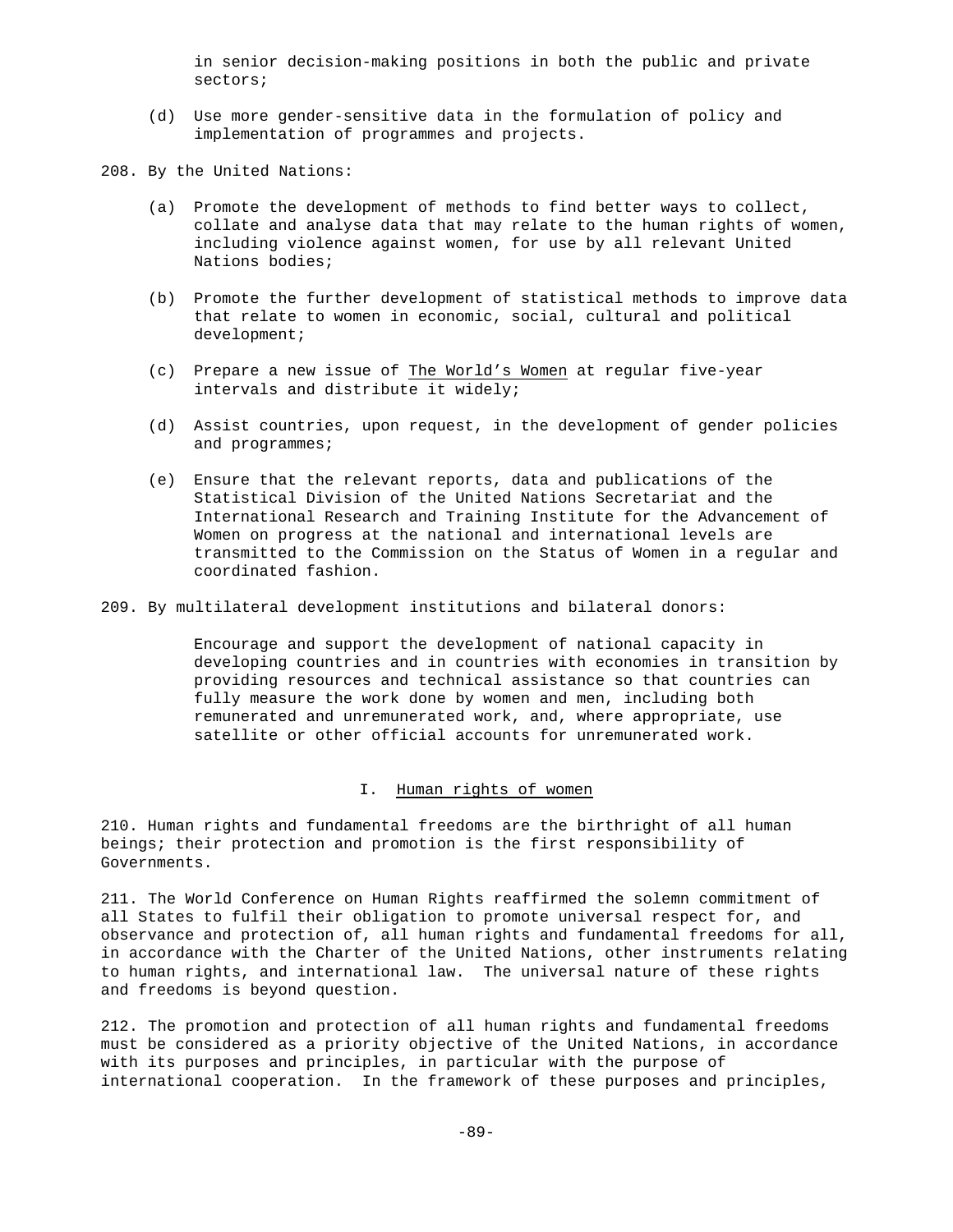the promotion and protection of all human rights is a legitimate concern of the international community. The international community must treat human rights globally, in a fair and equal manner, on the same footing, and with the same emphasis. The Platform for Action reaffirms the importance of ensuring the universality, objectivity and non-selectivity of the consideration of human rights issues.

213. The Platform for Action reaffirms that all human rights - civil, cultural, economic, political and social, including the right to development - are universal, indivisible, interdependent and interrelated, as expressed in the Vienna Declaration and Programme of Action adopted by the World Conference on Human Rights. The Conference reaffirmed that the human rights of women and the girl child are an inalienable, integral and indivisible part of universal human rights. The full and equal enjoyment of all human rights and fundamental freedoms by women and girls is a priority for Governments and the United Nations and is essential for the advancement of women.

214. Equal rights of men and women are explicitly mentioned in the Preamble to the Charter of the United Nations. All the major international human rights instruments include sex as one of the grounds upon which States may not discriminate.

215. Governments must not only refrain from violating the human rights of all women, but must work actively to promote and protect these rights. Recognition of the importance of the human rights of women is reflected in the fact that three quarters of the States Members of the United Nations have become parties to the Convention on the Elimination of All Forms of Discrimination against Women.

216. The World Conference on Human Rights reaffirmed clearly that the human rights of women throughout the life cycle are an inalienable, integral and indivisible part of universal human rights. The International Conference on Population and Development reaffirmed women's reproductive rights and the right to development. Both the Declaration of the Rights of the Child 31/ and the Convention on the Rights of the Child  $11/$  guarantee children's rights and uphold the principle of non-discrimination on the grounds of gender.

217. The gap between the existence of rights and their effective enjoyment derives from a lack of commitment by Governments to promoting and protecting those rights and the failure of Governments to inform women and men alike about them. The lack of appropriate recourse mechanisms at the national and international levels, and inadequate resources at both levels, compound the problem. In most countries, steps have been taken to reflect the rights guaranteed by the Convention on the Elimination of All Forms of Discrimination against Women in national law. A number of countries have established mechanisms to strengthen women's ability to exercise their rights.

218. In order to protect the human rights of women, it is necessary to avoid, as far as possible, resorting to reservations and to ensure that no reservation is incompatible with the object and purpose of the Convention or is otherwise incompatible with international treaty law. Unless the human rights of women, as defined by international human rights instruments, are fully recognized and effectively protected, applied, implemented and enforced in national law as well as in national practice in family, civil, penal, labour and commercial codes and administrative rules and regulations, they will exist in name only.

219. In those countries that have not yet become parties to the Convention on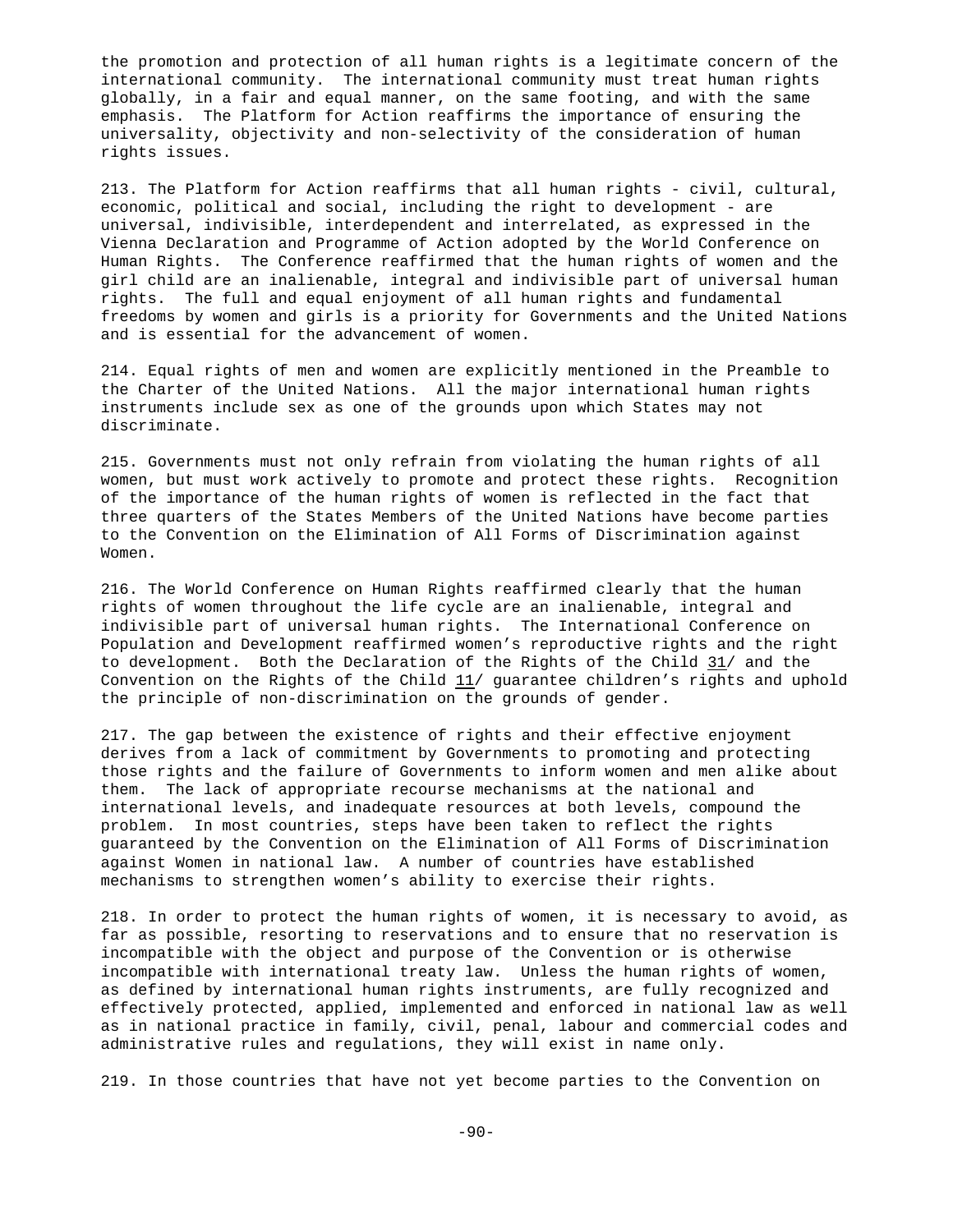the Elimination of All Forms of Discrimination against Women and other international human rights instruments, or where reservations that are incompatible with the object or purpose of the Convention have been entered, or where national laws have not yet been revised to implement international norms and standards, women's de jure equality is not yet secured. Women's full enjoyment of equal rights is undermined by the discrepancies between some national legislation and international law and international instruments on human rights. Overly complex administrative procedures, lack of awareness within the judicial process and inadequate monitoring of the violation of the human rights of all women, coupled with the underrepresentation of women in justice systems, insufficient information on existing rights and persistent attitudes and practices perpetuate women's de facto inequality. De facto inequality is also perpetuated by the lack of enforcement of, inter alia, family, civil, penal, labour and commercial laws or codes, or administrative rules and regulations intended to ensure women's full enjoyment of human rights and fundamental freedoms.

220. Every person should be entitled to participate in, contribute to and enjoy cultural, economic, political and social development. In many cases women and girls suffer discrimination in the allocation of economic and social resources. This directly violates their economic, social and cultural rights.

221. The human rights of all women and the girl child must form an integral part of United Nations human rights activities. Intensified efforts are needed to integrate the equal status and the human rights of all women and girls into the mainstream of United Nations system-wide activities and to address these issues regularly and systematically throughout relevant bodies and mechanisms. This requires, inter alia, improved cooperation and coordination between the Commission on the Status of Women, the United Nations High Commissioner for Human Rights, the Commission on Human Rights, including its special and thematic rapporteurs, independent experts, working groups and its Subcommission on Prevention of Discrimination and Protection of Minorities, the Commission on Sustainable Development, the Commission for Social Development, the Commission on Crime Prevention and Criminal Justice, and the Committee on the Elimination of Discrimination against Women and other human rights treaty bodies, and all relevant entities of the United Nations system, including the specialized agencies. Cooperation is also needed to strengthen, rationalize and streamline the United Nations human rights system and to promote its effectiveness and efficiency, taking into account the need to avoid unnecessary duplication and overlapping of mandates and tasks.

222. If the goal of full realization of human rights for all is to be achieved, international human rights instruments must be applied in such a way as to take more clearly into consideration the systematic and systemic nature of discrimination against women that gender analysis has clearly indicated.

223. Bearing in mind the Programme of Action of the International Conference on Population and Development 14/ and the Vienna Declaration and Programme of Action 2/ adopted by the World Conference on Human Rights, the Fourth World Conference on Women reaffirms that reproductive rights rest on the recognition of the basic right of all couples and individuals to decide freely and responsibly the number, spacing and timing of their children and to have the information and means to do so, and the right to attain the highest standard of sexual and reproductive health. It also includes their right to make decisions concerning reproduction free of discrimination, coercion and violence, as expressed in human rights documents.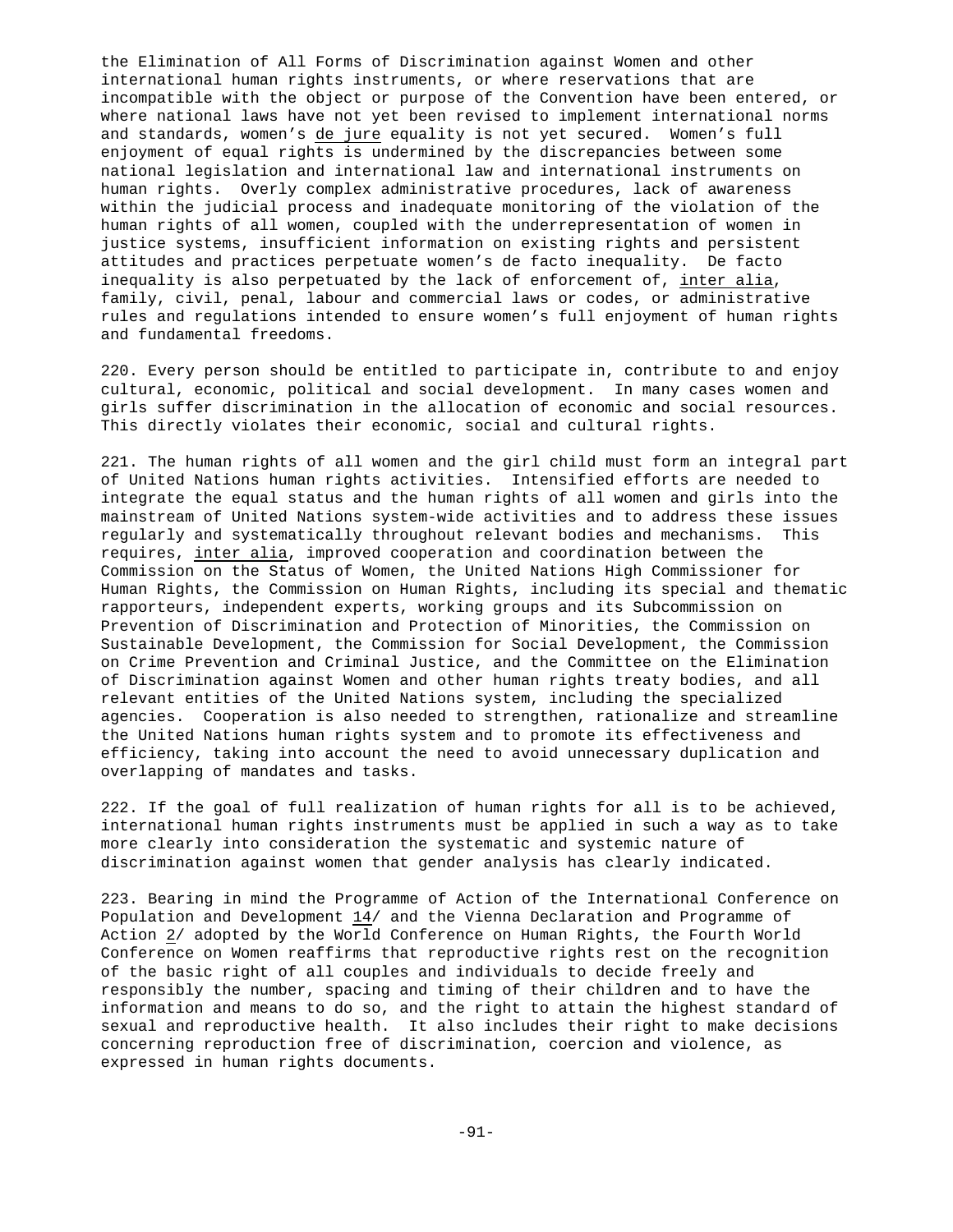224. Violence against women both violates and impairs or nullifies the enjoyment by women of human rights and fundamental freedoms. Taking into account the Declaration on the Elimination of Violence against Women and the work of Special Rapporteurs, gender-based violence, such as battering and other domestic violence, sexual abuse, sexual slavery and exploitation, and international trafficking in women and children, forced prostitution and sexual harassment, as well as violence against women, resulting from cultural prejudice, racism and racial discrimination, xenophobia, pornography, ethnic cleansing, armed conflict, foreign occupation, religious and anti-religious extremism and terrorism are incompatible with the dignity and the worth of the human person and must be combated and eliminated. Any harmful aspect of certain traditional, customary or modern practices that violates the rights of women should be prohibited and eliminated. Governments should take urgent action to combat and eliminate all forms of violence against women in private and public life, whether perpetrated or tolerated by the State or private persons.

225. Many women face additional barriers to the enjoyment of their human rights because of such factors as their race, language, ethnicity, culture, religion, disability or socio-economic class or because they are indigenous people, migrants, including women migrant workers, displaced women or refugees. They may also be disadvantaged and marginalized by a general lack of knowledge and recognition of their human rights as well as by the obstacles they meet in gaining access to information and recourse mechanisms in cases of violation of their rights.

226. The factors that cause the flight of refugee women, other displaced women in need of international protection and internally displaced women may be different from those affecting men. These women continue to be vulnerable to abuses of their human rights during and after their flight.

227. While women are increasingly using the legal system to exercise their rights, in many countries lack of awareness of the existence of these rights is an obstacle that prevents women from fully enjoying their human rights and attaining equality. Experience in many countries has shown that women can be empowered and motivated to assert their rights, regardless of their level of education or socio-economic status. Legal literacy programmes and media strategies have been effective in helping women to understand the link between their rights and other aspects of their lives and in demonstrating that cost-effective initiatives can be undertaken to help women obtain those rights. Provision of human rights education is essential for promoting an understanding of the human rights of women, including knowledge of recourse mechanisms to redress violations of their rights. It is necessary for all individuals, especially women in vulnerable circumstances, to have full knowledge of their rights and access to legal recourse against violations of their rights.

228. Women engaged in the defence of human rights must be protected. Governments have a duty to guarantee the full enjoyment of all rights set out in the Universal Declaration of Human Rights, the International Covenant on Civil and Political Rights and the International Covenant on Economic, Social and Cultural Rights by women working peacefully in a personal or organizational capacity for the promotion and protection of human rights. Non-governmental organizations, women's organizations and feminist groups have played a catalytic role in the promotion of the human rights of women through grass-roots activities, networking and advocacy and need encouragement, support and access to information from Governments in order to carry out these activities.

229. In addressing the enjoyment of human rights, Governments and other actors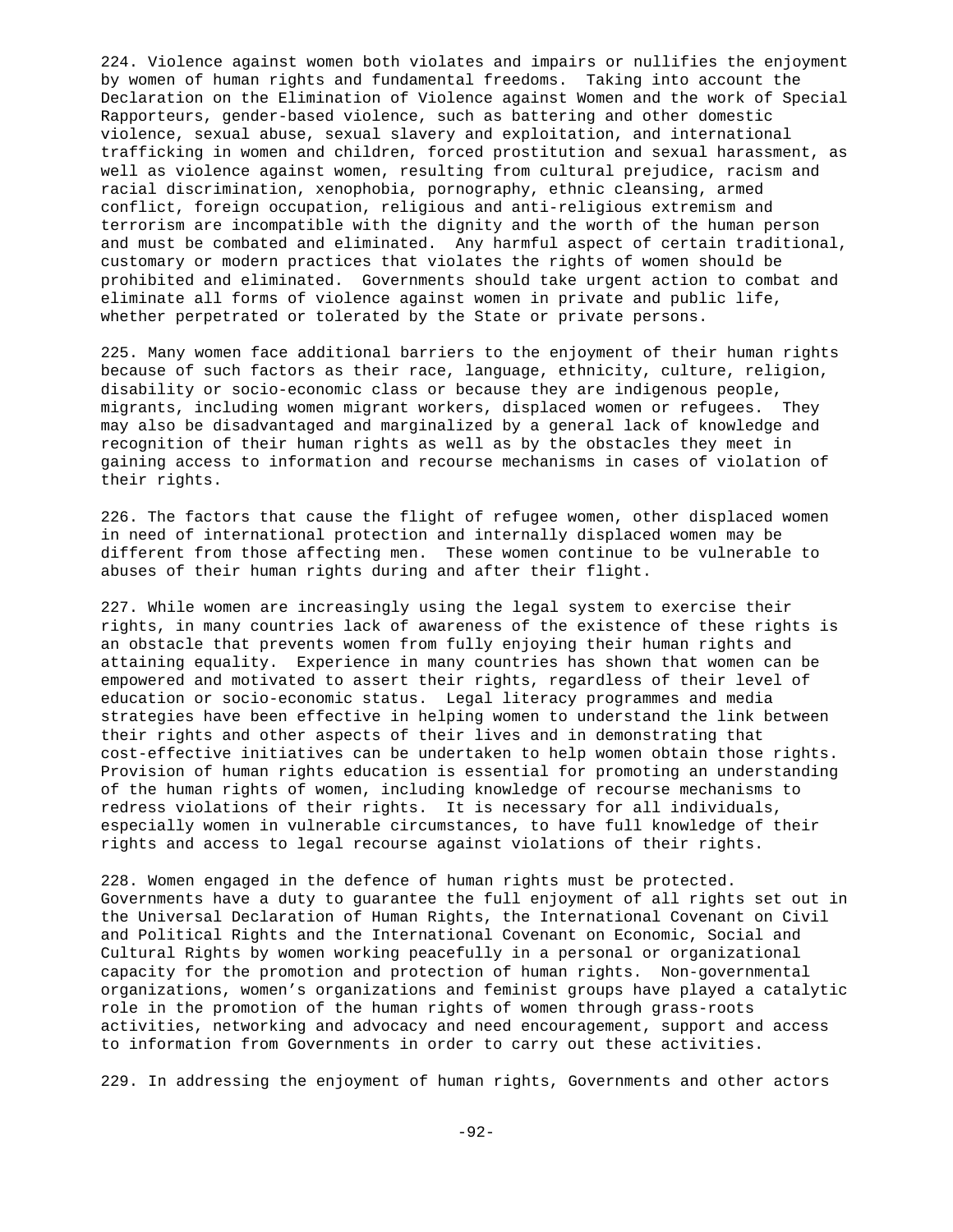should promote an active and visible policy of mainstreaming a gender perspective in all policies and programmes so that, before decisions are taken, an analysis is made of the effects on women and men, respectively.

Strategic objective I.1. Promote and protect the human rights of women, through the full implementation of all human rights instruments, especially the Convention on the Elimination of All Forms of Discrimination against Women

#### Actions to be taken

230. By Governments:

- (a) Work actively towards ratification of or accession to and implement international and regional human rights treaties;
- (b) Ratify and accede to and ensure implementation of the Convention on the Elimination of All Forms of Discrimination against Women so that universal ratification of the Convention can be achieved by the year 2000;
- (c) Limit the extent of any reservations to the Convention on the Elimination of All Forms of Discrimination against Women; formulate any such reservations as precisely and as narrowly as possible; ensure that no reservations are incompatible with the object and purpose of the Convention or otherwise incompatible with international treaty law and regularly review them with a view to withdrawing them; and withdraw reservations that are contrary to the object and purpose of the Convention on the Elimination of All Forms of Discrimination against Women or which are otherwise incompatible with international treaty law;
- (d) Consider drawing up national action plans identifying steps to improve the promotion and protection of human rights, including the human rights of women, as recommended by the World Conference on Human Rights;
- (e) Create or strengthen independent national institutions for the protection and promotion of these rights, including the human rights of women, as recommended by the World Conference on Human Rights;
- (f) Develop a comprehensive human rights education programme to raise awareness among women of their human rights and raise awareness among others of the human rights of women;
- (g) If they are States parties, implement the Convention by reviewing all national laws, policies, practices and procedures to ensure that they meet the obligations set out in the Convention; all States should undertake a review of all national laws, policies, practices and procedures to ensure that they meet international human rights obligations in this matter;
- (h) Include gender aspects in reporting under all other human rights conventions and instruments, including ILO conventions, to ensure analysis and review of the human rights of women;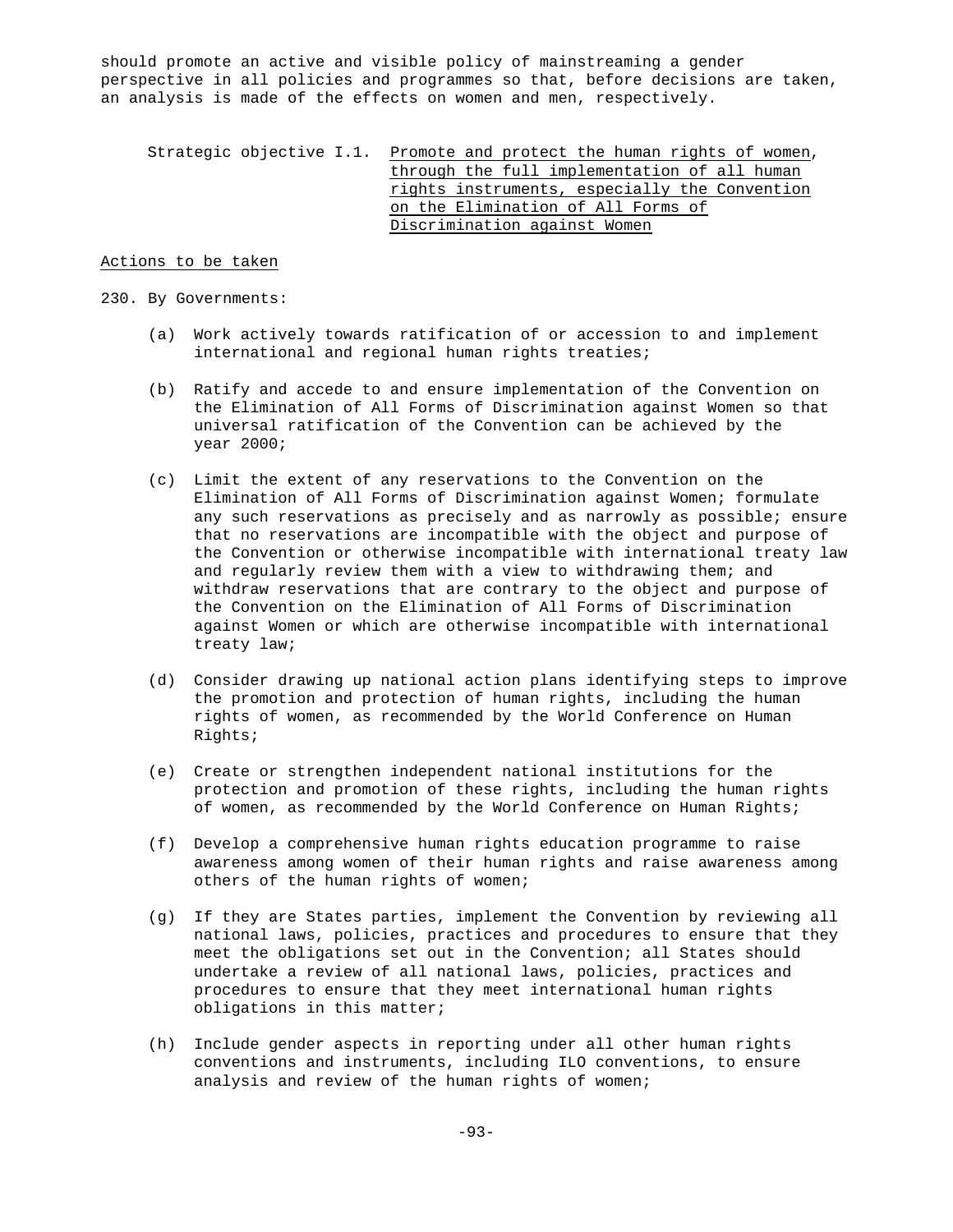- (i) Report on schedule to the Committee on the Elimination of Discrimination against Women regarding the implementation of the Convention, following fully the guidelines established by the Committee and involving non-governmental organizations, where appropriate, or taking into account their contributions in the preparation of the report;
- (j) Enable the Committee on the Elimination of Discrimination against Women fully to discharge its mandate by allowing for adequate meeting time through broad ratification of the revision adopted by the States parties to the Convention on the Elimination of All Forms of Discrimination against Women on 22 May 1995 relative to article 20, paragraph 1, 32/ and by promoting efficient working methods;
- (k) Support the process initiated by the Commission on the Status of Women with a view to elaborating a draft optional protocol to the Convention on the Elimination of All Forms of Discrimination against Women that could enter into force as soon as possible on a right of petition procedure, taking into consideration the Secretary-General's report on the optional protocol, including those views related to its feasibility;
- (l) Take urgent measures to achieve universal ratification of or accession to the Convention on the Rights of the Child before the end of 1995 and full implementation of the Convention in order to ensure equal rights for girls and boys; those that have not already done so are urged to become parties in order to realize universal implementation of the Convention on the Rights of the Child by the year 2000;
- (m) Address the acute problems of children, inter alia, by supporting efforts in the context of the United Nations system aimed at adopting efficient international measures for the prevention and eradication of female infanticide, harmful child labour, the sale of children and their organs, child prostitution, child pornography and other forms of sexual abuse and consider contributing to the drafting of an optional protocol to the Convention on the Rights of the Child;
- (n) Strengthen the implementation of all relevant human rights instruments in order to combat and eliminate, including through international cooperation, organized and other forms of trafficking in women and children, including trafficking for the purposes of sexual exploitation, pornography, prostitution and sex tourism, and provide legal and social services to the victims; this should include provisions for international cooperation to prosecute and punish those responsible for organized exploitation of women and children;
- (o) Taking into account the need to ensure full respect for the human rights of indigenous women, consider a declaration on the rights of indigenous people for adoption by the General Assembly within the International Decade of the World's Indigenous People and encourage the participation of indigenous women in the working group elaborating the draft declaration, in accordance with the provisions for the participation of organizations of indigenous people.

231. By relevant organs, bodies and agencies of the United Nations system, all human rights bodies of the United Nations system, as well as the United Nations High Commissioner for Human Rights and the United Nations High Commissioner for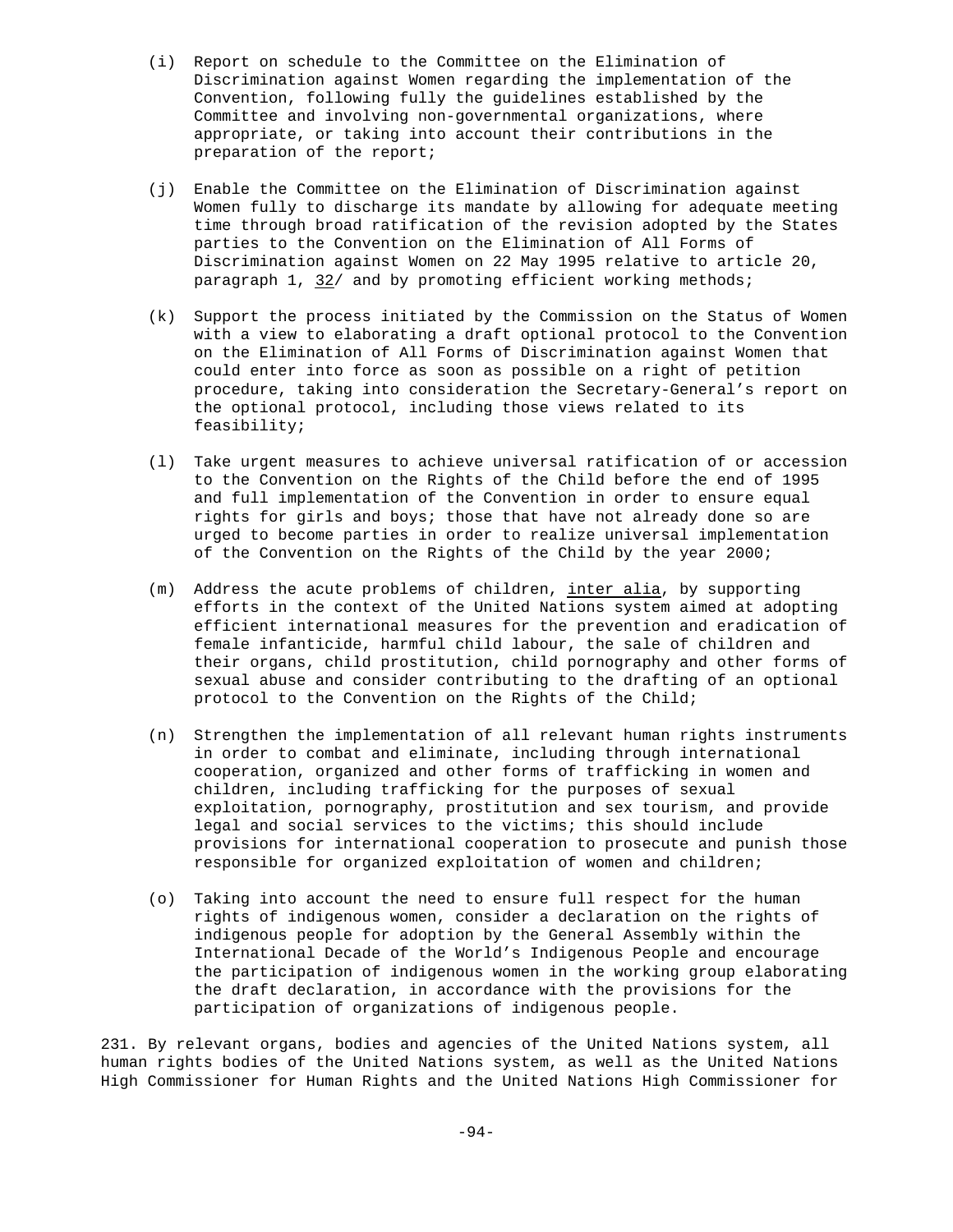Refugees, while promoting greater efficiency and effectiveness through better coordination of the various bodies, mechanisms and procedures, taking into account the need to avoid unnecessary duplication and overlapping of their mandates and tasks:

- (a) Give full, equal and sustained attention to the human rights of women in the exercise of their respective mandates to promote universal respect for and protection of all human rights - civil, cultural, economic, political and social rights, including the right to development;
- (b) Ensure the implementation of the recommendations of the World Conference on Human Rights for the full integration and mainstreaming of the human rights of women;
- (c) Develop a comprehensive policy programme for mainstreaming the human rights of women throughout the United Nations system, including activities with regard to advisory services, technical assistance, reporting methodology, gender-impact assessments, coordination, public information and human rights education, and play an active role in the implementation of the programme;
- (d) Ensure the integration and full participation of women as both agents and beneficiaries in the development process and reiterate the objectives established for global action for women towards sustainable and equitable development set forth in the Rio Declaration on Environment and Development; 18/
- (e) Include information on gender-based human rights violations in their activities and integrate the findings into all of their programmes and activities;
- (f) Ensure that there is collaboration and coordination of the work of all human rights bodies and mechanisms to ensure that the human rights of women are respected;
- (g) Strengthen cooperation and coordination between the Commission on the Status of Women, the Commission on Human Rights, the Commission for Social Development, the Commission on Sustainable Development, the Commission on Crime Prevention and Criminal Justice, the United Nations human rights treaty monitoring bodies, including the Committee on the Elimination of Discrimination against Women, and the United Nations Development Fund for Women, the International Research and Training Institute for the Advancement of Women, the United Nations Development Programme, the United Nations Children's Fund and other organizations of the United Nations system, acting within their mandates, in the promotion of the human rights of women, and improve cooperation between the Division for the Advancement of Women and the Centre for Human Rights;
- (h) Establish effective cooperation between the United Nations High Commissioner for Human Rights and the United Nations High Commissioner for Refugees and other relevant bodies, within their respective mandates, taking into account the close link between massive violations of human rights, especially in the form of genocide, ethnic cleansing, systematic rape of women in war situations and refugee flows and other displacements, and the fact that refugee, displaced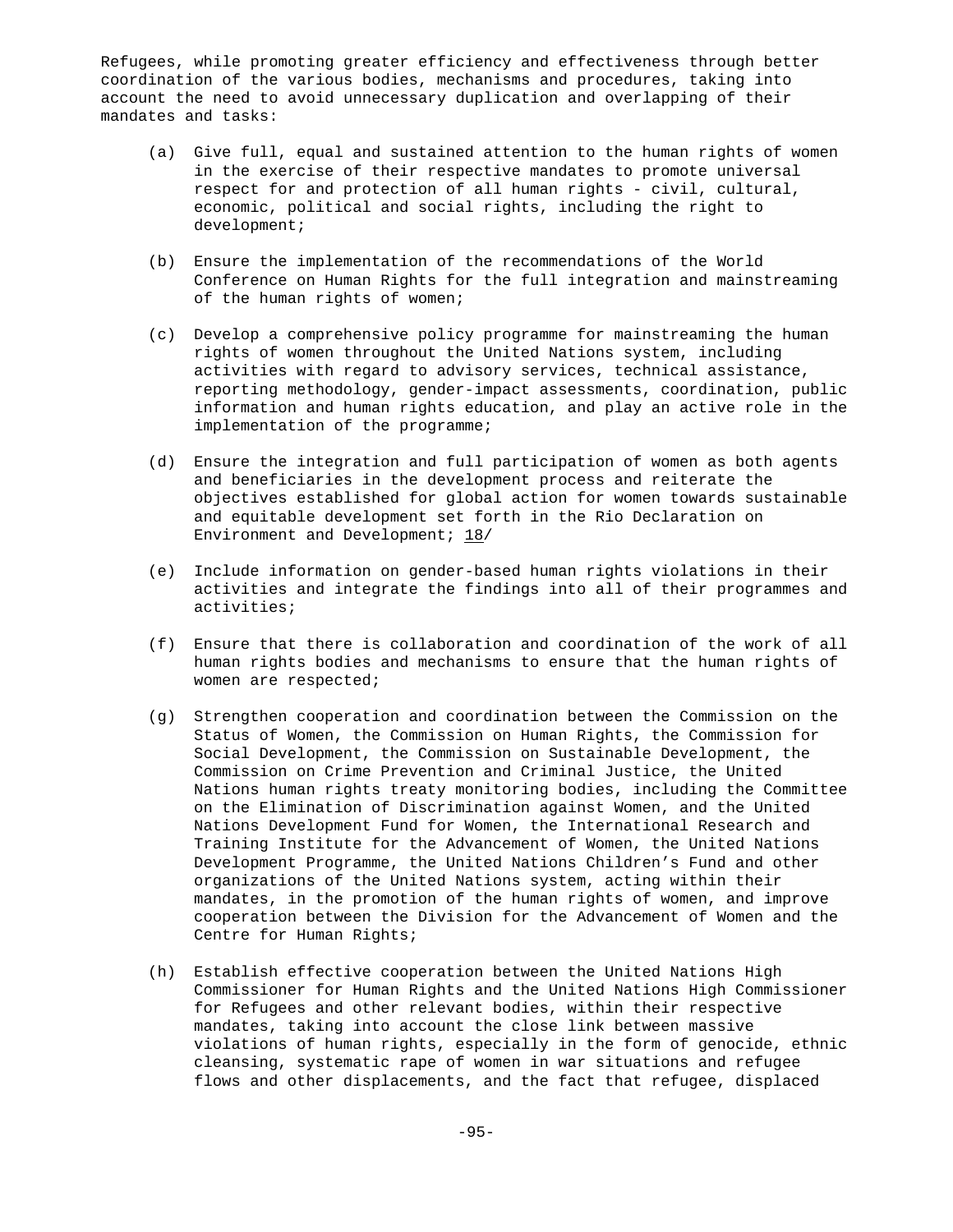and returnee women may be subject to particular human rights abuse;

- (i) Encourage incorporation of a gender perspective in national programmes of action and in human rights and national institutions, within the context of human rights advisory services programmes;
- (j) Provide training in the human rights of women for all United Nations personnel and officials, especially those in human rights and humanitarian relief activities, and promote their understanding of the human rights of women so that they recognize and deal with violations of the human rights of women and can fully take into account the gender aspect of their work;
- (k) In reviewing the implementation of the plan of action for the United Nations Decade for Human Rights Education (1995-2004), take into account the results of the Fourth World Conference on Women.

## Strategic objective I.2. Ensure equality and non-discrimination under the law and in practice

## Actions to be taken

232. By Governments:

- (a) Give priority to promoting and protecting the full and equal enjoyment by women and men of all human rights and fundamental freedoms without distinction of any kind as to race, colour, sex, language, religion, political or other opinions, national or social origins, property, birth or other status;
- (b) Provide constitutional guarantees and/or enact appropriate legislation to prohibit discrimination on the basis of sex for all women and girls of all ages and assure women of all ages equal rights and their full enjoyment;
- (c) Embody the principle of the equality of men and women in their legislation and ensure, through law and other appropriate means, the practical realization of this principle;
- (d) Review national laws, including customary laws and legal practices in the areas of family, civil, penal, labour and commercial law in order to ensure the implementation of the principles and procedures of all relevant international human rights instruments by means of national legislation, revoke any remaining laws that discriminate on the basis of sex and remove gender bias in the administration of justice;
- (e) Strengthen and encourage the development of programmes to protect the human rights of women in the national institutions on human rights that carry out programmes, such as human rights commissions or ombudspersons, according them appropriate status, resources and access to the Government to assist individuals, in particular women, and ensure that these institutions pay adequate attention to problems involving the violation of the human rights of women;
- (f) Take action to ensure that the human rights of women, including the rights referred to in paragraphs 94 to 96 above, are fully respected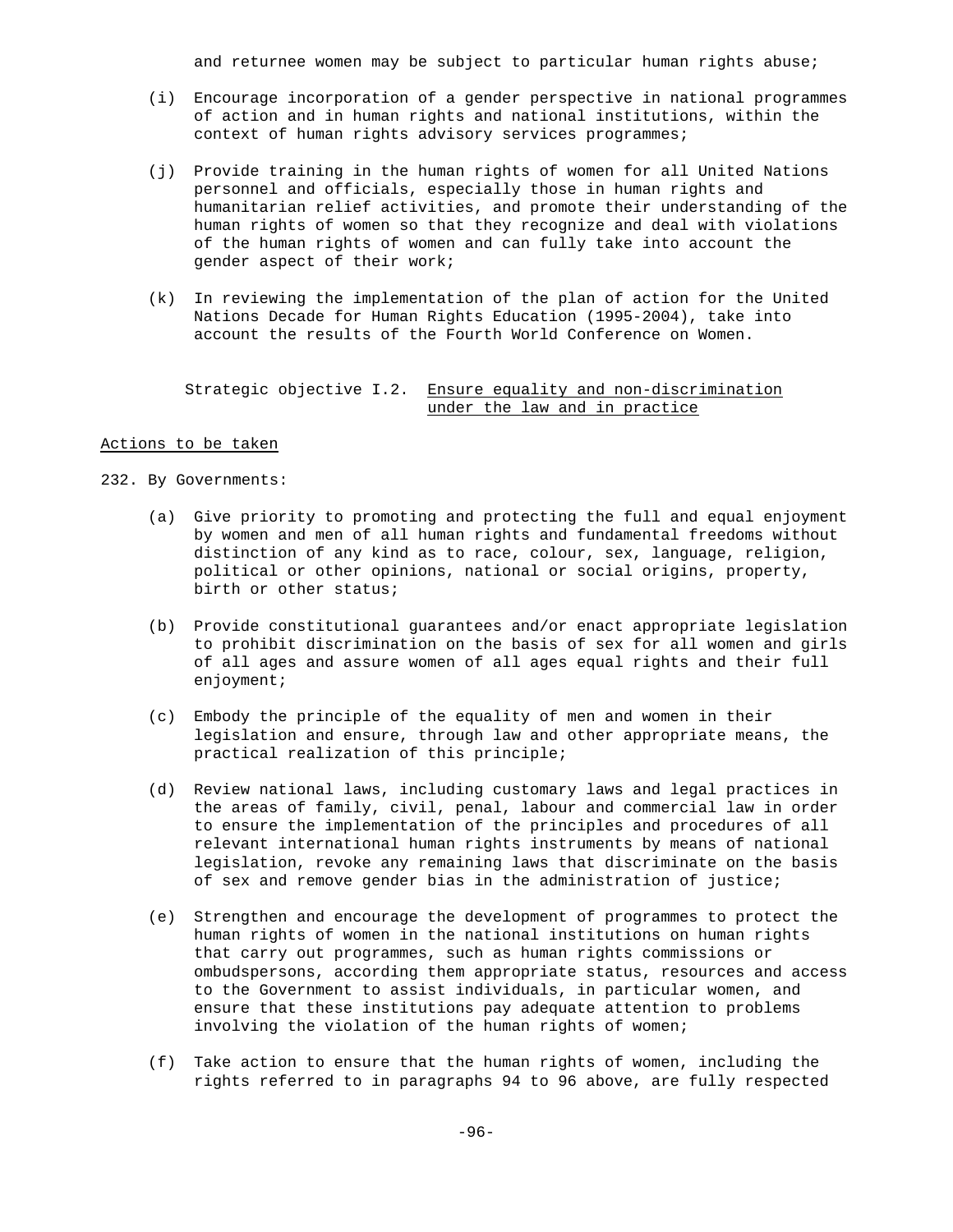and protected;

- (g) Take urgent action to combat and eliminate violence against women, which is a human rights violation, resulting from harmful traditional or customary practices, cultural prejudices and extremism;
- (h) Prohibit female genital mutilation wherever it exists and give vigorous support to efforts among non-governmental and community organizations and religious institutions to eliminate such practices;
- (i) Provide gender-sensitive human rights education and training to public officials, including, inter alia, police and military personnel, corrections officers, health and medical personnel, and social workers, including people who deal with migration and refugee issues, and teachers at all levels of the educational system, and make available such education and training also to the judiciary and members of parliament in order to enable them to better exercise their public responsibilities;
- (j) Promote the equal right of women to be members of trade unions and other professional and social organizations;
- (k) Establish effective mechanisms for investigating violations of the human rights of women perpetrated by any public official and take the necessary punitive legal measures in accordance with national laws;
- (l) Review and amend criminal laws and procedures, as necessary, to eliminate any discrimination against women in order to ensure that criminal law and procedures guarantee women effective protection against, and prosecution of, crimes directed at or disproportionately affecting women, regardless of the relationship between the perpetrator and the victim, and ensure that women defendants, victims and/or witnesses are not revictimized or discriminated against in the investigation and prosecution of crimes;
- (m) Ensure that women have the same right as men to be judges, advocates or other officers of the court, as well as police officers and prison and detention officers, among other things;
- (n) Strengthen existing or establish readily available and free or affordable alternative administrative mechanisms and legal aid programmes to assist disadvantaged women seeking redress for violations of their rights;
- (o) Ensure that all women and non-governmental organizations and their members in the field of protection and promotion of all human rights civil, cultural, economic, political and social rights, including the right to development - enjoy fully all human rights and freedoms in accordance with the Universal Declaration of Human Rights and all other human rights instruments and the protection of national laws;
- (p) Strengthen and encourage the implementation of the recommendations contained in the Standard Rules on the Equalization of Opportunities for Persons with Disabilities, 30/ paying special attention to ensure non-discrimination and equal enjoyment of all human rights and fundamental freedoms by women and girls with disabilities, including their access to information and services in the field of violence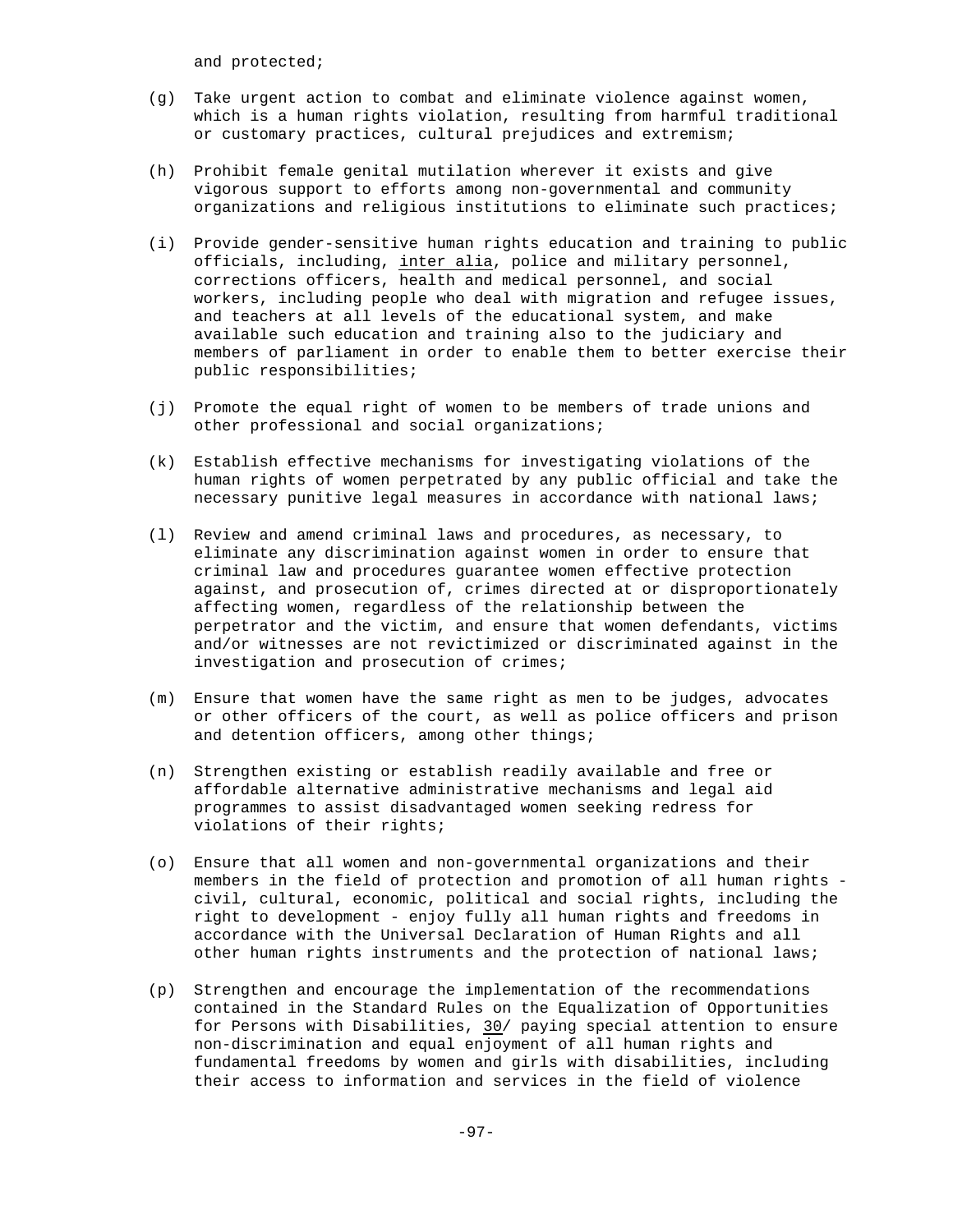against women, as well as their active participation in and economic contribution to all aspects of society;

(q) Encourage the development of gender-sensitive human rights programmes.

Strategic objective I.3. Achieve legal literacy

## Actions to be taken

233. By Governments and non-governmental organizations, the United Nations and other international organizations, as appropriate:

- (a) Translate, whenever possible, into local and indigenous languages and into alternative formats appropriate for persons with disabilities and persons at lower levels of literacy, publicize and disseminate laws and information relating to the equal status and human rights of all women, including the Universal Declaration of Human Rights, the International Covenant on Civil and Political Rights, the International Covenant on Economic, Social and Cultural Rights, the Convention on the Elimination of All Forms of Discrimination against Women, the International Convention on the Elimination of All Forms of Racial Discrimination, 33/ the Convention on the Rights of the Child, the Convention against Torture and Other Cruel, Inhuman or Degrading Treatment or Punishment, the Declaration on the Right to Development 34/ and the Declaration on the Elimination of Violence against Women, as well as the outcomes of relevant United Nations conferences and summits and national reports to the Committee on the Elimination of Discrimination against Women;
- (b) Publicize and disseminate such information in easily understandable formats and alternative formats appropriate for persons with disabilities, and persons at low levels of literacy;
- (c) Disseminate information on national legislation and its impact on women, including easily accessible guidelines on how to use a justice system to exercise one's rights;
- (d) Include information about international and regional instruments and standards in their public information and human rights education activities and in adult education and training programmes, particularly for groups such as the military, the police and other law enforcement personnel, the judiciary, and legal and health professionals to ensure that human rights are effectively protected;
- (e) Make widely available and fully publicize information on the existence of national, regional and international mechanisms for seeking redress when the human rights of women are violated;
- (f) Encourage, coordinate and cooperate with local and regional women's groups, relevant non-governmental organizations, educators and the media, to implement programmes in human rights education to make women aware of their human rights;
- (g) Promote education on the human and legal rights of women in school curricula at all levels of education and undertake public campaigns, including in the most widely used languages of the country, on the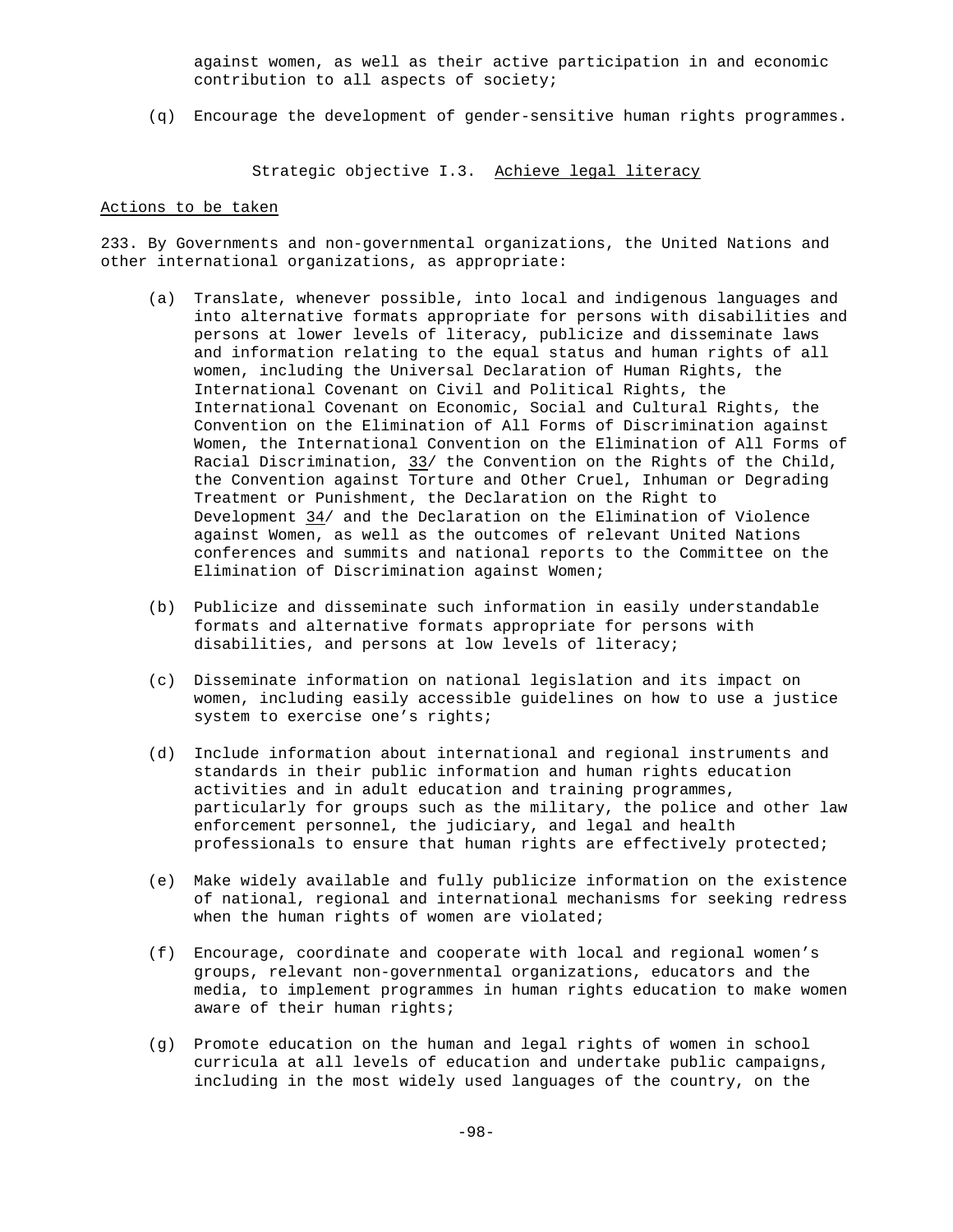equality of women and men in public and private life, including their rights within the family and relevant human rights instruments under national and international law;

- (h) Promote education in all countries in human rights and international humanitarian law for members of the national security and armed forces, including those assigned to United Nations peace-keeping operations, on a routine and continuing basis, reminding them and sensitizing them to the fact that they should respect the rights of women at all times, both on and off duty, giving special attention to the rules on the protection of women and children and to the protection of human rights in situations of armed conflict;
- (i) Take appropriate measures to ensure that refugee and displaced women, migrant women and women migrant workers are made aware of their human rights and of the recourse mechanisms available to them.

#### J. Women and the media

234. During the past decade, advances in information technology have facilitated a global communications network that transcends national boundaries and has an impact on public policy, private attitudes and behaviour, especially of children and young adults. Everywhere the potential exists for the media to make a far greater contribution to the advancement of women.

235. More women are involved in careers in the communications sector, but few have attained positions at the decision-making level or serve on governing boards and bodies that influence media policy. The lack of gender sensitivity in the media is evidenced by the failure to eliminate the gender-based stereotyping that can be found in public and private local, national and international media organizations.

236. The continued projection of negative and degrading images of women in media communications - electronic, print, visual and audio - must be changed. Print and electronic media in most countries do not provide a balanced picture of women's diverse lives and contributions to society in a changing world. In addition, violent and degrading or pornographic media products are also negatively affecting women and their participation in society. Programming that reinforces women's traditional roles can be equally limiting. The world-wide trend towards consumerism has created a climate in which advertisements and commercial messages often portray women primarily as consumers and target girls and women of all ages inappropriately.

237. Women should be empowered by enhancing their skills, knowledge and access to information technology. This will strengthen their ability to combat negative portrayals of women internationally and to challenge instances of abuse of the power of an increasingly important industry. Self-regulatory mechanisms for the media need to be created and strengthened and approaches developed to eliminate gender-biased programming. Most women, especially in developing countries, are not able to access effectively the expanding electronic information highways and therefore cannot establish networks that will provide them with alternative sources of information. Women therefore need to be involved in decision-making regarding the development of the new technologies in order to participate fully in their growth and impact.

238. In addressing the issue of the mobilization of the media, Governments and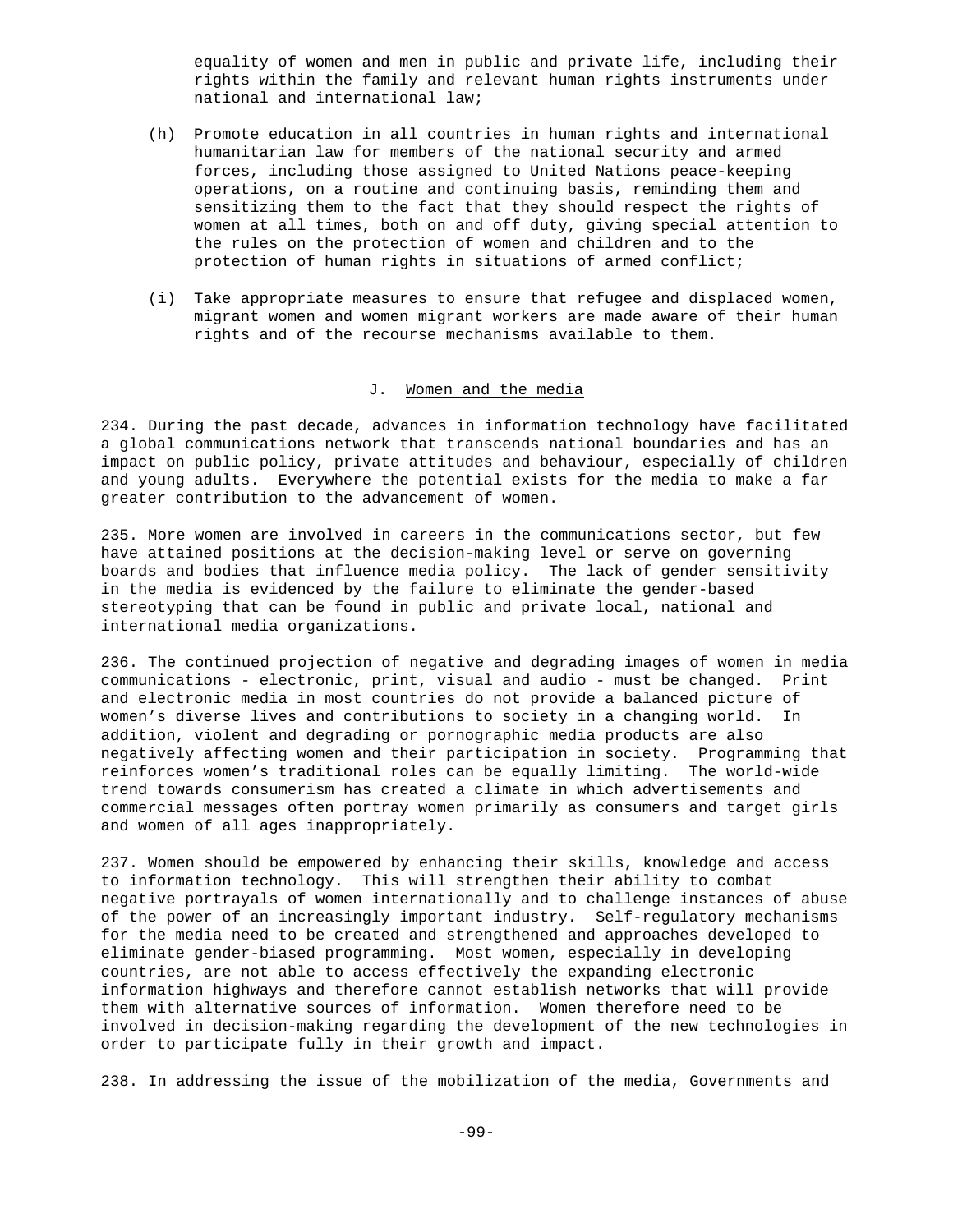other actors should promote an active and visible policy of mainstreaming a gender perspective in policies and programmes.

> Strategic objective J.1. Increase the participation and access of women to expression and decisionmaking in and through the media and new technologies of communication

#### Actions to be taken

239. By Governments:

- (a) Support women's education, training and employment to promote and ensure women's equal access to all areas and levels of the media;
- (b) Support research into all aspects of women and the media so as to define areas needing attention and action and review existing media policies with a view to integrating a gender perspective;
- (c) Promote women's full and equal participation in the media, including management, programming, education, training and research;
- (d) Aim at gender balance in the appointment of women and men to all advisory, management, regulatory or monitoring bodies, including those connected to the private and State or public media;
- (e) Encourage, to the extent consistent with freedom of expression, these bodies to increase the number of programmes for and by women to see to it that women's needs and concerns are properly addressed;
- (f) Encourage and recognize women's media networks, including electronic networks and other new technologies of communication, as a means for the dissemination of information and the exchange of views, including at the international level, and support women's groups active in all media work and systems of communications to that end;
- (g) Encourage and provide the means or incentives for the creative use of programmes in the national media for the dissemination of information on various cultural forms of indigenous people and the development of social and educational issues in this regard within the framework of national law;
- (h) Guarantee the freedom of the media and its subsequent protection within the framework of national law and encourage, consistent with freedom of expression, the positive involvement of the media in development and social issues.

240. By national and international media systems:

Develop, consistent with freedom of expression, regulatory mechanisms, including voluntary ones, that promote balanced and diverse portrayals of women by the media and international communication systems and that promote increased participation by women and men in production and decision-making.

241. By Governments, as appropriate, or national machinery for the advancement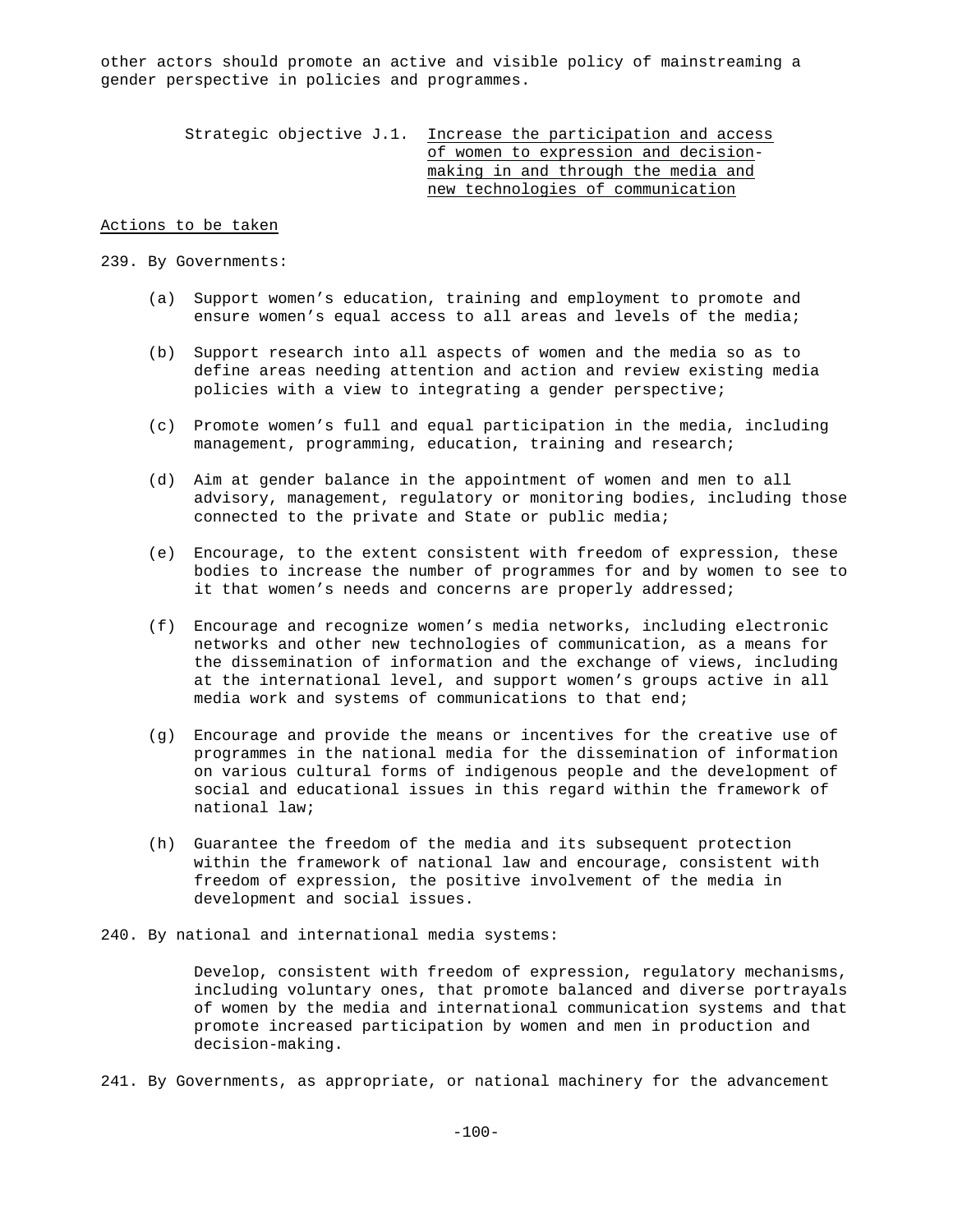#### of women:

- (a) Encourage the development of educational and training programmes for women in order to produce information for the mass media, including funding of experimental efforts, and the use of the new technologies of communication, cybernetics space and satellite, whether public or private;
- (b) Encourage the use of communication systems, including new technologies, as a means of strengthening women's participation in democratic processes;
- (c) Facilitate the compilation of a directory of women media experts;
- (d) Encourage the participation of women in the development of professional guidelines and codes of conduct or other appropriate self-regulatory mechanisms to promote balanced and non-stereotyped portrayals of women by the media.
- 242. By non-governmental organizations and media professional associations:
	- (a) Encourage the establishment of media watch groups that can monitor the media and consult with the media to ensure that women's needs and concerns are properly reflected;
	- (b) Train women to make greater use of information technology for communication and the media, including at the international level;
	- (c) Create networks among and develop information programmes for non-governmental organizations, women's organizations and professional media organizations in order to recognize the specific needs of women in the media, and facilitate the increased participation of women in communication, in particular at the international level, in support of South-South and North-South dialogue among and between these organizations, inter alia, to promote the human rights of women and equality between women and men;
	- (d) Encourage the media industry and education and media training institutions to develop, in appropriate languages, traditional, indigenous and other ethnic forms of media, such as story-telling, drama, poetry and song, reflecting their cultures, and utilize these forms of communication to disseminate information on development and social issues.

Strategic objective J.2. Promote a balanced and non-stereotyped portrayal of women in the media

### Actions to be taken

243. By Governments and international organizations, to the extent consistent with freedom of expression:

(a) Promote research and implementation of a strategy of information, education and communication aimed at promoting a balanced portrayal of women and girls and their multiple roles;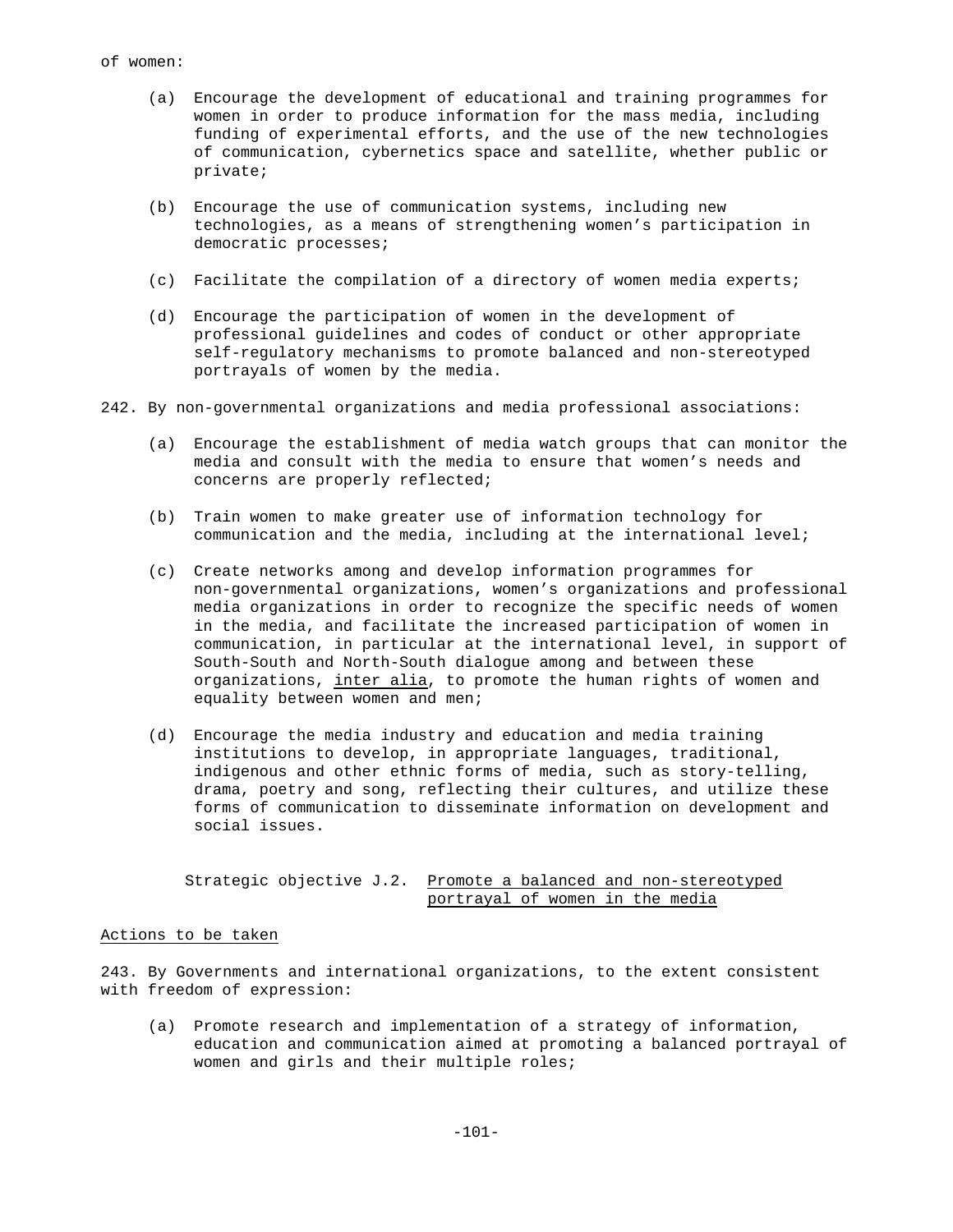- (b) Encourage the media and advertising agencies to develop specific programmes to raise awareness of the Platform for Action;
- (c) Encourage gender-sensitive training for media professionals, including media owners and managers, to encourage the creation and use of non-stereotyped, balanced and diverse images of women in the media;
- (d) Encourage the media to refrain from presenting women as inferior beings and exploiting them as sexual objects and commodities, rather than presenting them as creative human beings, key actors and contributors to and beneficiaries of the process of development;
- (e) Promote the concept that the sexist stereotypes displayed in the media are gender discriminatory, degrading in nature and offensive;
- (f) Take effective measures or institute such measures, including appropriate legislation against pornography and the projection of violence against women and children in the media.
- 244. By the mass media and advertising organizations:
	- (a) Develop, consistent with freedom of expression, professional guidelines and codes of conduct and other forms of self-regulation to promote the presentation of non-stereotyped images of women;
	- (b) Establish, consistent with freedom of expression, professional guidelines and codes of conduct that address violent, degrading or pornographic materials concerning women in the media, including advertising;
	- (c) Develop a gender perspective on all issues of concern to communities, consumers and civil society;
	- (d) Increase women's participation in decision-making at all levels of the media.

245. By the media, non-governmental organizations and the private sector, in collaboration, as appropriate, with national machinery for the advancement of women:

- (a) Promote the equal sharing of family responsibilities through media campaigns that emphasize gender equality and non-stereotyped gender roles of women and men within the family and that disseminate information aimed at eliminating spousal and child abuse and all forms of violence against women, including domestic violence;
- (b) Produce and/or disseminate media materials on women leaders, inter alia, as leaders who bring to their positions of leadership many different life experiences, including but not limited to their experiences in balancing work and family responsibilities, as mothers, as professionals, as managers and as entrepreneurs, to provide role models, particularly to young women;
- (c) Promote extensive campaigns, making use of public and private educational programmes, to disseminate information about and increase awareness of the human rights of women;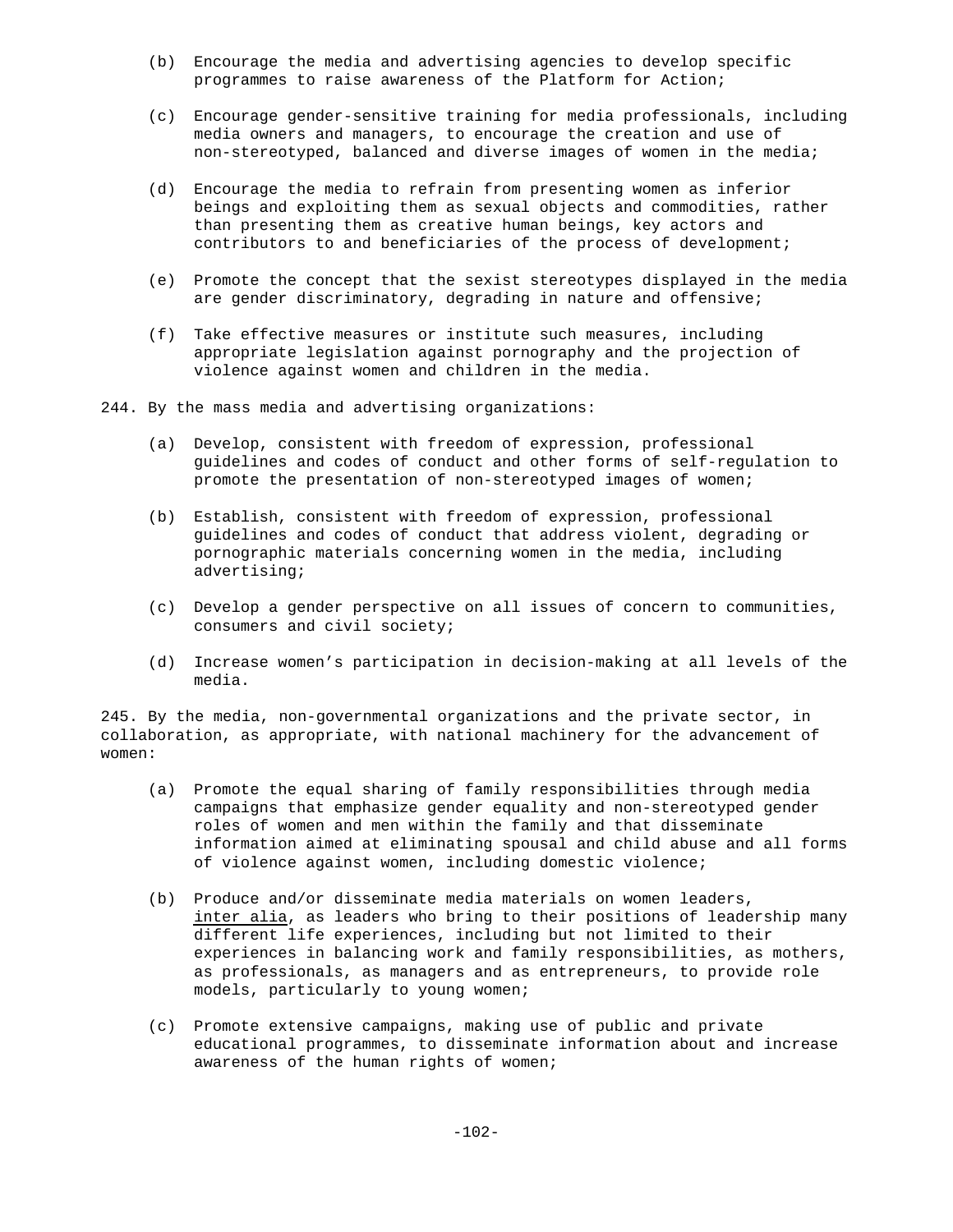- (d) Support the development of and finance, as appropriate, alternative media and the use of all means of communication to disseminate information to and about women and their concerns;
- (e) Develop approaches and train experts to apply gender analysis with regard to media programmes.

## K. Women and the environment

246. Human beings are at the centre of concern for sustainable development. They are entitled to a healthy and productive life in harmony with nature. Women have an essential role to play in the development of sustainable and ecologically sound consumption and production patterns and approaches to natural resource management, as was recognized at the United Nations Conference on Environment and Development and the International Conference on Population and Development and reflected throughout Agenda 21. Awareness of resource depletion, the degradation of natural systems and the dangers of polluting substances has increased markedly in the past decade. These worsening conditions are destroying fragile ecosystems and displacing communities, especially women, from productive activities and are an increasing threat to a safe and healthy environment. Poverty and environmental degradation are closely interrelated. While poverty results in certain kinds of environmental stress, the major cause of the continued deterioration of the global environment is the unsustainable pattern of consumption and production, particularly in industrialized countries, which is a matter of grave concern, aggravating poverty and imbalances. Rising sealevels as a result of global warming cause a grave and immediate threat to people living in island countries and coastal areas. The use of ozone-depleting substances, such as products with chlorofluorocarbons, halons and methyl bromides (from which plastics and foams are made), are severely affecting the atmosphere, thus allowing excessive levels of harmful ultraviolet rays to reach the Earth's surface. This has severe effects on people's health such as higher rates of skin cancer, eye damage and weakened immune systems. It also has severe effects on the environment, including harm to crops and ocean life.

247. All States and all people shall cooperate in the essential task of eradicating poverty as an indispensable requirement for sustainable development, in order to decrease the disparities in standards of living and better meet the needs of the majority of the people of the world. Hurricanes, typhoons and other natural disasters and, in addition, the destruction of resources, violence, displacements and other effects associated with war, armed and other conflicts, the use and testing of nuclear weaponry, and foreign occupation can also contribute to environmental degradation. The deterioration of natural resources displaces communities, especially women, from income-generating activities while greatly adding to unremunerated work. In both urban and rural areas, environmental degradation results in negative effects on the health, well-being and quality of life of the population at large, especially girls and women of all ages. Particular attention and recognition should be given to the role and special situation of women living in rural areas and those working in the agricultural sector, where access to training, land, natural and productive resources, credit, development programmes and cooperative structures can help them increase their participation in sustainable development. Environmental risks in the home and workplace may have a disproportionate impact on women's health because of women's different susceptibilities to the toxic effects of various chemicals. These risks to women's health are particularly high in urban areas, as well as in low-income areas where there is a high concentration of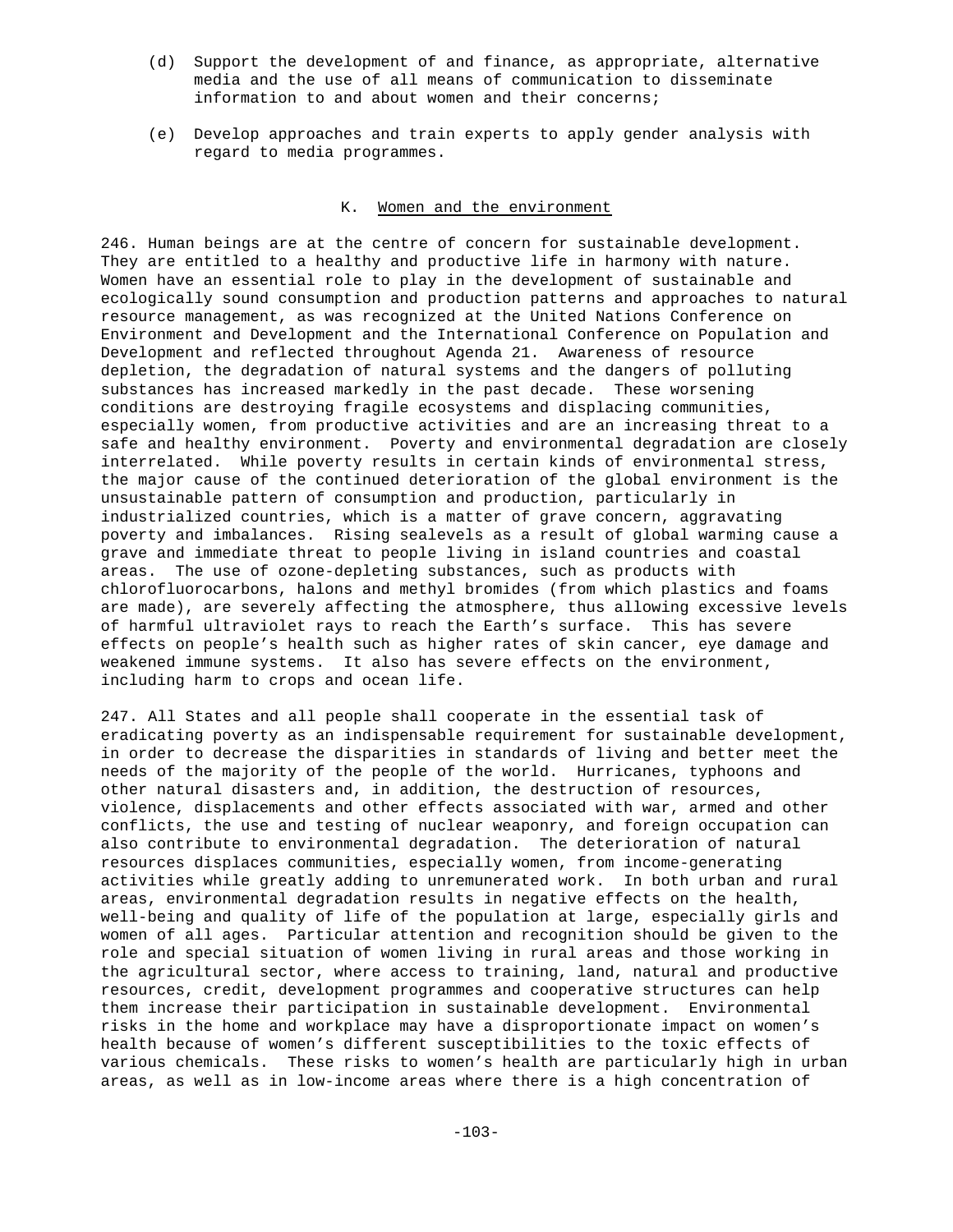polluting industrial facilities.

248. Through their management and use of natural resources, women provide sustenance to their families and communities. As consumers and producers, caretakers of their families and educators, women play an important role in promoting sustainable development through their concern for the quality and sustainability of life for present and future generations. Governments have expressed their commitment to creating a new development paradigm that integrates environmental sustainability with gender equality and justice within and between generations as contained in chapter 24 of Agenda 21.  $19/$ 

249. Women remain largely absent at all levels of policy formulation and decision-making in natural resource and environmental management, conservation, protection and rehabilitation, and their experience and skills in advocacy for and monitoring of proper natural resource management too often remain marginalized in policy-making and decision-making bodies, as well as in educational institutions and environment-related agencies at the managerial level. Women are rarely trained as professional natural resource managers with policy-making capacities, such as land-use planners, agriculturalists, foresters, marine scientists and environmental lawyers. Even in cases where women are trained as professional natural resource managers, they are often underrepresented in formal institutions with policy-making capacities at the national, regional and international levels. Often women are not equal participants in the management of financial and corporate institutions whose decision-making most significantly affects environmental quality. Furthermore, there are institutional weaknesses in coordination between women's non-governmental organizations and national institutions dealing with environmental issues, despite the recent rapid growth and visibility of women's non-governmental organizations working on these issues at all levels.

250. Women have often played leadership roles or taken the lead in promoting an environmental ethic, reducing resource use, and reusing and recycling resources to minimize waste and excessive consumption. Women can have a particularly powerful role in influencing sustainable consumption decisions. In addition, women's contributions to environmental management, including through grass-roots and youth campaigns to protect the environment, have often taken place at the local level, where decentralized action on environmental issues is most needed and decisive. Women, especially indigenous women, have particular knowledge of ecological linkages and fragile ecosystem management. Women in many communities provide the main labour force for subsistence production, including production of seafood; hence, their role is crucial to the provision of food and nutrition, the enhancement of the subsistence and informal sectors and the preservation of the environment. In certain regions, women are generally the most stable members of the community, as men often pursue work in distant locations, leaving women to safeguard the natural environment and ensure adequate and sustainable resource allocation within the household and the community.

251. The strategic actions needed for sound environmental management require a holistic, multidisciplinary and intersectoral approach. Women's participation and leadership are essential to every aspect of that approach. The recent United Nations global conferences on development, as well as regional preparatory conferences for the Fourth World Conference on Women, have all acknowledged that sustainable development policies that do not involve women and men alike will not succeed in the long run. They have called for the effective participation of women in the generation of knowledge and environmental education in decision-making and management at all levels. Women's experiences and contributions to an ecologically sound environment must therefore be central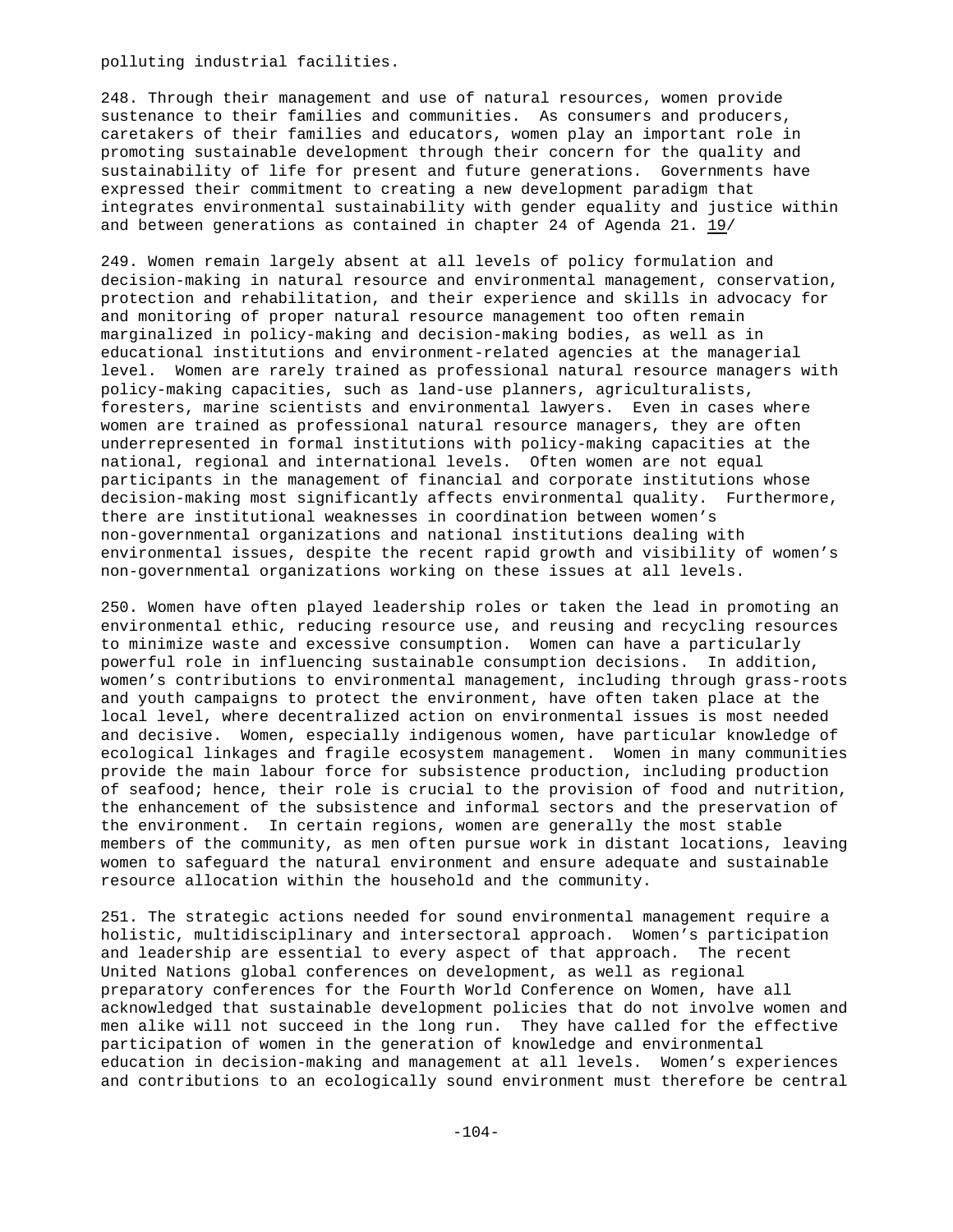to the agenda for the twenty-first century. Sustainable development will be an elusive goal unless women's contribution to environmental management is recognized and supported.

252. In addressing the lack of adequate recognition and support for women's contribution to conservation and management of natural resources and safeguarding the environment, Governments and other actors should promote an active and visible policy of mainstreaming a gender perspective in all policies and programmes, including, as appropriate, an analysis of the effects on women and men, respectively, before decisions are taken.

```
Strategic objective K.1. Involve women actively in environmental
             decision-making at all levels
```
## Actions to be taken

253. By Governments, at all levels, including municipal authorities, as appropriate:

- (a) Ensure opportunities for women, including indigenous women, to participate in environmental decision-making at all levels, including as managers, designers and planners, and as implementers and evaluators of environmental projects;
- (b) Facilitate and increase women's access to information and education, including in the areas of science, technology and economics, thus enhancing their knowledge, skills and opportunities for participation in environmental decisions;
- (c) Encourage, subject to national legislation and consistent with the Convention on Biological Diversity, 35/ the effective protection and use of the knowledge, innovations and practices of women of indigenous and local communities, including practices relating to traditional medicines, biodiversity and indigenous technologies, and endeavour to ensure that these are respected, maintained, promoted and preserved in an ecologically sustainable manner, and promote their wider application with the approval and involvement of the holders of such knowledge; in addition, safeguard the existing intellectual property rights of these women as protected under national and international law; work actively, where necessary, to find additional ways and means for the effective protection and use of such knowledge, innovations and practices, subject to national legislation and consistent with the Convention on Biological Diversity and relevant international law, and encourage fair and equitable sharing of benefits arising from the utilization of such knowledge, innovation and practices;
- (d) Take appropriate measures to reduce risks to women from identified environmental hazards at home, at work and in other environments, including appropriate application of clean technologies, taking into account the precautionary approach agreed to in the Rio Declaration on Environment and Development; 18/
- (e) Take measures to integrate a gender perspective in the design and implementation of, among other things, environmentally sound and sustainable resource management mechanisms, production techniques and infrastructure development in rural and urban areas;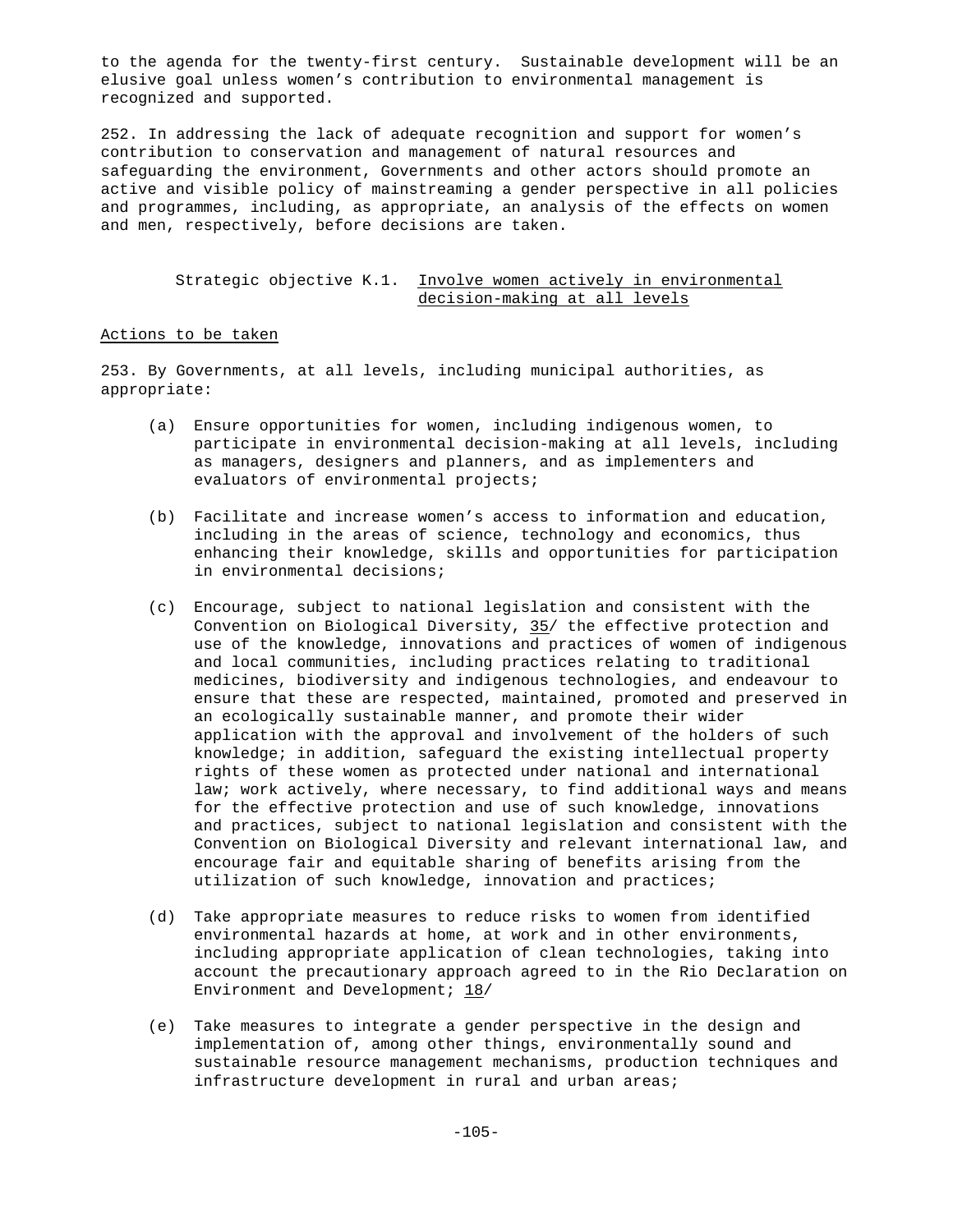- (f) Take measures to empower women as producers and consumers so that they can take effective environmental actions, along with men, in their homes, communities and workplaces;
- (g) Promote the participation of local communities, particularly women, in identification of public service needs, spatial planning and the provision and design of urban infrastructure.

254. By Governments and international organizations and private sector institutions, as appropriate:

- (a) Take gender impact into consideration in the work of the Commission on Sustainable Development and other appropriate United Nations bodies and in the activities of international financial institutions;
- (b) Promote the involvement of women and the incorporation of a gender perspective in the design, approval and execution of projects funded under the Global Environment Facility and other appropriate United Nations organizations;
- (c) Encourage the design of projects in the areas of concern to the Global Environment Facility that would benefit women and projects managed by women;
- (d) Establish strategies and mechanisms to increase the proportion of women, particularly at grass-roots levels, involved as decision makers, planners, managers, scientists and technical advisers and as beneficiaries in the design, development and implementation of policies and programmes for natural resource management and environmental protection and conservation;
- (e) Encourage social, economic, political and scientific institutions to address environmental degradation and the resulting impact on women.
- 255. By non-governmental organizations and the private sector:
	- (a) Assume advocacy of environmental and natural resource management issues of concern to women and provide information to contribute to resource mobilization for environmental protection and conservation;
	- (b) Facilitate the access of women agriculturists, fishers and pastoralists to knowledge, skills, marketing services and environmentally sound technologies to support and strengthen their crucial roles and their expertise in resource management and the conservation of biological diversity.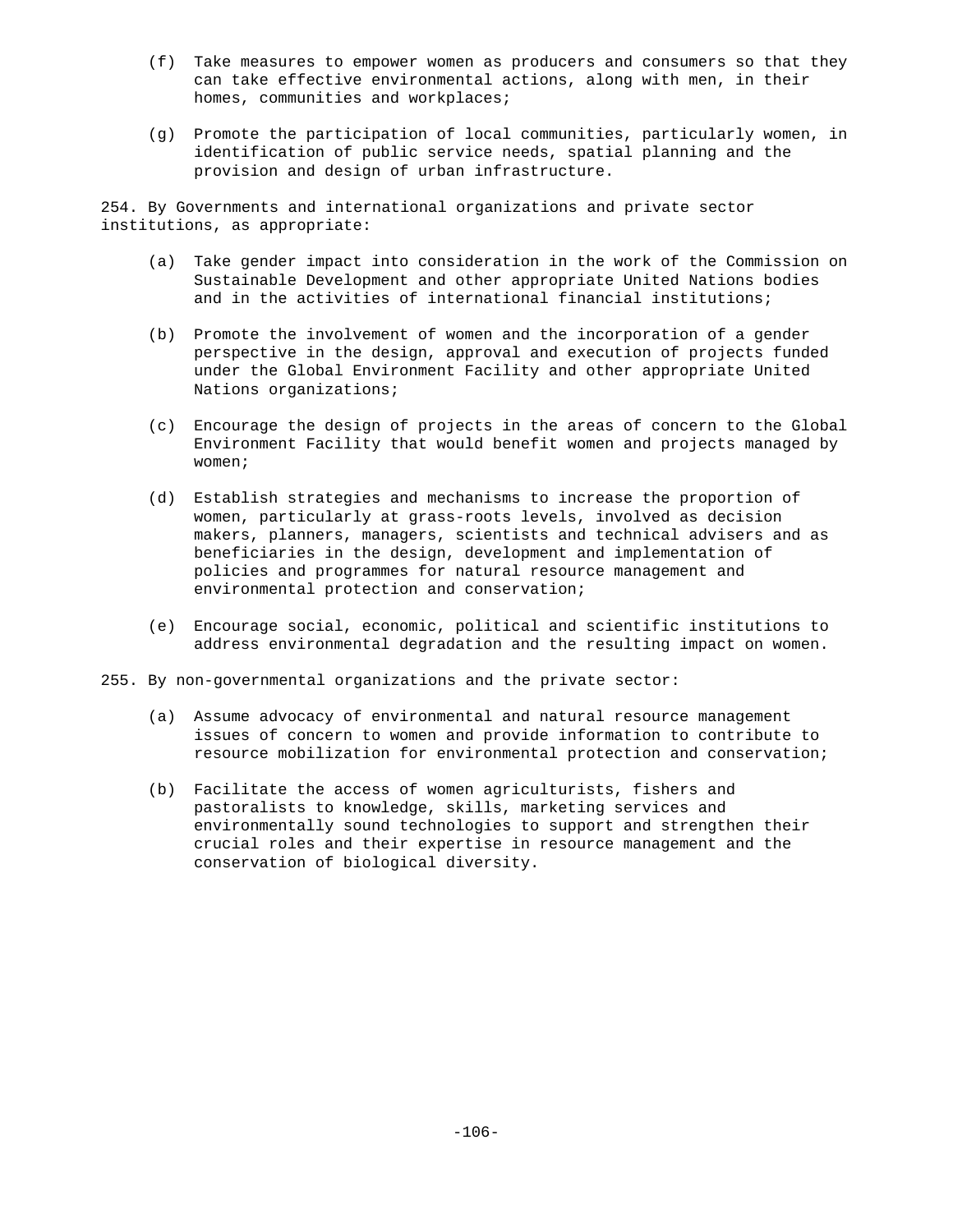### Actions to be taken

- 256. By Governments:
	- (a) Integrate women, including indigenous women, their perspectives and knowledge, on an equal basis with men, in decision-making regarding sustainable resource management and the development of policies and programmes for sustainable development, including in particular those designed to address and prevent environmental degradation of the land;
	- (b) Evaluate policies and programmes in terms of environmental impact and women's equal access to and use of natural resources;
	- (c) Ensure adequate research to assess how and to what extent women are particularly susceptible or exposed to environmental degradation and hazards, including, as necessary, research and data collection on specific groups of women, particularly women with low income, indigenous women and women belonging to minorities;
	- (d) Integrate rural women's traditional knowledge and practices of sustainable resource use and management in the development of environmental management and extension programmes;
	- (e) Integrate the results of gender-sensitive research into mainstream policies with a view to developing sustainable human settlements;
	- (f) Promote knowledge of and sponsor research on the role of women, particularly rural and indigenous women, in food gathering and production, soil conservation, irrigation, watershed management, sanitation, coastal zone and marine resource management, integrated pest management, land-use planning, forest conservation and community forestry, fisheries, natural disaster prevention, and new and renewable sources of energy, focusing particularly on indigenous women's knowledge and experience;
	- (g) Develop a strategy for change to eliminate all obstacles to women's full and equal participation in sustainable development and equal access to and control over resources;
	- (h) Promote the education of girls and women of all ages in science, technology, economics and other disciplines relating to the natural environment so that they can make informed choices and offer informed input in determining local economic, scientific and environmental priorities for the management and appropriate use of natural and local resources and ecosystems;
	- (i) Develop programmes to involve female professionals and scientists, as well as technical, administrative and clerical workers, in environmental management, develop training programmes for girls and women in these fields, expand opportunities for the hiring and promotion of women in these fields and implement special measures to advance women's expertise and participation in these activities;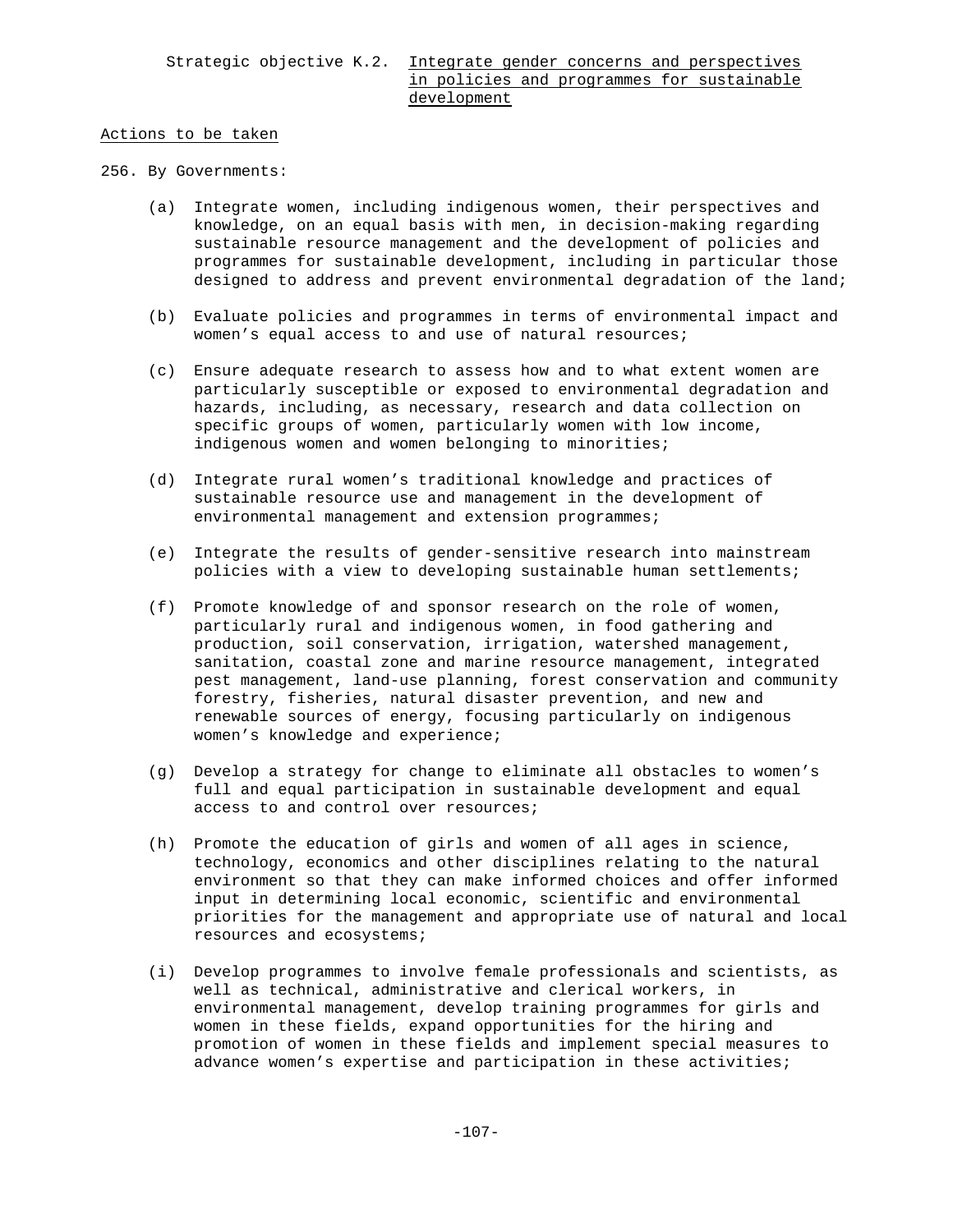- (j) Identify and promote environmentally sound technologies that have been designed, developed and improved in consultation with women and that are appropriate to both women and men;
- (k) Support the development of women's equal access to housing infrastructure, safe water, and sustainable and affordable energy technologies, such as wind, solar, biomass and other renewable sources, through participatory needs assessments, energy planning and policy formulation at the local and national levels;
- (l) Ensure that clean water is available and accessible to all by the year 2000 and that environmental protection and conservation plans are designed and implemented to restore polluted water systems and rebuild damaged watersheds.

257. By international organizations, non-governmental organizations and private sector institutions:

- (a) Involve women in the communication industries in raising awareness regarding environmental issues, especially on the environmental and health impacts of products, technologies and industry processes;
- (b) Encourage consumers to use their purchasing power to promote the production of environmentally safe products and encourage investment in environmentally sound and productive agricultural, fisheries, commercial and industrial activities and technologies;
- (c) Support women's consumer initiatives by promoting the marketing of organic food and recycling facilities, product information and product labelling, including labelling of toxic chemical and pesticide containers with language and symbols that are understood by consumers, regardless of age and level of literacy.

| Strategic objective K.3. Strengthen or establish mechanisms at the |
|--------------------------------------------------------------------|
| national, regional and international                               |
| levels to assess the impact of development                         |
| and environmental policies on women                                |

### Actions to be taken

258. By Governments, regional and international organizations and non-governmental organizations, as appropriate:

- (a) Provide technical assistance to women, particularly in developing countries, in the sectors of agriculture, fisheries, small enterprises, trade and industry to ensure the continuing promotion of human resource development and the development of environmentally sound technologies and of women's entrepreneurship;
- (b) Develop gender-sensitive databases, information and monitoring systems and participatory action-oriented research, methodologies and policy analyses, with the collaboration of academic institutions and local women researchers, on the following:
	- (i) Knowledge and experience on the part of women concerning the management and conservation of natural resources for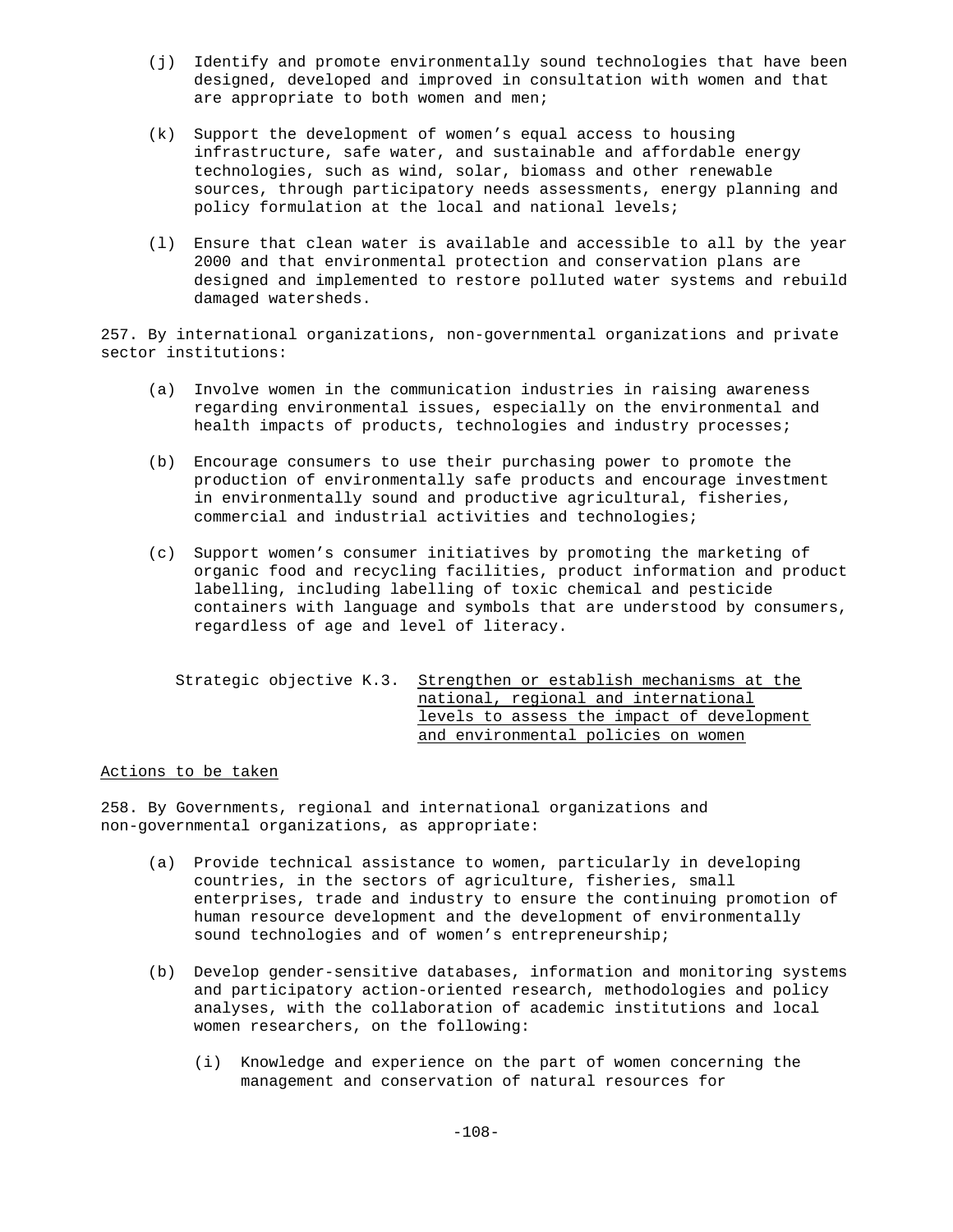incorporation in the databases and information systems for sustainable development;

- (ii) The impact on women of environmental and natural resource degradation, deriving from, inter alia, unsustainable production and consumption patterns, drought, poor quality water, global warming, desertification, sealevel rise, hazardous waste, natural disasters, toxic chemicals and pesticide residues, radioactive waste, armed conflicts and its consequences;
- (iii) Analysis of the structural links between gender relations, environment and development, with special emphasis on particular sectors, such as agriculture, industry, fisheries, forestry, environmental health, biological diversity, climate, water resources and sanitation;
- (iv) Measures to develop and include environmental, economic, cultural, social and gender-sensitive analyses as an essential step in the development and monitoring of programmes and policies;
- (v) Programmes to create rural and urban training, research and resource centres that will disseminate environmentally sound technologies to women;
- (c) Ensure the full compliance with relevant international obligations, including where relevant, the Basel Convention and other conventions relating to the transboundary movements of hazardous wastes (which include toxic wastes) and the Code of Practice of the International Atomic Energy Agency relating to the movement of radioactive waste; enact and enforce regulations for environmentally sound management related to safe storage and movements; consider taking action towards the prohibition of those movements that are unsafe and insecure; ensure the strict control and management of hazardous wastes and radioactive waste, in accordance with relevant international and regional obligations and eliminate the exportation of such wastes to countries that, individually or through international agreements, prohibit their importation;
- (d) Promote coordination within and among institutions to implement the Platform for Action and chapter 24 of Agenda 21 by, inter alia, requesting the Commission on Sustainable Development, through the Economic and Social Council, to seek input from the Commission on the Status of Women when reviewing the implementation of Agenda 21 with regard to women and the environment.

# L. The girl child

259. The Convention on the Rights of the Child recognizes that "States Parties shall respect and ensure the rights set forth in the present Convention to each child within their jurisdiction without discrimination of any kind, irrespective of the child's or his or her parent's or legal guardian's race, colour, sex, language, religion, political or other opinion, national, ethnic or social origin, property, disability, birth or status" (art. 2, para. 1).  $11/$  However, in many countries available indicators show that the girl child is discriminated against from the earliest stages of life, through her childhood and into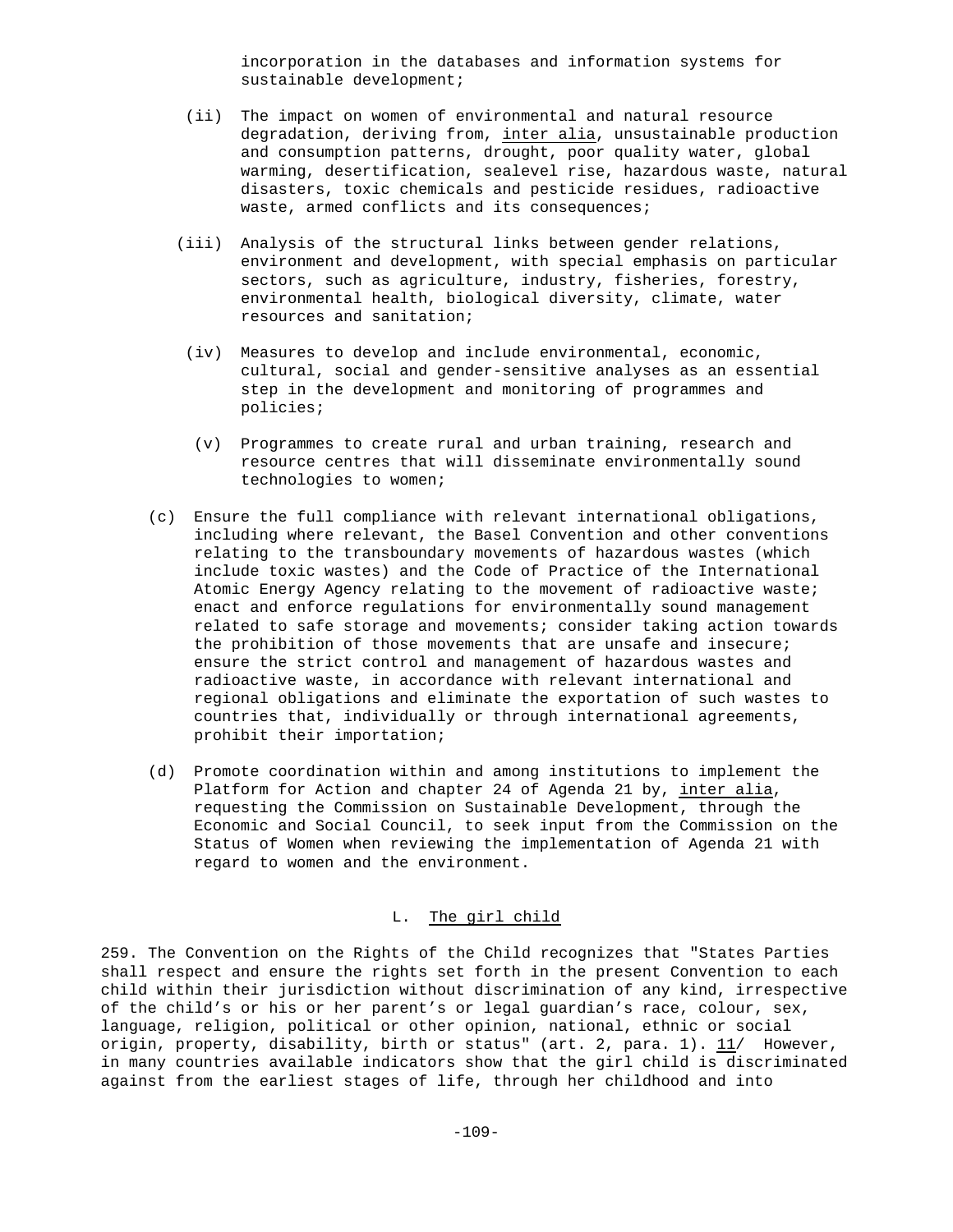adulthood. In some areas of the world, men outnumber women by 5 in every 100. The reasons for the discrepancy include, among other things, harmful attitudes and practices, such as female genital mutilation, son preference - which results in female infanticide and prenatal sex selection - early marriage, including child marriage, violence against women, sexual exploitation, sexual abuse, discrimination against girls in food allocation and other practices related to health and well-being. As a result, fewer girls than boys survive into adulthood.

260. Girls are often treated as inferior and are socialized to put themselves last, thus undermining their self-esteem. Discrimination and neglect in childhood can initiate a lifelong downward spiral of deprivation and exclusion from the social mainstream. Initiatives should be taken to prepare girls to participate actively, effectively and equally with boys at all levels of social, economic, political and cultural leadership.

261. Gender-biased educational processes, including curricula, educational materials and practices, teachers' attitudes and classroom interaction, reinforce existing gender inequalities.

262. Girls and adolescents may receive a variety of conflicting and confusing messages on their gender roles from their parents, teachers, peers and the media. Women and men need to work together with children and youth to break down persistent gender stereotypes, taking into account the rights of the child and the responsibilities, rights and duties of parents as stated in paragraph 267 below.

263. Although the number of educated children has grown in the past 20 years in some countries, boys have proportionately fared much better than girls. In 1990, 130 million children had no access to primary school; of these, 81 million were girls. This can be attributed to such factors as customary attitudes, child labour, early marriages, lack of funds and lack of adequate schooling facilities, teenage pregnancies and gender inequalities in society at large as well as in the family as defined in paragraph 29 above. In some countries the shortage of women teachers can inhibit the enrolment of girls. In many cases, girls start to undertake heavy domestic chores at a very early age and are expected to manage both educational and domestic responsibilities, often resulting in poor scholastic performance and an early drop-out from schooling.

264. The percentage of girls enrolled in secondary school remains significantly low in many countries. Girls are often not encouraged or given the opportunity to pursue scientific and technological training and education, which limits the knowledge they require for their daily lives and their employment opportunities.

265. Girls are less encouraged than boys to participate in and learn about the social, economic and political functioning of society, with the result that they are not offered the same opportunities as boys to take part in decision-making processes.

266. Existing discrimination against the girl child in her access to nutrition and physical and mental health services endangers her current and future health. An estimated 450 million adult women in developing countries are stunted as a result of childhood protein-energy malnutrition.

267. The International Conference on Population and Development recognized, in paragraph 7.3 of the Programme of Action, 14/ that "full attention should be given to the promotion of mutually respectful and equitable gender relations and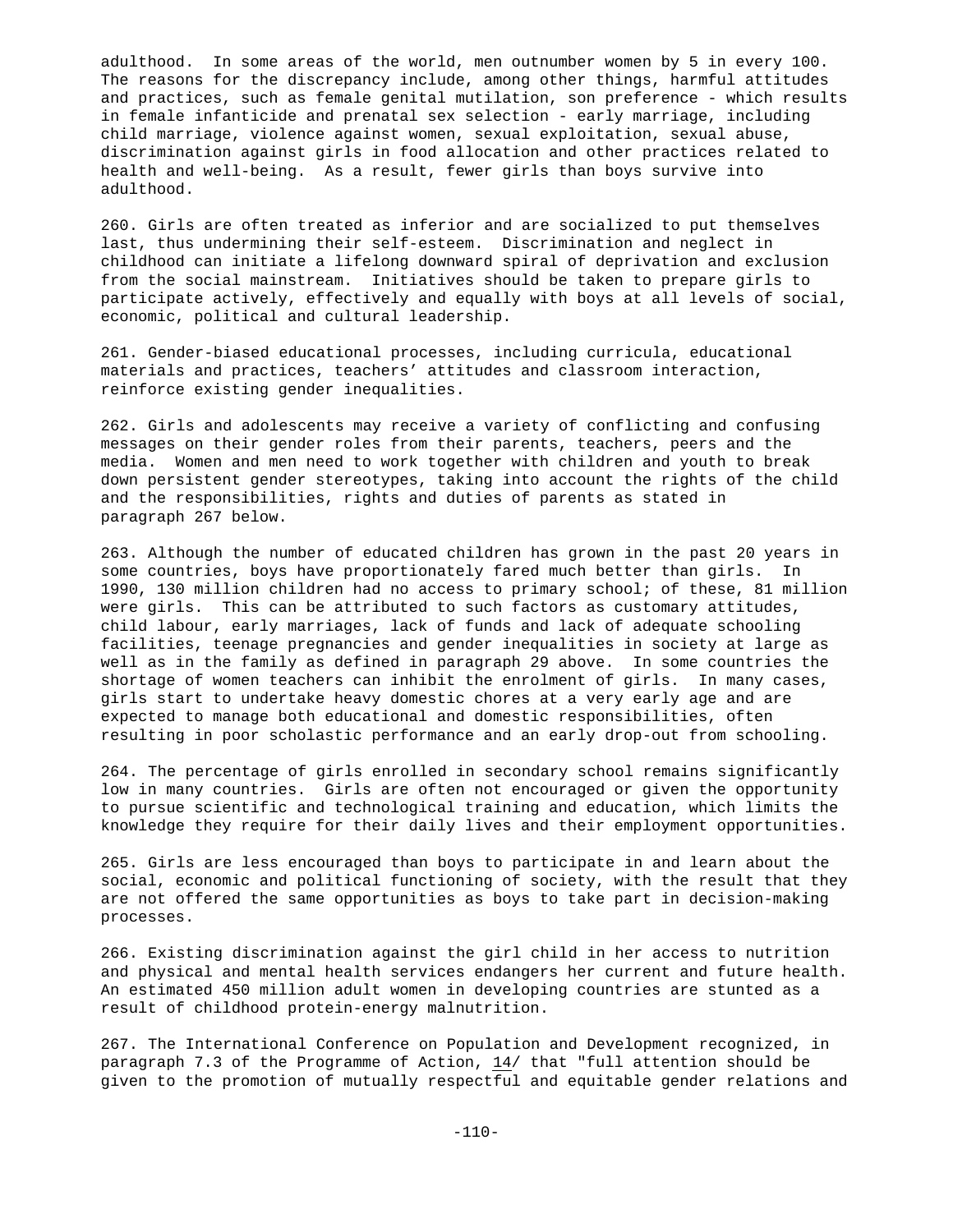particularly to meeting the educational and service needs of adolescents to enable them to deal in a positive and responsible way with their sexuality", taking into account the rights of the child to access to information, privacy, confidentiality, respect and informed consent, as well as the responsibilities, rights and duties of parents and legal guardians to provide, in a manner consistent with the evolving capacities of the child, appropriate direction and guidance in the exercise by the child of the rights recognized in the Convention on the Rights of the Child, and in conformity with the Convention on the Elimination of All Forms of Discrimination against Women. In all actions concerning children, the best interests of the child shall be a primary consideration. Support should be given to integral sexual education for young people with parental support and guidance that stresses the responsibility of males for their own sexuality and fertility and that help them exercise their responsibilities.

268. More than 15 million girls aged 15 to 19 give birth each year. Motherhood at a very young age entails complications during pregnancy and delivery and a risk of maternal death that is much greater than average. The children of young mothers have higher levels of morbidity and mortality. Early child-bearing continues to be an impediment to improvements in the educational, economic and social status of women in all parts of the world. Overall, early marriage and early motherhood can severely curtail educational and employment opportunities and are likely to have a long-term adverse impact on their and their children's quality of life.

269. Sexual violence and sexually transmitted diseases, including HIV/AIDS, have a devastating effect on children's health, and girls are more vulnerable than boys to the consequences of unprotected and premature sexual relations. Girls often face pressures to engage in sexual activity. Due to such factors as their youth, social pressures, lack of protective laws, or failure to enforce laws, girls are more vulnerable to all kinds of violence, particularly sexual violence, including rape, sexual abuse, sexual exploitation, trafficking, possibly the sale of their organs and tissues, and forced labour.

270. The girl child with disabilities faces additional barriers and needs to be ensured non-discrimination and equal enjoyment of all human rights and fundamental freedoms in accordance with the Standard Rules on the Equalization of Opportunities for Persons with Disabilities. 30/

271. Some children are particularly vulnerable, especially the abandoned, homeless and displaced, street children, children in areas in conflict, and children who are discriminated against because they belong to an ethnic or racial minority group.

272. All barriers must therefore be eliminated to enable girls without exception to develop their full potential and skills through equal access to education and training, nutrition, physical and mental health care and related information.

273. In addressing issues concerning children and youth, Governments should promote an active and visible policy of mainstreaming a gender perspective into all policies and programmes so that before decisions are taken, an analysis is made of the effects on girls and boys, respectively.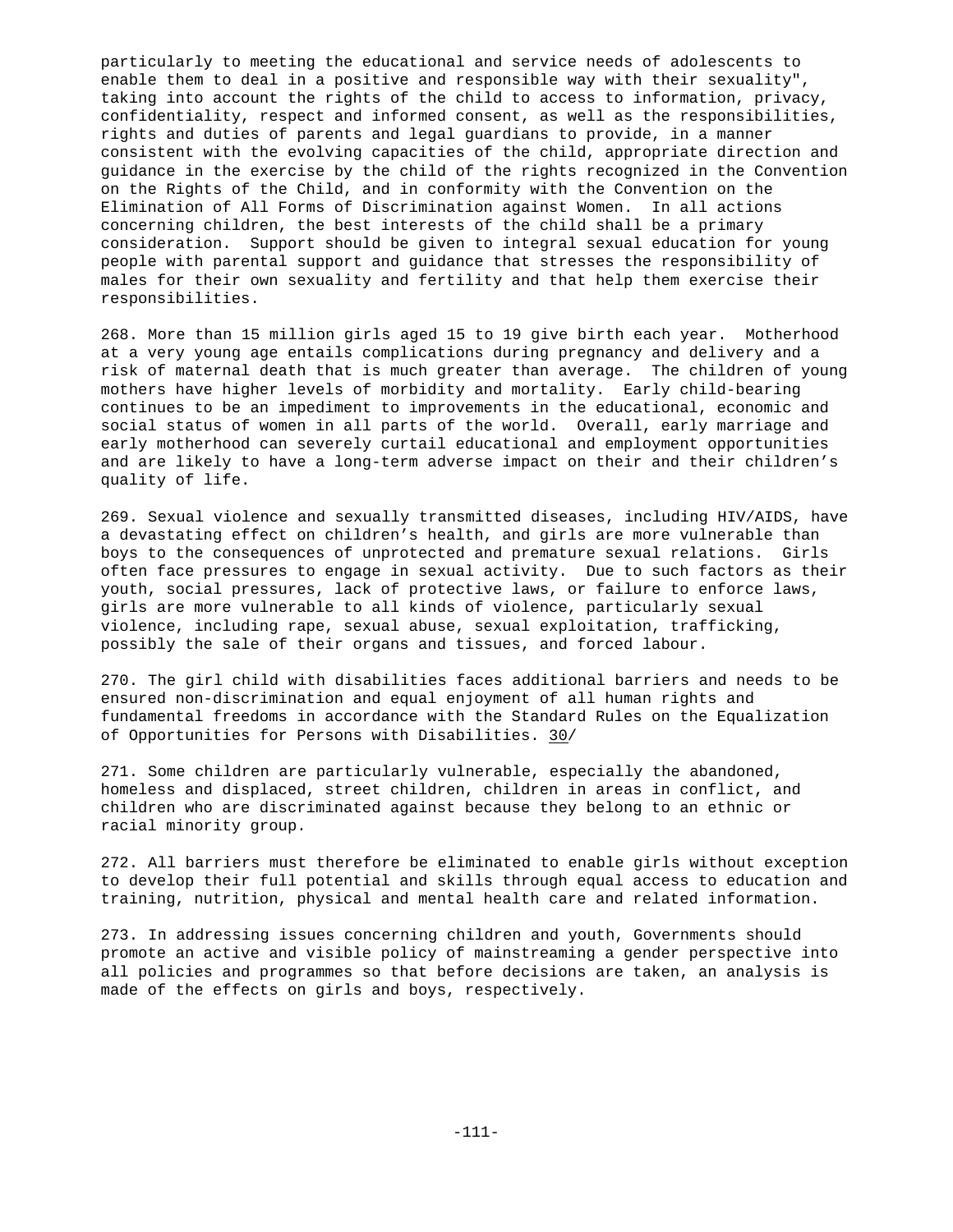### Actions to be taken

### 274. By Governments:

- (a) By States that have not signed or ratified the Convention on the Rights of the Child, take urgent measures towards signing and ratifying the Convention, bearing in mind the strong exhortation made at the World Conference on Human Rights to sign it before the end of 1995, and by States that have signed and ratified the Convention, ensure its full implementation through the adoption of all necessary legislative, administrative and other measures and by fostering an enabling environment that encourages full respect for the rights of children;
- (b) Consistent with article 7 of the Convention on the Rights of the Child, 11/ take measures to ensure that a child is registered immediately after birth and has the right from birth to a name, the right to acquire a nationality and, as far as possible, the right to know and be cared for by his or her parents;
- (c) Take steps to ensure that children receive appropriate financial support from their parents, by, among other measures, enforcing childsupport laws;
- (d) Eliminate the injustice and obstacles in relation to inheritance faced by the girl child so that all children may enjoy their rights without discrimination, by, inter alia, enacting, as appropriate, and enforcing legislation that guarantees equal right to succession and ensures equal right to inherit, regardless of the sex of the child;
- (e) Enact and strictly enforce laws to ensure that marriage is only entered into with the free and full consent of the intending spouses; in addition, enact and strictly enforce laws concerning the minimum legal age of consent and the minimum age for marriage and raise the minimum age for marriage where necessary;
- (f) Develop and implement comprehensive policies, plans of action and programmes for the survival, protection, development and advancement of the girl child to promote and protect the full enjoyment of her human rights and to ensure equal opportunities for girls; these plans should form an integral part of the total development process;
- (g) Ensure the disaggregation by sex and age of all data related to children in the health, education and other sectors in order to include a gender perspective in planning, implementation and monitoring of such programmes.
- 275. By Governments and international and non-governmental organizations:
	- (a) Disaggregate information and data on children by sex and age, undertake research on the situation of girls and integrate, as appropriate, the results in the formulation of policies, programmes and decision-making for the advancement of the girl child;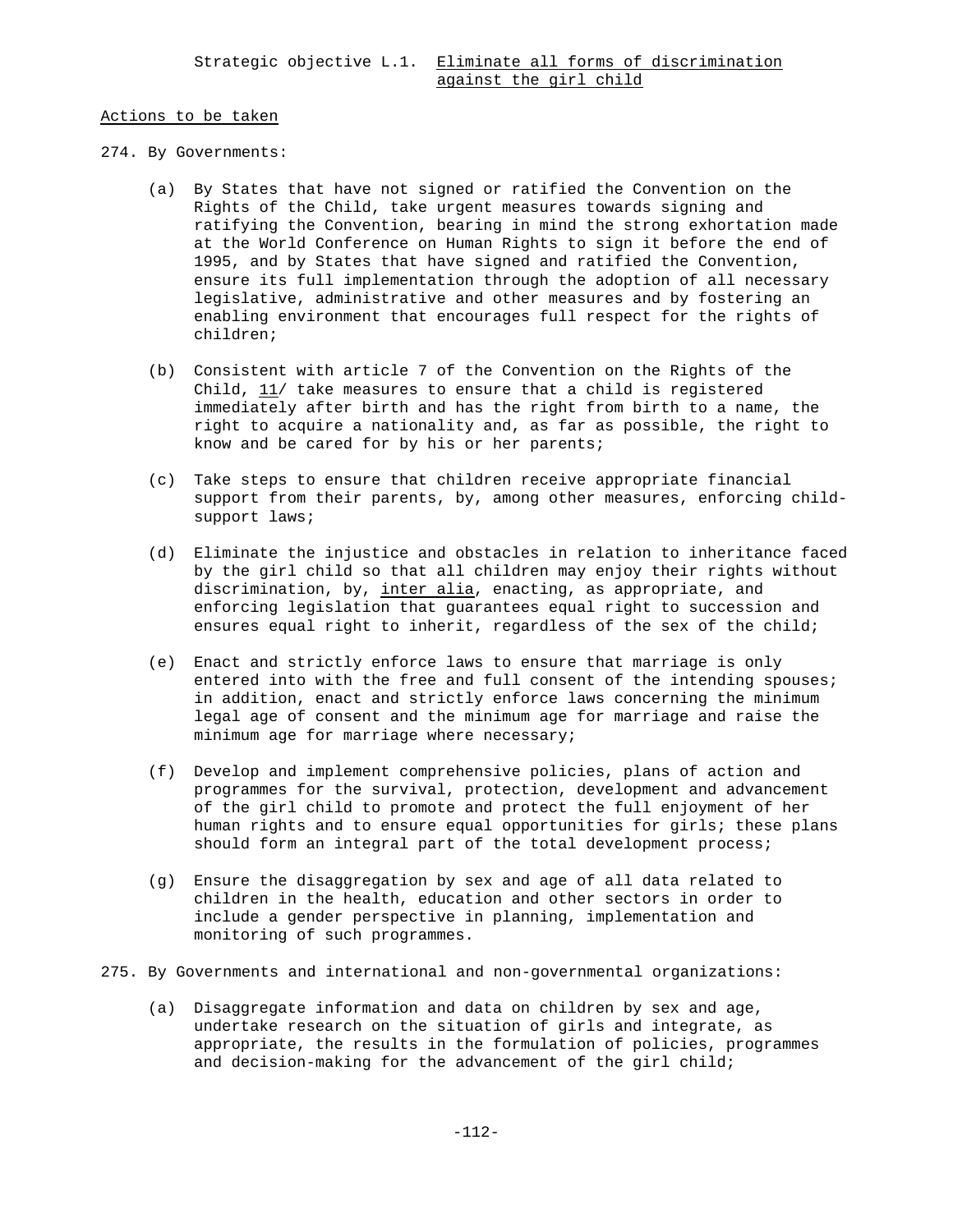(b) Generate social support for the enforcement of laws on the minimum legal age for marriage, in particular by providing educational opportunities for girls.

```
Strategic objective L.2. Eliminate negative cultural attitudes
             and practices against girls
```
#### Actions to be taken

276. By Governments:

- (a) Encourage and support, as appropriate, non-governmental organizations and community-based organizations in their efforts to promote changes in negative attitudes and practices towards girls;
- (b) Set up educational programmes and develop teaching materials and textbooks that will sensitize and inform adults about the harmful effects of certain traditional or customary practices on girl children;
- (c) Develop and adopt curricula, teaching materials and textbooks to improve the self-image, lives and work opportunities of girls, particularly in areas where women have traditionally been underrepresented, such as mathematics, science and technology;
- (d) Take steps so that tradition and religion and their expressions are not a basis for discrimination against girls.

277. By Governments and, as appropriate, international and non-governmental organizations:

- (a) Promote an educational setting that eliminates all barriers that impede the schooling of married and/or pregnant girls and young mothers, including, as appropriate, affordable and physically accessible child-care facilities and parental education to encourage those who have responsibilities for the care of their children and siblings during their school years to return to, or continue with, and complete schooling;
- (b) Encourage educational institutions and the media to adopt and project balanced and non-stereotyped images of girls and boys, and work to eliminate child pornography and degrading and violent portrayals of the girl child;
- (c) Eliminate all forms of discrimination against the girl child and the root causes of son preference, which result in harmful and unethical practices such as prenatal sex selection and female infanticide; this is often compounded by the increasing use of technologies to determine foetal sex, resulting in abortion of female foetuses;
- (d) Develop policies and programmes, giving priority to formal and informal education programmes that support girls and enable them to acquire knowledge, develop self-esteem and take responsibility for their own lives; and place special focus on programmes to educate women and men, especially parents, on the importance of girls' physical and mental health and well-being, including the elimination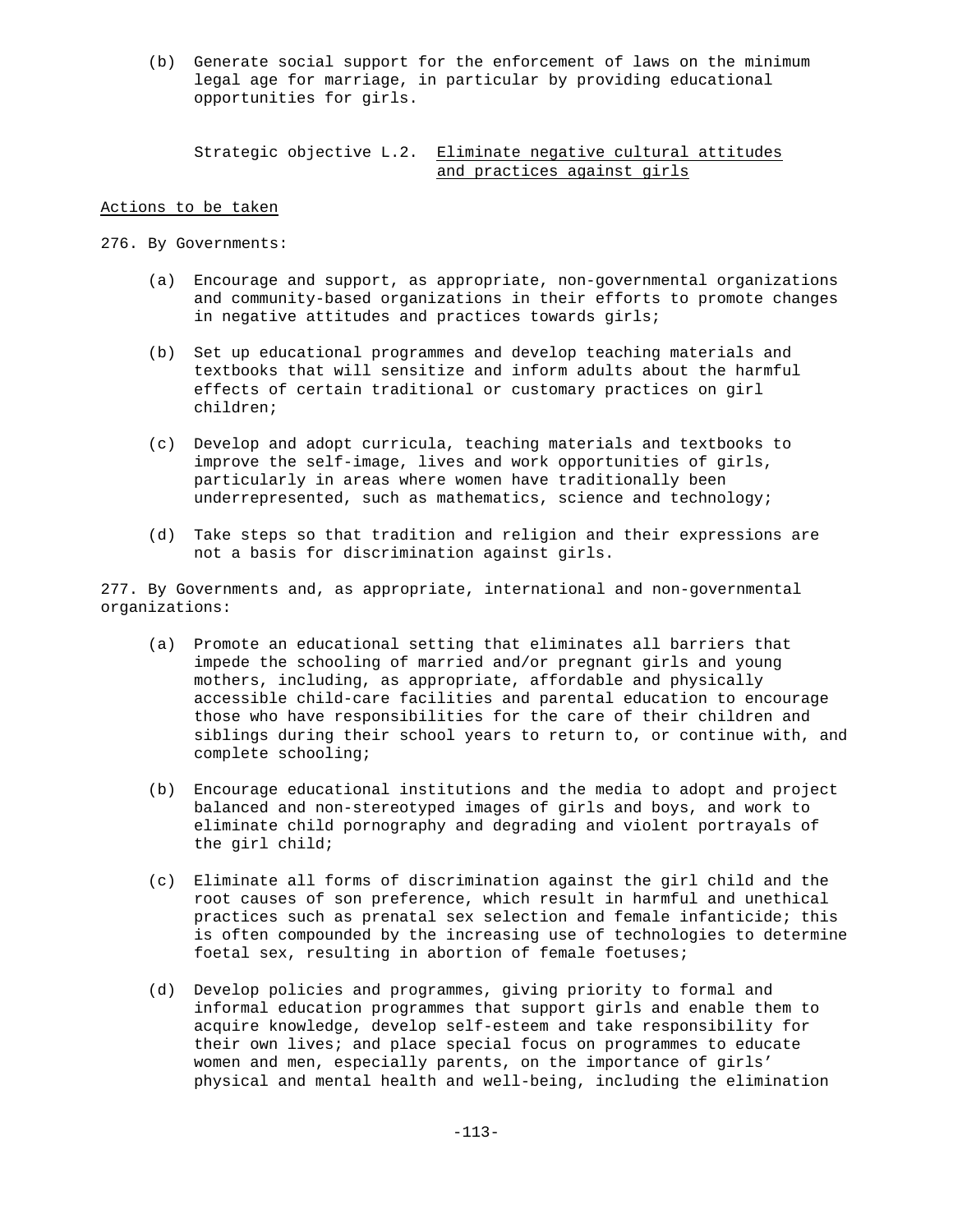of discrimination against girls in food allocation, early marriage, violence against girls, female genital mutilation, child prostitution, sexual abuse, rape and incest.

Strategic objective L.3. Promote and protect the rights of the girl child and increase awareness of her needs and potential

#### Actions to be taken

278. By Governments and international and non-governmental organizations:

- (a) Generate awareness of the disadvantaged situation of girls among policy makers, planners, administrators and implementors at all levels, as well as within households and communities;
- (b) Make the girl child, particularly the girl child in difficult circumstances, aware of her own potential, educate her about the rights guaranteed to her under all international human rights instruments, including the Convention on the Rights of the Child, legislation enacted for her and the various measures undertaken by both governmental and non-governmental organizations working to improve her status;
- (c) Educate women, men, girls and boys to promote girls' status and encourage them to work towards mutual respect and equal partnership between girls and boys;
- (d) Facilitate the equal provision of appropriate services and devices to girls with disabilities and provide their families with related support services, as appropriate.

Strategic objective L.4. Eliminate discrimination against girls in education, skills development and training

### Actions to be taken

279. By Governments:

- (a) Ensure universal and equal access to and completion of primary education by all children and eliminate the existing gap between girls and boys, as stipulated in article 28 of the Convention on the Rights of the Child;  $11/$  similarly, ensure equal access to secondary education by the year 2005 and equal access to higher education, including vocational and technical education, for all girls and boys, including the disadvantaged and gifted;
- (b) Take steps to integrate functional literacy and numeracy programmes, particularly for out-of-school girls in development programmes;
- (c) Promote human rights education in educational programmes and include in human rights education the fact that the human rights of women and the girl child are an inalienable, integral and indivisible part of universal human rights;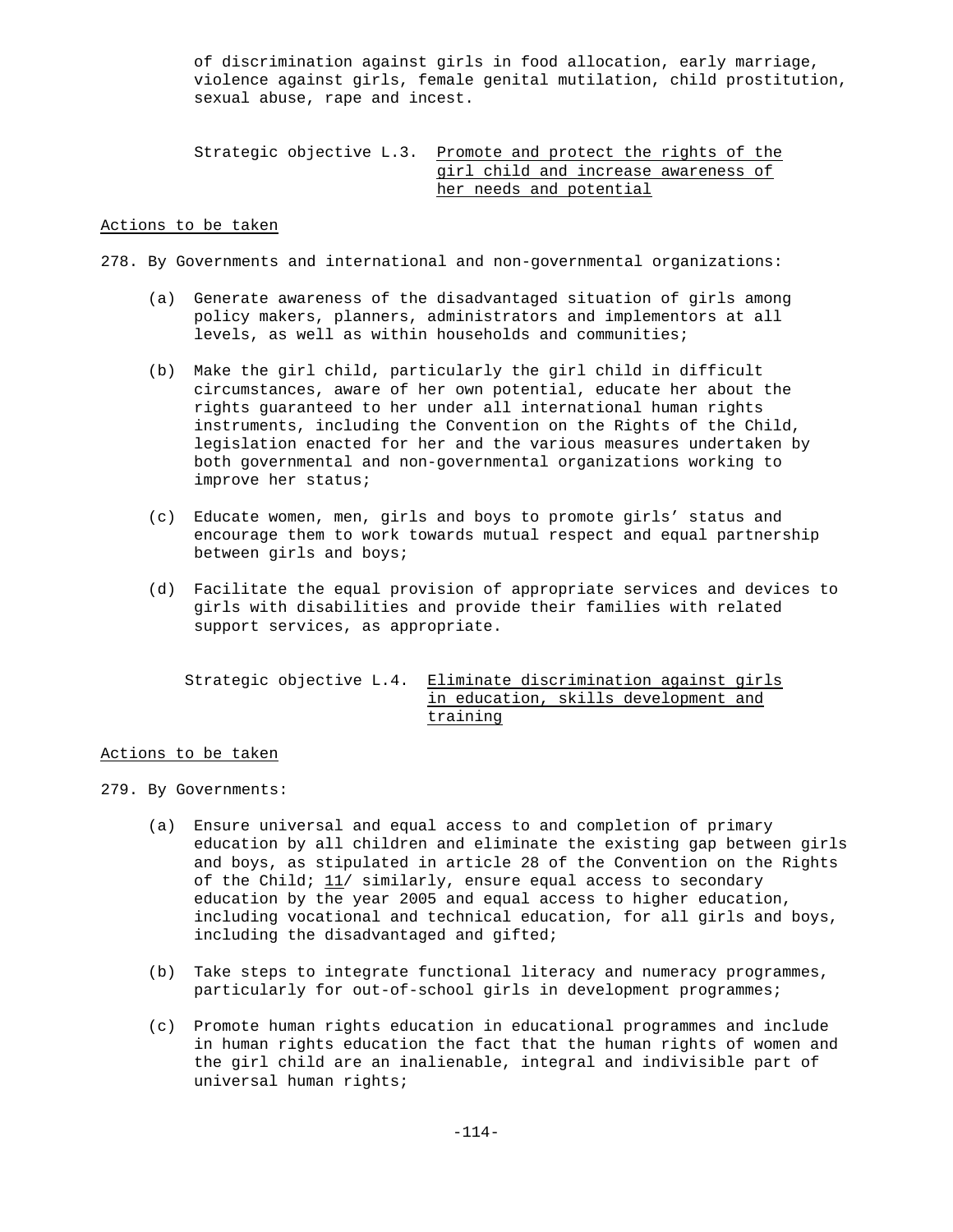- (d) Increase enrolment and improve retention rates of girls by allocating appropriate budgetary resources and by enlisting the support of the community and parents through campaigns and flexible school schedules, incentives, scholarships, access programmes for out-of-school girls and other measures;
- (e) Develop training programmes and materials for teachers and educators, raising awareness about their own role in the educational process, with a view to providing them with effective strategies for gendersensitive teaching;
- (f) Take actions to ensure that female teachers and professors have the same possibilities and status as male teachers and professors.

280. By Governments and international and non-governmental organizations:

- (a) Provide education and skills training to increase girls' opportunities for employment and access to decision-making processes;
- (b) Provide education to increase girls' knowledge and skills related to the functioning of economic, financial and political systems;
- (c) Ensure access to appropriate education and skills-training for girl children with disabilities for their full participation in life;
- (d) Promote the full and equal participation of girls in extracurricular activities, such as sports, drama and cultural activities.

# Strategic objective L.5. Eliminate discrimination against girls in health and nutrition

#### Actions to be taken

281. By Governments and international and non-governmental organizations:

- (a) Provide public information on the removal of discriminatory practices against girls in food allocation, nutrition and access to health services;
- (b) Sensitize the girl child, parents, teachers and society concerning good general health and nutrition and raise awareness of the health dangers and other problems connected with early pregnancies;
- (c) Strengthen and reorient health education and health services, particularly primary health care programmes, including sexual and reproductive health, and design quality health programmes that meet the physical and mental needs of girls and that attend to the needs of young, expectant and nursing mothers;
- (d) Establish peer education and outreach programmes with a view to strengthening individual and collective action to reduce the vulnerability of girls to HIV/AIDS and other sexually transmitted diseases, as agreed to in the Programme of Action of the International Conference on Population and Development and as established in the report of that Conference, recognizing the parental roles referred to in paragraph 267 of the present Platform for Action;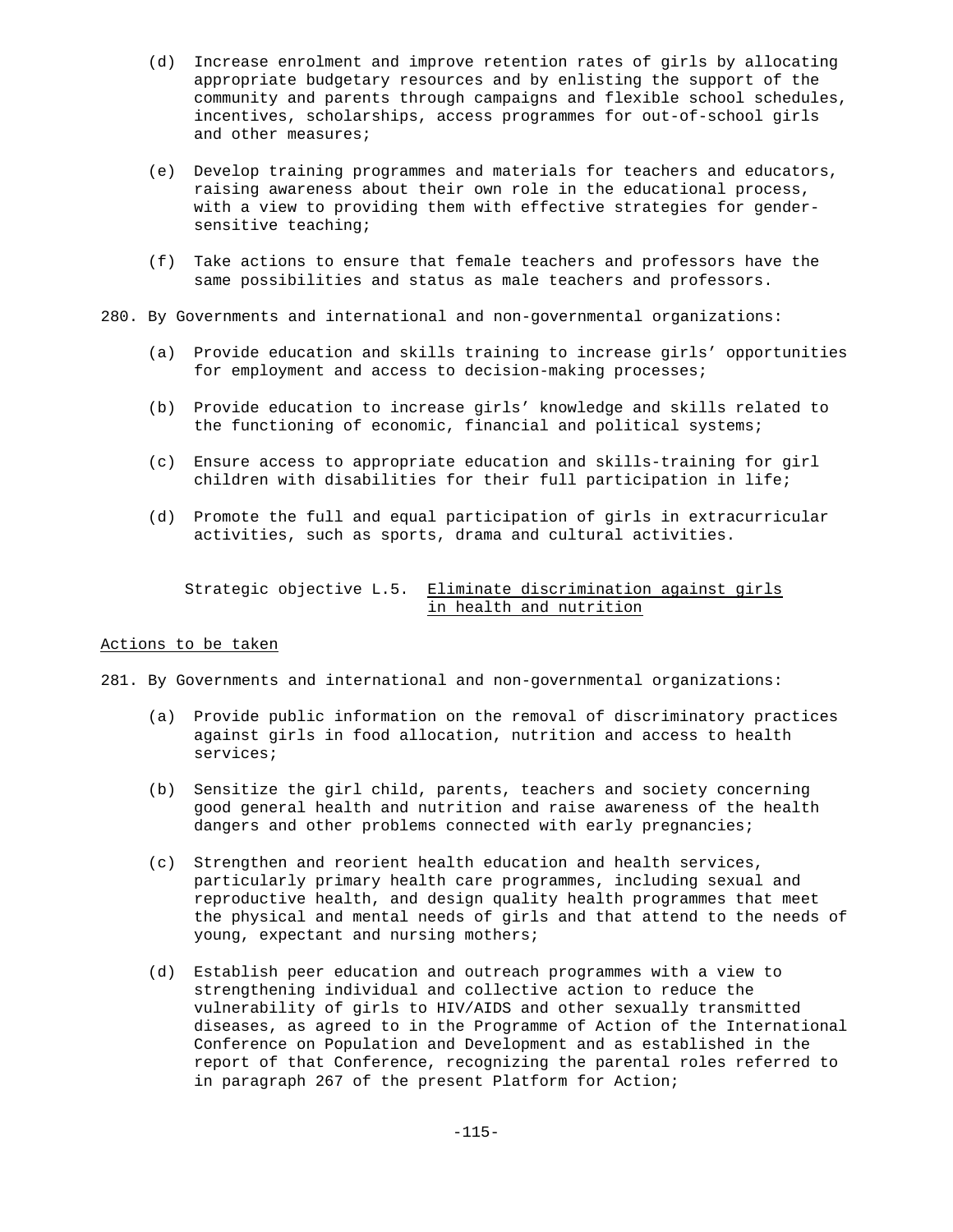- (e) Ensure education and dissemination of information to girls, especially adolescent girls, regarding the physiology of reproduction, reproductive and sexual health, as agreed to in the Programme of Action of the International Conference on Population and Development and as established in the report of that Conference, responsible family planning practice, family life, reproductive health, sexually transmitted diseases, HIV infection and AIDS prevention, recognizing the parental roles referred to in paragraph 267;
- (f) Include health and nutritional training as an integral part of literacy programmes and school curricula starting at the primary level for the benefit of the girl child;
- (g) Emphasize the role and responsibility of adolescents in sexual and reproductive health and behaviour through the provision of appropriate services and counselling, as discussed in paragraph 267;
- (h) Develop information and training programmes for health planners and implementors on the special health needs of the girl child;
- (i) Take all the appropriate measures with a view to abolishing traditional practices prejudicial to the health of children, as stipulated in article 24 of the Convention on the Rights of the Child. 11/

# Strategic objective L.6. Eliminate the economic exploitation of child labour and protect young girls at work

### Actions to be taken

282. By Governments:

- (a) In conformity with article 32 of the Convention on the Rights of the Child, 11/ protect children from economic exploitation and from performing any work that is likely to be hazardous or to interfere with the child's education, or to be harmful to the child's health or physical, mental, spiritual, moral or social development;
- (b) Define a minimum age for a child's admission to employment in national legislation, in conformity with existing international labour standards and the Convention on the Rights of the Child, including girls in all sectors of activity;
- (c) Protect young girls at work, inter alia, through:
	- (i) A minimum age or ages for admission to employment;
	- (ii) Strict monitoring of work conditions (respect for work time, prohibition of work by children not provided for by national legislation, and monitoring of hygiene and health conditions at work);
	- (iii) Application of social security coverage;
	- (iv) Establishment of continuous training and education;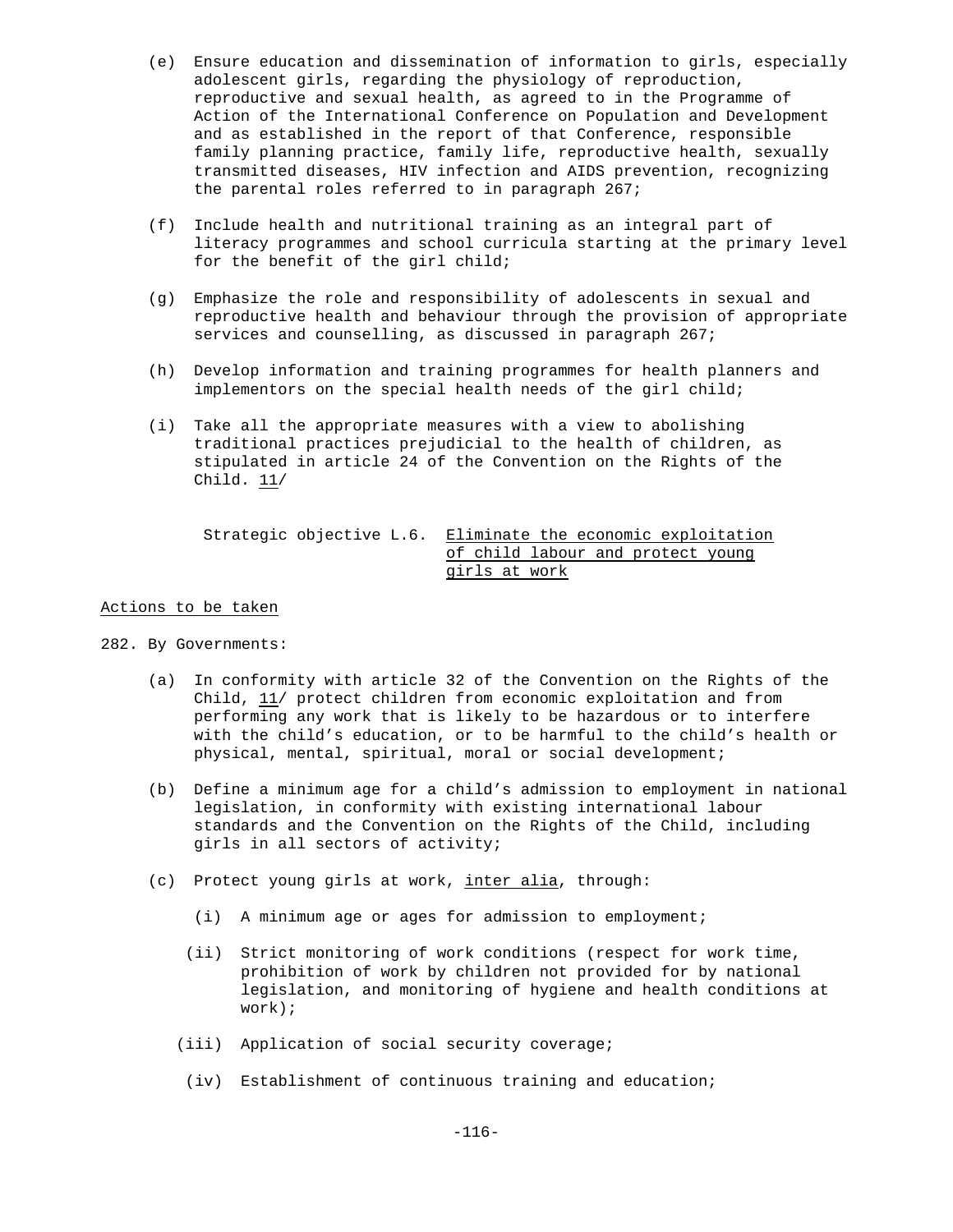- (d) Strengthen, where necessary, legislation governing the work of children and provide for appropriate penalties or other sanctions to ensure effective enforcement of the legislation;
- (e) Use existing international labour standards, including, as appropriate, ILO standards for the protection of working children, to guide the formulation of national labour legislation and policies.

Strategic objective L.7. Eradicate violence against the girl child

# Actions to be taken

283. By Governments and, as appropriate, international and non-governmental organizations:

- (a) Take effective actions and measures to enact and enforce legislation to protect the safety and security of girls from all forms of violence at work, including training programmes and support programmes, and take measures to eliminate incidents of sexual harassment of girls in educational and other institutions;
- (b) Take appropriate legislative, administrative, social and educational measures to protect the girl child, in the household and in society, from all forms of physical or mental violence, injury or abuse, neglect or negligent treatment, maltreatment or exploitation, including sexual abuse;
- (c) Undertake gender sensitization training for those involved in healing and rehabilitation and other assistance programmes for girls who are victims of violence and promote programmes of information, support and training for such girls;
- (d) Enact and enforce legislation protecting girls from all forms of violence, including female infanticide and prenatal sex selection, genital mutilation, incest, sexual abuse, sexual exploitation, child prostitution and child pornography, and develop age-appropriate safe and confidential programmes and medical, social and psychological support services to assist girls who are subjected to violence.

Strategic objective L.8. Promote the girl child's awareness of and participation in social, economic and political life

# Actions to be taken

284. By Governments and international and non-governmental organizations:

- (a) Provide access for girls to training, information and the media on social, cultural, economic and political issues and enable them to articulate their views;
- (b) Support non-governmental organizations, in particular youth non-governmental organizations, in their efforts to promote the equality and participation of girls in society.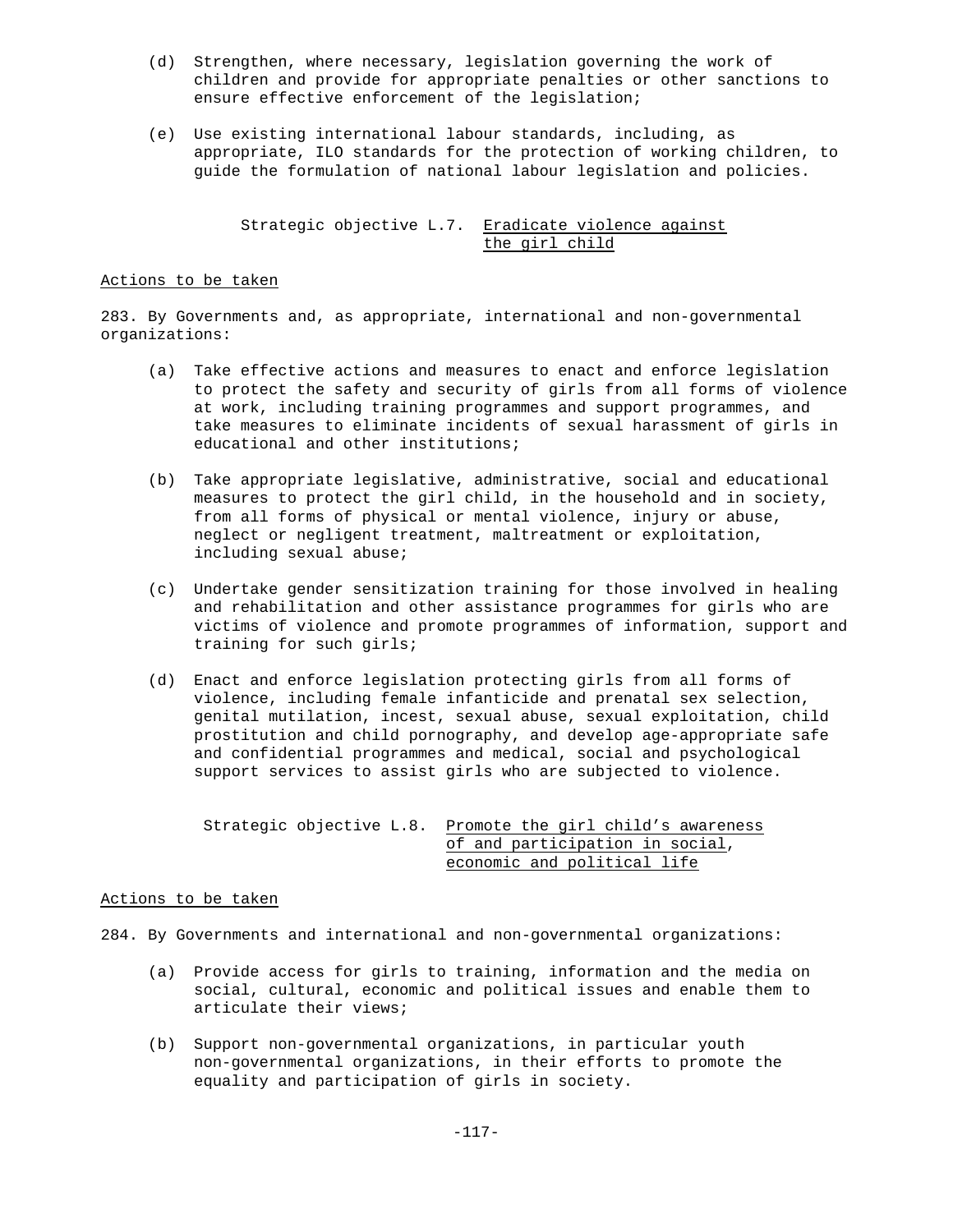#### Actions to be taken

285. By Governments, in cooperation with non-governmental organizations:

- (a) Formulate policies and programmes to help the family, as defined in paragraph 29 above, in its supporting, educating and nurturing roles, with particular emphasis on the elimination of intra-family discrimination against the girl child;
- (b) Provide an environment conducive to the strengthening of the family, as defined in paragraph 29 above, with a view to providing supportive and preventive measures which protect, respect and promote the potential of the girl child;
- (c) Educate and encourage parents and caregivers to treat girls and boys equally and to ensure shared responsibilities between girls and boys in the family, as defined in paragraph 29 above.

<sup>\*</sup> As defined in para. 29 above.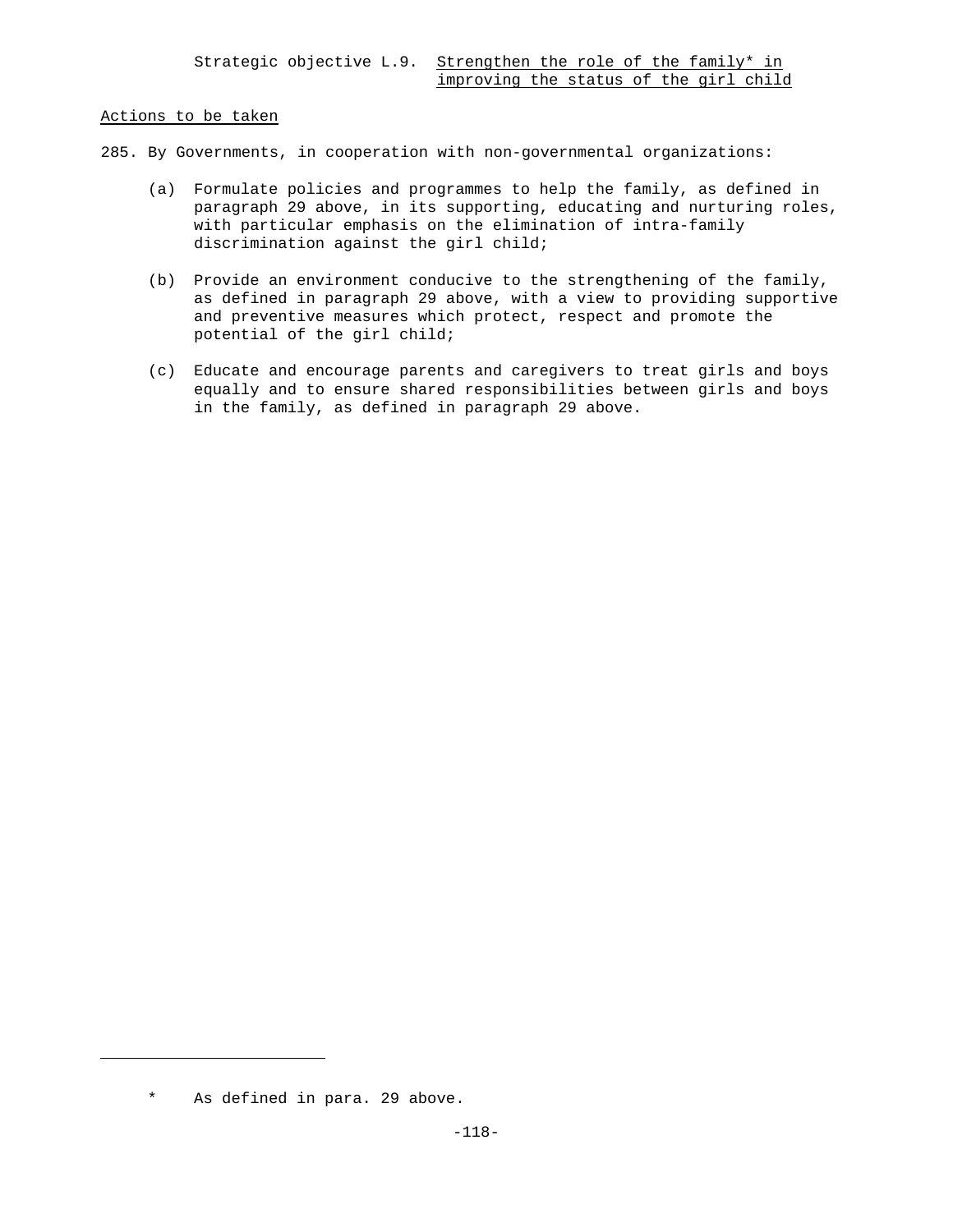#### Chapter V

#### INSTITUTIONAL ARRANGEMENTS

286. The Platform for Action establishes a set of actions that should lead to fundamental change. Immediate action and accountability are essential if the targets are to be met by the year 2000. Implementation is primarily the responsibility of Governments, but is also dependent on a wide range of institutions in the public, private and non-governmental sectors at the community, national, subregional/regional and international levels.

287. During the United Nations Decade for Women (1976-1985), many institutions specifically devoted to the advancement of women were established at the national, regional and international levels. At the international level, the International Research and Training Institute for the Advancement of Women (INSTRAW), the United Nations Development Fund for Women (UNIFEM), and the Committee to monitor the Convention on the Elimination of All Forms of Discrimination against Women were established. These entities, along with the Commission on the Status of Women and its secretariat, the Division for the Advancement of Women, became the main institutions in the United Nations specifically devoted to women's advancement globally. At the national level, a number of countries established or strengthened national mechanisms to plan, advocate for and monitor progress in the advancement of women.

288. Implementation of the Platform for Action by national, subregional/regional and international institutions, both public and private, would be facilitated by transparency, by increased linkages between networks and organizations and by a consistent flow of information among all concerned. Clear objectives and accountability mechanisms are also required. Links with other institutions at the national, subregional/regional and international levels and with networks and organizations devoted to the advancement of women are needed.

289. Non-governmental and grass-roots organizations have a specific role to play in creating a social, economic, political and intellectual climate based on equality between women and men. Women should be actively involved in the implementation and monitoring of the Platform for Action.

290. Effective implementation of the Platform will also require changes in the internal dynamics of institutions and organizations, including values, behaviour, rules and procedures that are inimical to the advancement of women. Sexual harassment should be eliminated.

291. National, subregional/regional and international institutions should have strong and clear mandates and the authority, resources and accountability mechanisms needed for the tasks set out in the Platform for Action. Their methods of operation should ensure efficient and effective implementation of the Platform. There should be a clear commitment to international norms and standards of equality between women and men as a basis for all actions.

292. To ensure effective implementation of the Platform for Action and to enhance the work for the advancement of women at the national, subregional/ regional and international levels, Governments, the United Nations system and all other relevant organizations should promote an active and visible policy of mainstreaming a gender perspective, inter alia, in the monitoring and evaluation of all policies and programmes.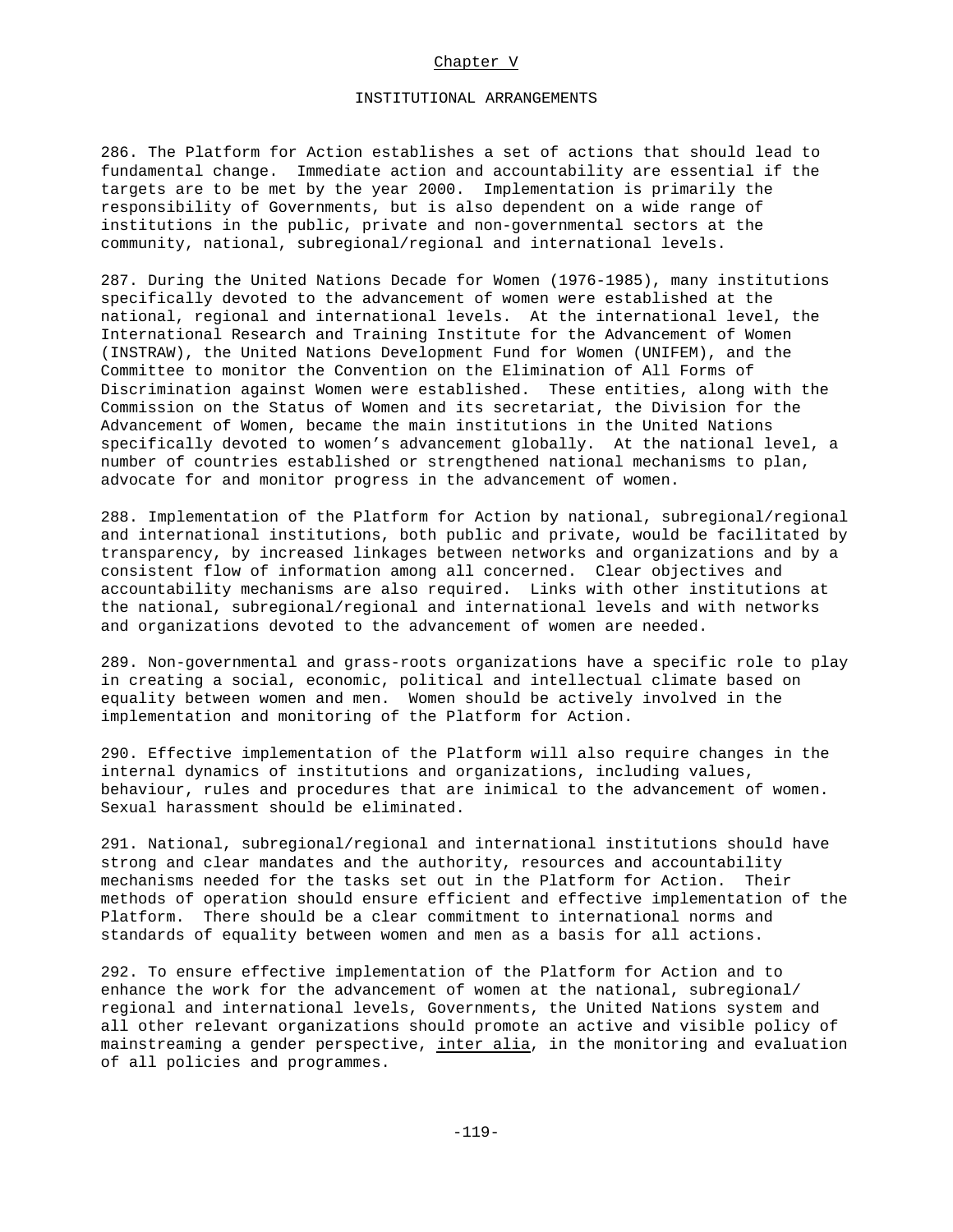# A. National level

293. Governments have the primary responsibility for implementing the Platform for Action. Commitment at the highest political level is essential to its implementation, and Governments should take a leading role in coordinating, monitoring and assessing progress in the advancement of women. The Fourth World Conference on Women is a conference of national and international commitment and action. This requires commitment from Governments and the international community. The Platform for Action is part of a continuing process and has a catalytic effect as it will contribute to programmes and practical outcomes for girls and women of all ages. States and the international community are encouraged to respond to this challenge by making commitments for action. As part of this process, many States have made commitments for action as reflected, inter alia, in their national statements.

294. National mechanisms and institutions for the advancement of women should participate in public policy formulation and encourage the implementation of the Platform for Action through various bodies and institutions, including the private sector, and, where necessary, should act as a catalyst in developing new programmes by the year 2000 in areas that are not covered by existing institutions.

295. The active support and participation of a broad and diverse range of other institutional actors should be encouraged, including legislative bodies, academic and research institutions, professional associations, trade unions, cooperatives, local community groups, non-governmental organizations, including women's organizations and feminist groups, the media, religious groups, youth organizations and cultural groups, as well as financial and non-profit organizations.

296. In order for the Platform for Action to be implemented, it will be necessary for Governments to establish or improve the effectiveness of national machineries for the advancement of women at the highest political level, appropriate intra- and inter-ministerial procedures and staffing, and other institutions with the mandate and capacity to broaden women's participation and integrate gender analysis into policies and programmes. The first step in this process for all institutions should be to review their objectives, programmes and operational procedures in terms of the actions called for in the Platform. A key activity should be to promote public awareness and support for the goals of the Platform for Action, inter alia, through the mass media and public education.

297. As soon as possible, preferably by the end of 1995, Governments, in consultation with relevant institutions and non-governmental organizations, should begin to develop implementation strategies for the Platform and, preferably by the end of 1996, should have developed their strategies or plans of action. This planning process should draw upon persons at the highest level of authority in government and relevant actors in civil society. These implementation strategies should be comprehensive, have time-bound targets and benchmarks for monitoring, and include proposals for allocating or reallocating resources for implementation. Where necessary, the support of the international community could be enlisted, including resources.

298. Non-governmental organizations should be encouraged to contribute to the design and implementation of these strategies or national plans of action. They should also be encouraged to develop their own programmes to complement government efforts. Women's organizations and feminist groups, in collaboration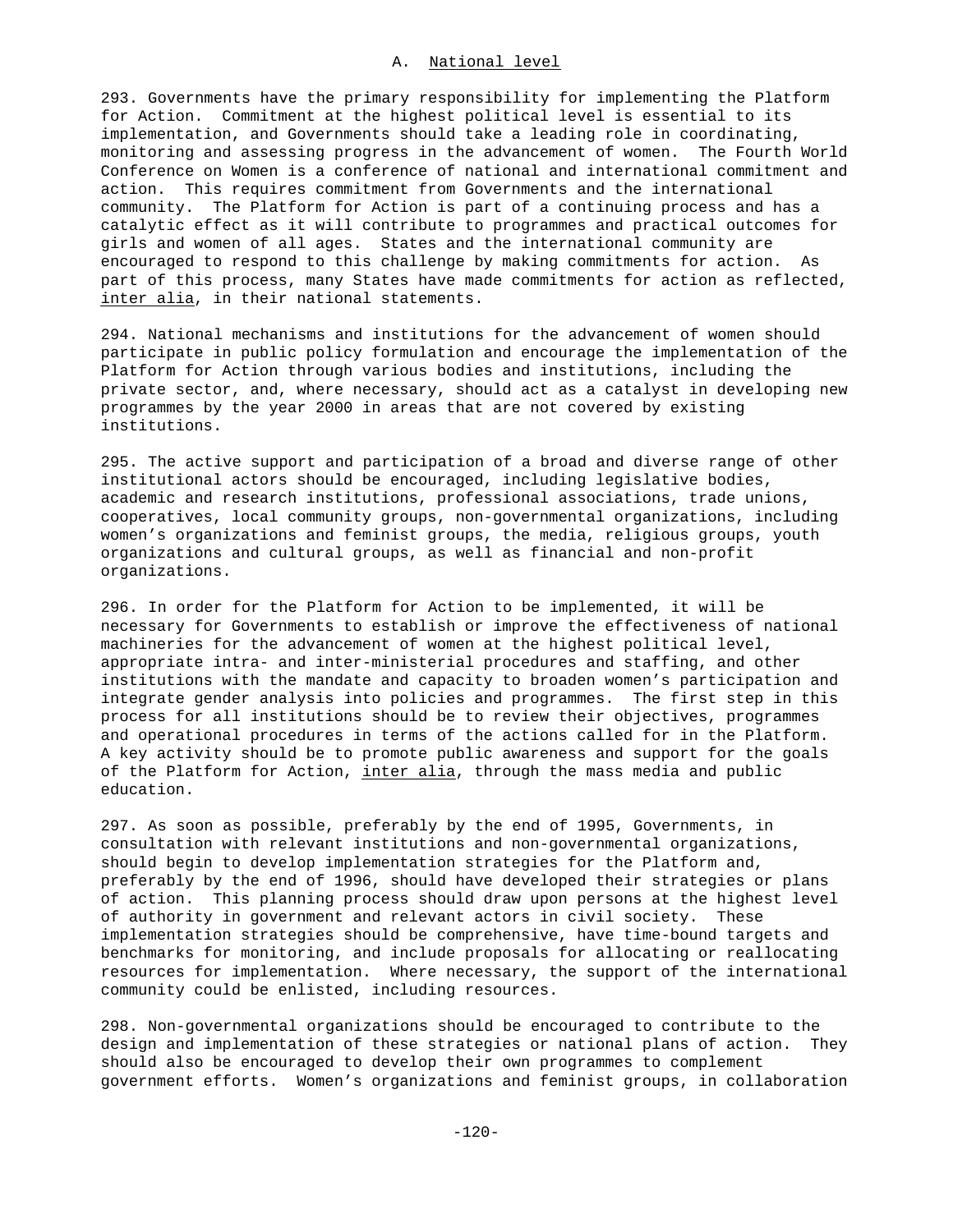with other non-governmental organizations, should be encouraged to organize networks, as necessary, and to advocate for and support the implementation of the Platform for Action by Governments and regional and international bodies.

299. Governments should commit themselves to gender balance, inter alia, through the creation of special mechanisms, in all government-appointed committees, boards and other relevant official bodies, as appropriate, as well as in all international bodies, institutions and organizations, notably by presenting and promoting more women candidates.

300. Regional and international organizations, in particular development institutions, especially INSTRAW, UNIFEM and bilateral donors, should provide financial and advisory assistance to national machinery in order to increase its ability to gather information, develop networks and carry out its mandate, in addition to strengthening international mechanisms to promote the advancement of women through their respective mandates, in cooperation with Governments.

## B. Subregional/regional level

301. The regional commissions of the United Nations and other subregional/ regional structures should promote and assist the pertinent national institutions in monitoring and implementing the global Platform for Action within their mandates. This should be done in coordination with the implementation of the respective regional platforms or plans of action and in close collaboration with the Commission on the Status of Women, taking into account the need for a coordinated follow-up to United Nations conferences in the economic, social, human rights and related fields.

302. In order to facilitate the regional implementation, monitoring and evaluation process, the Economic and Social Council should consider reviewing the institutional capacity of the United Nations regional commissions within their mandates, including their women's units/focal points, to deal with gender issues in the light of the Platform for Action, as well as the regional platforms and plans of action. Consideration should be given, inter alia, and, where appropriate, to strengthening capacity in this respect.

303. Within their existing mandates and activities, the regional commissions should mainstream women's issues and gender perspectives and should also consider the establishment of mechanisms and processes to ensure the implementation and monitoring of both the Platform for Action and the regional platforms and plans of action. The regional commissions should, within their mandates, collaborate on gender issues with other regional intergovernmental organizations, non-governmental organizations, financial and research institutions and the private sector.

304. Regional offices of the specialized agencies of the United Nations system should, as appropriate, develop and publicize a plan of action for implementing the Platform for Action, including the identification of time-frames and resources. Technical assistance and operational activities at the regional level should establish well-identified targets for the advancement of women. To this end, regular coordination should be undertaken among United Nations bodies and agencies.

305. Non-governmental organizations within the region should be supported in their efforts to develop networks to coordinate advocacy and dissemination of information about the global Platform for Action and the respective regional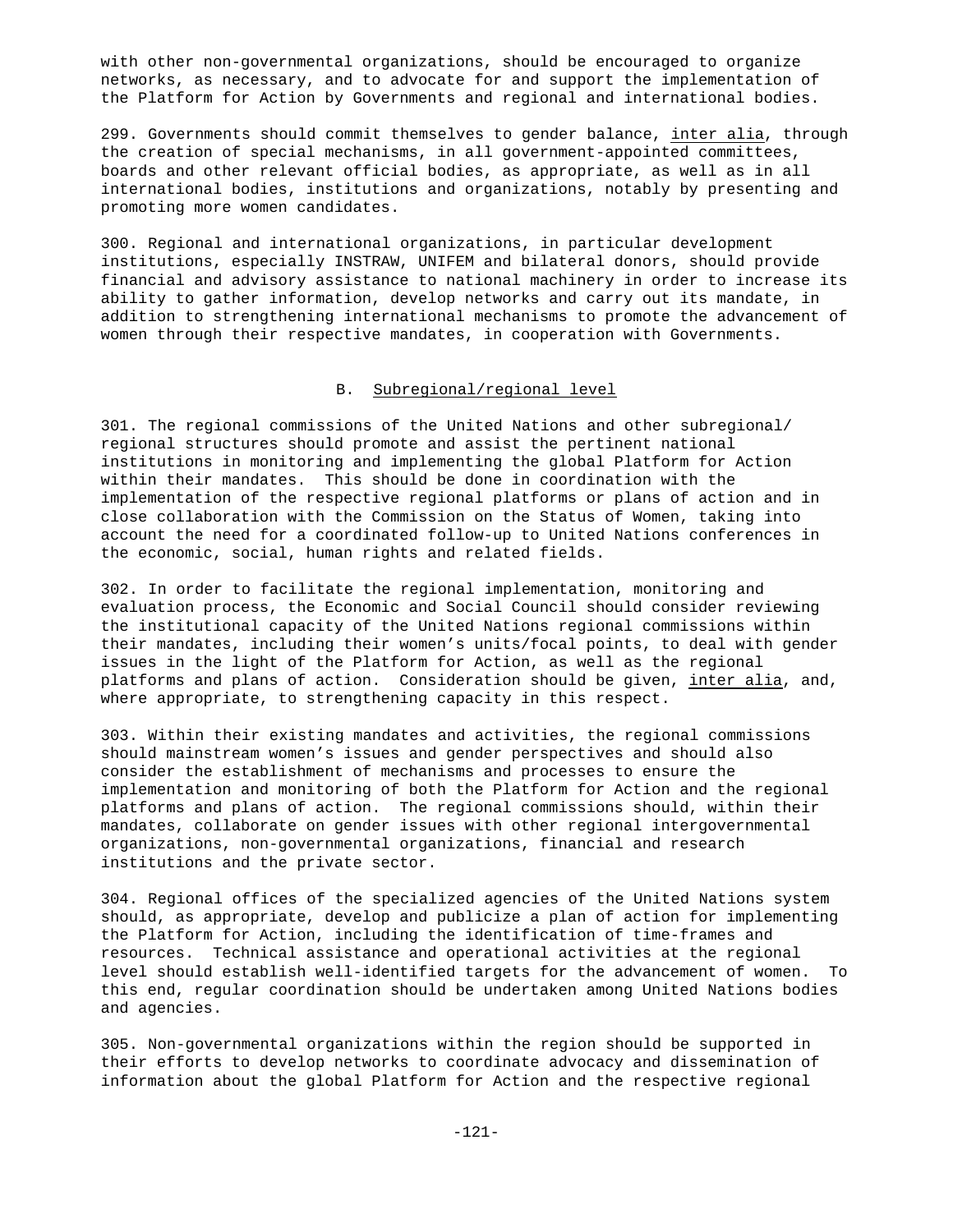platforms or plans of action.

# C. International level

# 1. United Nations

306. The Platform for Action needs to be implemented through the work of all of the bodies and organizations of the United Nations system during the period 1995-2000, specifically and as an integral part of wider programming. An enhanced framework for international cooperation for gender issues must be developed during the period 1995-2000 in order to ensure the integrated and comprehensive implementation, follow-up and assessment of the Platform for Action, taking into account the results of global United Nations summits and conferences. The fact that at all of these summits and conferences, Governments have committed themselves to the empowerment of women in different areas, makes coordination crucial to the follow-up strategies for this Platform for Action. The Agenda for Development and the Agenda for Peace should take into account the Platform for Action of the Fourth World Conference on Women.

307. The institutional capacity of the United Nations system to carry out and coordinate its responsibility for implementing the Platform for Action, as well as its expertise and working methods to promote the advancement of women, should be improved.

308. Responsibility for ensuring the implementation of the Platform for Action and the integration of a gender perspective into all policies and programmes of the United Nations system must rest at the highest levels.

309. To improve the system's efficiency and effectiveness in providing support for equality and women's empowerment at the national level and to enhance its capacity to achieve the objectives of the Platform for Action, there is a need to renew, reform and revitalize various parts of the United Nations system. This would include reviewing and strengthening the strategies and working methods of different United Nations mechanisms for the advancement of women with a view to rationalizing and, as appropriate, strengthening their advisory, catalytic and monitoring functions in relation to mainstream bodies and agencies. Women/gender units are important for effective mainstreaming, but strategies must be further developed to prevent inadvertent marginalization as opposed to mainstreaming of the gender dimension throughout all operations.

310. In following up the Fourth World Conference on Women, all entities of the United Nations system focusing on the advancement of women should have the necessary resources and support to carry out follow-up activities. The efforts of gender focal points within organizations should be well integrated into overall policy, planning, programming and budgeting.

311. Action must be taken by the United Nations and other international organizations to eliminate barriers to the advancement of women within their organizations in accordance with the Platform for Action.

# General Assembly

312. The General Assembly, as the highest intergovernmental body in the United Nations, is the principal policy-making and appraisal organ on matters relating to the follow-up to the Conference, and as such, should integrate gender issues throughout its work. It should appraise progress in the effective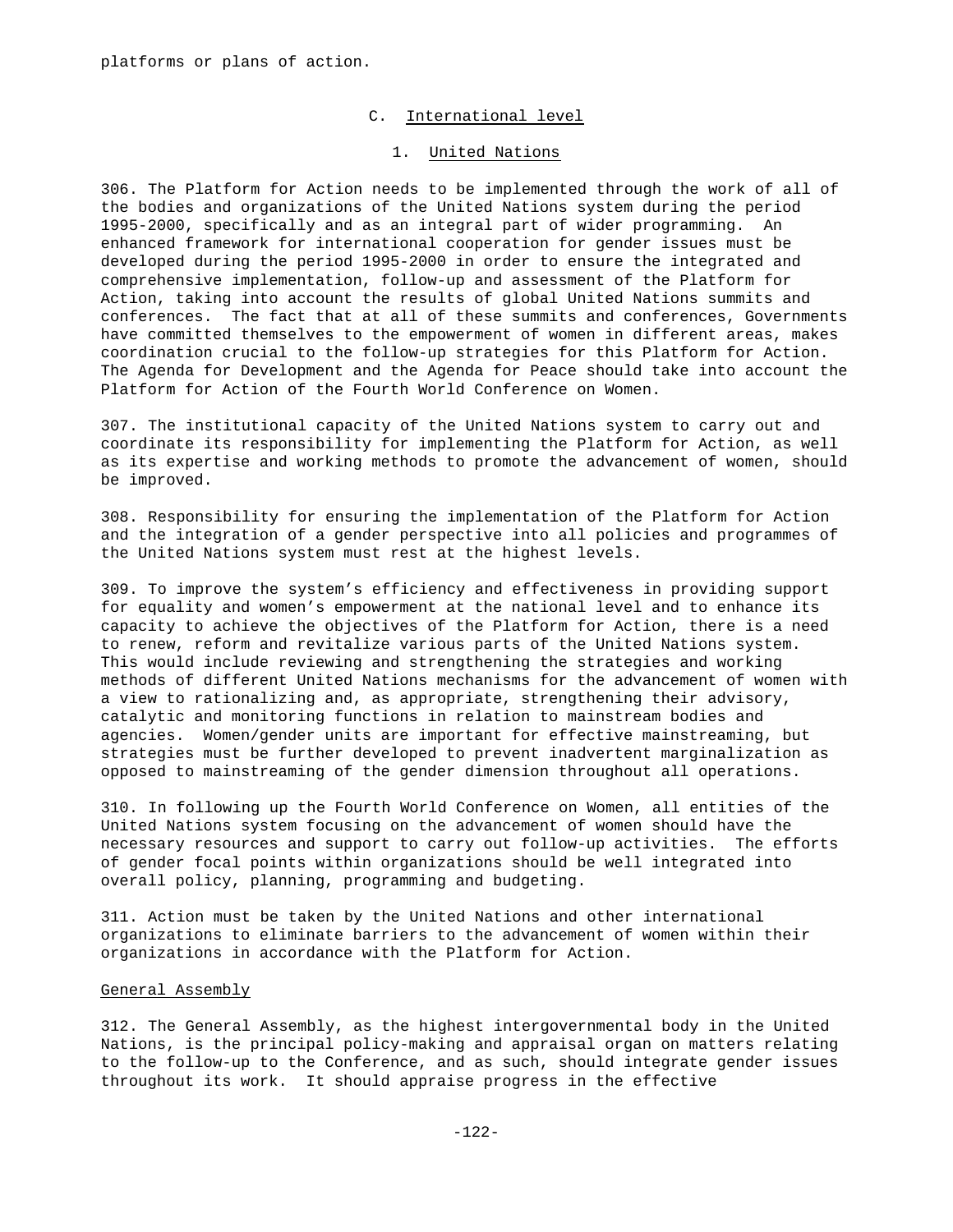implementation of the Platform for Action, recognizing that these issues cut across social, political and economic policy. At its fiftieth session, in 1995, the General Assembly will have before it the report of the Fourth World Conference on Women. In accordance with its resolution 49/161, it will also examine a report of the Secretary-General on the follow-up to the Conference, taking into account the recommendations of the Conference. The General Assembly should include the follow-up to the Conference as part of its continuing work on the advancement of women. In 1996, 1998 and 2000, it should review the implementation of the Platform for Action.

#### Economic and Social Council

313. The Economic and Social Council, in the context of its role under the Charter of the United Nations and in accordance with General Assembly resolutions 45/264, 46/235 and 48/162, would oversee system-wide coordination in the implementation of the Platform for Action and make recommendations in this regard. The Council should be invited to review the implementation of the Platform for Action, giving due consideration to the reports of the Commission on the Status of Women. As coordinating body, the Council should be invited to review the mandate of the Commission on the Status of Women, taking into account the need for effective coordination with other related commissions and Conference follow-up. The Council should incorporate gender issues into its discussion of all policy questions, giving due consideration to recommendations prepared by the Commission. It should consider devoting at least one high-level segment before the year 2000 to the advancement of women and implementation of the Platform for Action with the active involvement and participation, inter alia, of the specialized agencies, including the World Bank and IMF.

314. The Council should consider devoting at least one coordination segment before the year 2000 to coordination of the advancement of women, based on the revised system-wide medium-term plan for the advancement of women.

315. The Council should consider devoting at least one operational activities segment before the year 2000 to the coordination of development activities related to gender, based on the revised system-wide medium-term plan for the advancement of women, with a view to instituting guidelines and procedures for implementation of the Platform for Action by the funds and programmes of the United Nations system.

316. The Administrative Committee on Coordination (ACC) should consider how its participating entities might best coordinate their activities, inter alia, through existing procedures at the inter-agency level for ensuring system-wide coordination to implement and help follow up the objectives of the Platform for Action.

# Commission on the Status of Women

317. The General Assembly and the Economic and Social Council, in accordance with their respective mandates, are invited to review and strengthen the mandate of the Commission on the Status of Women, taking into account the Platform for Action as well as the need for synergy with other related commissions and Conference follow-up, and for a system-wide approach to its implementation.

318. As a functional commission assisting the Economic and Social Council, the Commission on the Status of Women should have a central role in monitoring, within the United Nations system, the implementation of the Platform for Action and advising the Council thereon. It should have a clear mandate with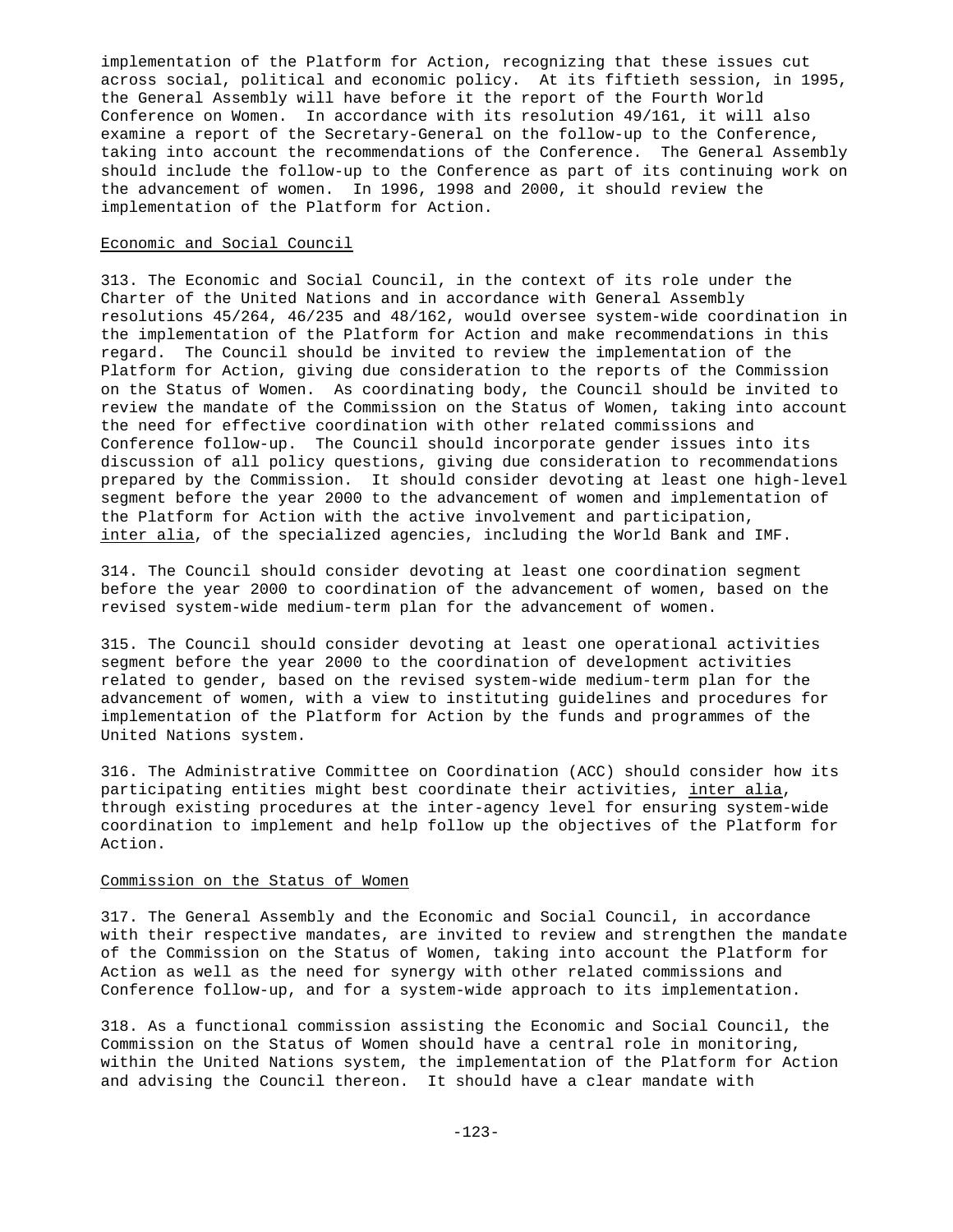sufficient human and financial resources, through the reallocation of resources within the regular budget of the United Nations to carry the mandate out.

319. The Commission on the Status of Women should assist the Economic and Social Council in its coordination of the reporting on the implementation of the Platform for Action with the relevant organizations of the United Nations system. The Commission should draw upon inputs from other organizations of the United Nations system and other sources, as appropriate.

320. The Commission on the Status of Women, in developing its work programme for the period 1996-2000, should review the critical areas of concern in the Platform for Action and consider how to integrate in its agenda the follow-up to the World Conference on Women. In this context, the Commission on the Status of Women could consider how it could further develop its catalytic role in mainstreaming a gender perspective in United Nations activities.

### Other functional commissions

321. Within their mandates, other functional commissions of the Economic and Social Council should also take due account of the Platform for Action and ensure the integration of gender aspects in their respective work.

# Committee on the Elimination of Discrimination against Women and other treaty bodies

322. The Committee on the Elimination of Discrimination against Women, in implementing its responsibilities under the Convention on the Elimination of All Forms of Discrimination against Women, should, within its mandate, take into account the Platform for Action when considering the reports submitted by States parties.

323. States parties to the Convention on the Elimination of All Forms of Discrimination against Women are invited, when reporting under article 18 of the Convention, to include information on measures taken to implement the Platform for Action in order to facilitate the work of the Committee on the Elimination of Discrimination against Women in monitoring effectively women's ability to enjoy the rights guaranteed by the Convention.

324. The ability of the Committee on the Elimination of Discrimination against Women to monitor implementation of the Convention should be strengthened through the provision of human and financial resources within the regular budget of the United Nations, including expert legal assistance and, in accordance with General Assembly resolution 49/164 and the decision made by the meeting of States parties to the Convention held in May 1995, sufficient meeting time for the Committee. The Committee should increase its coordination with other human rights treaty bodies, taking into account the recommendations in the Vienna Declaration and Programme of Action.

325. Within their mandate, other treaty bodies should also take due account of the implementation of the Platform for Action and ensure the integration of the equal status and human rights of women in their work.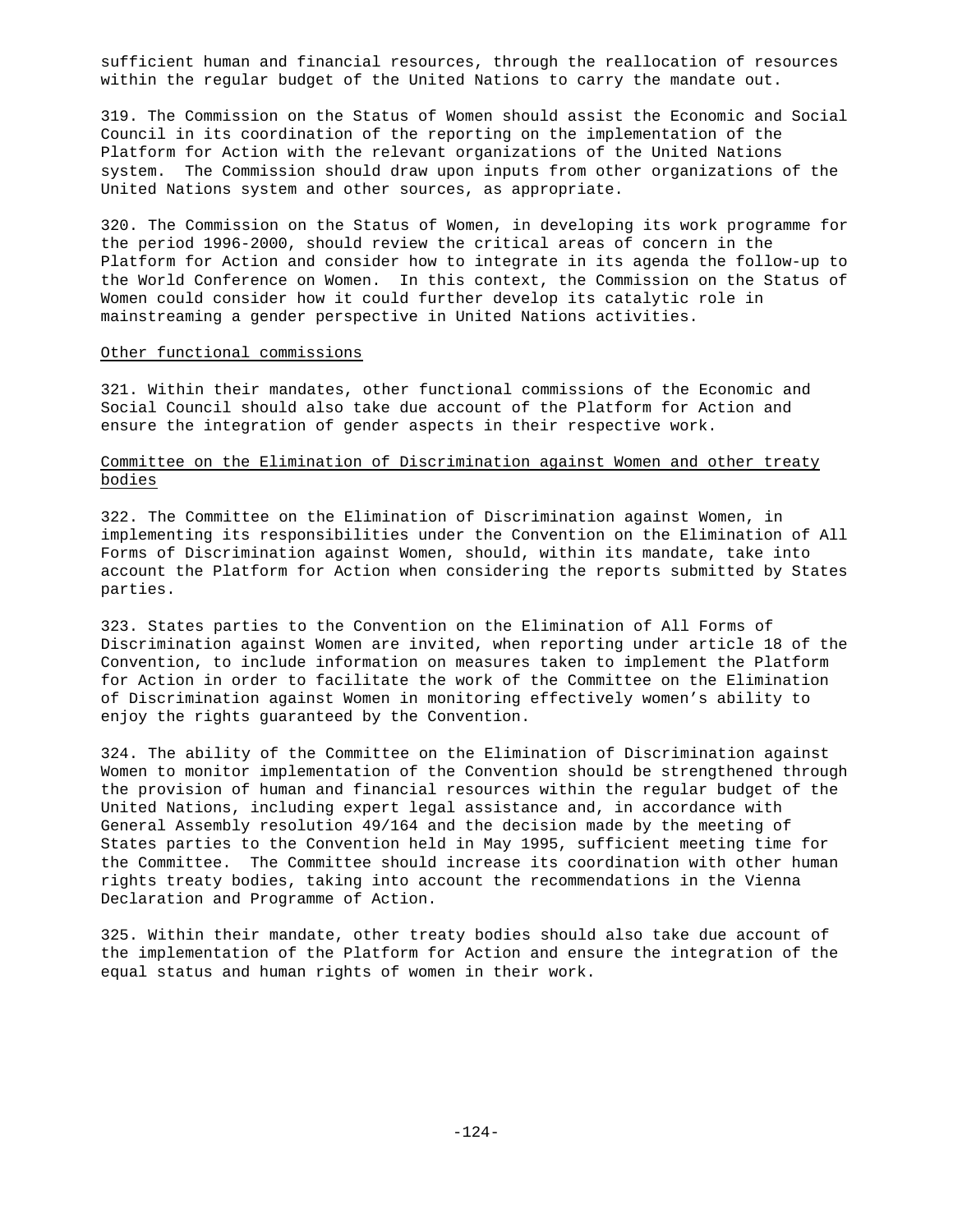#### Office of the Secretary-General

326. The Secretary-General is requested to assume responsibility for coordination of policy within the United Nations for the implementation of the Platform for Action and for the mainstreaming of a system-wide gender perspective in all activities of the United Nations, taking into account the mandates of the bodies concerned. The Secretary-General should consider specific measures for ensuring effective coordination in the implementation of these objectives. To this end, the Secretary-General is invited to establish a high-level post in the office of the Secretary-General, using existing human and financial resources, to act as the Secretary-General's adviser on gender issues and to help ensure system-wide implementation of the Platform for Action in close cooperation with the Division for the Advancement of Women.

### Division for the Advancement of Women

327. The primary function of the Division for the Advancement of Women of the Department for Policy Coordination and Sustainable Development is to provide substantive servicing to the Commission on the Status of Women and other intergovernmental bodies when they are concerned with the advancement of women, as well as to the Committee on the Elimination of Discrimination against Women. It has been designated a focal point for the implementation of the Nairobi Forward-looking Strategies for the Advancement of Women. In the light of the review of the mandate of the Commission on the Status of Women, as set out in paragraph 313 above, the functions of the Division for the Advancement of Women will also need to be assessed. The Secretary-General is requested to ensure more effective functioning of the Division by, inter alia, providing sufficient human and financial resources within the regular budget of the United Nations.

328. The Division should examine the obstacles to the advancement of women through the application of gender-impact analysis in policy studies for the Commission on the Status of Women and through support to other subsidiary bodies. After the Fourth World Conference on Women it should play a coordinating role in preparing the revision of the system-wide medium-term plan for the advancement of women for the period 1996-2001 and should continue serving as the secretariat for inter-agency coordination for the advancement of women. It should continue to maintain a flow of information with national commissions, national institutions for the advancement of women and non-governmental organizations with regard to implementation of the Platform for Action.

# Other units of the United Nations Secretariat

329. The various units of the United Nations Secretariat should examine their programmes to determine how they can best contribute to the coordinated implementation of the Platform for Action. Proposals for implementation of the Platform need to be reflected in the revision of the system-wide medium-term plan for the advancement of women for the period 1996-2001, as well as in the proposed United Nations medium-term plan for the period 1998-2002. The content of the actions will depend on the mandates of the bodies concerned.

330. Existing and new linkages should be developed throughout the Secretariat in order to ensure that the gender perspective is introduced as a central dimension in all activities of the Secretariat.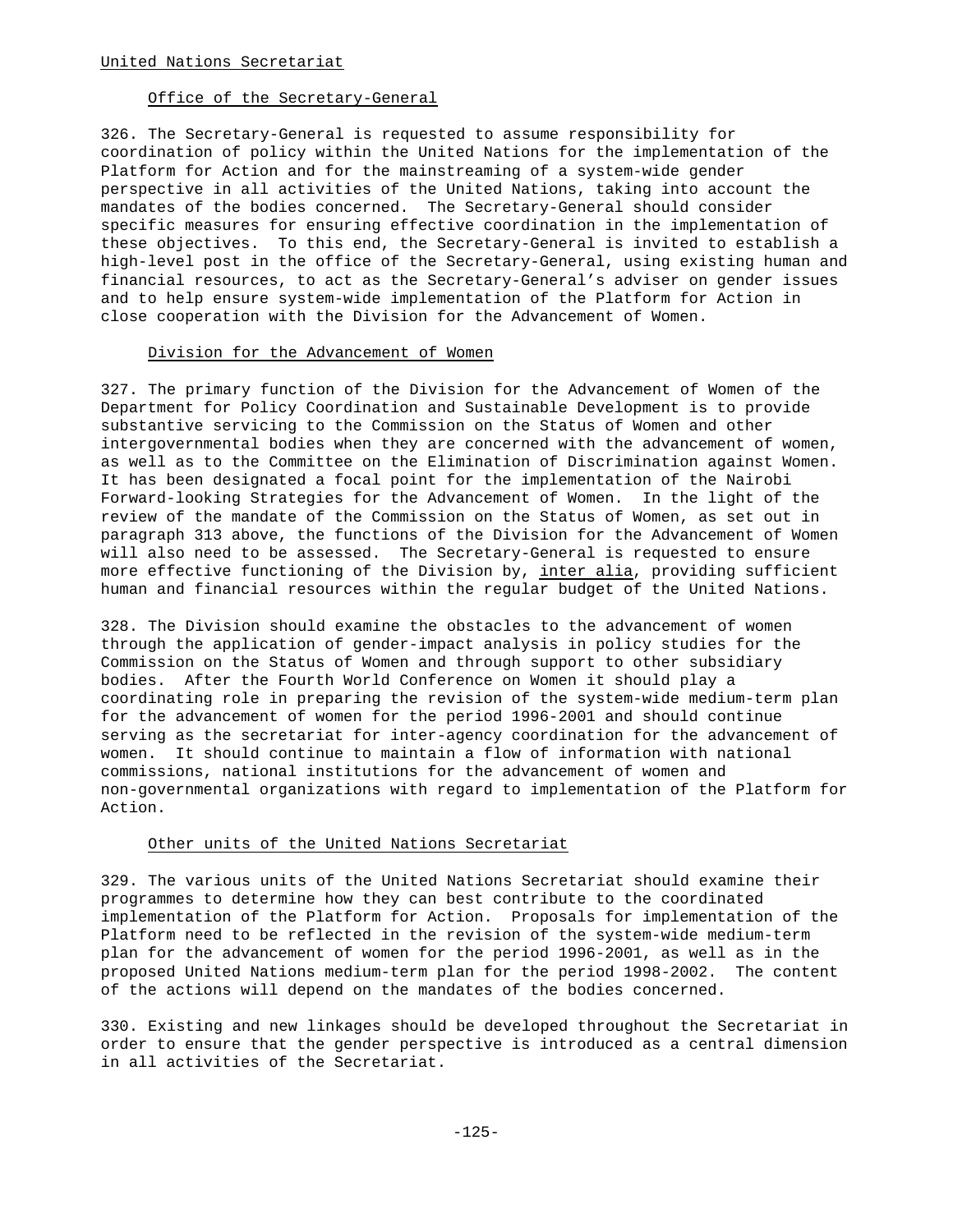331. The Office of Human Resources Management should, in collaboration with programme managers world wide, and in accordance with the strategic plan of action for the improvement of the status of women in the Secretariat (1995-2000), continue to accord priority to the recruitment and promotion of women in posts subject to geographical distribution, particularly in senior policy-level and decision-making posts, in order to achieve the goals set out in General Assembly resolutions 45/125 and 45/239 C and reaffirmed in General Assembly resolutions 46/100, 47/93, 48/106 and 49/167. The training service should design and conduct regular gender-sensitivity training or include gendersensitivity training in all of its activities.

332. The Department of Public Information should seek to integrate a gender perspective in its general information activities and, within existing resources, strengthen and improve its programmes on women and the girl child. To this end, the Department should formulate a multimedia communications strategy to support the implementation of the Platform for Action, taking new technology fully into account. Regular outputs of the Department should promote the goals of the Platform, particularly in developing countries.

333. The Statistical Division of the Department for Economic and Social Information and Policy Analysis should have an important coordinating role in international work in statistics, as described above in chapter IV, strategic objective H.3.

### International Research and Training Institute for the Advancement of Women

334. INSTRAW has a mandate to promote research and training on women's situation and development. In the light of the Platform for Action, INSTRAW should review its work programme and develop a programme for implementing those aspects of the Platform for Action that fall within its mandate. It should identify those types of research and research methodologies to be given priority, strengthen national capacities to carry out women's studies and gender research, including that on the status of the girl child, and develop networks of research institutions that can be mobilized for that purpose. It should also identify those types of education and training that can be effectively supported and promoted by the Institute.

# United Nations Development Fund for Women

335. UNIFEM has the mandate to increase options and opportunities for women's economic and social development in developing countries by providing technical and financial assistance to incorporate the women's dimension into development at all levels. Therefore, UNIFEM should review and strengthen, as appropriate, its work programme in the light of the Platform for Action, focusing on women's political and economic empowerment. Its advocacy role should concentrate on fostering a multilateral policy dialogue on women's empowerment. Adequate resources for carrying out its functions should be made available.

### Specialized agencies and other organizations of the United Nations system

336. To strengthen their support for actions at the national level and to enhance their contributions to coordinated follow-up by the United Nations, each organization should set out the specific actions they will undertake, including goals and targets to realign priorities and redirect resources to meet the global priorities identified in the Platform for Action. There should be a clear delineation of responsibility and accountability. These proposals should in turn be reflected in the system-wide medium-term plan for the advancement of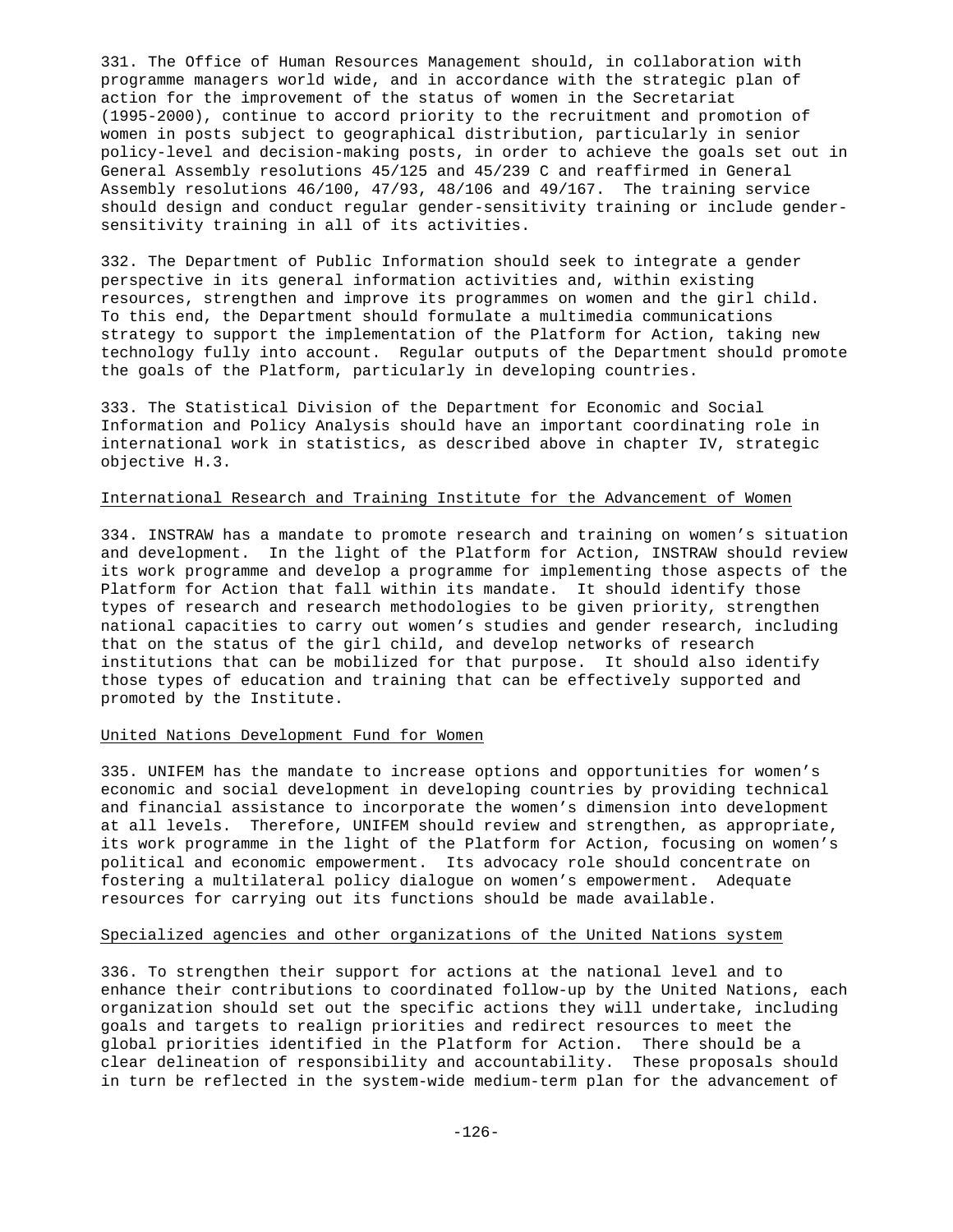women for the period 1996-2001.

337. Each organization should commit itself at the highest level and, in pursuing its targets, should take steps to enhance and support the roles and responsibilities of its focal points on women's issues.

338. In addition, specialized agencies with mandates to provide technical assistance in developing countries, particularly in Africa and the least developed countries, should cooperate more to ensure the continuing promotion of the advancement of women.

339. The United Nations system should consider and provide appropriate technical assistance and other forms of assistance to the countries with economies in transition in order to facilitate solution of their specific problems regarding the advancement of women.

340. Each organization should accord greater priority to the recruitment and promotion of women at the Professional level to achieve gender balance, particularly at decision-making levels. The paramount consideration in the employment of the staff and in the determination of the conditions of service should be the necessity of securing the highest standards of efficiency, competence and integrity. Due regard should be paid to the importance of recruiting the staff on as wide a geographical basis as possible. Organizations should report regularly to their governing bodies on progress towards this goal.

341. Coordination of United Nations operational activities for development at the country level should be improved through the resident coordinator system in accordance with relevant resolutions of the General Assembly, in particular General Assembly resolution 47/199, to take full account of the Platform for Action.

# 2. Other international institutions and organizations

342. In implementing the Platform for Action, international financial institutions are encouraged to review and revise policies, procedures and staffing to ensure that investments and programmes benefit women and thus contribute to sustainable development. They are also encouraged to increase the number of women in high-level positions, increase staff training in gender analysis and institute policies and guidelines to ensure full consideration of the differential impact of lending programmes and other activities on women and men. In this regard, the Bretton Woods institutions, the United Nations, as well as its funds and programmes and the specialized agencies, should establish regular and substantive dialogue, including dialogue at the field level, for more efficient and effective coordination of their assistance in order to strengthen the effectiveness of their programmes for the benefit of women and their families.

343. The General Assembly should give consideration to inviting the World Trade Organization to consider how it might contribute to the implementation of the Platform for Action, including activities in cooperation with the United Nations system.

344. International non-governmental organizations have an important role to play in implementing the Platform for Action. Consideration should be given to establishing a mechanism for collaborating with non-governmental organizations to promote the implementation of the Platform at various levels.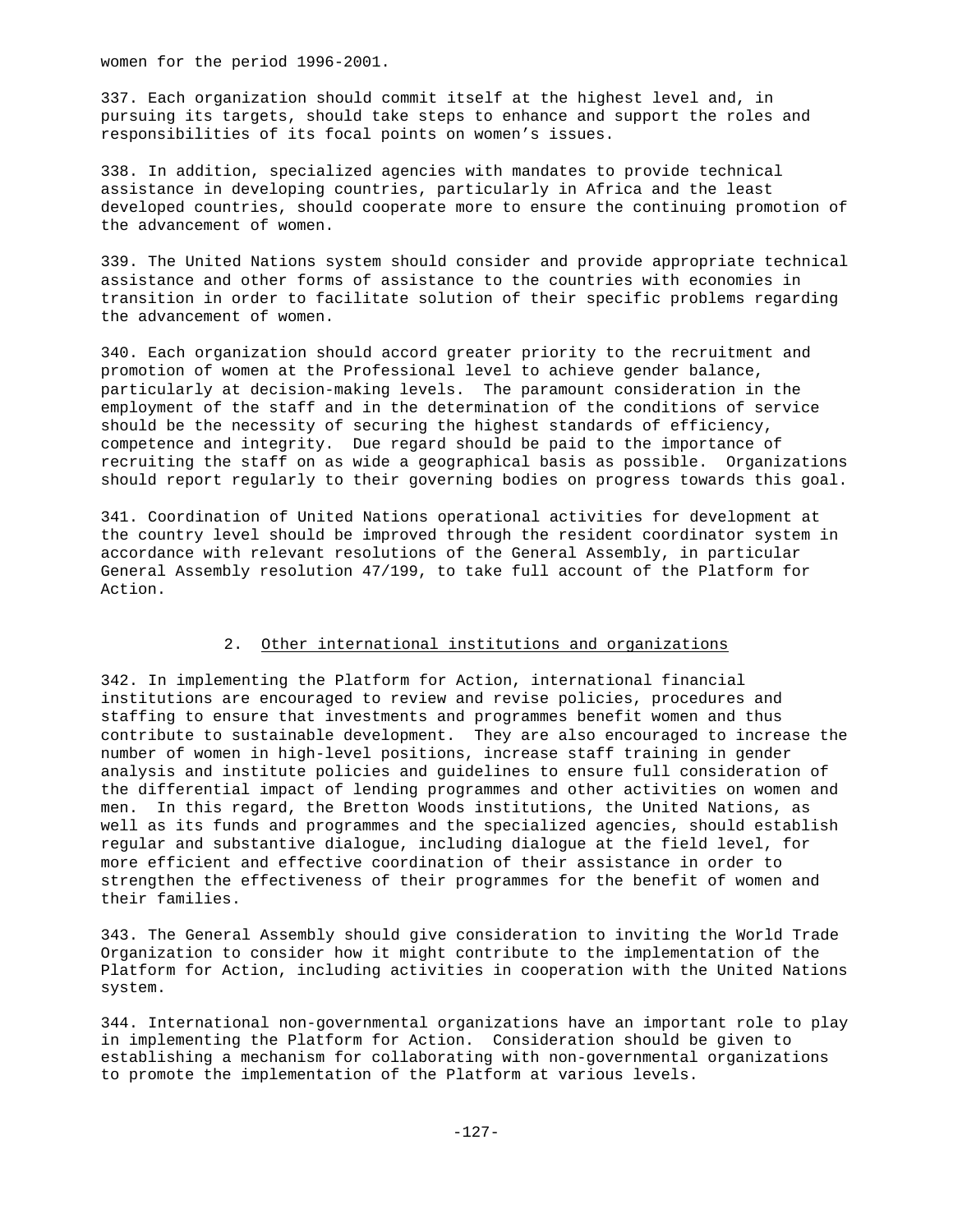### Chapter VI

#### FINANCIAL ARRANGEMENTS

345. Financial and human resources have generally been insufficient for the advancement of women. This has contributed to the slow progress to date in implementing the Nairobi Forward-looking Strategies for the Advancement of Women. Full and effective implementation of the Platform for Action, including the relevant commitments made at previous United Nations summits and conferences, will require a political commitment to make available human and financial resources for the empowerment of women. This will require the integration of a gender perspective in budgetary decisions on policies and programmes, as well as the adequate financing of specific programmes for securing equality between women and men. To implement the Platform for Action, funding will need to be identified and mobilized from all sources and across all sectors. The reformulation of policies and reallocation of resources may be needed within and among programmes, but some policy changes may not necessarily have financial implications. Mobilization of additional resources, both public and private, including resources from innovative sources of funding, may also be necessary.

# A. National level

346. The primary responsibility for implementing the strategic objectives of the Platform for Action rests with Governments. To achieve these objectives, Governments should make efforts to systematically review how women benefit from public sector expenditures; adjust budgets to ensure equality of access to public sector expenditures, both for enhancing productive capacity and for meeting social needs; and achieve the gender-related commitments made in other United Nations summits and conferences. To develop successful national implementation strategies for the Platform for Action, Governments should allocate sufficient resources, including resources for undertaking gender-impact analysis. Governments should also encourage non-governmental organizations and private-sector and other institutions to mobilize additional resources.

347. Sufficient resources should be allocated to national machineries for the advancement of women as well as to all institutions, as appropriate, that can contribute to the implementation and monitoring of the Platform for Action.

348. Where national machineries for the advancement of women do not yet exist or where they have not yet been established on a permanent basis, Governments should strive to make available sufficient and continuing resources for such machineries.

349. To facilitate the implementation of the Platform for Action, Governments should reduce, as appropriate, excessive military expenditures and investments for arms production and acquisition, consistent with national security requirements.

350. Non-governmental organizations, the private sector and other actors of civil society should be encouraged to consider allocating the resources necessary for the implementation of the Platform for Action. Governments should create a supportive environment for the mobilization of resources by non-governmental organizations, particularly women's organizations and networks, feminist groups, the private sector and other actors of civil society, to enable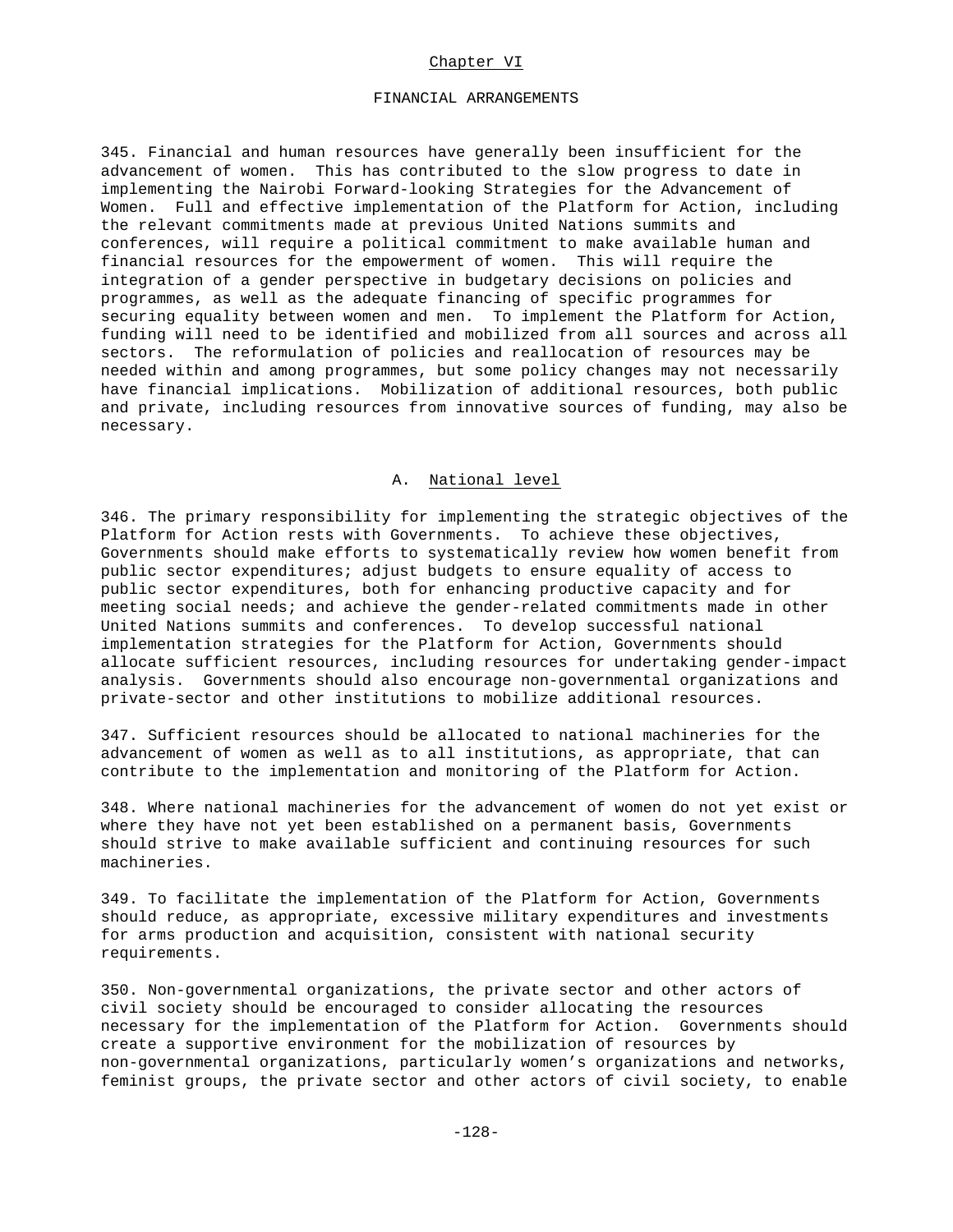them to contribute towards this end. The capacity of non-governmental organizations in this regard should be strengthened and enhanced.

### B. Regional level

351. Regional development banks, regional business associations and other regional institutions should be invited to contribute to and help mobilize resources in their lending and other activities for the implementation of the Platform for Action. They should also be encouraged to take account of the Platform for Action in their policies and funding modalities.

352. The subregional and regional organizations and the United Nations regional commissions should, where appropriate and within their existing mandates, assist in the mobilization of funds for the implementation of the Platform for Action.

# C. International level

353. Adequate financial resources should be committed at the international level for the implementation of the Platform for Action in the developing countries, particularly in Africa and the least developed countries. Strengthening national capacities in developing countries to implement the Platform for Action will require striving for the fulfilment of the agreed target of 0.7 per cent of the gross national product of developed countries for overall official development assistance as soon as possible, as well as increasing the share of funding for activities designed to implement the Platform for Action. Furthermore, countries involved in development cooperation should conduct a critical analysis of their assistance programmes so as to improve the quality and effectiveness of aid through the integration of a gender approach.

354. International financial institutions, including the World Bank, the International Monetary Fund, the International Fund for Agricultural Development and the regional development banks, should be invited to examine their grants and lending and to allocate loans and grants to programmes for implementing the Platform for Action in developing countries, especially in Africa and the least developed countries.

355. The United Nations system should provide technical cooperation and other forms of assistance to the developing countries, in particular in Africa and the least developed countries, in implementing the Platform for Action.

356. Implementation of the Platform for Action in the countries with economies in transition will require continued international cooperation and assistance. The organizations and bodies of the United Nations system, including the technical and sectoral agencies, should facilitate the efforts of those countries in designing and implementing policies and programmes for the advancement of women. To this end, the International Monetary Fund and the World Bank should be invited to assist those efforts.

357. The outcome of the World Summit for Social Development regarding debt management and reduction as well as other United Nations world summits and conferences should be implemented in order to facilitate the realization of the objectives of the Platform for Action.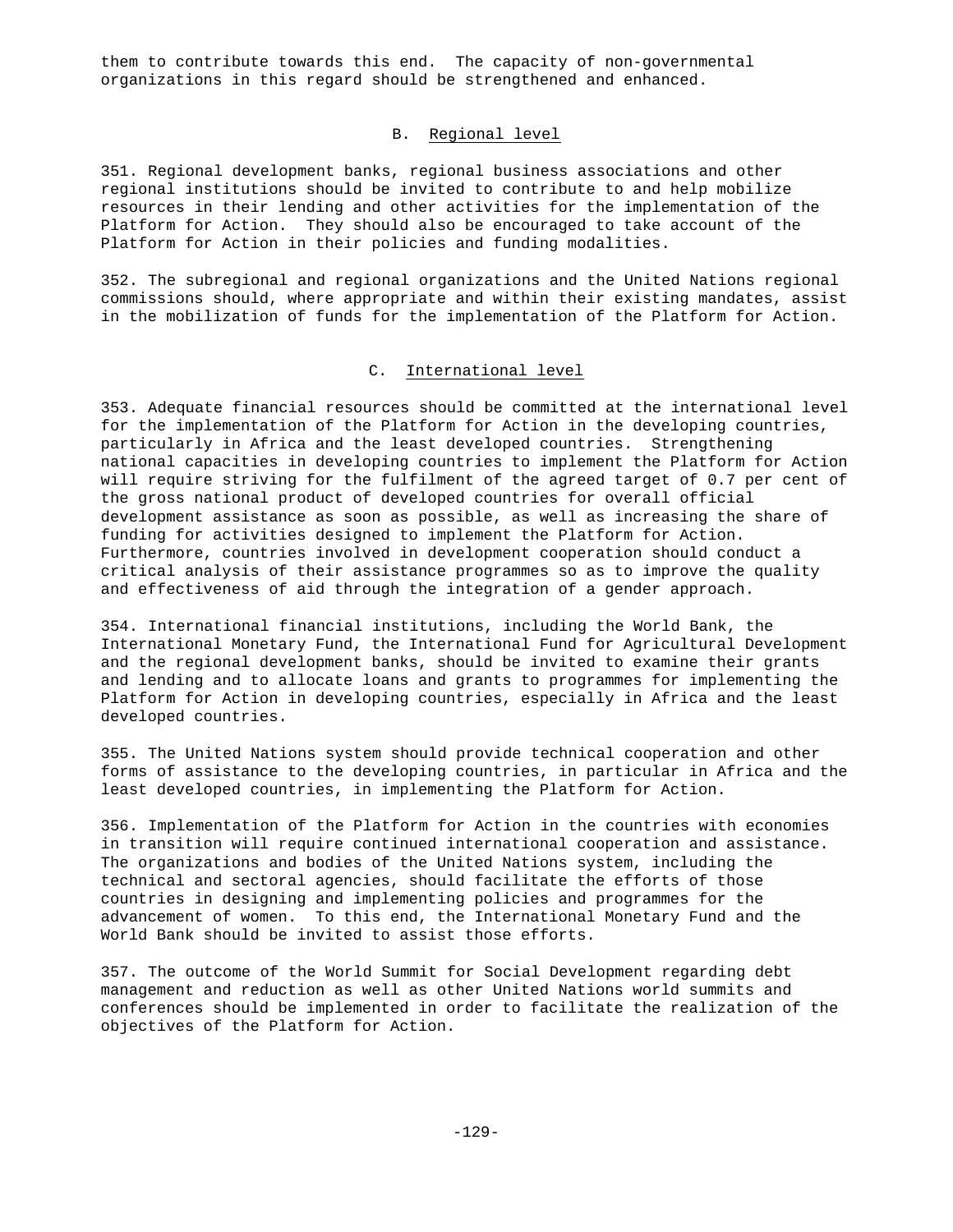358. To facilitate implementation of the Platform for Action, interested developed and developing country partners, agreeing on a mutual commitment to allocate, on average, 20 per cent of official development assistance and 20 per cent of the national budget to basic social programmes should take into account a gender perspective.

359. Development funds and programmes of the United Nations system should undertake an immediate analysis of the extent to which their programmes and projects are directed to implementing the Platform for Action and, for the next programming cycle, should ensure the adequacy of resources targeted towards eliminating disparities between women and men in their technical assistance and funding activities.

360. Recognizing the roles of United Nations funds, programmes and specialized agencies, in particular the special roles of UNIFEM and INSTRAW, in the promotion of the empowerment of women, and therefore in the implementation of the Platform for Action within their respective mandates, inter alia, in research, training and information activities for the advancement of women as well as technical and financial assistance to incorporate a gender perspective in development efforts, the resources provided by the international community need to be sufficient and should be maintained at an adequate level.

361. To improve the efficiency and effectiveness of the United Nations system in its efforts to promote the advancement of women and to enhance its capacity to further the objectives of the Platform for Action, there is a need to renew, reform and revitalize various parts of the United Nations system, especially the Division for the Advancement of Women of the United Nations Secretariat, as well as other units and subsidiary bodies that have a specific mandate to promote the advancement of women. In this regard, relevant governing bodies within the United Nations system are encouraged to give special consideration to the effective implementation of the Platform for Action and to review their policies, programmes, budgets and activities in order to achieve the most effective and efficient use of funds to this end. Allocation of additional resources from within the United Nations regular budget in order to implement the Platform for Action will also be necessary.

### Notes

1/ Report of the World Conference to Review and Appraise the Achievements of the United Nations Decade for Women: Equality, Development and Peace, Nairobi, 15-26 July 1985 (United Nations publication, Sales No. E.85.IV.10), chap. I, sect. A.

2/ Report of the World Conference on Human Rights, Vienna, 14-25 June 1993 (A/CONF.157/24 (Part I)), chap. III.

- 3/ General Assembly resolution 34/180, annex.
- 4/ General Assembly resolution 45/164.
- 5/ General Assembly resolution 44/82.
- 6/ General Assembly resolution 48/126.
- 7/ A/47/308-E/1992/97, annex.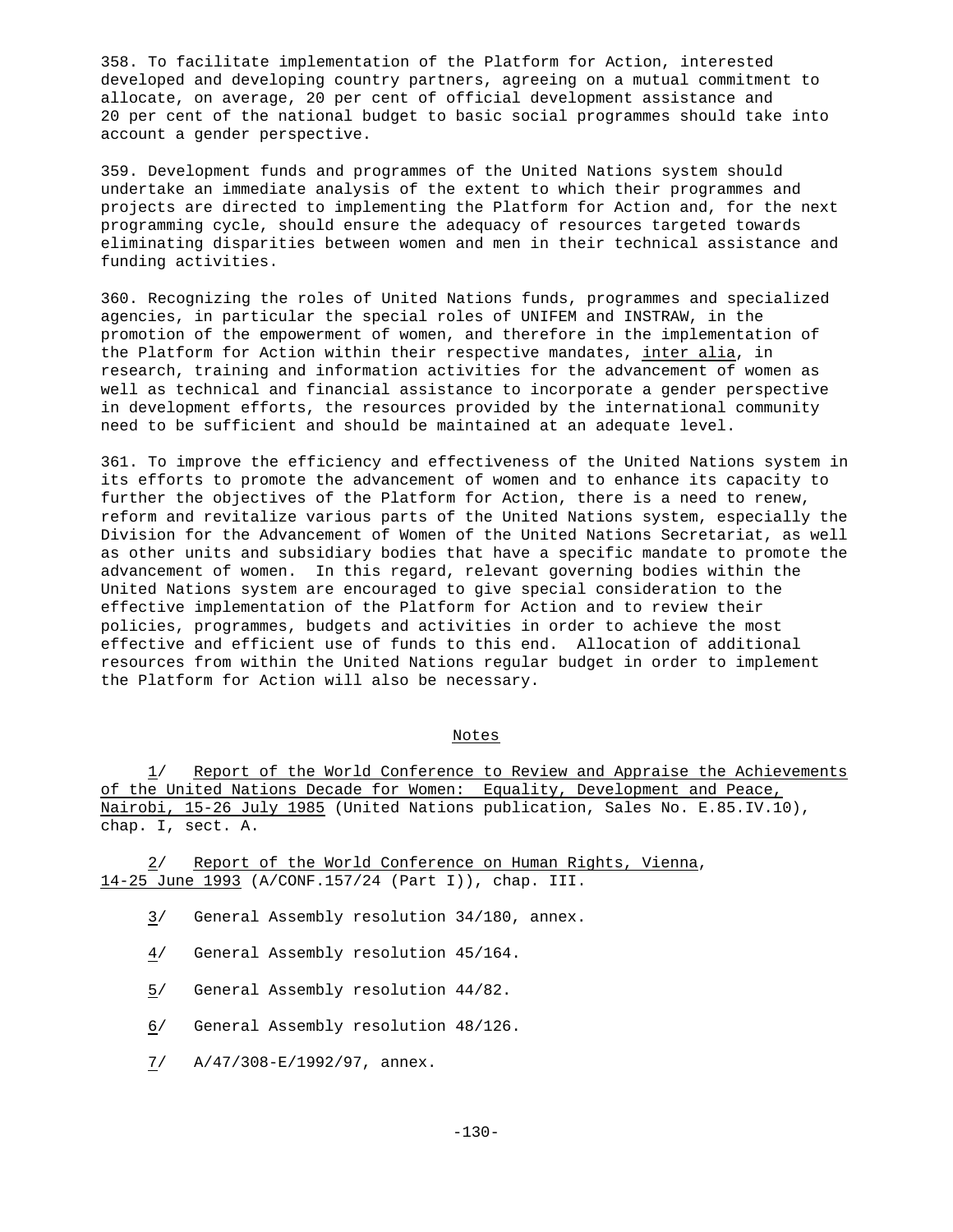8/ General Assembly resolution 48/104.

9/ Vienna Declaration and Programme of Action, Report of the World Conference on Human Rights ..., chap. III, para. 5.

10/ See The Results of the Uruguay Round of Multilateral Trade Negotiations: The Legal Texts (Geneva, GATT secretariat, 1994).

11/ General Assembly resolution 44/25, annex.

12/ Final Report of the World Conference on Education for All: Meeting Basic Learning Needs, Jomtien, Thailand, 5-9 March 1990, Inter-Agency Commission (UNDP, UNESCO, UNICEF, World Bank) for the World Conference on Education for All, New York, 1990, appendix 1.

13/ General Assembly resolution 2200 A (XXI), annex.

14/ Report of the International Conference on Population and Development, Cairo, 5-13 September 1994 (United Nations publication, Sales No. E.95.XIII.18), chap. I, resolution 1, annex.

15/ Report of the World Summit for Social Development, Copenhagen, 6-12 March 1995 (A/CONF.166/9), chap. I, resolution 1, annexes I and II.

16/ Unsafe abortion is defined as a procedure for terminating an unwanted pregnancy either by persons lacking the necessary skills or in an environment lacking the minimal medical standards or both (based on World Health Organization, The Prevention and Management of Unsafe Abortion, Report of a Technical Working Group, Geneva, April 1992 (WHO/MSM/92.5)).

17/ Final Report of the International Conference on Nutrition, Rome, 5-11 December 1992 (Rome, Food and Agriculture Organization of the United Nations, 1993), Part II.

18/ Report of the United Nations Conference on Environment and Development, Rio de Janeiro, 3-14 June 1992, vol. I, Resolutions Adopted by the Conference (United Nations publication, Sales No. E.93.I.8 and corrigenda), resolution 1, annex I.

19/ Ibid., resolution 1, annex II.

20/ General Assembly resolution 317 (IV), annex.

21/ General Assembly resolution 217 A (III).

22/ General Assembly resolution 39/46, annex.

23/ Official Records of the General Assembly, Forty-seventh Session, Supplement No. 38 (A/47/38), chap. I.

24/ United Nations, Treaty Series, vol. 75, No. 973, p. 287.

25/ Report of the World Conference on Human Rights ..., chap. III, sect. II, para. 38.

26/ See The United Nations Disarmament Yearbook, vol. 5: 1980 (United Nations publication, Sales No. E.81.IX.4), appendix VII.